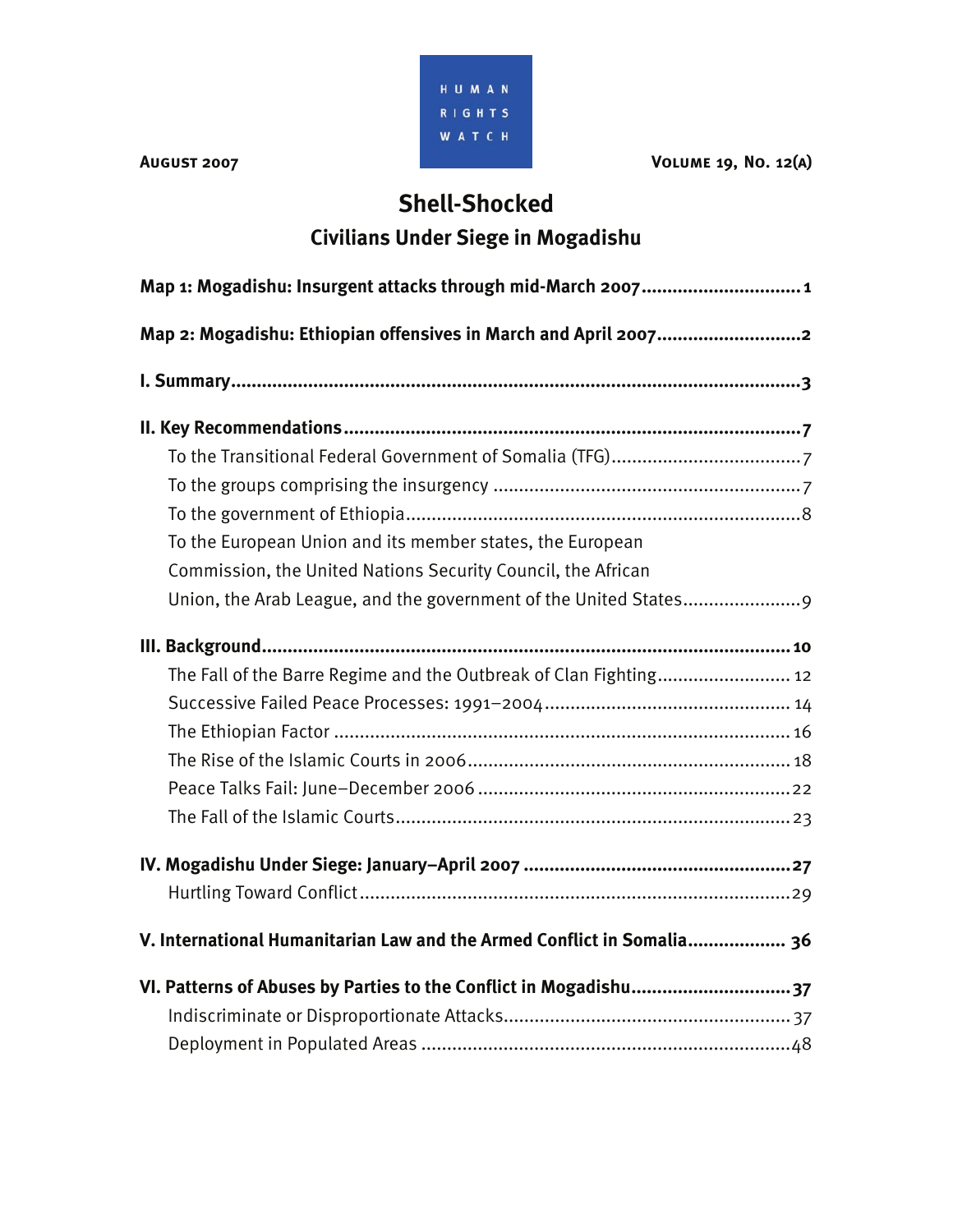| Intentional Shootings and Summary Executions of Civilians 58              |
|---------------------------------------------------------------------------|
| Deliberate Killings of Civilians and Mutilation of Captured               |
|                                                                           |
|                                                                           |
| VII. A Case Study in Laws of War Violations: The March-April Offensives79 |
| The first Ethiopian offensive: the battle for Mogadishu Stadium,          |
|                                                                           |
| The second Ethiopian offensive: the battle for the Pasta Factory,         |
|                                                                           |
| The civilian victims of the March-April indiscriminate rocket             |
|                                                                           |
|                                                                           |
|                                                                           |
|                                                                           |
|                                                                           |
|                                                                           |
| IX. Applying International Humanitarian Law to the Conflict in Somalia 97 |
|                                                                           |
|                                                                           |
| C. Violations of International Humanitarian Law by the Parties to         |
|                                                                           |
|                                                                           |
|                                                                           |
| To the Transitional Federal Government of Somalia (TFG) 105               |
|                                                                           |
|                                                                           |
| To the participants in the National Reconciliation Conference and         |
|                                                                           |
| To the European Union and its member states, the European                 |
| Commission, the government of the United States, the African              |
|                                                                           |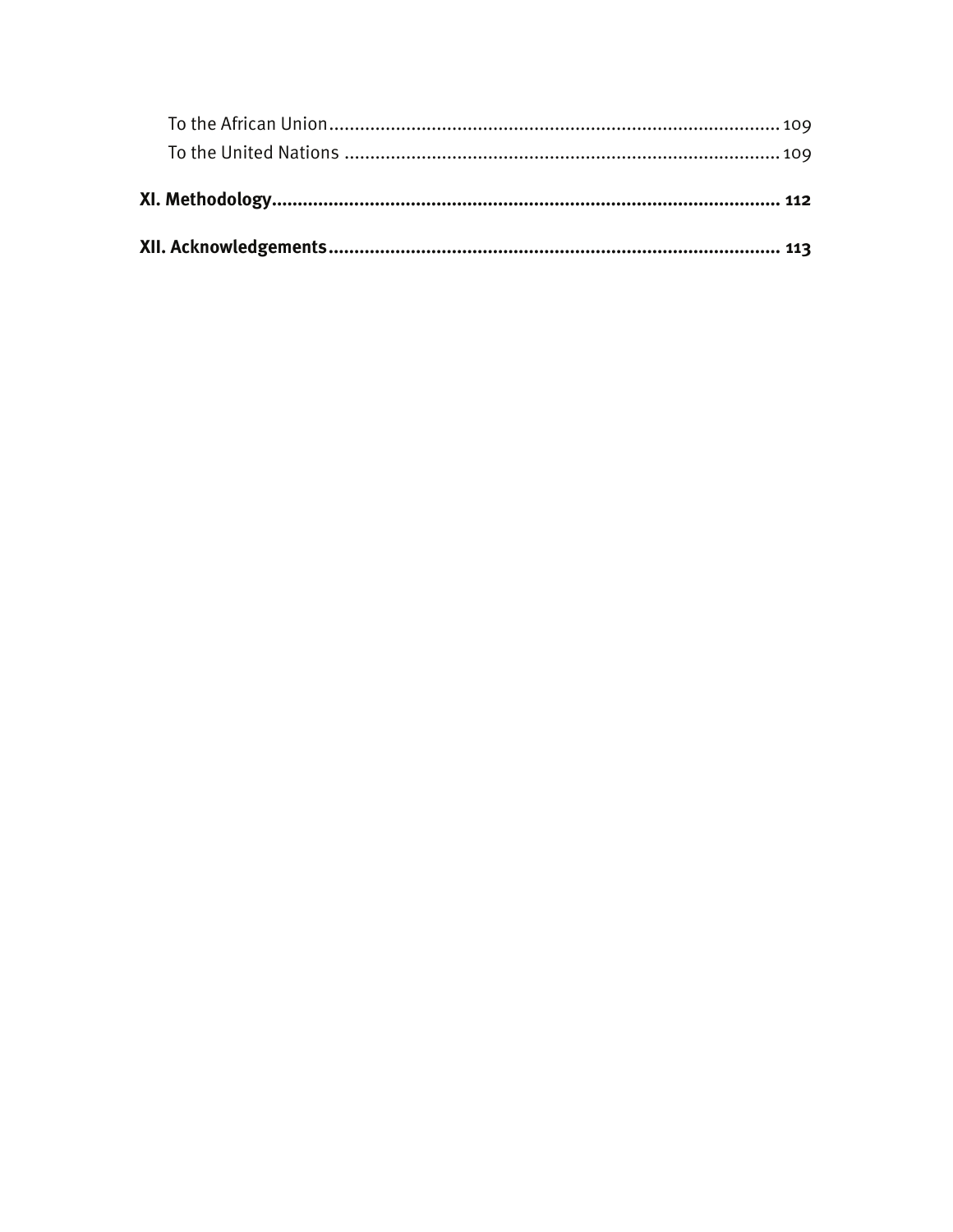

**Map 1: Mogadishu: Insurgent attacks through mid-March 2007**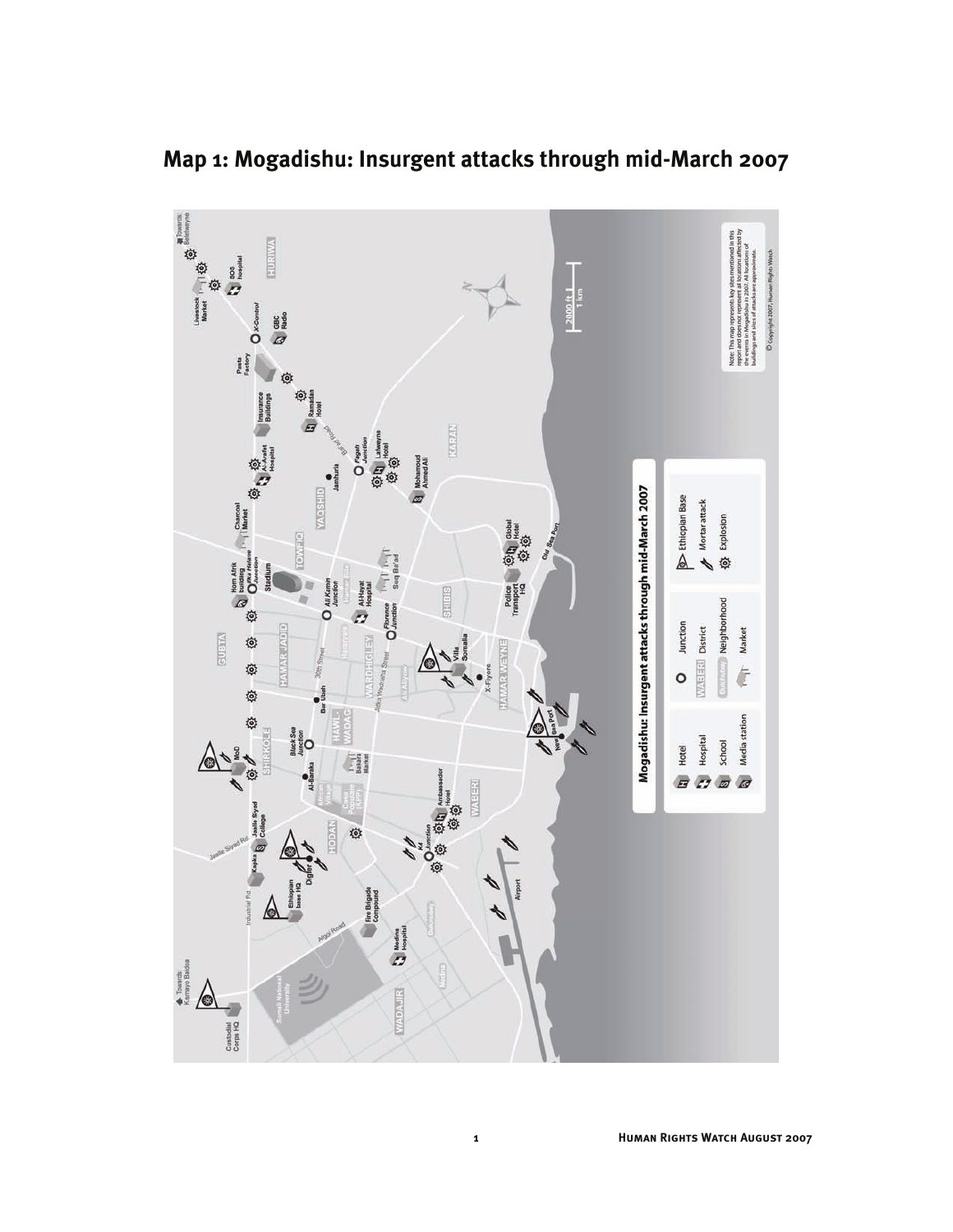

**Map 2: Mogadishu: Ethiopian offensives in March and April 2007**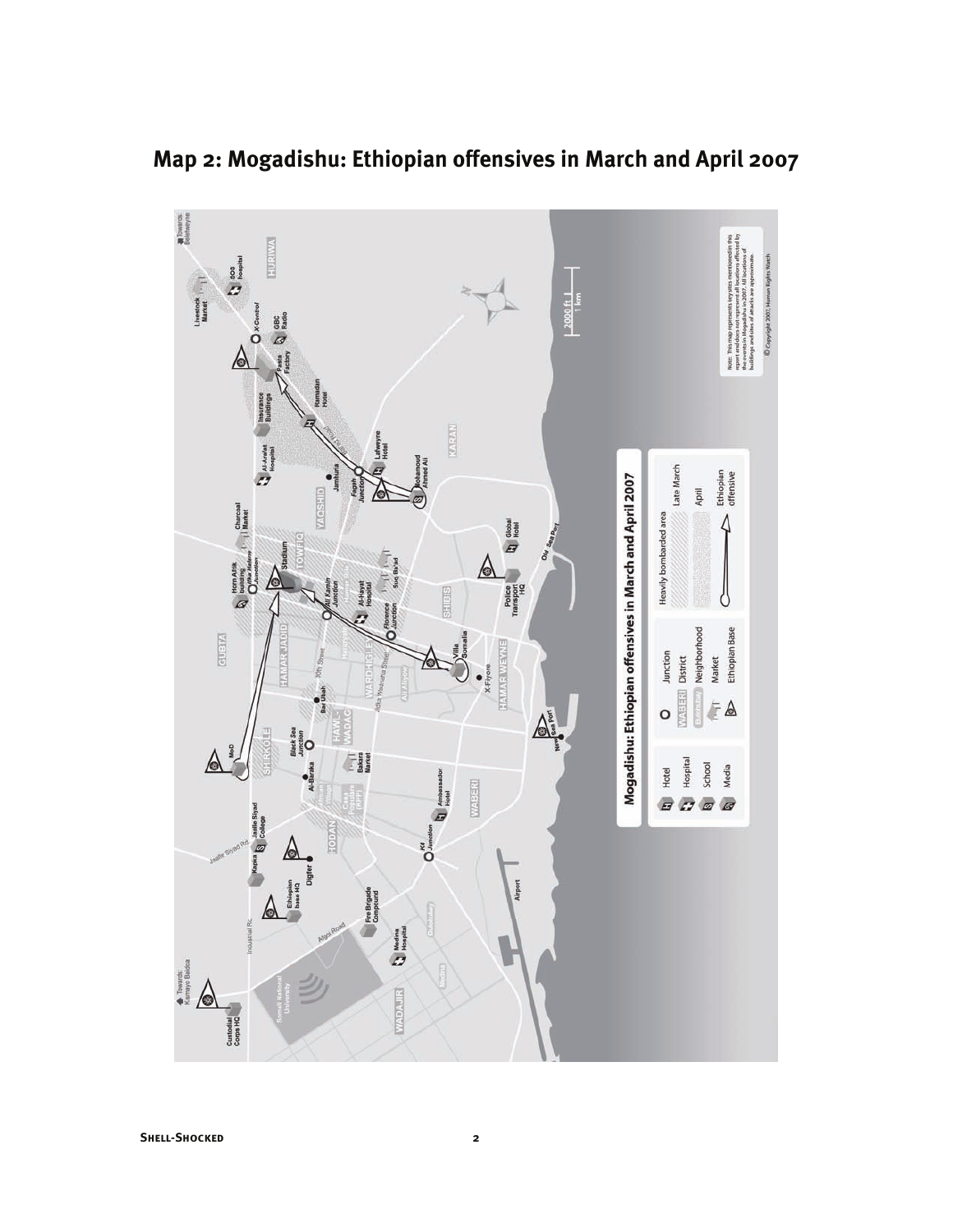## **I. Summary**

The year 2007 brought little respite to hundreds of thousands of Somalis suffering from 16 years of unremitting violence. Instead, successive political and military upheavals generated a human rights and humanitarian crisis on a scale not seen since the early 1990s.

Since January 2007, residents of Mogadishu, the Somali capital, have been gripped by a terrifying campaign of violence that has killed and injured hundreds of civilians, provoked the largest and most rapid displacement of a civilian population for many years, and shattered the lives, homes, and livelihoods of thousands of people. Although overlooked by much of the world, it is a conflict whose human cost is matched by its regional and international significance.

The conflict in Mogadishu in 2007 involves Ethiopian and Somali government forces against a coalition of insurgent groups. It is a conflict that has been marked by numerous violations of international humanitarian law that have been met with a shameful silence and inaction on the part of key foreign governments and international institutions.

Violations of the laws of war documented in this report include the deployment of insurgent forces in densely populated neighborhoods and the widespread, indiscriminate bombardment of these areas by Ethiopian forces. The deliberate nature of these bombardments, evidence of criminal intent, strongly suggests the commission of war crimes.

Underpinning the developments in Somalia is the striking rise to power and rapid collapse of the Islamic Courts Union (ICU), a movement based on a coalition of sharia courts, in Mogadishu in mid-2006. The Islamic Courts were credited with bringing unprecedented stability to a city plagued by lawlessness and extreme violence. Speculation about whether early indicators of extreme and repressive action by the ICU would evolve into more moderate policy was cut short by the events that followed.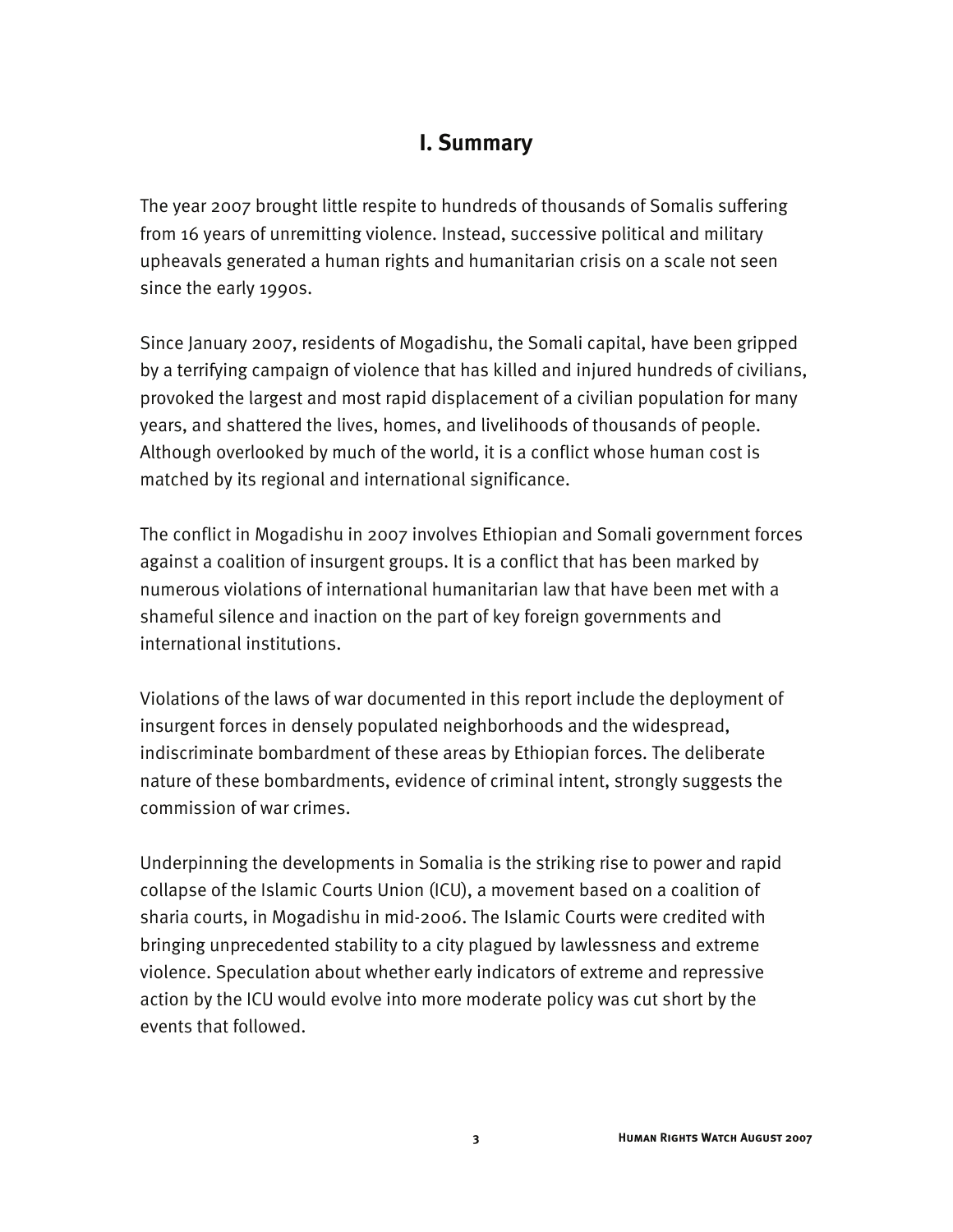The presence of some radical and militant Islamist elements within the ICU and their belligerent statements stoked fears within and outside the region. The ICU's dominance also threatened the Somali Transitional Federal Government (TFG), which had little international support and minimal popular legitimacy, particularly in Mogadishu. In December 2006 Somalia's historic rival Ethiopia intervened in Somalia in support of the TFG and with the backing of the United States government, and ousted the ICU in a matter of days. Although the campaign was conducted in the name of fighting international terrorism, Ethiopia's actions were rooted in its own regional and national security interests, namely a proxy war with Eritrea and concern over Ethiopian armed opposition movements supported by Eritrea and the ICU.

Following the establishment of Ethiopian and TFG troops in Mogadishu in January 2007, residents of Mogadishu witnessed a steady spiral of attacks by insurgent forces aimed at Ethiopian and TFG military forces and TFG officials. Increasingly, Ethiopian forces launched mortars, rockets, and artillery fire in response. A failed March 21 and 22 disarmament operation by the TFG resulted in the capture of TFG troops and—in scenes evocative of the deaths of US soldiers in 1993—the mutilation of their bodies in Mogadishu's streets.

In late March Ethiopian forces launched their first offensive to capture Mogadishu's stadium and other locations, which met with resistance from a widening coalition of insurgent groups. Ethiopian forces used sustained rocket bombardment and shelling of entire neighborhoods as their main strategy to dislodge the mobile insurgency and then occupy strategic locations. Hundreds of civilians died trying to flee or while trapped in their homes as the rockets and shells landed. Tens of thousands of people fled the city.

Four days of intense bombardment and fighting was ended by a brief ceasefire negotiated by the Ethiopian military and Hawiye clan elders. The ceasefire faltered and then broke in late April, when Ethiopian forces launched their second major offensive to capture additional areas of north Mogadishu. Again, heavy shelling and rocket barrages were used against insurgents in densely populated civilian neighborhoods. Hundreds more people died or were wounded. On April 26 the TFG, which played a nominal role supporting the Ethiopian military campaign, declared victory. Within days,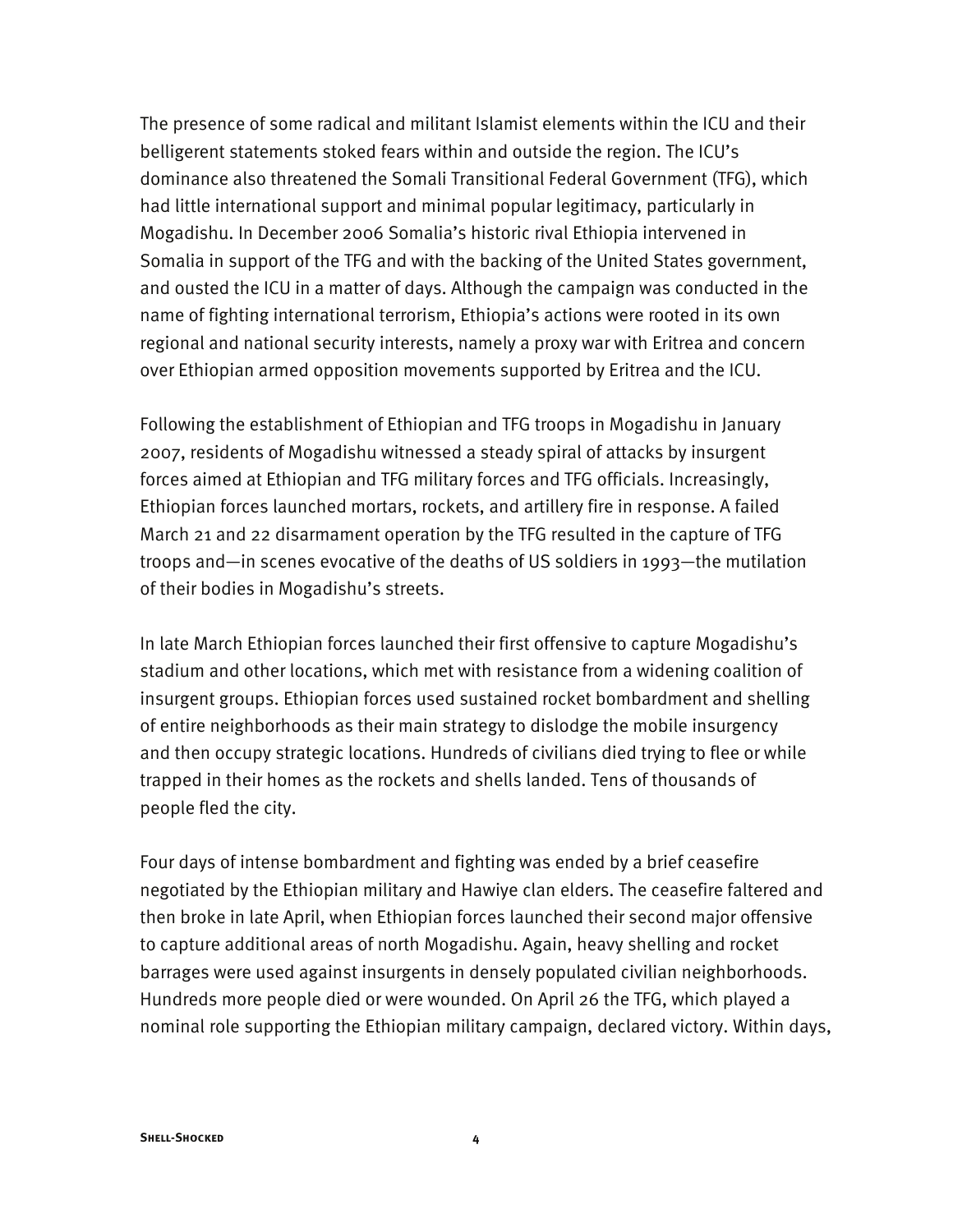insurgent attacks resumed, increasingly based on targeting Ethiopian and TFG forces with remote-controlled explosive devices.

Based on dozens of eyewitness accounts gathered by Human Rights Watch in a sixweek research mission to Kenya and Somalia in April and May 2007, plus subsequent interviews and research in June and July, this report documents the illegal means and methods of warfare used by all of the warring parties and the resulting catastrophic toll on civilians in Mogadishu.

The insurgency routinely deployed their forces in densely populated civilian areas and often launched mortar rounds in "hit-and-run" tactics that placed civilians at unnecessary risk. The insurgency possibly used civilians to purposefully shield themselves from attack. They fired weapons, particularly mortars, in a manner that did not discriminate between civilians and military objectives, and they targeted TFG civilian officials for attack. In at least one instance, insurgent forces executed captured combatants in their custody, and subjected the bodies to degrading treatment.

Ethiopian forces failed to take all feasible precautions to avoid incidental loss of civilian life and property, such as by failing to verify that targets were military objectives. Ethiopian commanders and troops used both means of warfare (firing inherently indiscriminate "Katyusha" rockets in urban areas) and methods of warfare (using mortars and other indirect weapons without guidance in urban areas) that violated international humanitarian law. They routinely and repeatedly fired rockets, mortars, and artillery in a manner that did not discriminate between civilian and military objectives or that caused civilian loss that exceeded the expected military gain. The use of area bombardments in populated areas and the failure to cancel attacks once the harm to civilians became known is evidence of criminal intent necessary to demonstrate the commission of war crimes. The Ethiopian forces also appeared to conduct deliberate attacks on civilians, particularly attacks on hospitals. They committed pillaging and looting of civilian property, including of medical equipment from hospitals.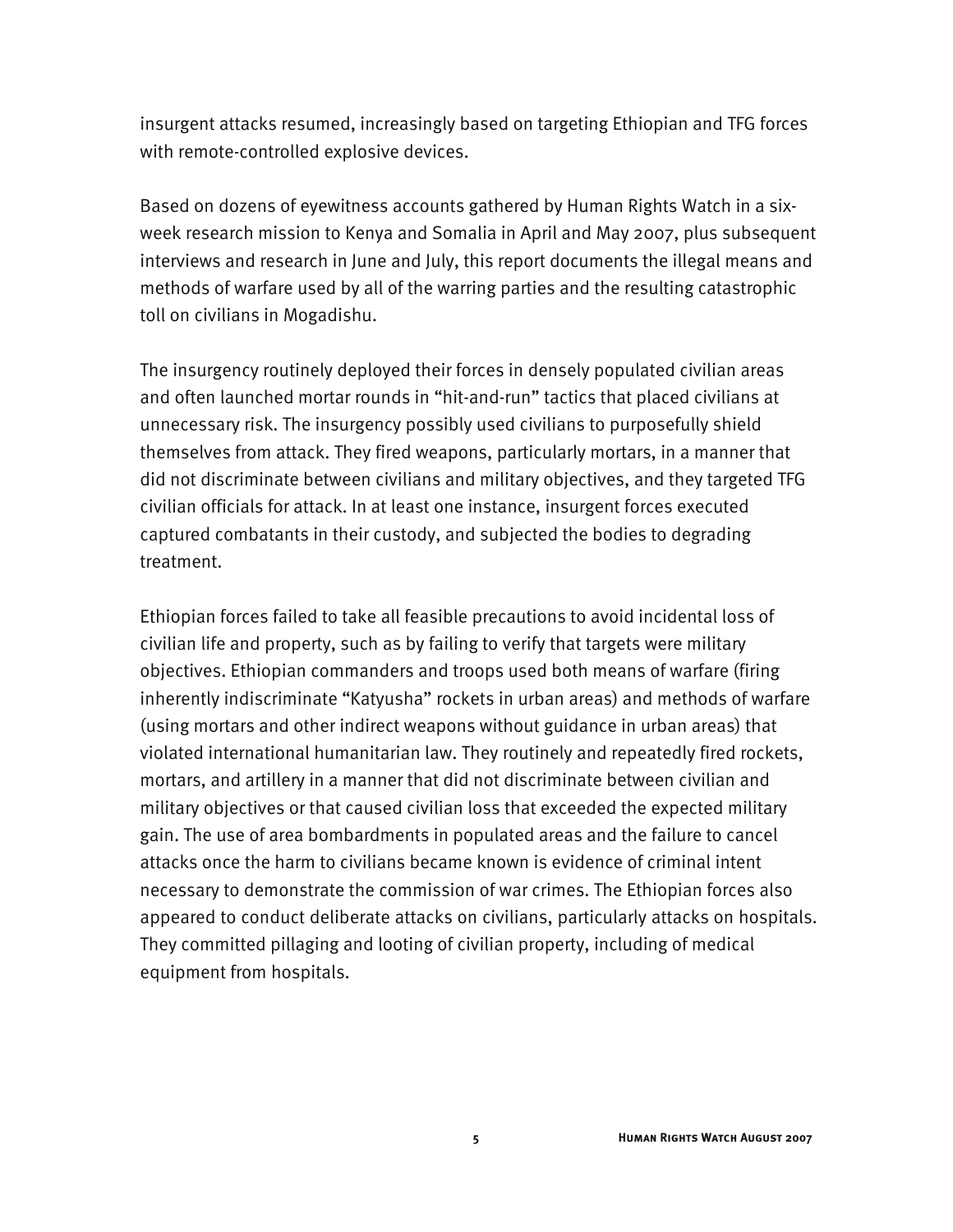The Transitional Federal Government forces failed to provide effective warnings when alerting civilians of impending military operations, committed widespread pillaging and looting of civilian property, and interfered with the delivery of humanitarian assistance. TFG security forces committed mass arrests and have mistreated persons in custody.

Reaction to these serious international crimes has been muted to the point of silence. Despite the scale and gravity of the abuses in Mogadishu in 2007, there has been no serious condemnation by key governments or institutions. The human rights crisis that has permeated Somalia for years, now significantly amplified in the past six months, has yet to even reach the agenda of many international actors. Easing the suffering of Somali civilians and building a stable state cannot be accomplished in a human rights vacuum.

Key governments and international institutions such as the United States, the European Union and its members, the African Union, the Arab League, and the United Nations Security Council must recognize the urgent need for human rights protection and accountability in Somalia.

International donors and actors must take immediate action to condemn the appalling crimes that have been perpetrated and send a clear signal to all the warring parties that impunity for these crimes will not be tolerated. The United States and the European Union provide significant financial, technical, and other assistance to both Ethiopia and the Somali Transitional Federal Government and should use their leverage to press for respect for human rights and international humanitarian law.

Independent human rights monitoring and reporting must be increased and international donors should encourage, assist, and finance efforts to make those responsible for abuses accountable for Somalia's latest cycle of violence.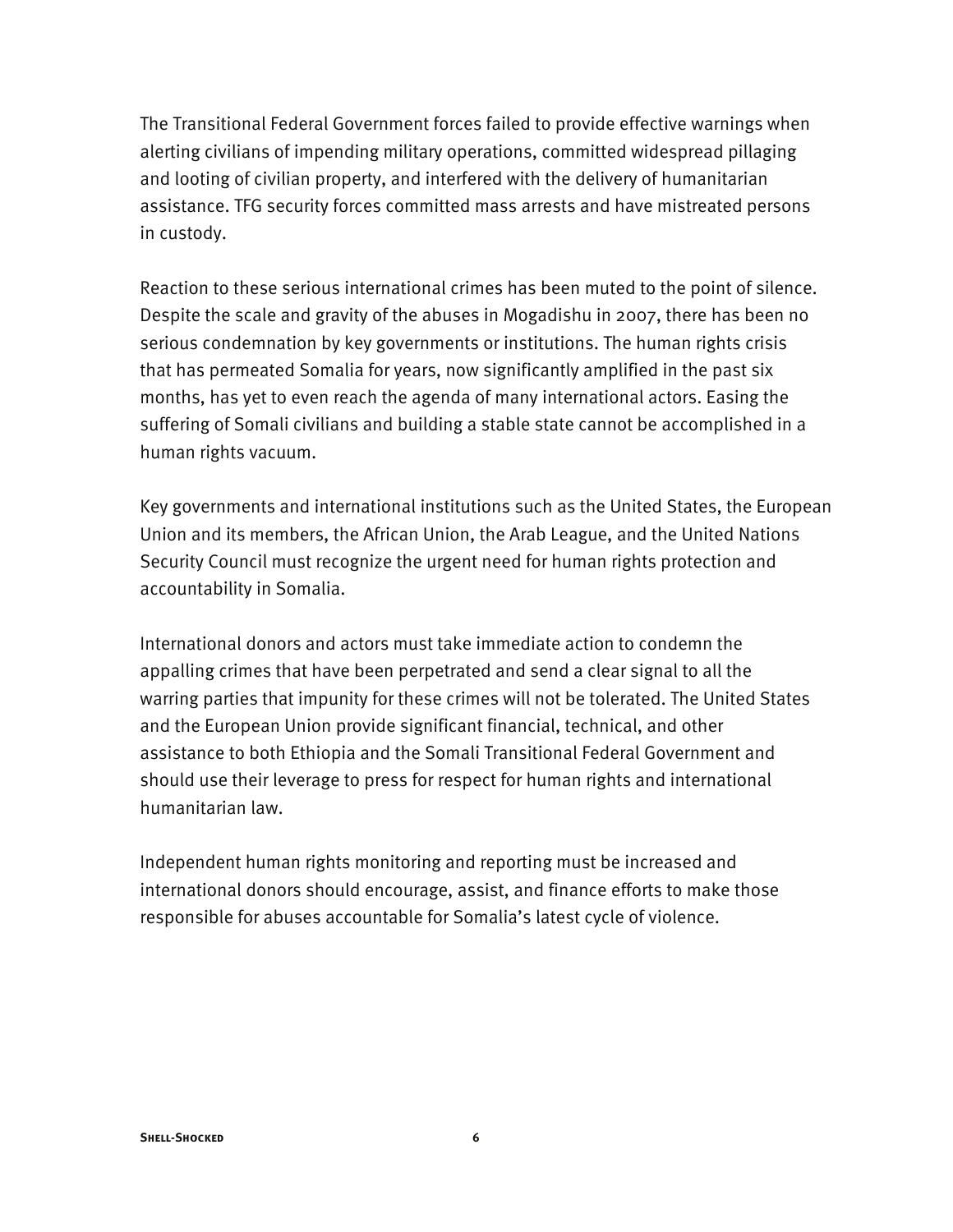# **II. Key Recommendations**

## To the Transitional Federal Government of Somalia (TFG)

- Immediately issue clear public orders to all TFG security forces to cease attacks on and mistreatment of civilians and looting of civilian property, and ensure that detainees have access to family members, legal counsel, and adequate medical care while in detention.
- Ensure humanitarian assistance to all civilians in need, including by facilitating the access of humanitarian agencies to all displaced persons in and around Mogadishu.
- Investigate allegations of abuses by TFG forces and hold accountable the members of the TFG forces, whatever their rank, who have been implicated in abuses.
- Take all necessary steps to build a competent, independent, and impartial judiciary that can provide trials that meet international fair trial standards. Abolish the death penalty as an inherently cruel form of punishment.
- Invite the United Nations Office of the High Commissioner for Human Rights (OHCHR) to increase the number of staff monitoring and reporting on human rights abuses in Somalia and request technical support for the judiciary and the establishment of an independent national human rights commission.

### To the groups comprising the insurgency

• Cease all attacks on civilians and civilian objects, including government officials and employees not directly participating in the hostilities. Cease all attacks that cause indiscriminate or disproportionate harm to civilians or civilian objects, including attacks in crowded civilian areas, such as busy roads, village or city streets, markets, or other public gathering places.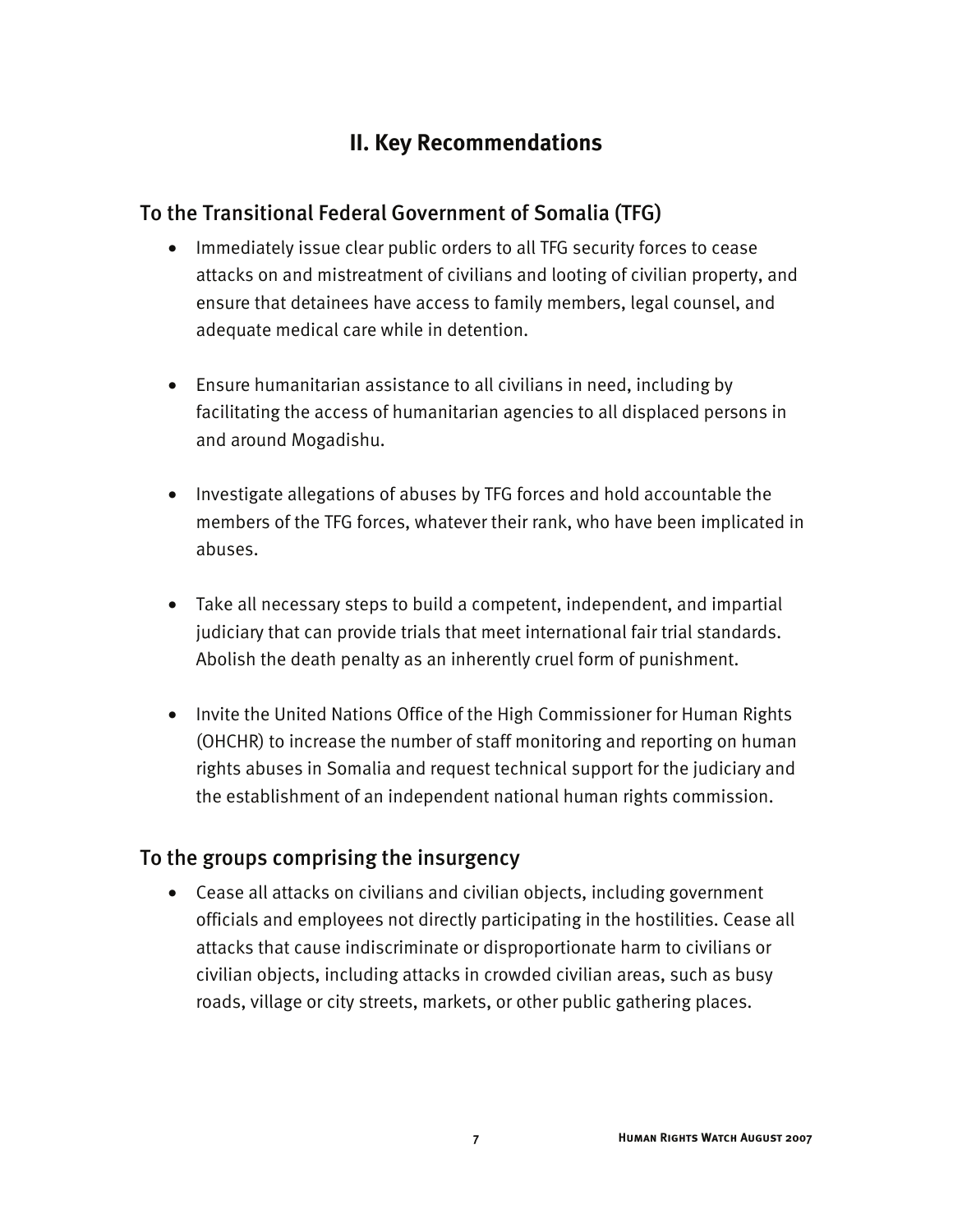- Avoid locating, to the extent feasible, insurgent forces within or near densely populated areas, and where possible remove civilians from the vicinity of such forces. Avoid using populated areas to launch attacks and cease threatening civilians who protest the use of their neighborhoods as launching sites. Never purposefully use civilians to shield insurgent forces from attack.
- Publicly commit to abide by international humanitarian law, including prohibitions against targeting civilians, using indiscriminate and disproportionate attacks, and using civilians as "human shields."

#### To the government of Ethiopia

- Cease all attacks that deliberately target civilians and cease using means and methods of combat that cannot discriminate between civilians and military objectives. Civilian objects such as schools, hospitals, and homes must not be attacked unless currently being used for military purposes.
- Cease all indiscriminate attacks and attacks in which the expected civilian harm is excessive compared to the concrete and direct military gain anticipated. In particular, cease the use of area bombardments of populated areas of Mogadishu.
- Issue clear public orders to all forces that they must uphold fundamental principles of international humanitarian law and provide clear guidelines and training to all commanders and fighters to ensure compliance with international humanitarian law.
- Investigate and discipline or prosecute as appropriate military personnel, regardless of rank, who are responsible for serious violations of international humanitarian law including those who may be held accountable as a matter of command responsibility.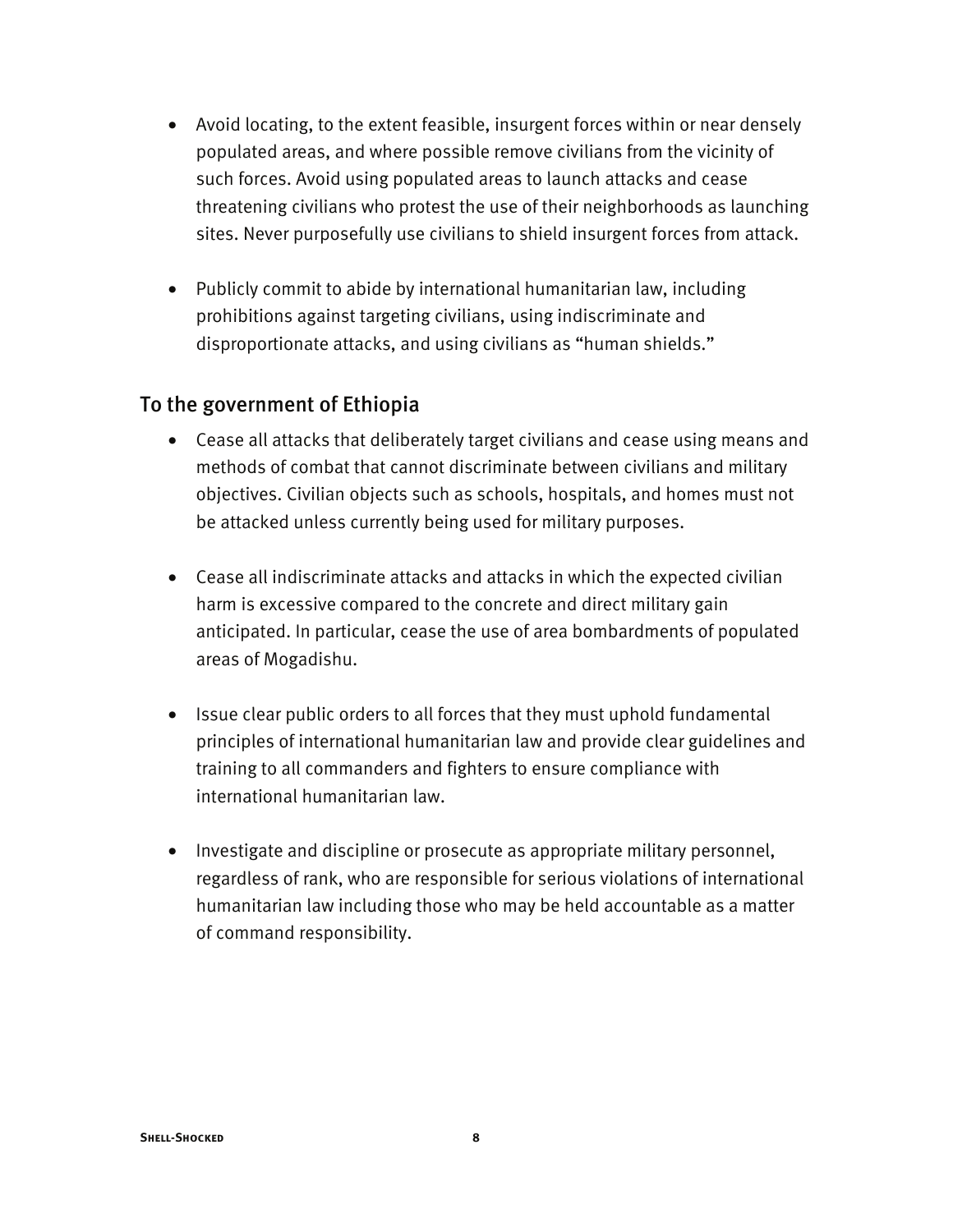To the European Union and its member states, the European Commission, the United Nations Security Council, the African Union, the Arab League, and the government of the United States

- Publicly condemn the serious abuses of international human rights and humanitarian law committed by all parties to the conflict in Mogadishu in 2007, and call on the Ethiopian government and the Transitional Federal Government of Somalia to take all necessary steps, including public action, to ensure that their forces cease abuses against civilians.
- Support measures to promote accountability and end impunity for serious crimes in Somalia, including through the establishment of an independent United Nations panel of experts to investigate and map serious crimes and recommend further measures to improve accountability.
- Publicly promote and financially support civil society efforts to provide humanitarian assistance, services such as education, monitoring of the human rights situation, and efforts to promote national solidarity. Promote and support TFG efforts to improve the functioning of the judicial system and to establish a national human rights commission. Provide voluntary contributions to support an expanded OHCHR field operation in Somalia.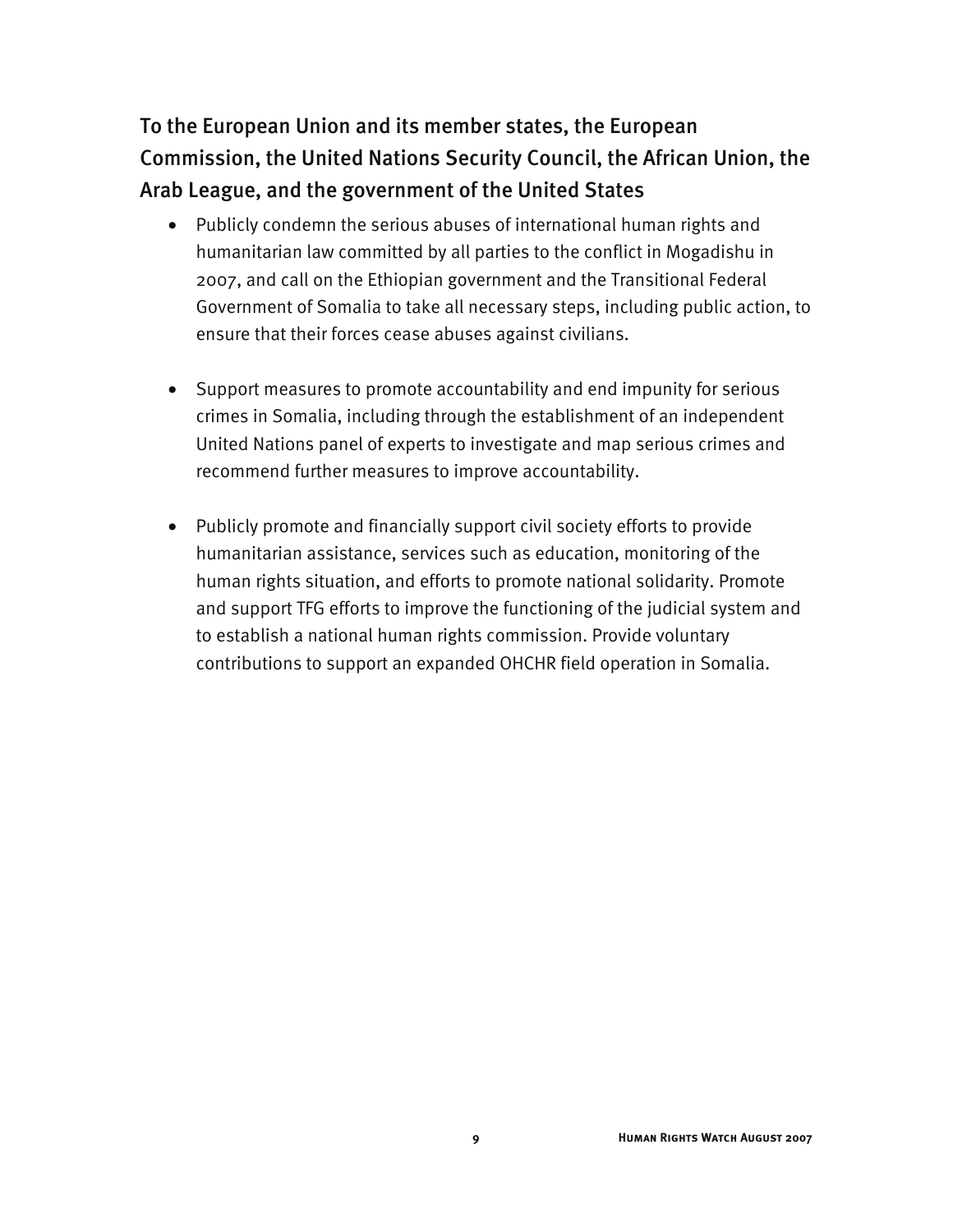### **III. Background**

The continuing crisis in Somalia is multifaceted, with roots that can be traced back to the 21-year rule of President Mohamed Siad Barre (1969–1991).<sup>1</sup> Barre's military coup in 1969 ended Somalia's first post-independence experiment with democratic civilian government (1960-69), a period which in later years became marked by corruption, inefficient governance, and increasingly fragmentary politics centered around clan-based political parties and patronage.<sup>2</sup>

When Siad Barre took power in 1969, he sought and obtained support from the Soviet Union and embraced "scientific socialism" for Somalia. Among his first steps were to abolish Somalia's clan and patronage system as counter-revolutionary: a national campaign (*olole*) against "tribalism, corruption, nepotism, and misrule" was launched and even informal references to clan alliances were outlawed.<sup>3</sup> A new intelligence agency, the National Security Service (NSS), was established in 1970 to monitor "security" offenses that included nepotism and tribalism.

Barre's early rule did have some positive aspects, such as his establishment of the first written script for the Somali language, a nationwide literacy campaign (1973-75), and the empowerment of women through fairer marriage, divorce, and inheritance laws. However, his government soon degenerated into increasing dictatorship, repression, and a personality cult focused around the "Holy Trinity" of Marx, Lenin, and "the Beneficent Leader" Barre, who established an increasingly repressive and authoritarian security state, placing himself in control of all facets of state power.<sup>4</sup>

-

**<sup>1</sup>** Maj.-Gen. Mohamed Siad Barre took power in a bloodless coup in October 1969, six days after the assassination of President Abdurashid Ali Sharmarke. For further description and analysis of Somalia's troubled history, see I.M. Lewis, A Modern History of the Somali: Nation and State in the Horn of Africa (Athens, OH: Ohio University Press, 2003); and Lee V. Cassanelli, The Shaping of Somali Society: Reconstructing the History of a Pastoral People, 1600-1900 (Philadelphia: University of Pennsylvania Press, 1982). See also Ismail I. Ahmed and Reginald Herbold Green, "The heritage of war and state collapse in Somalia and Somaliland: local-level effects, external interventions and reconstruction," Third World Quarterly 1999, http://somali-jna.org/downloads/Heritage%20of%20war%20&%20state%20collapse.pdf (accessed August 2, 2007).

**<sup>2</sup>** Catherine Besteman, Unraveling Somalia: Race, Violence, and the Legacy of Slavery (Philadelphia: University of Pennsylvania Press, 1999), p. 12.

**<sup>3</sup>** Lewis, A Modern History of the Somali, pp. 209-210.

**<sup>4</sup>** Ibid., pp. 211-212; Amnesty International, "Somalia: Report on an Amnesty International Visit and Current Human Rights Concerns," AI Index: AFR 52/01/90, 1990.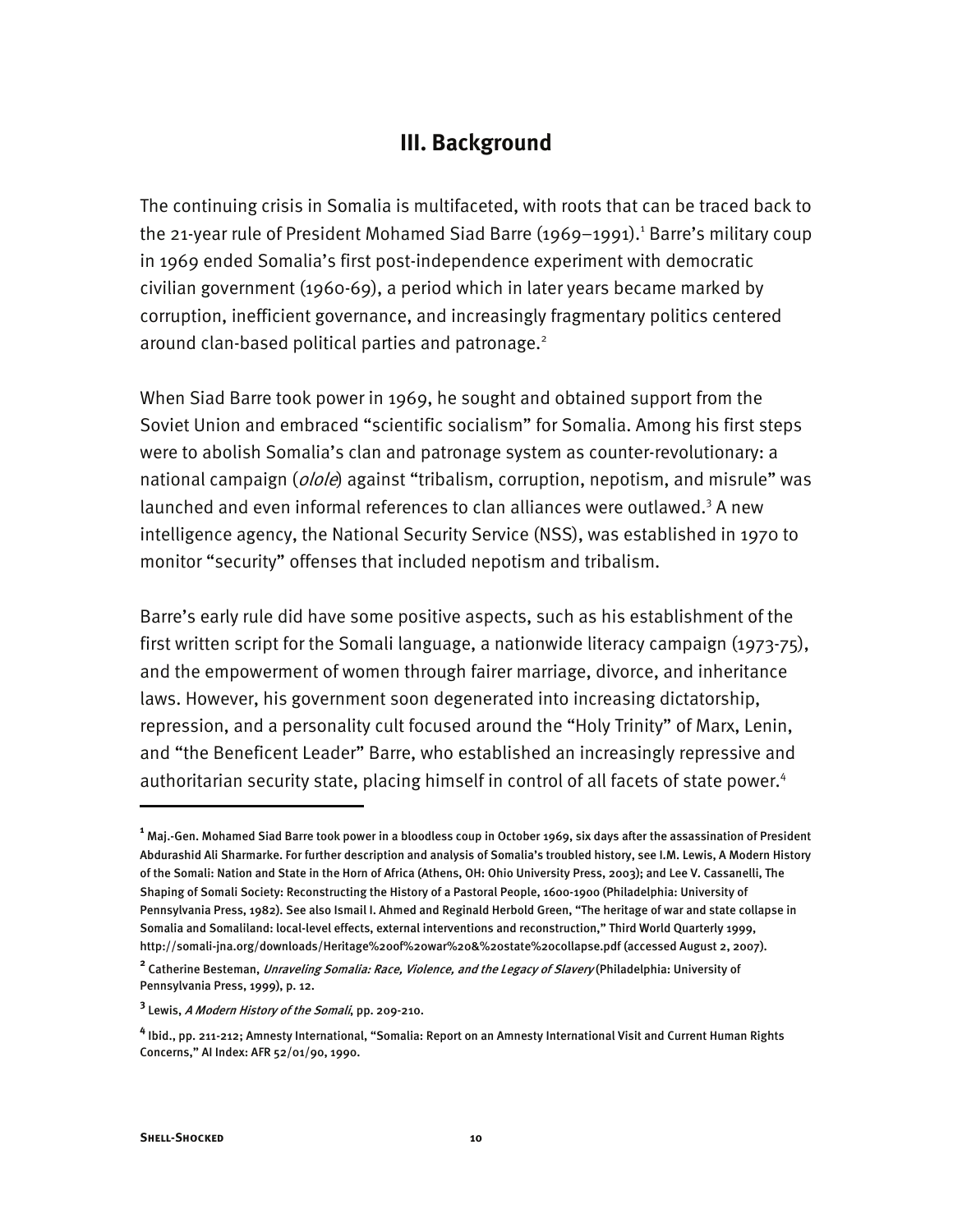Barre's government suffered a serious blow when he launched an unsuccessful military invasion of the ethnic Somali Ogaden region of Ethiopia in 1977. Barre's invasion accelerated the Soviet Union's decision to support the Marxist Ethiopian regime and to abandon support for Somalia, leading to a military defeat for Barre in 1978. This set in motion an economic and political crisis of legitimacy that ultimately led to the collapse of the Barre dictatorship.<sup>5</sup> After breaking with the Soviet Union,  $6$ Barre abandoned "scientific socialism," allied himself with the West, and sought refuge increasingly in the support of his Darod clan.<sup>7</sup>

The increasing clan basis of Barre's regime led to the formation of opposition fronts that were similarly clan-focused, as non-Darod clans felt excluded from power.<sup>8</sup> One of the first setbacks to Barre came in 1981 when his attempts to undermine the economic and political power of the Isaaq clan led to the formation of the Isaaqdominated Somali National Movement (SNM).<sup>9</sup> The SNM soon began launching small-scale attacks against government and military posts inside Somalia.

Barre responded to the SNM with what Human Rights Watch described as "savage counterinsurgency tactics," ordering massive bombardments of northern towns and villages that killed tens of thousands of Somali civilians and led to the internal displacement of some 500,000 northerners, with another 500,000 seeking refuge in Ethiopia.<sup>10</sup>

-

**<sup>5</sup>** See Maria H. Brons, Society, Security, Sovereignty and the State in Somalia: From Statelessness to Statelessness? (Utrecht, Netherlands: International Books, 2001); Ali Jimale Ahmed, The Invention of Somalia (Trenton, NJ: Red Sea Press, 1995); Ahmed I. Samatar, The Somali Challenge: From Catastrophe to Renewal? (Boulder, CO: Lynne Rienner Publishers, 1994); I.M. Lewis, Blood and Bone: The Call of Kinship in Somali Society (Trenton, NJ: Red Sea Press, 1997).

<sup>&</sup>lt;sup>6</sup> President Barre reacted angrily to the Soviet refusal to support Somalia's invasion of the Ogaden region and the ensuing war with Ethiopia. All Soviet military experts and diplomatic representatives were expelled from Somalia and Somalia switched policy towards the West. For further analysis, see Ahmed I. Samatar, Socialist Somalia: Rhetoric and Reality (London: Zed Books, 1988); and David A. Korn, Ethiopia, the United States and the Soviet Union (Carbondale, IL: Southern Illinois University Press, 1988).

**<sup>7</sup>** Lewis, A Modern History of the Somali, p. 222.

**<sup>8</sup>**One of the first of these opposition movements was the Somali Salvation Democratic Front (SSDF), led by then-Colonel and current President Abdullahi Yusuf after he survived a failed coup attempt against Siad Barre and fled to Ethiopia in 1978. See Daniel Compagnon, "The Somali Opposition Fronts," Horn of Africa, vol. 13, no. 1 & 2, April-June 1990, pp. 29-54.

**<sup>9</sup>** Lewis, A Modern History of the Somali, p. 252.

**<sup>10</sup>**In 1988 Somalia and Ethiopia signed a peace agreement. The SNM feared the loss of its bases in Ethiopia and attacked and briefly captured Hargeysa and Burco. The Barre government bombarded Hargeysa and Burco in reprisal. See Human Rights Watch, "Human Rights in Selected African Countries," remarks prepared for the House Subcommittee on Foreign Operations by Holly Burkhalter, February 7, 1989; Robert Gersony, "Why Somalis Flee: Conflict in Northern Somalia," Cultural Survival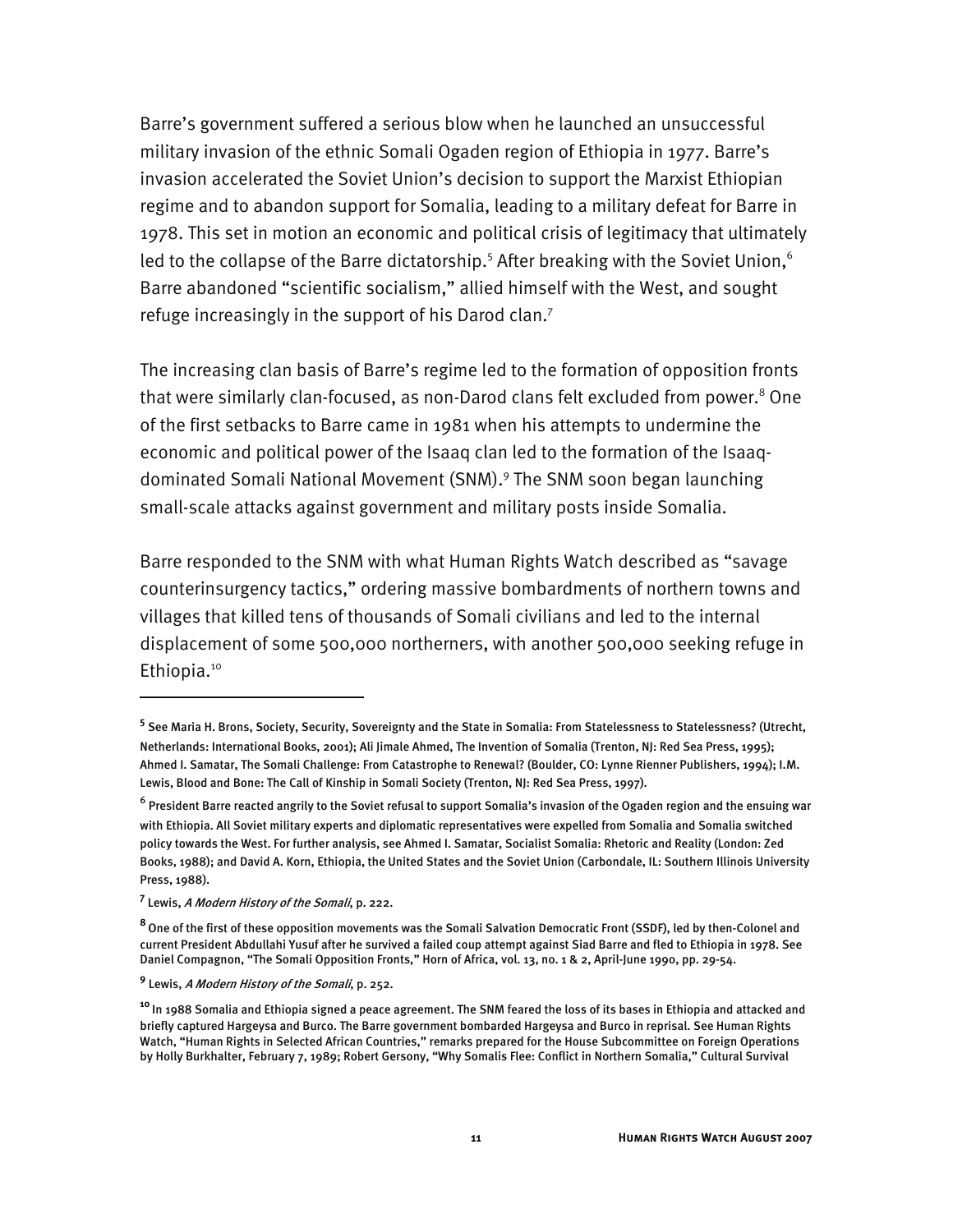Following his 1978 break with the Soviet Union, Barre had enjoyed substantial support from the West, particularly the United States<sup>11</sup>—allowing Barre to expand his army from an estimated 3,000 at the time of independence to a "suffocating" 120,000 by 1982.<sup>12</sup> Reports from Amnesty International, Human Rights Watch, and the press about the atrocities being committed by the Barre regime led, however, to a sharp reduction in US and western aid by late 1989.

#### The Fall of the Barre Regime and the Outbreak of Clan Fighting

President Barre was overthrown in January 1991 by a coalition of insurgency movements including the Isaaq-dominated SNM, Gen. Mohamed Farah Aideed's largely Hawiye clan-based United Somali Congers (USC) fighting in the south-central regions, and the Ogaden clan-dominated Somali Patriotic Movement (SPM) that was based in southern Somalia.<sup>13</sup>

The removal of the Siad Barre government spurred new conflict among and within the clan-based opposition movements. The USC split into two factions, one supporting General Aideed and a second supporting a Hawiye businessman from the Abgal sub-clan, Ali Mahdi Mohammed. Mohammed was appointed as interim president by a group of politicians and influential elders from the Hawiye clan within two days of Barre's ouster.<sup>14</sup>

By late 1991 increasing numbers of individuals and armed groups competed for power in the vacuum left by Siad Barre's departure. The early 1990s saw some of

Quarterly, 13(4), 1989; I.M. Lewis, "The Ogaden and the Fragility of Somali Segmentary Nationalism," African Affairs, vol. 88, no.353 (1989), pp. 573-579.

**<sup>11</sup>** Jeffrey Lefebvre, Arms for the Horn: U.S. Security Policy in Ethiopia and Somalia, 1953-1991 (Pittsburgh: University of Pittsburgh Press, 1991), p. 14.

**<sup>12</sup>** Hussein M. Adam, "Somalia: A Terrible Beauty Being Born?" in I. William Zartman, ed., Collapsed States: The Disintegration and Restoration of Legitimate Authority (Boulder, CO: Lynne Rienner, 1995), p. 71.

**<sup>13</sup>** Jack L. Davies, "The liberation movements of Somalia," Civicwebs.com, August 27, 1994, http://www.civicwebs.com/cwvlib/africa/somalia/1994/lib\_movments/lib\_movements.htm (accessed July 6, 2007).

**<sup>14</sup>** "Reaction to USC Presidential appointment noted," BBC World Service London (in English), January 30, 1991, 17:09 hrs GMT, transcript reproduced at http://www.biyokulule.com/Jan\_%201991\_%206.htm (accessed July 27, 2007).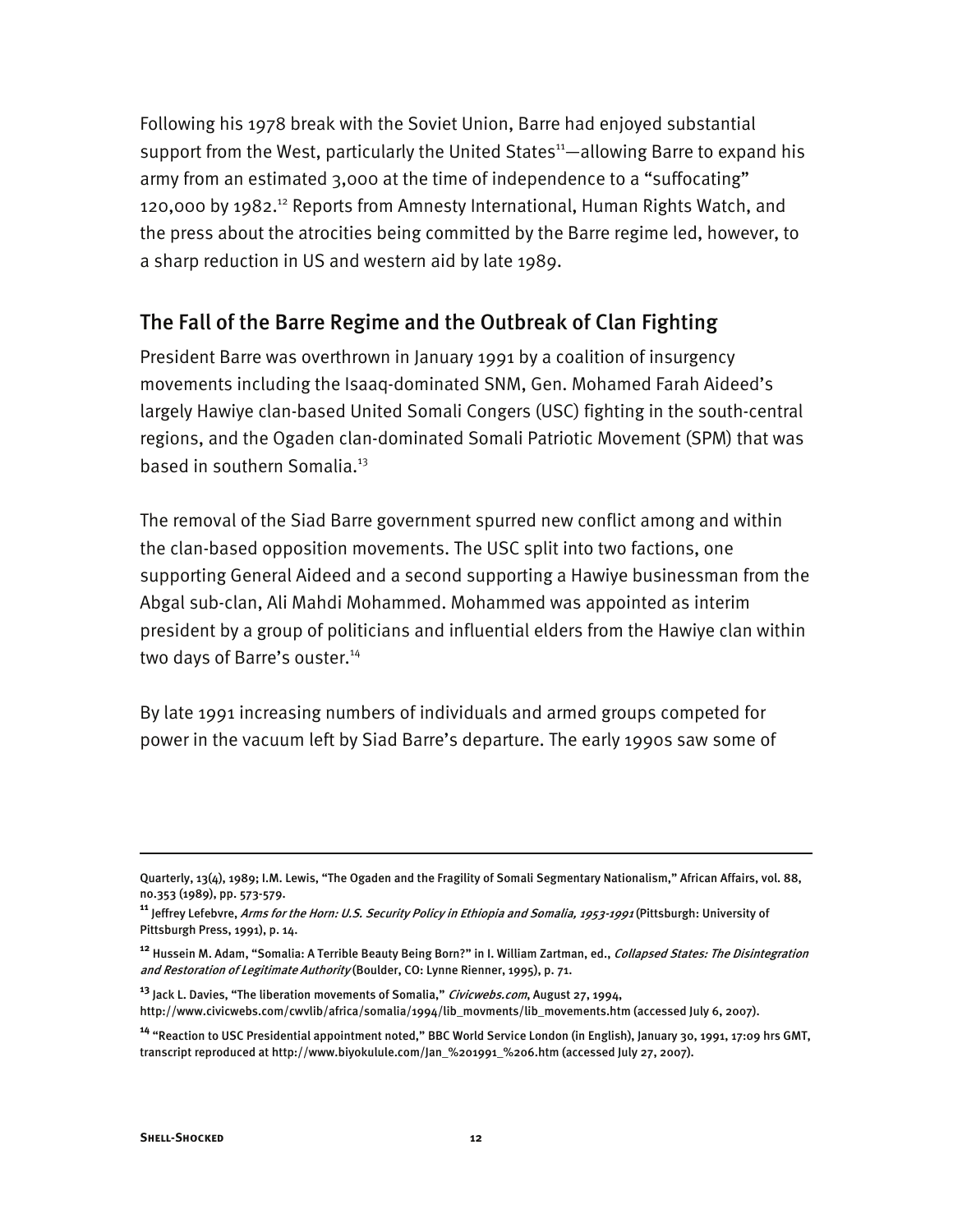Mogadishu's worst fighting as militia mobilized by General Aideed fought with those of Ali Mahdi to impose their control over the capital and the rest of the country.<sup>15</sup>

The war divided the capital city into two zones separated by a "green line,"16 displaced tens of thousands of people, and cost thousands of civilians in Mogadishu and south-central Somalia their lives. The fighting in Mogadishu and subsequent clan-based conflict further south also severely affected the local harvest, creating an unprecedented famine in fertile southern Somalia.<sup>17</sup> Humanitarian organizations estimated that between February 1991 and December 1992, 300,000 people may have lost their lives.<sup>18</sup>

Between 1991 and 1993, as people died of starvation and related illnesses in their tens of thousands, freelance and clan-based militia obstructed aid efforts and looted relief. A 1992 United Nations (UN)-negotiated ceasefire failed and prompted the first UN military intervention to protect relief access and aid workers—the operation known as the United Nations Operation for Somalia (UNOSOM). In December 1992 UNOSOM's failure to end the fighting led the United States to overcome its initial reluctance and to send troops, under US command, to the UN Task Force on Somalia (known as UNITAF and codenamed "Operation Restore Hope"). In May 1993 UNOSOM and UNITAF were replaced by UNOSOM II, which had a more robust mandate under Chapter VII of the UN Charter and more than 30,000 troops from various countries.<sup>19</sup> US troops withdrew in 1994 after they became embroiled in conflict with General Aideed.<sup>20</sup>

**<sup>15</sup>**Africa Watch (now Human Rights Watch/Africa) and Physicians for Human Rights, No Mercy in Mogadishu: The Human Cost of the Conflict & The Struggle for Relief, March 26, 1992, http://www.hrw.org/reports/1992/somalia/.

**<sup>16</sup>** Jane Perlez, "Airlift to Somalia's Capital Begins As Strife Between Clans Continues," New York Times, December 21, 1991, http://query.nytimes.com/gst/fullpage.html?sec=health&res=9D0CE5DA1031F932A15751C1A967958260&n=Top%2fReferen ce%2fTimes%20Topics%2fOrganizations%2fR%2fRed%20Cross (accessed July 3, 2007); Peter Biles, "Africa's new hell chokes in despair," Observer (London), January 5, 1992, reproduced at http://www.biyokulule.com/January\_%201992(3).htm (accessed July 3, 2007).

**<sup>17</sup>** "U.N. Urges Warlords to Open Somali Port," New York Times, November 22, 1992,

http://query.nytimes.com/gst/fullpage.html?res=9E0CE7DC133DF931A15752C1A964958260 (accessed July 3, 2007).

**<sup>18</sup>** "1992: American marines land in Somalia," BBC News Online, December 9, 1992, http://news.bbc.co.uk/onthisday/hi/dates/stories/december/9/newsid\_4013000/4013143.stm (accessed July 3, 2007).

**<sup>19</sup>** Human Rights Watch/Africa, Somalia Faces the Future: Human Rights in a Fragmented Society, vol. 7, no. 2, April 1995.

**<sup>20</sup>** Ibid.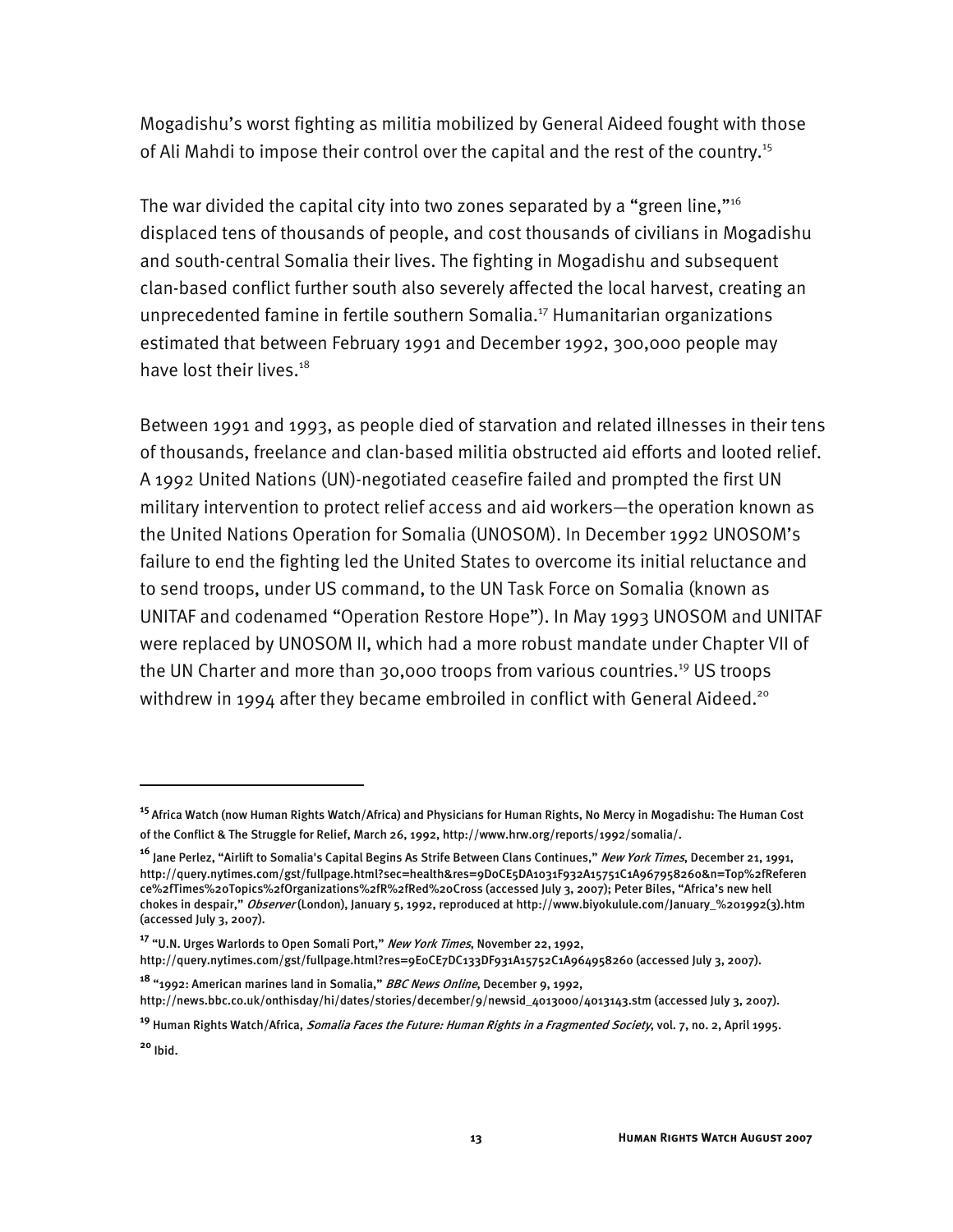UNOSOM II left Somalia in March 1995 without achieving a breakthrough towards longterm political stability for Somalia, initially a key objective of the mission.<sup>21</sup>

The civil war and the successive US and UN military interventions in the early 1990s left several legacies, including a dramatic increase in the number of Somali factions and armed groups (none of which shared any common political platform or national vision), the empowerment of individual warlords, and a deep reluctance on the part of powerful states such as the United States to intervene in Somalia.<sup>22</sup>

#### Successive Failed Peace Processes: 1991–2004

Peace initiatives began as early as 1991. After UNOSOM withdrew in 1995, diplomatic responsibility for Somalia was left to regional governments. Egypt, Djibouti, Yemen, Ethiopia, and Kenya took turns hosting peace conferences to end the violence and reestablish a Somali state.<sup>23</sup> Of more than a dozen peace conferences, two were noteworthy for an understanding of current events.

The first of these was in May 2000 in Arta, a town in neighboring Djibouti.<sup>24</sup> During the negotiations Djibouti tried to create an atmosphere that limited the role and influence of the warlords in the conference, instead emphasizing the role of civil society groups and clan elders. The conference resulted in the first Transitional National Government (TNG) led by Abdulkasim Salad Hassan, a controversial and long-time minister under Siad Barre.<sup>25</sup>

**<sup>24</sup>** "Somali National Peace Conference," IRINnews, July 4, 2000,

http://www.irinnews.org/IndepthMain.aspx?IndepthId=54&ReportId=72039 (accessed July 4, 2007).

**<sup>25</sup>** "Hero's welcome for Somali President," BBC News Online, October 14, 2000, http://news.bbc.co.uk/1/hi/world/africa/972414.stm (accessed July 4, 2007).

**<sup>21</sup>** Ibid. See also John L. Hirsch and Robert B. Oakley, Somalia and Operation Restore Hope (Washington DC: United States Institute of Peace Press, 1995).

**<sup>22</sup>** The six factions that existed just after Siad Barre left power fragmented into dozens of other factions and splinter groups each vying for power and national resources. See Alex de Waal, Social Science Research Council, "Class and Power in a Stateless Somalia," February 20, 2007, http://hornofafrica.ssrc.org/dewaal/index3.html (accessed July 3, 2007).

**<sup>23</sup>** Ethiopia hosted four peace conferences, Kenya and Djibouti each hosted three, while Egypt, Yemen and Libya hosted one conference each. These conferences sometimes undermined each other. US State Department, "Background Note: Somalia," May 2007, http://www.state.gov/r/pa/ei/bgn/2863.htm (accessed August 3, 2007); Ibrahim H. Gagale, "The only Road to Peace in Somalia," February 8, 2007, http://www.garoweonline.com/stories/publish/article\_7525.shtml (accessed August 3, 2007).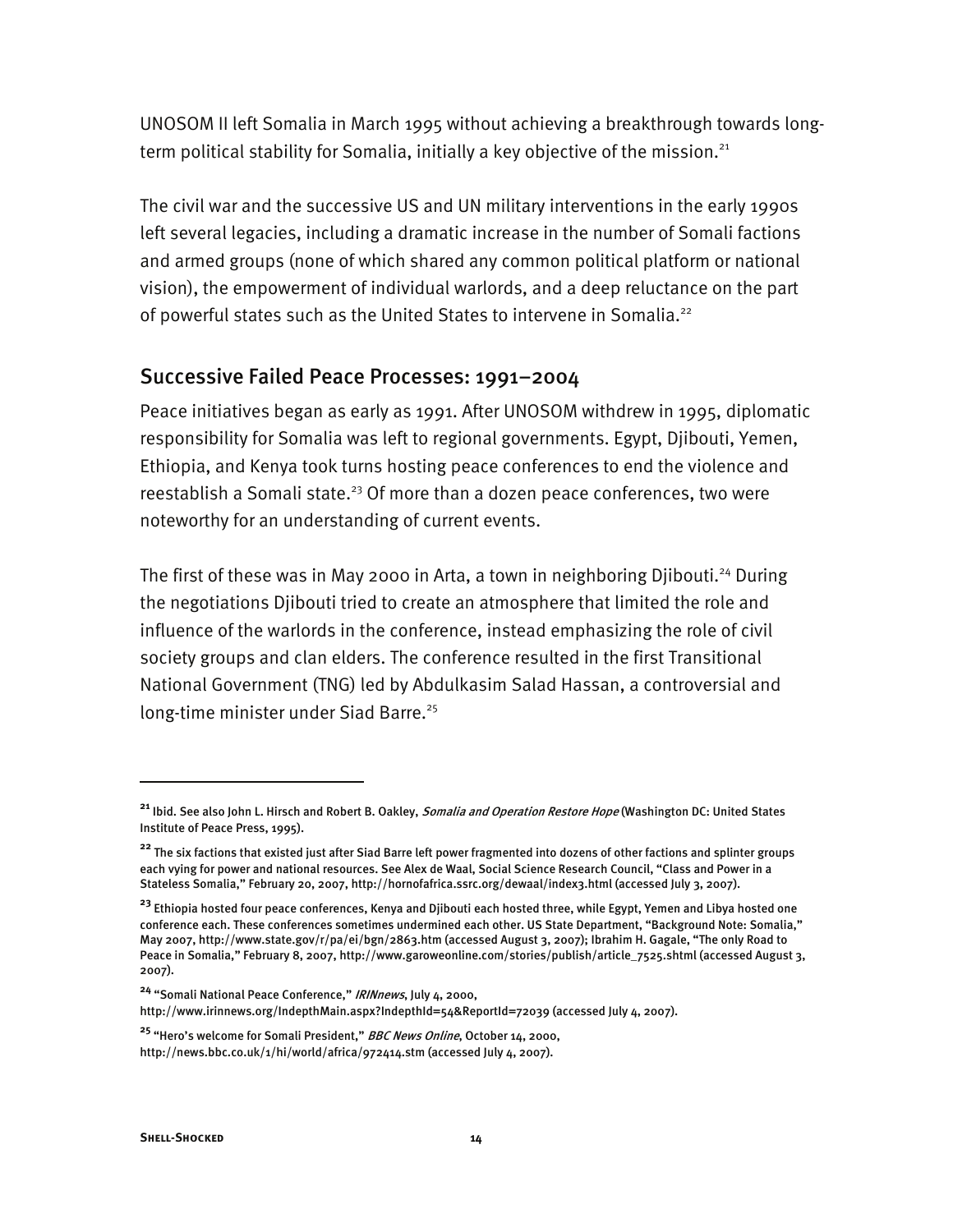The Djibouti conference also created a 245-member parliament and approved the appointment of Ali Khalif Gallaydh as prime minister. It set up a power-sharing system based on the so-called 4.5 system—meaning an equal number of representatives for the four major clans and half of a major clan's share for all the minority clans together.

Key players such as the United States, the European Union, and the African Union (then the Organization of African States, OAS) were hesitant to make any firm commitment to Somalia, given the numerous previous failed peace processes, and provided little support to the TNG.26 But the biggest setback came from local warlords who refused to recognize and collaborate with the new administration and instead formed a Somali Reconciliation and Restoration Council (SRRC) in Ethiopia in 2001 to challenge the legitimacy of the new government.<sup>27</sup>

By 2002 it was clear the TNG had failed to establish any credible administration and its mandate was running out. It lacked authority on the ground and could not prevail against the opposition of powerful warlords. Kenya offered to host both sides, the TNG and SRRC, for European Commission-financed talks in Eldoret in October 2002. After two years of difficult negotiations, in 2004 Kenya brokered a power-sharing agreement through the Inter-Governmental Authority on Development (IGAD, a regional umbrella group which comprises Ethiopia, Kenya, Djibouti, Sudan, Somalia, Uganda; Eritrea withdrew from membership this year in protest of IGAD's view on Ethiopia's role in Somalia).<sup>28</sup> The result of this process was the establishment of the current Transitional Federal Institutions: a Transitional Federal Charter, a Transitional Federal Government (TFG) and a Transitional Federal Parliament (TFP) consisting of 275 members.

**<sup>26</sup>** The UN did support the TNG, however, and a TNG representative occupied Somalia's seat at the UN, which had been vacant since 1991. Andre le Sage, Centre for Humanitarian Dialogue, "Stateless Justice in Somalia Formal and Informal Rule of Law Initiatives," July 2005, http://www.hdcentre.org/datastore/Justice/Somalia%20final.pdf (accessed August 1, 2007).

**<sup>27</sup>** "Somali warlords form unity council," BBC News Online, March 22, 2001, http://news.bbc.co.uk/1/hi/world/africa/1235434.stm (accessed July 4, 2007).

**<sup>28</sup>** For analysis of the negotiations see Ken Opala, "Foreign Powers Stalk Somali Peace Talks," Nation (Kenya), July 21, 2003, reproduced at http://www.somalilandtimes.net/2003/79/7906.shtml (accessed July 4, 2007); Zablon Odhiambo and Neddy Mbori, "Somalia: EU backs Igad on peace process," East African Standard (Kenya), July 19, 2003, reproduced at http://www.afrika.no/Detailed/3847.html (accessed July 4, 2007); "SOMALIA: IGAD ministers meet in bid to kick-start Somali peace process," IRINnews, May 21, 2004, http://www.irinnews.org/report.aspx?reportid=49980 (accessed July 4, 2007); "Somali warlords make peace," BBC News Online, January 29, 2004, http://news.bbc.co.uk/1/hi/world/africa/3440611.stm (accessed July 4, 2007).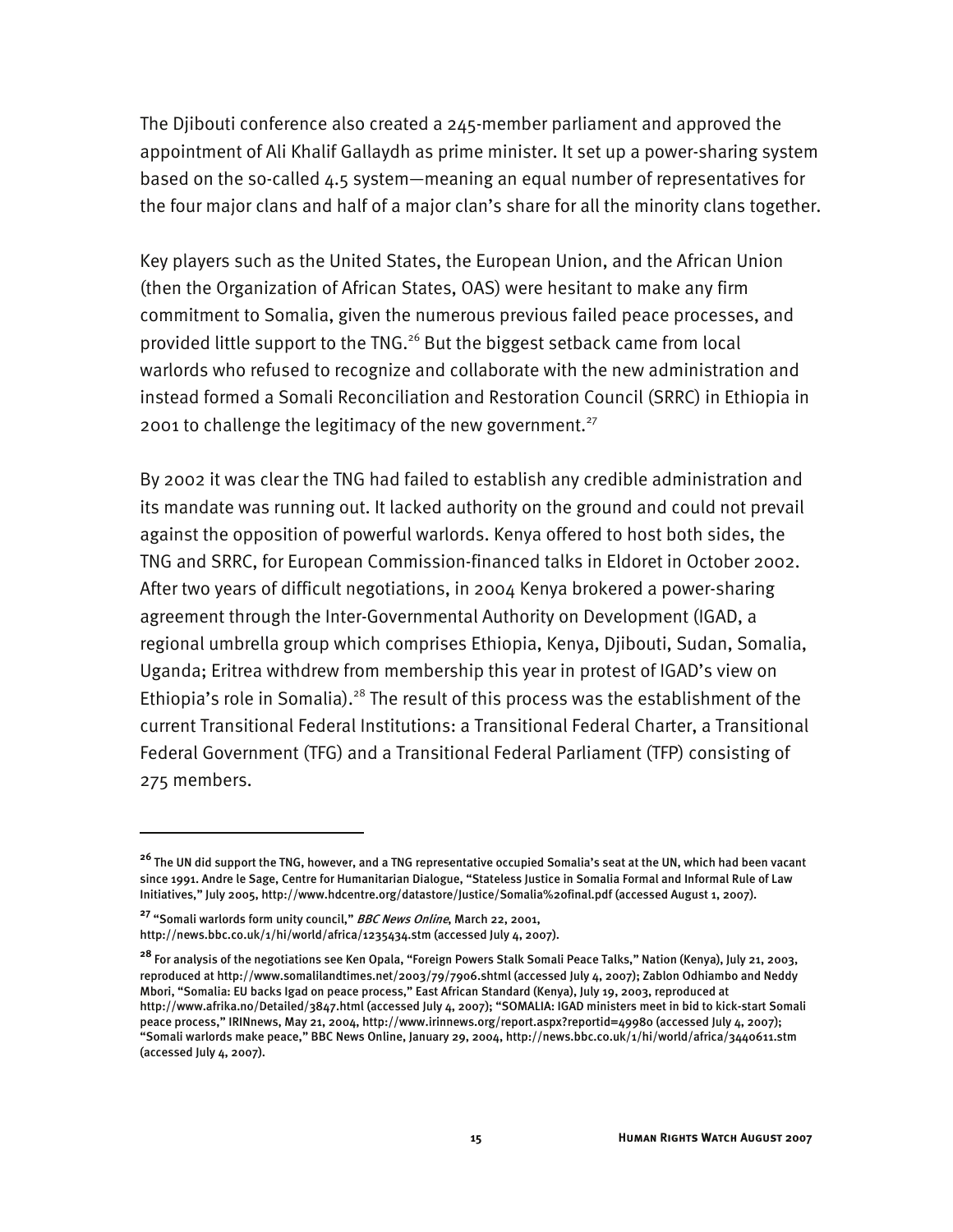In October 2004 the TFP elected Abdullahi Yusuf Ahmed, a leading member of the SRRC group, as president of the TFG, who in turn appointed Ali Mohammed Gedi as prime minister.<sup>29</sup> Following pressure from Kenya to relocate and establish a government in Somalia, in May 2005 the TFG tried to establish itself within Somalia, but immediately split, with some members moving to Jowhar and some to Baidoa.<sup>30</sup>

#### The Ethiopian Factor

Recent events in Somalia are closely linked to regional developments. Ethiopia and Somalia are historically, socially, and politically intertwined, with several episodes of religious and territorial disputes over the Somali region of eastern Ethiopia known as the Ogaden, most recently in 1964 and 1977.<sup>31</sup> Ethiopian concerns over continuing Somali nationalist sentiments towards the ethnic Somali Ogaden region remains a key element in Ethiopian foreign policy decision-making.<sup>32</sup>

Successive Ethiopian governments have supported Somali opposition leaders and movements and the Ethiopian government led by Prime Minister Meles Zenawi has been closely involved in the various Somali peace processes. Several of the current leading figures in Somalia's military and political landscape have either received longstanding support from—in the case of Abdullahi Yusuf—or had antagonistic

-

**<sup>29</sup>** Prime Minister Ali Mohammed Gedi is a former veterinarian who had little political experience when he was appointed to the position. President Abdullahi Yusuf is a former warlord whose relations with Ethiopia started in 1978 during the Derg regime, when Abdullahi Yusuf and other former Somali army officers orchestrated a failed coup to unseat Siad Barre. When Barre executed most of the officers who planned the coup, Yusuf escaped to Ethiopia and helped create one of the first rebel groups based in Ethiopia, the SSDF (see footnote 8). Yusuf was later detained by the Derg government after a difference of opinions, but he was released by Meles Zenawi after Zenawi took power in Ethiopia in May 1991. For further analysis see Mohammed Adow, "Why Ethiopia is on war footing," BBC News Online, July 21, 2006, http://news.bbc.co.uk/1/hi/world/africa/5201470.stm (accessed August 2, 2007).

**<sup>30</sup>** International Crisis Group, "Can the Somalia Crisis be Contained?" Africa Report No. 116, August 10, 2006, p. 4.

**<sup>31</sup>**Peter Woodward, The Horn of Africa: Politics and International Relations, (London, New York: Tauris Academic Studies, 1996); David D. Laitin and Said S. Samatar, Somalia: Nation in Search of a State, (Boulder, Colorado: Westview Press, 1987). For a brief timeline on the historical events, see "Timeline: Ethiopia and Somalia," BBC News Online, January 25, 2007, http://news.bbc.co.uk/1/hi/world/africa/6159735.stm (accessed July 4, 2007).

**<sup>32</sup>** Somali nationalism stems from the 19th century "scramble for Africa" by the European powers. The northern regions of Somalia came under the protectorate of Britain in 1884–1886. Between 1889 and 1905, the Italian government established its control over the southern regions. In 1896 France claimed Somalia's red sea coast region and named it French Somaliland (later to become Djibouti after independence in 1977). These three regions plus the northeastern region of Kenya (named the Northern District Frontier by the British), and the western Somali region known as the Ogaden or Region 5 in eastern Ethiopia constitute "Greater Somalia." In 1960 two of these five regions joined to make the first Somali republic. But Somalia's first post-independence president, Aden Abdulle Osman (Aden Adde) asserted that Somalis must get the "missing regions" through peaceful means no matter how long it takes.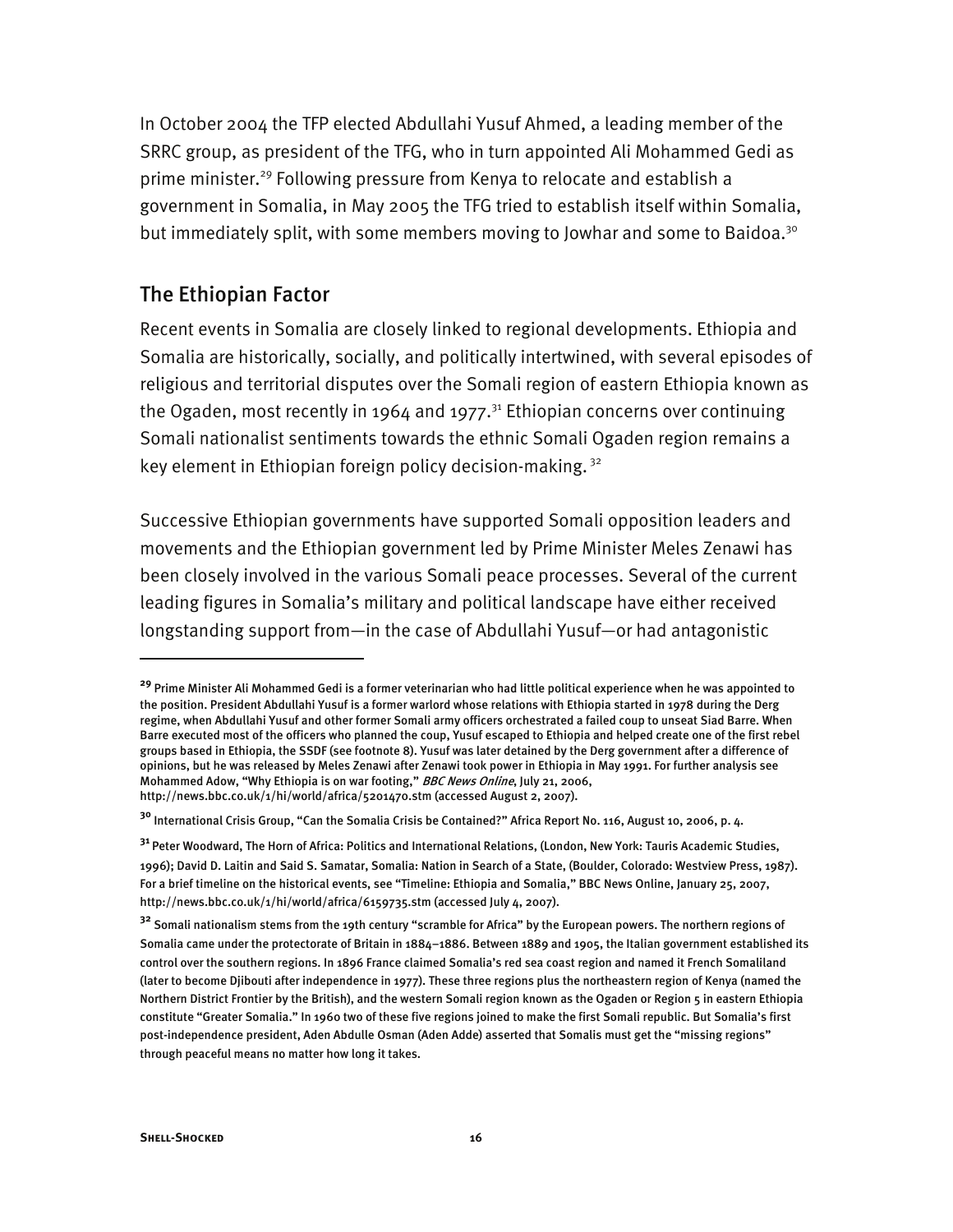relations with—in the case of Sheikh Hassan Dahir Aweys, a former deputy leader of the militant Islamist group Al-Itihaad Al-Islaami—the Ethiopian government.

Ethiopian mistrust of Sheikh Aweys stems from his connection to Al-Itihaad Al-Islaami, originally a Salafi religious movement that evolved into a militant Islamist organization. Sheikh Aweys was actively involved in forming Al-Itihaad's military wing in the early 1990s, which fought against Ethiopia and then-militia leader and current TFG President Abdullahi Yusuf's faction in Puntland.33 Al-Itihaad was allegedly responsible for several bombings in Ethiopia in the mid-1990s that led to its designation on a US sanctions list of individuals and organizations after the September 11, 2001 attacks.<sup>34</sup> In 1998, following Ethiopia's defeat of Al-Itihaad in southwestern Somalia, Sheikh Aweys returned to Mogadishu and helped found one of the clan-based Islamic Courts.

Ethiopian involvement in Somalia remains a divisive and politically charged issue for Somalis, many of whom view Ethiopian motives in Somalia with deep distrust.<sup>35</sup> Some Somalis blame Ethiopia for the inability of the TNG, the predecessor to the current TFG, to establish an enduring government.<sup>36</sup>

Ethiopian interests in Somalia are also closely linked to Ethiopia's relations with Eritrea. Although there has been little active fighting since their bloody 1998-2000

**<sup>33</sup>** There is debate among analysts about the extent to which Al-Itihaad remained a potent force after its defeat by Abdullahi Yusuf and Ethiopian forces in the 1990s. For analysis of Sheikh Aweys and the origins of Al-Itihaad Al-Islaami see International Crisis Group, "Counter-Terrorism in Somalia: Losing Hearts and Minds?" Africa Report No. 95, July 11, 2005; "Somalia's Islamists," Africa Report No. 100, December 12, 2005; and "Can the Somali Crisis Be Contained?" See also André Le Sage, "Prospects for Al Itihad and Islamist Radicalism in Somalia," Review of African Political Economy, vol. 27, no. 89, September 2001.

**<sup>34</sup>**Al-Itihaad was placed on a US list of organizations designated for asset freezes on September 23, 2001. Sheikh Aweys was named on the same US list on November 7, 2001. See US Department of the Treasury, Office of Foreign Assets Control, "Executive Order 13224—Blocking Property and Prohibiting Transactions with Persons who Commit, Threaten to Commit, or Support Terrorism," http://www.treasury.gov/offices/enforcement/ofac/programs/terror/terror.pdf (accessed August 1, 2007).

**<sup>35</sup>** Abdirahman Aynte, "Somalis Decry Ethiopian Invasion, U.S. Support," Mshale.com, January 8, 2007, http://www.mshale.com/article.cfm?articleID=1338 (accessed August 2, 2007);

Stephanie McCrummen, "Ethiopia Steps Up Attacks on Somalia," Washington Post, December 26, 2006, http://www.washingtonpost.com/wp-dyn/content/article/2006/12/25/AR2006122500154\_pf.html (accessed July 4, 2007); and Martin Fletcher, "We don't have civil servants. We have guns," Times (London), April 27, 2007, http://www.timesonline.co.uk/tol/news/world/africa/article1712030.ece (accessed July 4, 2007).

**<sup>36</sup>** See United Nations Security Council, Report of the Secretary-General on the situation in Somalia, S/2002/709, June 27, 2002, p. 4, http://daccessdds.un.org/doc/UNDOC/GEN/N02/439/83/PDF/N0243983.pdf?OpenElement (accessed August 1, 2007).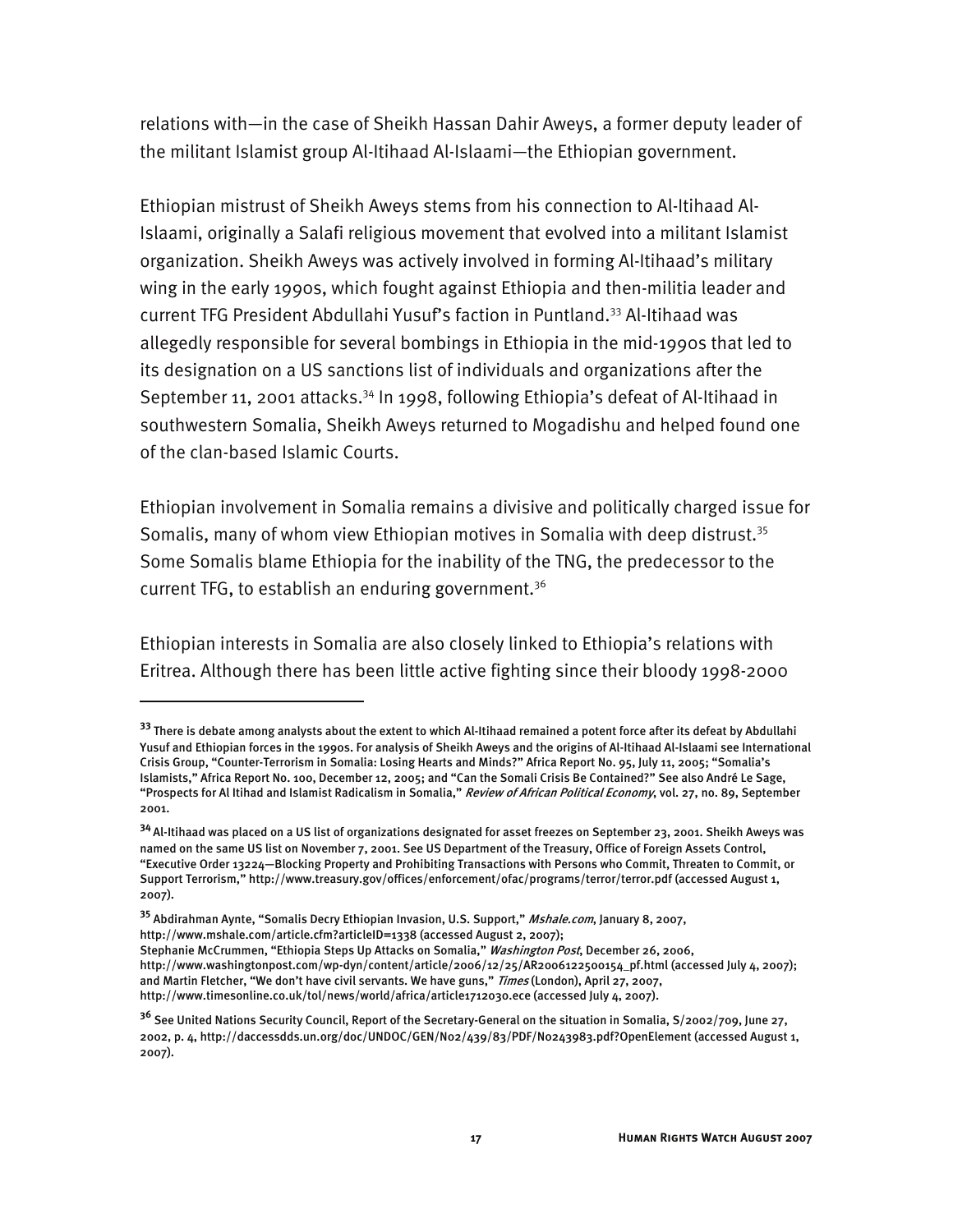border war ended, Eritrea and Ethiopia remain bitter rivals and both governments have engaged in a form of proxy war in Somalia dating back to the late 1990s.<sup>37</sup> Eritrea has provided military aid and training to a variety of Ethiopian insurgent groups based in the Ogaden and Somalia, and Ethiopia has supported the TFG. $38$ 

#### The Rise of the Islamic Courts in 2006

In June 2006 the Somali political scene was shaken by the emergence of an alliance of sharia (Islamic law) courts, the Islamic Courts Union (ICU). The ICU, with Sheikh Hassan Dahir Aweys among its leaders, drove the warlords from Mogadishu.<sup>39</sup> Although the appearance of the Islamic Courts as a potent political movement was a surprise to many observers, the courts had longstanding roots in Mogadishu.<sup>40</sup>

In December 2004, just two months after the formation of the TFG, a group of clanbased courts that had been operating in Mogadishu for years joined to launch the ICU.41 Sheikh Sharif Sheikh Ahmed, a schoolteacher from Mogadishu, was appointed

**<sup>37</sup>** In "Avoiding Conflict in the Horn of Africa," published by the Council on Foreign Relations, regional analyst Terrence Lyons argued that the breakdown of the Eritrea-Ethiopia peace implementation process precipitated the intervention of both countries in neighboring Somalia. Eritrea's policy of supporting the ICU and rebel groups fighting inside Ethiopia—such as the Ogaden National Liberation Front (ONLF) and the Oromo Liberation Front (OLF)—escalated in 2006. These rebel groups are led by Gen. Mohammed Omar and Dawud Ibsa respectively and both men are currently based in Eritrea. Terrence Lyons, Council on Foreign Relations, "Avoiding Conflict in the Horn of Africa," December 2006,

http://www.cfr.org/content/publications/attachments/Ethiopia\_EritreaCSR21.pdf (accessed August 5, 2007). For further analysis see Abdul Mohammed, Social Science Research Council, "Ethiopia's Strategic Dilemma in the Horn of Africa," February 20, 2007, http://hornofafrica.ssrc.org/Abdul\_Mohammed (accessed July 4, 2007).

**<sup>38</sup>** For a detailed description of Eritrean military support to the ICU and Ethiopian military support to the TFG in early 2006, see United Nations Security Council, Report of the Monitoring Group on Somalia pursuant to Security Council resolution 1676 (2006), S/2006/913, November 22, 2006, pp. 11-21.

**<sup>39</sup>** Sheikh Aweys took a leading role in the rise of the ICU and became chair of the ICU's consultative council in mid-2006. After the fall of the courts in December 2006, he apparently fled Mogadishu and is currently thought to be in Asmara, Eritrea.

**<sup>40</sup>** The establishment of Islamic courts in Mogadishu began in 1994, while UNOSOM II was still present in Somalia, and quickly received popular support from a population exhausted by years of lawlessness and violence at the hands of numerous corrupt warlords. The main aim of the courts was to tackle pervasive crime in Mogadishu. As the courts expanded, they drew the attention of north Mogadishu's then-political leader, Ali Mahdi Mohammed, who feared that the courts' growing support base could diminish his power. In 1996 he cracked down on the courts in north Mogadishu, but popular support for the Courts continued. In 1998, with the support of the business community, two of the clans in south Mogadishu set up Islamic courts to curb banditry and murders within their own clans. US State Department, "Somalia: Country Reports on Human Rights Practices," Bureau of Democracy, Human Rights, and Labor, February 23, 2001, http://www.state.gov/g/drl/rls/hrrpt/2000/af/780.htm (accessed August 2, 2007).

**<sup>41</sup>** Ken Menkhaus, "There and back again in Somalia," Middle East Report Online, February 11, 2007, http://www.merip.org/mero/mero021107.html (accessed July 5, 2007).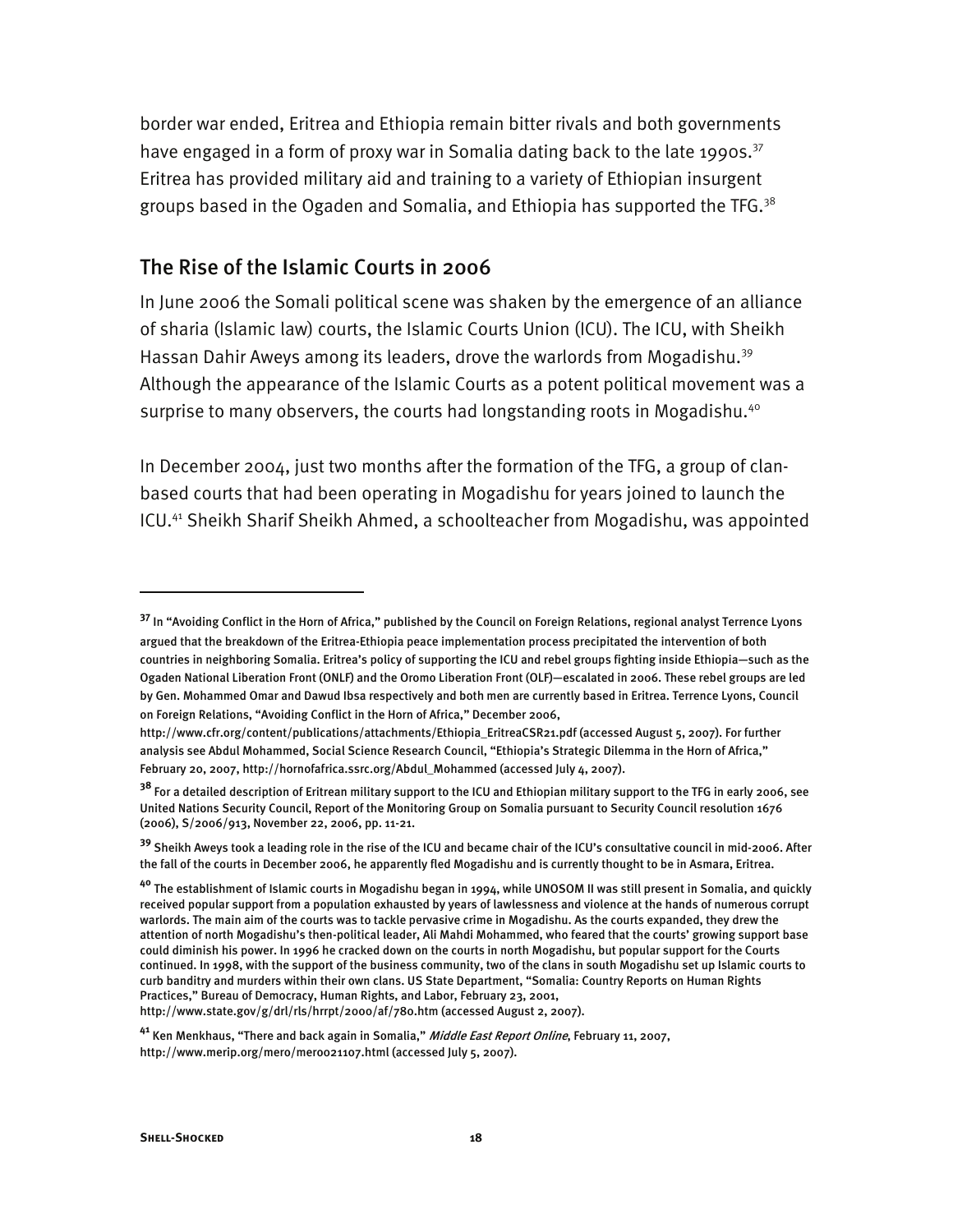chair of the alliance.<sup>42</sup> By 2005 there were 11 Islamic Courts from different clans operating in Mogadishu under sharia.43

The increasing influence of the Islamic Courts came against the backdrop of growing US concern over the presence of alleged terrorism suspects in Somalia.<sup>44</sup> The US had claimed for several years that several individuals linked to al Qaeda and the 1998 bombing of the US embassies in Kenya and Tanzania were being sheltered by radical Islamists in Mogadishu.<sup>45</sup> The US Central Intelligence Agency (CIA) initially tried to capture the individuals by paying warlords in Mogadishu to abduct the men and transfer them to CIA custody. Three of the individuals most wanted by the US were Fazul Abdullah Mohamed, a national of the Comoros Islands, Abu Talha al-Sudani, a Sudanese national, and Saleh Ali Saleh Nabhan, a Kenyan.<sup>46</sup>

Reports of a growing *jihadi* network in Somalia strengthened fears that the ICU would encourage Somalia to become a breeding ground for terrorism in the Horn of Africa.<sup>47</sup> On February 18, 2006, a few key warlords in Mogadishu formed a new alliance called the Alliance for the Restoration of Peace and Counter-Terrorism (ARPCT), with US backing.<sup>48</sup> Its aim was to capture the individuals linked to the east Africa bombings.<sup>49</sup>

-

**<sup>42</sup>**Asad Mohamed, "Who is the most powerful man in Mogadishu?" (Waa kuma ninka uku awooda badan magaalada Muqadisho), Radio Dalmar, June 13, 2007, http://www.dalmar.org/view\_articles.php?articleid=783 (accessed March 28, 2007).

**<sup>43</sup>** International Crisis Group, "Can the Somali crisis be contained?" p. 10.

**<sup>44</sup>** James Phillips, "Somalia and Al-Qaeda: Implications for the War on Terror," Heritage Foundation, April 5, 2002, http://www.heritage.org/Research/HomelandDefense/BG1526.cfm (accessed July 11, 2007); International Crisis Group, "Counter-Terrorism in Somalia"; United Nations Security Council, Report of the Monitoring Group on Somalia pursuant to Security Council resolution 1558 (2004), S/2005/153, March 8, 2005.

**<sup>45</sup>** US State Department, Office of the Coordinator for Counterterrorism, Country Reports on Terrorism 2004, April 27, 2005, http://www.state.gov/s/ct/rls/crt/45388.htm (accessed August 1, 2007).

**<sup>46</sup>** International Crisis Group, "Counter-Terrorism in Somalia," p. 8. All three individuals are on US sanctions lists for their alleged affiliation to terrorist activity, along with several Somalis, including Sheikh Aweys and Hassan Al-Turki.

**<sup>47</sup>** "A state of utter failure—Somalia," Economist, December 17, 2005.

**<sup>48</sup>** The Somali warlords behind the formation of the ARPCT were members of the TFG. They included Muse Sudi Yalahow (trade minister), Mohammed Qanyare Afrah (security minister), Botan Issa Alim (disarmament minister), and Omar Mohammed Finish (religious affairs minister), as well as several business and other militia leaders.

**<sup>49</sup>** "Avoid Kenya, US warns," BBC News Online, May 15, 2003, http://news.bbc.co.uk/1/hi/world/africa/3029889.stm (accessed July 3, 2007).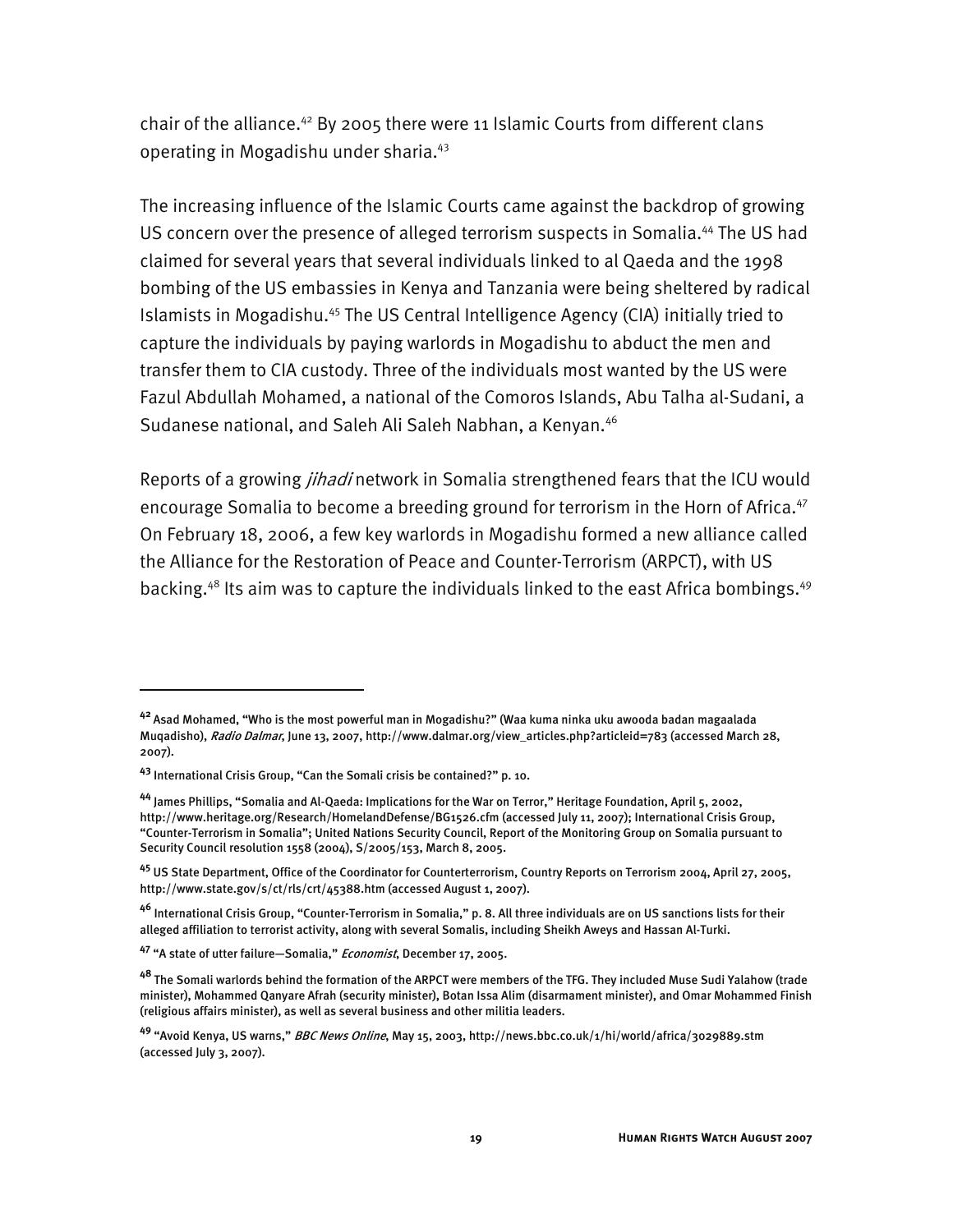Instead, US support for the notorious warlords who formed the APRCT backfired, generating further popular support for the ICU,<sup>50</sup> which extended its territorial control over a large part of central and southern Somalia and ultimately defeated the APRCT in bitter fighting in Mogadishu in June 2006. $51$ 

As the ICU fought the US-backed warlords in early 2006, the Transitional Federal Government of Somalia was struggling to establish itself in Somalia.<sup>52</sup> It set up temporary bases, initially in Jowhar town and later on in Baidoa, 250 kilometers northwest of Mogadishu, but received little international support.<sup>53</sup> It was only when the ICU emerged as a powerful political actor in southern Somalia that regional and international actors turned to the TFG as a more palatable form of Somali leadership.<sup>54</sup>

Within a matter of four months, between June and October 2006, the ICU was in control of seven of the ten regions in south-central Somalia. The Islamic Courts had restructured into the Council of Somali Islamic Courts (CSIC), with the formation of a consultative council headed by Sheikh Aweys and an executive body headed by Sheikh Sharif Sheikh Ahmed.<sup>55</sup> The appointment of Sheikh Aweys as one of the main leaders of the CSIC further alarmed both Ethiopia and the US, which had already placed Sheikh Aweys on a sanctions list in 2001 for his alleged links to terrorism.<sup>56</sup>

**<sup>53</sup>** "Somalia: TFG preparing to begin operating from Jowhar," IRINnews, June 22, 2005, http://www.globalsecurity.org/military/library/news/2005/06/mil-050622-irin03.htm (accessed July 14, 2007).

**<sup>50</sup>** "US secretly backing Somali warlords," Washington Post, May 18, 2006; C. Bryson Hull, "U.S. moves diplomat critical of Somali warlord aid," Reuters, May 30, 2006; Antony Barnett and Patrick Smith, "US accused of covert operations in Somalia," The Observer, September 10, 2006.

**<sup>51</sup>** "Islamists claim Mogadishu victory," BBC News Online, May 5, 2006,

http://news.bbc.co.uk/1/hi/world/africa/5047766.stm (accessed July 3, 2007); Xan Rice, Oliver Burkeman, and Rory Carroll, "US policy in Somalia unravels as Mogadishu falls," The Irish Times, June 10, 2006. For further analysis see Roland Marchal, Social Science Research Council, "Somalia: A new front against terrorism," February 5, 2007, http://hornofafrica.ssrc.org/marchal/ (accessed August 1, 2007).

**<sup>52</sup>**"US urges Somali unity in rare personal appeals to warlords," Agence France-Presse, January 27, 2006.

**<sup>54</sup>** Rob Crilly, "Somalia's transitional government on the verge of collapse," Christian Science Monitor, August 4, 2006.

**<sup>55</sup>** "Formation of Islamic Courts Council Announced" (Gole kulmiya maxkamadaha Somaliya oo lagu dhawaaqay [Magacyada Golaha shuurada & kan fulinta]), Goobjood, June 25, 2006, http://www.goobjoog.net/news/125/ARTICLE/3154/2006-06- 25.html (accessed July 11, 2007); "SOMALIA: Islamic courts set up consultative council," IRINnews, June 26, 2006, reproduced at http://www.globalsecurity.org/military/library/news/2006/06/mil-060626-irin02.htm (accessed July 11, 2007).

**<sup>56</sup>** Marc Lacey, "Somalis present a militant face: new leader seen as terrorist by U.S.," International Herald Tribune, June 27, 2006.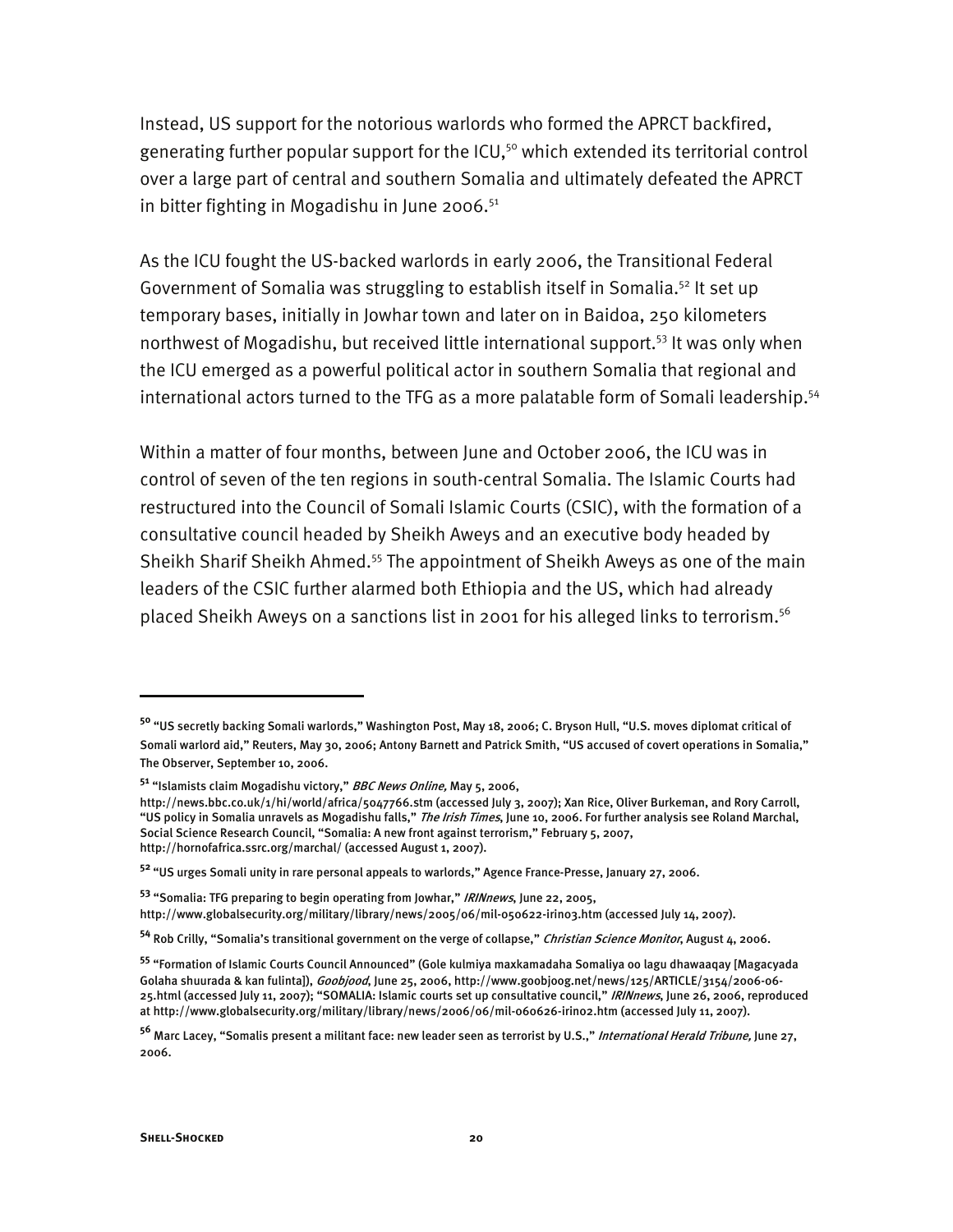A June 30, 2006 video message from Osama Bin Laden urged Somalis to support the ICU and build an Islamic state, and threatened to fight the US if it intervened in Somalia.<sup>57</sup>

Nationalist statements from some of the ICU leadership further fuelled Ethiopian fears that the ICU hoped to unite ethnic Somali communities in neighboring northern Kenya and Ethiopia's Ogaden with Somalia. Ethiopia was also concerned by the potential impact on Ethiopia's own large Muslim and Somali population of the Islamic Courts' effort to establish political Islam in Somalia.<sup>58</sup>

The emergence of the ICU as a military threat in 2006 prompted the Ethiopian government to strengthen its political and military support to the TFG.59 Ethiopia was the primary supplier of arms to the TFG and some individual warlords, but Uganda and Yemen also contributed arms and other supplies.<sup>60</sup>

On the other side, UN experts monitoring Somalia's utterly ineffective arms embargo in 2006 documented arms flows and supply of military materiel and training to the Islamic Courts from seven states: Djibouti, Egypt, Eritrea, Iran, Libya, Saudi Arabia, and Syria.<sup>61</sup>

-

http://www.un.org/Docs/sc/committees/Somalia/SomaliaSelEng.htm (accessed July 14, 2007).

**<sup>57</sup>** "Bin Laden releases Web message on Iraq, Somalia," USA Today, July 1, 2006,

http://www.usatoday.com/news/world/2006-07-01-bin-laden-plans-message\_x.htm (accessed August 1, 2007).

**<sup>58</sup>** International Crisis Group, "Counter-Terrorism in Somalia." See also Tom Allard, "Terrorists look to Somalia as an emerging safe haven," Sydney Morning Herald, November 4, 2006.

**<sup>59</sup>** Both the ICU and the TFG received substantial military support and supplies from regional and other states, as well as independent arms trading networks. The UN Security Council imposed an arms embargo on Somalia in 1992, but the embargo has been repeatedly violated. For further details on the arms flows and military build up in 2006, see United Nations Security Council, Report of the Monitoring Group on Somalia pursuant to Security Council resolution 1676 (S/2006/913), November 22, 2006, and previous reports by the UN Monitoring Group,

**<sup>60</sup>** United Nations Security Council, Report of the Monitoring Group on Somalia pursuant to Security Council resolution 1676 (S/2006/913), November 22, 2006, pp. 27-29.

**<sup>61</sup>** Ibid., pp. 10-16, 21-25. Much of the UN report was viewed by independent experts and analysts as largely credible, with the exception of allegations of ICU support and cooperation with Hezbollah and allegations that Iran attempted to trade arms for Somali uranium. Confidential email communication from correspondent (name withheld) to Human Rights Watch, November 21, 2006. See also Andrew McGregor, "Accuracy of New UN Report Doubtful," Global Terrorism Analysis, The Jamestown Foundation, vol. 3, no. 45, November 21, 2006, http://jamestown.org/terrorism/news/article.php?articleid=2370213 (accessed July 14, 2007).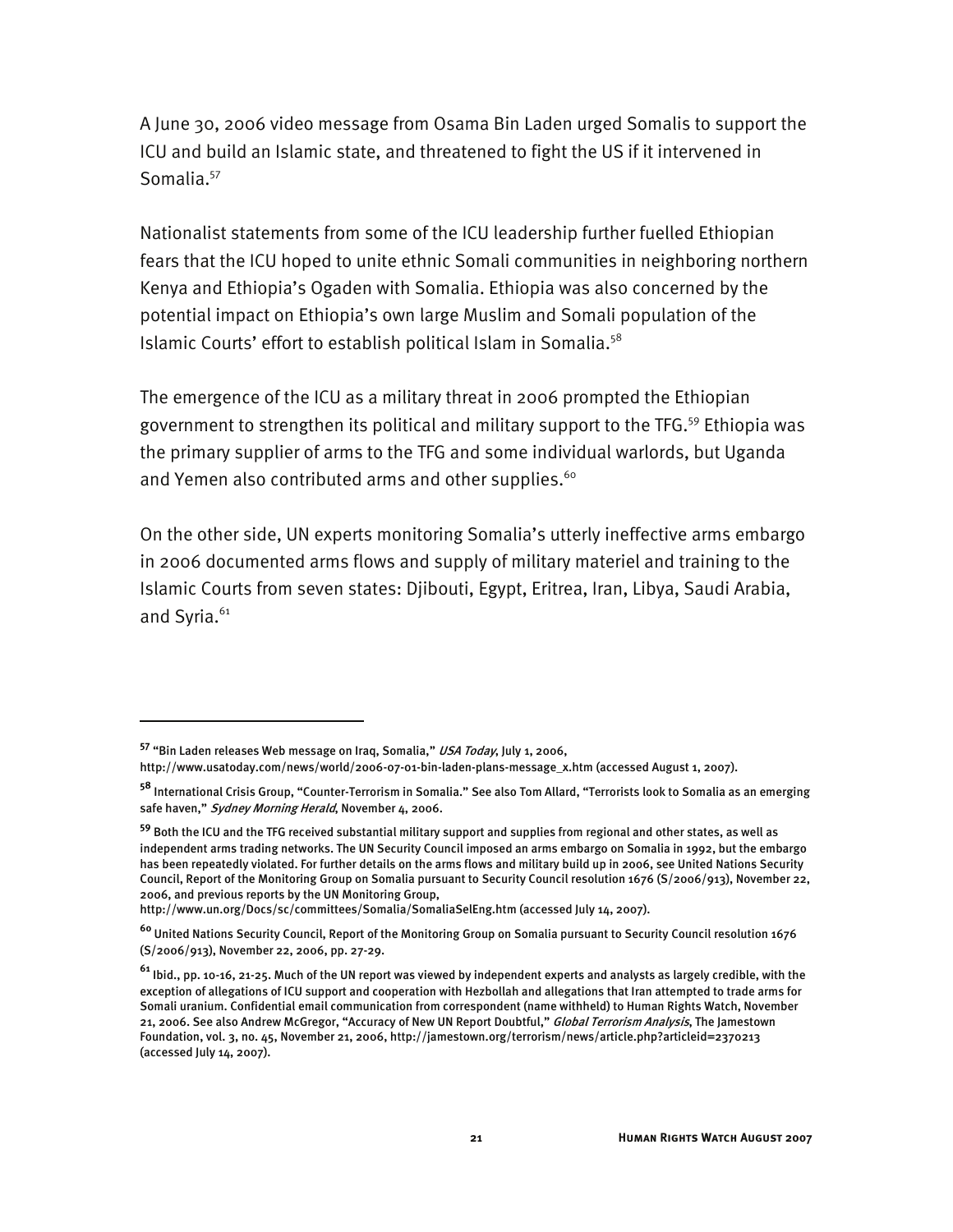Following the ICU's victory over the warlords in June 2006, Ethiopia moved increasing amounts of troops and military materiel into Baidoa, the TFG stronghold, to protect it from any ICU attack.<sup>62</sup> The US government supported its ally Ethiopia.<sup>63</sup>

#### Peace Talks Fail: June–December 2006

The rise of the Islamic Courts narrowed down the rival groups in Somalia to two: the Transitional Federal Government and the Islamic Courts Union. Appeals for peace talks mounted in an effort to combine the political legitimacy of the TFG and the stability restored to many parts of southern Somalia by the Islamic Courts.

Sudan agreed to host negotiations and on June 22, 2006, the two sides agreed on mutual recognition and further talks in Khartoum. A second round of talks under Arab League auspices in September 2006 made further apparent progress, with agreement on integrated security forces and a commitment to discuss power sharing arrangements. A third round of negotiations was scheduled for October 30, 2006, but was forestalled by Somalia's first suicide bombing on September 18, an assassination attempt on President Abdullahi Yusuf.<sup>64</sup> ICU leaders denied responsibility for the attack.<sup>65</sup>

Throughout the negotiations both the ICU and the TFG/Ethiopia continued to bolster their military preparations. In the run-up to the third round, the ICU also continued its territorial expansion, taking the strategic southern town of Kismayo in late September 2006, allegedly with a coalition of forces including advisors from Eritrea

**<sup>62</sup>** Ibid., p. 17.

**<sup>63</sup>** A confidential UN cable obtained by Human Rights Watch indicates that in a conversation with UN officials in June 2006, US Assistant Secretary of State Jendayi Frazer noted that the situation in Somalia was "uncertain." According to the notes, she presented the view that Eritrea had stepped over the line and that Ethiopia viewed Eritrean action in Somalia "as tantamount to opening a second front against Ethiopia." Dr. Frazer's best-case scenario was that the ICU and TFG would engage in dialogue; the worst-case scenario was the expansion of the ICU throughout Somalia and the disintegration of the TFG. Dr. Frazer noted that the latter scenario would have a major negative impact in the Horn and that the US and IGAD would not allow it. She allegedly expressed the view that while the US feared an Ethiopian intervention could rally "foreign elements," the US would rally with Ethiopia if the "Jihadists" took over. Document on file with Human Rights Watch.

**<sup>64</sup>** "Somali government forms panel to probe suicide bombing," Agence France-Presse, September 20, 2007.

**<sup>65</sup>** "Somali car ban to stop bombers," BBC News Online, December 4, 2006,

http://news.bbc.co.uk/1/hi/world/africa/6206250.stm (accessed July 17, 2007).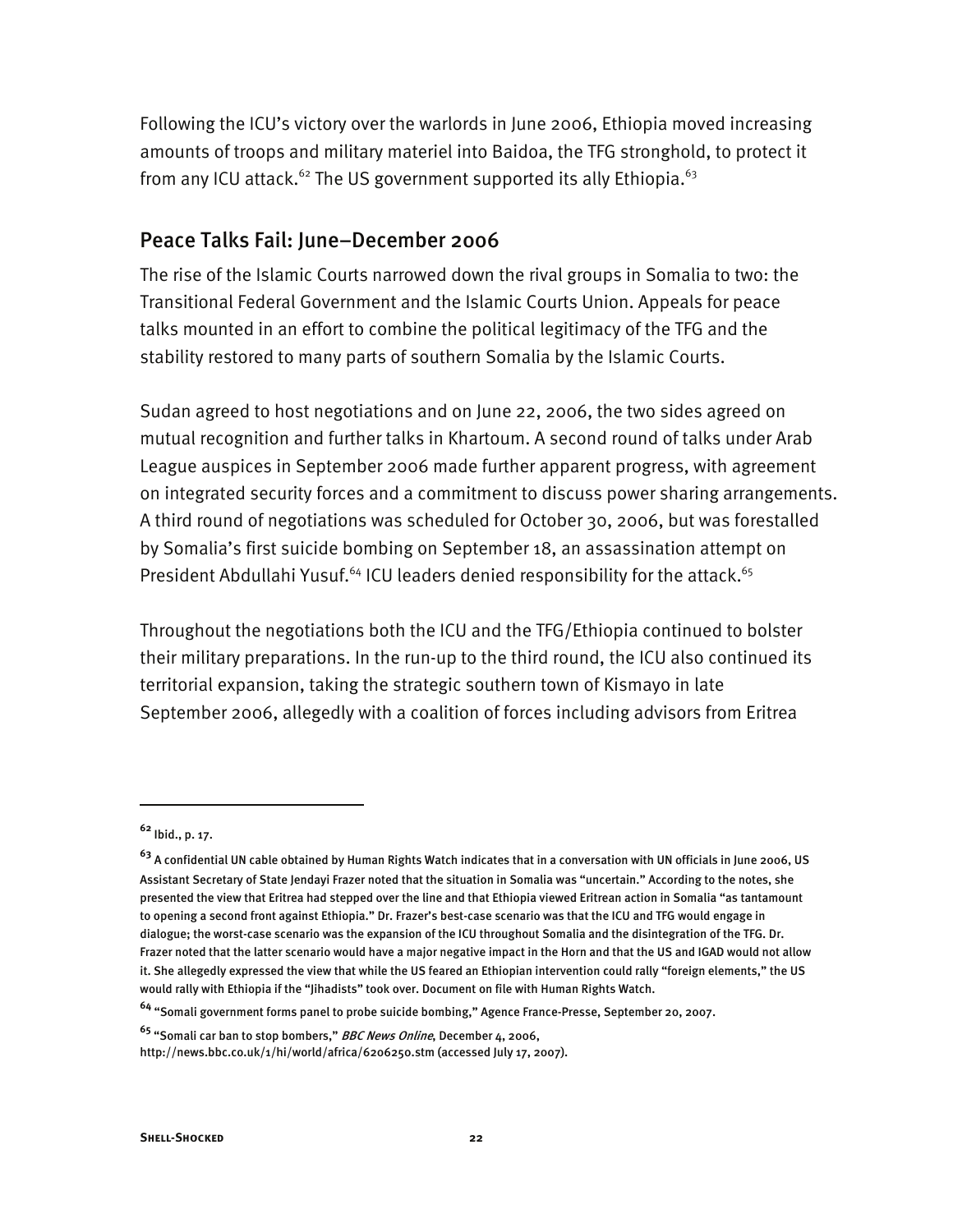and fighters from the Ogaden National Liberation Front (ONLF) and the Oromo Liberation Front (OLF).<sup>66</sup>

The TFG, Ethiopia, and international government backers viewed this development with alarm, interpreting it as a prelude to an ICU attack on Baidoa, the only TFG stronghold in south-central Somalia. The Ethiopian military moved to bolster its presence not only in Baidoa, but also in Puntland and other areas of Somalia.<sup>67</sup>

By the time the third round of talks began in Khartoum in October 2006, the situation was at an impasse. The ICU insisted that Ethiopian troops leave Somalia and that IGAD should not have a mediating role in the talks. The TFG took the opposite position, calling for IGAD involvement and the ICU's withdrawal from recently captured areas. The talks ended in deadlock and Somalia entered a new round of hostility.<sup>68</sup>

#### The Fall of the Islamic Courts

I

November and December saw rising tensions between the ICU and the TFG/Ethiopians and increasing military preparations on the ground by both sides.<sup>69</sup> The UN Security Council on December 6 passed resolution 1725 authorizing a regional military intervention in Somalia, a development long desired by the TFG. The US-led resolution did little to reduce the tensions and in fact may have increased them.70 Although the final resolution specified that troops from bordering countries should not be included in IGASOM, the proposed IGAD deployment in Somalia, it made no mention of the existing Ethiopian presence in Somalia and contained

**<sup>66</sup>** "Somalia: Protests after Islamic courts take Kismayo," IRINnews, September 25, 2006,

http://www.globalsecurity.org/military/library/news/2006/09/mil-060925-irin01.htm (accessed July 14, 2007). See also United Nations Security Council, Report of the Monitoring Group on Somalia pursuant to Security Council resolution 1676 (2006), p. 41.

**<sup>67</sup>** Ethiopia may have also been concerned by the apparently strengthening links between Eritrea, the ICU, and the Ethiopian insurgencies. United Nations Security Council, Report of the Monitoring Group on Somalia pursuant to Security Council resolution 1676 (2006), pp. 17-19.

**<sup>68</sup>** Ali Musa Abdi, "War fears mount after peace talks collapse," Agence France-Presse, November 2, 2007, reproduced at

http://www.news.com.au/heraldsun/story/0,21985,20687412-5005961,00.html (accessed July 3, 2007).

**<sup>69</sup>** Mark Tran, "Looming Somali war menaces whole region," Guardian (London), December 14, 2006, http://www.guardian.co.uk/international/story/0,,1972298,00.html (accessed August 1, 2007).

**<sup>70</sup>**"Security council approves African protection, training mission in Somalia," UN Security Council news release, December 6, 2006, http://www.un.org/News/Press/docs/2006/sc8887.doc.htm (accessed July 4, 2007). For a critical analysis of the resolution see Matt Bryden, "Storm Clouds over Somalia as Rivals Prepare for Battle," *Nation*, December 8, 2006.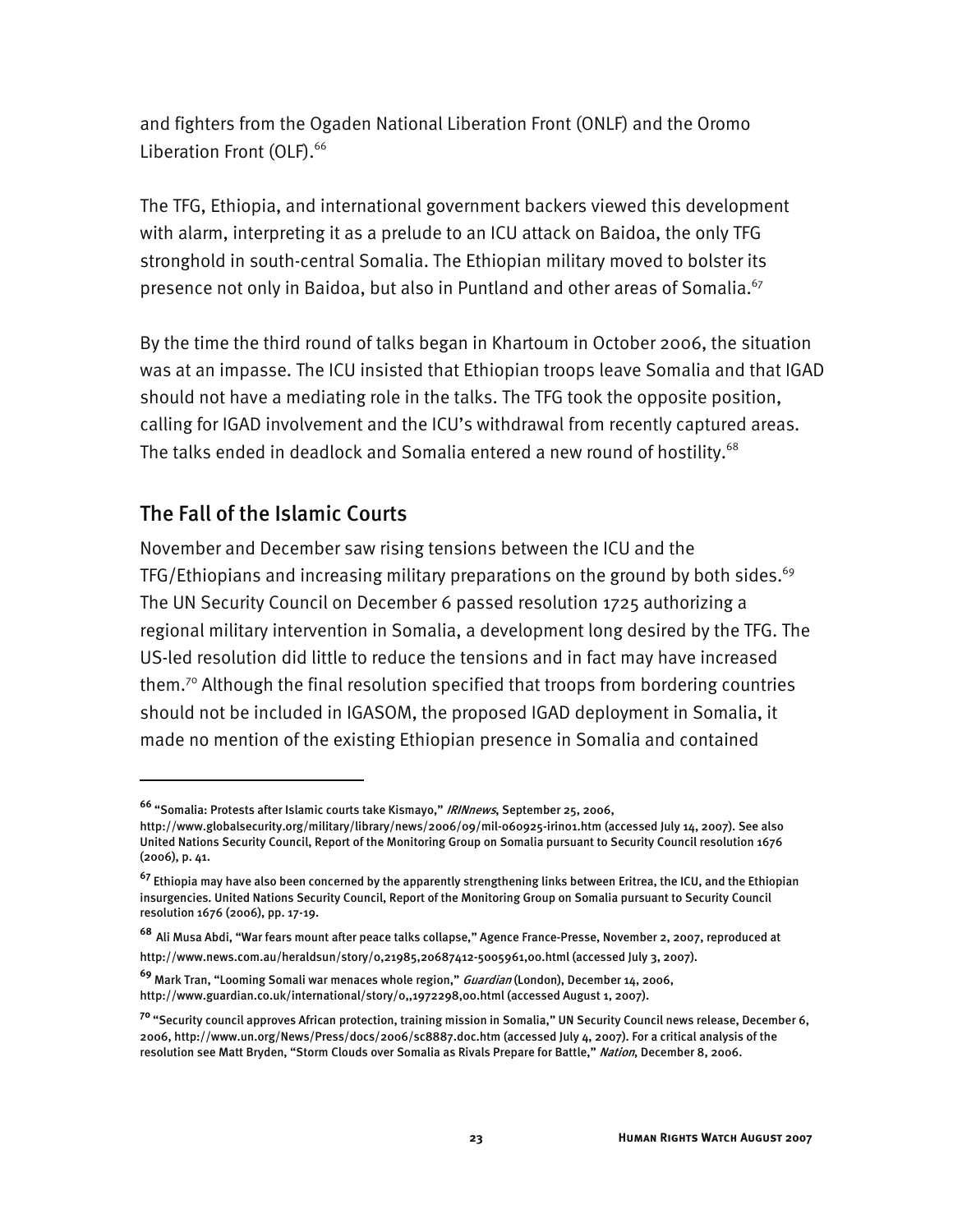enough elements to be viewed as pro-TFG by the Islamic Courts and independent analysts.<sup>71</sup>

The ICU saw the Security Council resolution as blatant support for the Ethiopian presence. On December 12, 2006, the ICU's defense chief, Sheikh Yusuf Mohamed Siyad Indha'adde, gave the Ethiopian military in Somalia a week to withdraw or face forcible expulsion.<sup>72</sup> The day after the deadline passed, December 20, fighting started around Baidoa. Although the Ethiopian military were actively defending the town, they denied involvement for several days and only publicly acknowledged their role four days later.73

Ethiopian and TFG forces went on the offensive (TFG militia included forces from Puntland—the President's home region, the Sa'ad subclan of the Hawiye, and Rahanweyn clan militias) and quickly drove the ICU from Mogadishu and its other urban positions.74 The resistance apparently dissolved after several battles south and east of Baidoa and in the central regions of Somalia just south of Galkayo town. Hundreds of Islamic Courts militia members and some foreign fighters who supported what they viewed as jihad<sup>75</sup> reportedly died under Ethiopia's superior firepower, particularly its aerial capacity.<sup>76</sup>

The Islamic Courts leadership left Mogadishu on December 26 as the Ethiopian forces advanced on the capital, moving south towards Kismayo and the Juba Valley

**<sup>71</sup>** Resolution 1725 mandated the mission to monitor progress by the Transitional Federal Institutions and the Islamic Courts Union in implementing agreements reached in their dialogue, to ensure the free movement and safe passage of all involved with the dialogue process, and to maintain and monitor security in Baidoa. United Nations Security Council, Resolution 1725, S/RES/1725 (2006), December 6, 2006, http://www.un-somalia.org/docs/Resolution1725-2006.pdf (accessed August 1, 2007).

**<sup>72</sup>** Sahal Abdulle, "Somali Islamists give ultimatum to Ethiopia," Reuters, December 12, 2006, reproduced at http://www.mg.co.za/articlePage.aspx?articleid=293132&area=/breaking\_news/breaking\_news\_\_africa/ (accessed July 5, 2007).

**<sup>73</sup>** Aweys Osman Yusuf, "Ethiopia Denies its Troops were involved in Somalia's clashes," Shabelle Media Network, December 21, 2006; "Somali fighting escalates as Ethiopia deploys tanks: residents," Agence France-Presse, December 21, 2006; "Ethiopia Forced into War against Somali Islamists-PM," Reuters, December 24, 2006.

**<sup>74</sup>** "Somali Islamists retreat from positions after withering attacks," Agence France-Presse, December 26, 2006.

**<sup>75</sup>**Aweys Osman Yusuf, "Islamists Call World Muslim Fighters to Wage Their Jihad in Somalia," Shabelle Media Network, December 23, 2006; "Somalia Islamists suffer heavy casualties," Associated Press, December 26, 2006, reproduced at http://www.sudantribune.com/spip.php?article19460 (accessed July 5, 2007).

**<sup>76</sup>** Human Rights Watch interviews with eyewitnesses, diplomats, media, and others (names and locations withheld), February 2007.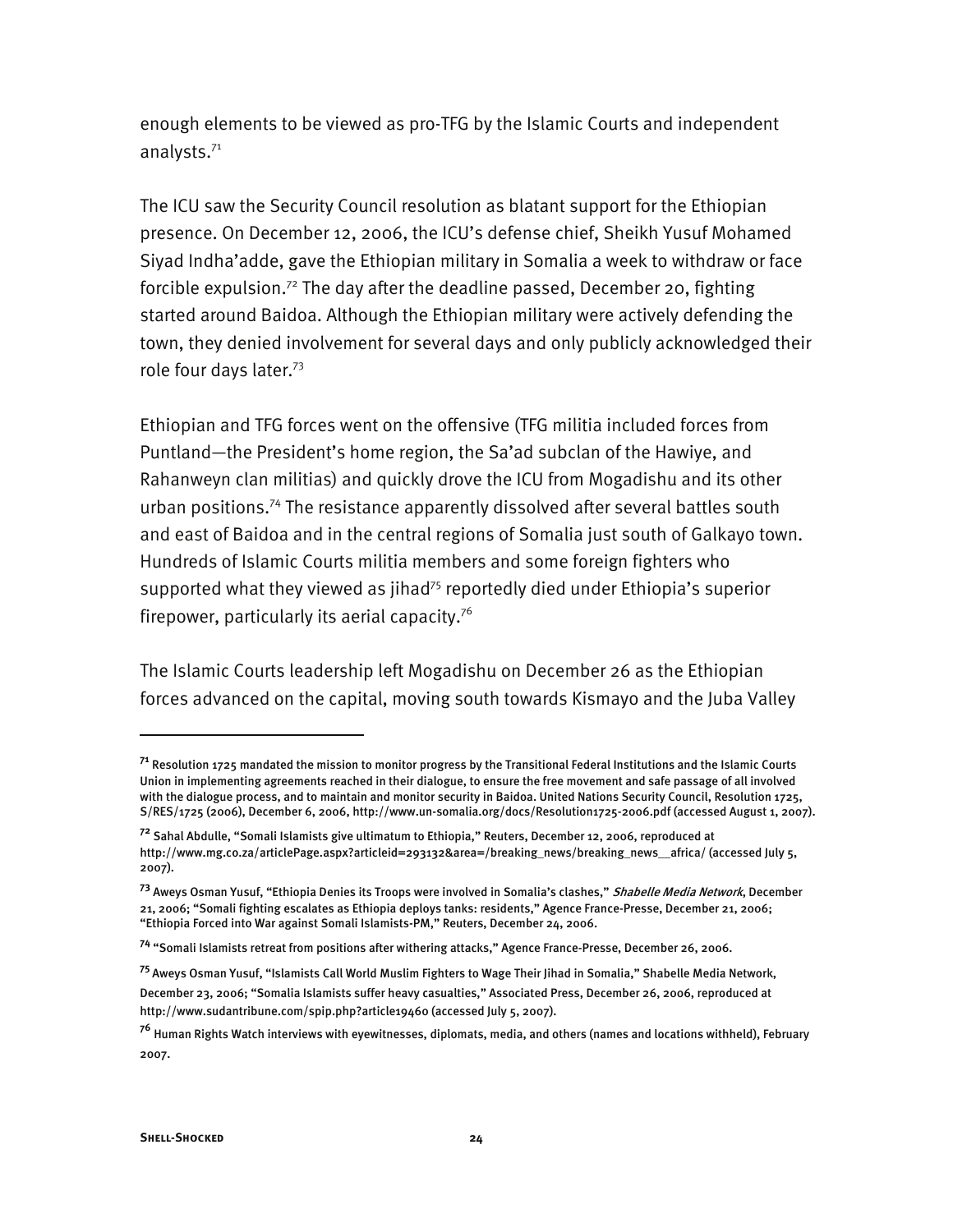while many of their Somali supporters merged back into the civilian population.<sup>77</sup> Kismayo fell to the Ethiopians on January 1, 2007, forcing the Islamic Courts leadership and supporters further south. The outflux included dozens of foreigners who supported the Islamic Courts, some of whom had been living in Mogadishu with their wives and children.<sup>78</sup> Fazul Mohammed and several other individuals on the US wanted list were apparently among the exodus from Mogadishu.<sup>79</sup>

The US became overtly involved in the military campaign when it launched several airstrikes from AC-130 gunships in southern Somalia on January  $7$  and  $8$ <sup>80</sup> apparently targeting these fleeing individuals, and sent a limited number of special forces across the border. $81$ <sup>the US</sup> had previously made cautious public statements supporting the Ethiopian offensive, but left the military ground operations to its Ethiopian ally. In mid- and late January, Ethiopian, US, and Kenyan security forces cooperated in a coordinated pincer operation. While Ethiopian troops pushed the fleeing Islamists and their supporters towards Ras Kamboni, at the very tip of Somalia on the Kenyan border, US navy ships positioned off the Somali coast cut off potential escapes by sea across the Gulf of Aden.<sup>82</sup>

I

http://news.bbc.co.uk/1/hi/world/africa/6213499.stm (accessed July 5, 2007). For analysis on the defeat of the Islamic Courts, see International Crisis Group, "Somalia: The Tough Part Is Ahead," Africa Briefing No. 45, January 26, 2007. See also Dr. Abdishakur Jowhar, "A war of miscalculation," Hiiraan.com, December 2006,

http://www.hiiraan.com/op2/2006/dec/a\_war\_of\_miscalculation.aspx (accessed July 5, 2007); and "Islamic leader vows to keep fighting for control of Somalia," Associated Press, December 29, 2006, reproduced at

**<sup>79</sup>** Human Rights Watch interviews with eyewitnesses (names and locations withheld), February and April 2007.

**<sup>77</sup>** "Islamists abandon Somali capital," BBC News Online, December 28, 2006,

http://www.cbc.ca/world/story/2006/12/29/somalia-islamists.html (accessed July 5, 2007).

**<sup>78</sup>** Mike Pflanz, "US hunts Al-Qaeda suspects fleeing Somalia," Daily Telegraph (London), January 5, 2007, http://www.telegraph.co.uk/news/main.jhtml?xml=/news/2007/01/05/wsomalia05.xml (accessed July 5, 2007). For a description of the individuals wanted by the US and an analysis of US counter-terrorism policy in Somalia, see International Crisis Group, "Counter-Terrorism in Somalia," pp. 9-11.

**<sup>80</sup>** Jim Garamone, "Aircraft Attack Al Qaeda Haven, Ike Moves off Somalia Haven," American Forces Press Service, January 9, 2007, http://www.defenselink.mil/news/newsarticle.aspx?id=2625 (accessed August 1, 2007). James Gordon Meek, "US Targets Al Qaeda Bigs in Somalia," New York Daily News, January 10, 2007; "US airstrikes in Somalia target embassy bombers," Independent (London), January 9, 2007, http://news.independent.co.uk/world/africa/article2137783.ece (accessed August 1, 2007).

**<sup>81</sup>** An eyewitness told Human Rights Watch that US agents interrogated captured suspects in this period in Kismayo and Ras Kamboni. Human Rights Watch telephone interview, July 17, 2007. A Pentagon spokesperson initially claimed the attacks targeted the "principal al-Qaeda leadership in the region" but later acknowledged that the strikes had missed their intended targets. Jim Garamone, "Aircraft Attack Al Qaeda Haven, Ike Moves off Somalia Haven"; Andrew England, "Somalia air strike 'missed Al Qaeda leaders,'" Financial Times, January 12, 2007. Instead, dozens of villagers and hundreds of animals were allegedly killed in air strikes in that period, although whether responsibility lay with the US or with Ethiopian aircraft remains unclear. "Somali elders say about 100 killed in US, Ethiopian airstrikes," Agence France-Presse, January 11, 2007; "At least 70 people killed in Somali aerial attacks: Oxfam," Agence France-Presse, January 12, 2007.

**<sup>82</sup>** "US deploys forces to capture fleeing Somali Islamists," Agence France-Presse, January 3, 2007; Chris Tomlinson, "Target of U.S. Air Strike Wanted by FBI," Associated Press, January 9, 2007. Human Rights Watch interviews in Nairobi, February 2007.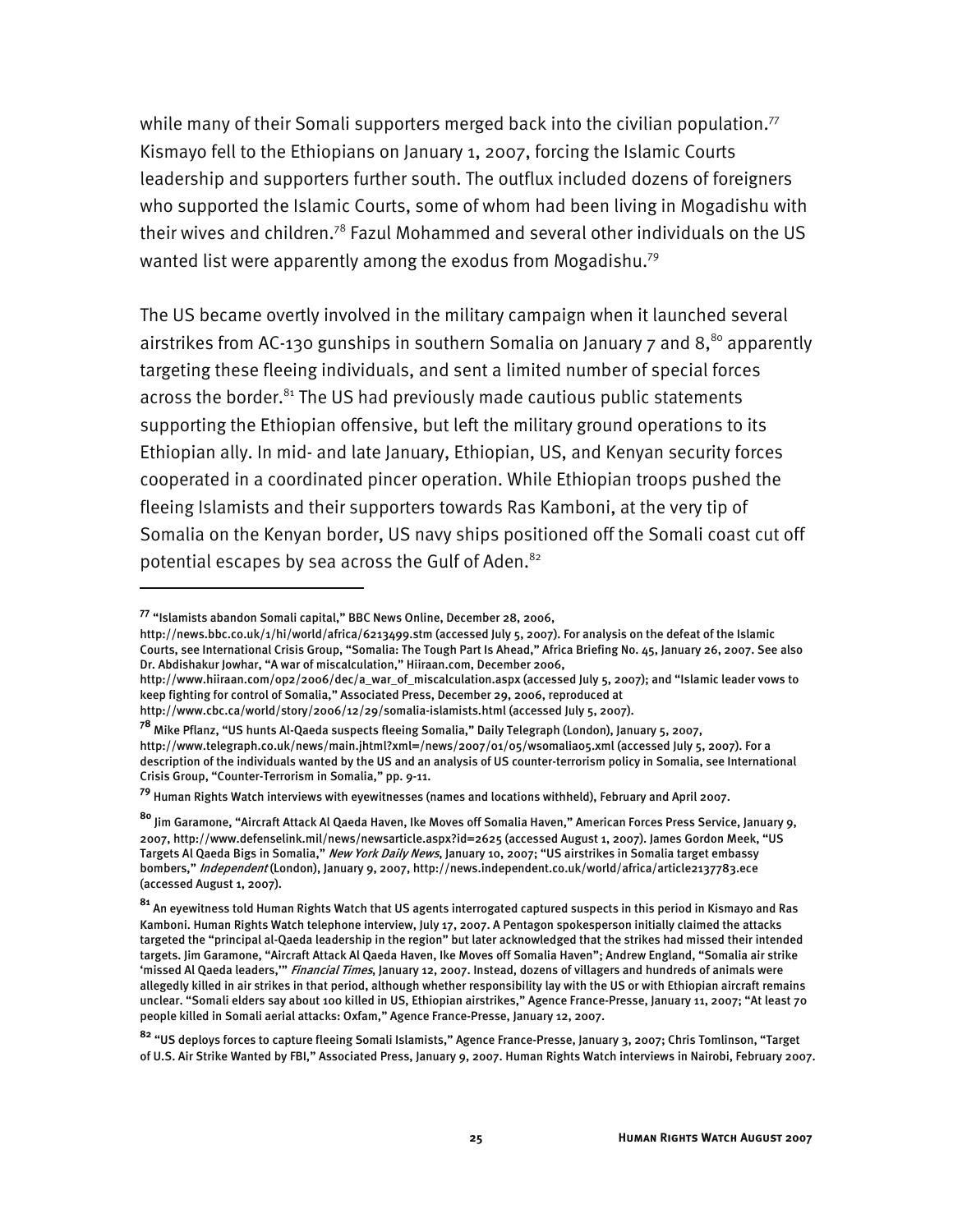As hundreds of people fleeing the conflict arrived at border crossings or in Kenya, Kenyan security forces closed the border and arrested dozens of Somali and foreigners suspected of affiliation with the Islamic Courts or with men wanted by the US (see above). $83$ 

Meanwhile, as the Ethiopian and US forces pursued supporters of the Islamic Courts south towards Kismayo, other Ethiopian units and TFG forces settled into military bases and buildings in Mogadishu in the first days of January 2007. These sites included strategic locations such as the new seaport, the airport, Somalia's former Presidential Palace (also known as Villa Somalia), and other strategic buildings including the former Ministry of Defense and the former headquarters of the Custodial Corps.84 The Ethiopian military also occupied three former Somali military bases situated on the two main highways that link Mogadishu to the southern and central regions.<sup>85</sup>

**<sup>84</sup>** The headquarters of Somalia's Custodial Corps (Prison Services) is close to a number of key roads that go to the sea and airport and lies on the main highway that leaves the capital towards Baidoa, Kismayo, and the southern regions of the country.

j

US warships off the coast launched further strikes in Puntland, northern Somalia, on June 1, 2007. Mahad Elmi and Shashank Bengali, "US warship targets suspected militants in Somalia," McClatchy, June 2, 2007,

http://www.mcclatchydc.com/staff/shashank\_bengali/story/16551.html (accessed August 5, 2007).

**<sup>83</sup>** "Kenya captures Islamists Fleeing Somalia," United Press International reproduced in World Peace Herald, January 3, 2007, http://wpherald.com/articles/2874/1/Kenya-captures-Islamists-fleeing-Somalia/Include-foreign-jihadists.html (accessed August 1, 2007). Among the people detained in Kenya were more than 30 women and children of numerous nationalities, including the family of Fazul Mohammed, a man on the US wanted list. After weeks and months in detention in Nairobi prisons, where many were interrogated by US and British security agents, at least 85 people were expelled to Somalia and then transferred to Ethiopia, where many are still in incommunicado detention. Daniel Maldonado, a US citizen, was rendered from Kenya to the US for prosecution in federal court. "US: Stop the Guantanamo Circus," Human Rights Watch news release, March 27, 2007, http://hrw.org/english/docs/2007/03/27/usdom15572.htm. In June the US Department of Defense announced that another detainee, Mohammed Abdulmalik, had been rendered to Guantanamo several days after he was reportedly arrested. "Terror Suspect Transferred to Guantanamo," Department of Defense news release, June 6, 2007, http://www.defenselink.mil/releases/release.aspx?releaseid=10976 (accessed August 5, 2007). At least 25 women and children were deported from Kenya to Somalia in January and February, some of whom were the subject of pending habeas corpus applications in the Kenyan courts. See "Somalia: People Fleeing Somalia War Secretly Detained," Human Rights Watch news release, March 30, 2007, http://hrw.org/english/docs/2007/03/30/kenya15624.htm. For further detail see Letter from Human Rights Watch to Kenyan Director of Political Affairs Thomas Amolo, March 22, 2007, http://hrw.org/english/docs/2007/03/30/kenya15622.htm.

**<sup>85</sup>** The bases are Arbiska, on Afgoi road, and El-Irfid and Maslah Barracks, situated on Bal'ad road.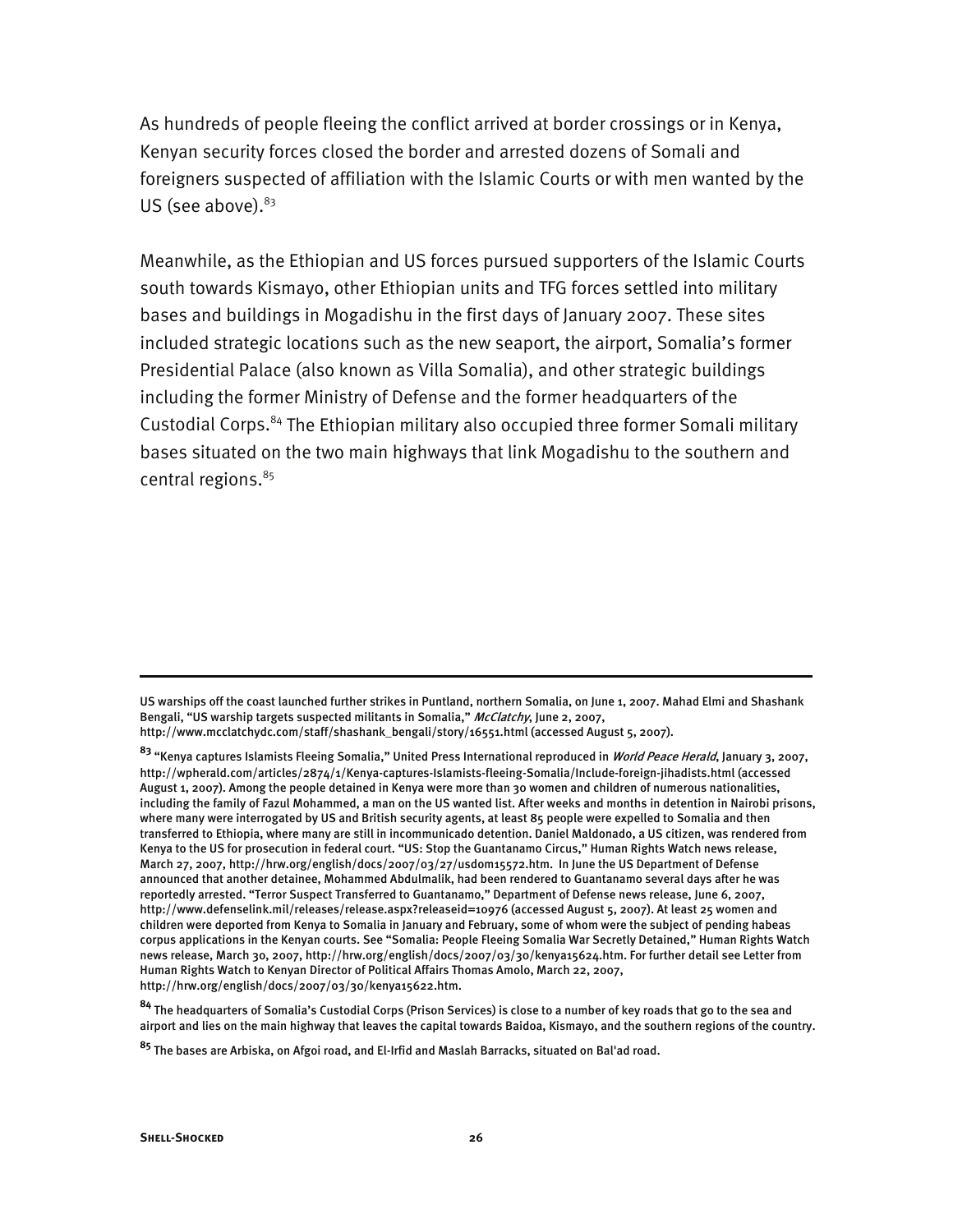## **IV. Mogadishu Under Siege: January–April 2007**

By the end of January 2007 three main actors emerged in the looming military confrontation: the insurgency, the Ethiopian armed forces, and the forces supporting the Transitional Federal Government.<sup>86</sup>

The Ethiopian government has closely guarded details of the number of troops deployed in Somalia and statistics of casualties incurred in the fighting, but credible sources told Human Rights Watch that by early 2007 Ethiopia may have had as many as 30,000 troops in Somalia.<sup>87</sup> In 2006 Ethiopian military convoys carrying troops and military materiel came into Somalia regularly from Ethiopia, passing through Beletweyne town, in Somalia's Hiran region.<sup>88</sup> Ethiopian forces deployed in Mogadishu in early 2007 included infantry and air support.

The Ethiopians provided the backbone of the military power on the side of the TFG, which itself brought an estimated 5,000 fighters into Mogadishu. The bulk of the TFG forces consist of militias from President Yusuf's home region, Puntland, and members of the Rahanweyn Resistance Army.<sup>89</sup> Most of these militia forces had basic military training by the Ethiopians in Manaas and Daynuunay former military barracks in Bay region in 2006.<sup>90</sup> Ethiopian military officers also gave up to 3,000 newly recruited Somali government militias a few weeks of training at Balidogle airport early in 2007. $91$ 

-

**<sup>86</sup>** The term Transitional Federal Government and Somali government are used interchangeably in this report.

**<sup>87</sup>** Human Rights Watch interview with diplomatic officials, Nairobi, May 29, 2007.

**<sup>88</sup>** Confidential communications on file with Human Rights Watch, November 2006.

**<sup>89</sup>** Human Rights Watch interviews, Nairobi and Mogadishu, April–May 2007.

**<sup>90</sup>** "Training closed for up to 3000 army members" (Ciidamo gaaraya 3 kun oo manta tababar loogu xiray Daynuunay), Wardheer News, November 18, 2006, http://www.wardheernews.com/News\_06/November\_06/18\_Daynuunay.html (accessed July 10, 2007); "Somali President, Abdullahi Yusuf, visits Manaas barracks at Baidoa outskirt" (Madaxweynaha Soomaaliya C/laahi Yusuf Axmed oo booqday xerada Manaas oo kutaala Duleedka Magalada Baydhabo), *Mudugonline*, May 29, 2006, http://www.mudugonline.com/viewArticle.php?articleid=996 (accessed July 10, 2007).

**<sup>91</sup>** Confidential communication on file with Human Rights Watch, March 23, 2007. See also "Somalia gov't set to relocate to Mogadishu," Xinhua, March 8, 2007, http://english.people.com.cn/200703/08/eng20070308\_355368.html (accessed July 17, 2007).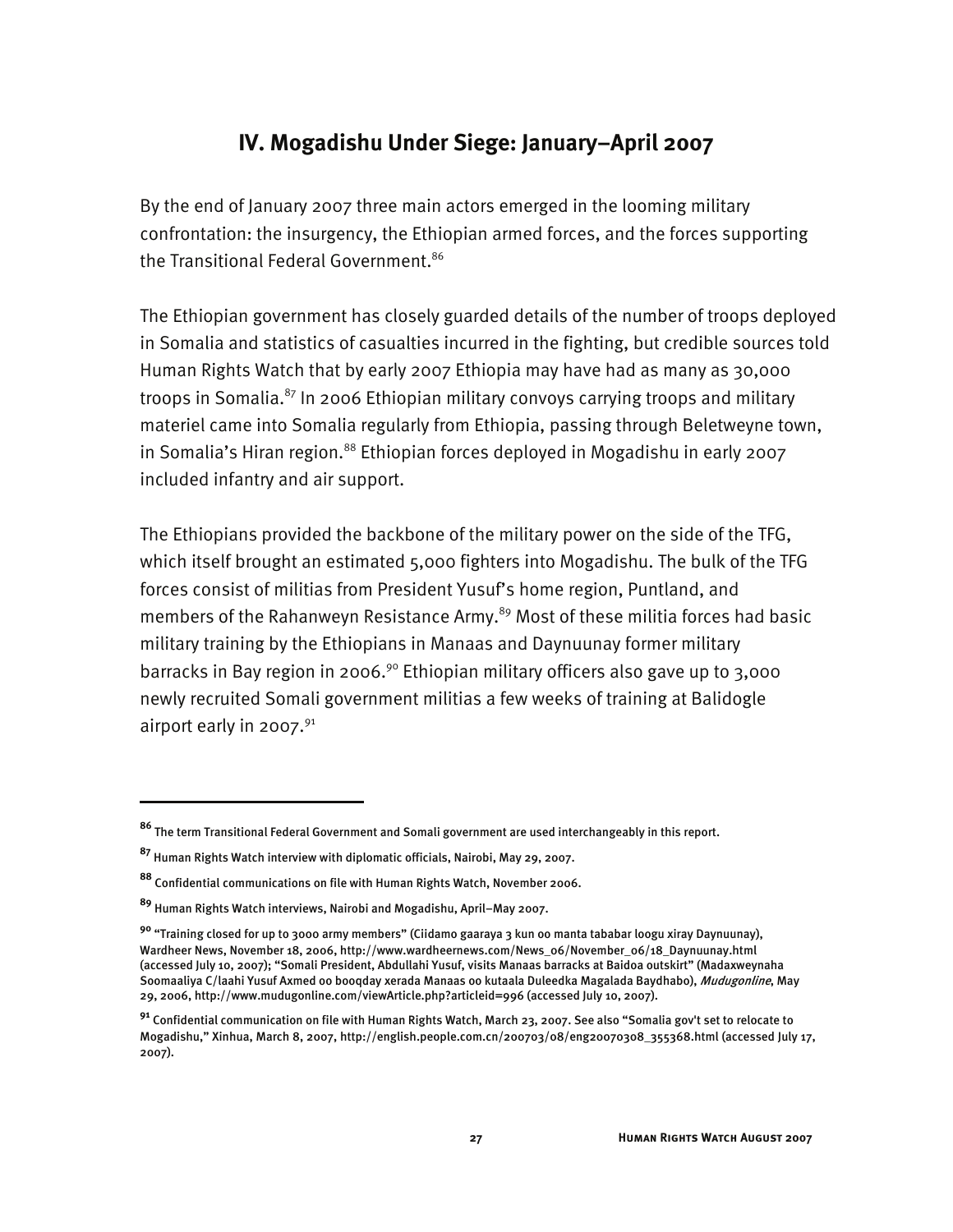While much remains unknown about its organization, membership, and leadership, it is widely believed that the insurgency consists of three groups: $92$ 

The first group is comprised of members of Al-Shabaab, a well-trained militia and the core of the group that led the Islamic Courts to victory during their rise to power in mid-2006. Many observers believe that Al-Shabaab consisted of between 500 and 700 fighters, largely from the Hawiye and Ogaden clans. Sheikh Hassan Turki is reportedly their spiritual leader while their operational commander is Adan Hashi Ayrow.<sup>93</sup>

The second group consists of members of the Hawiye clan militia who loathed the presence of the TFG leadership and the Ethiopian military in Mogadishu. These comprised perhaps the largest group in terms of numbers within the insurgency; the leadership and organizational structure of these militia is unclear.

The third group consists of disgruntled fighters and nationalists who opposed Ethiopian involvement in Somalia's affairs. It too has no known leadership.<sup>94</sup>

Although Hawiye fighters constituted the largest group in terms of numbers, some analysts believe that Al-Shabaab members are the backbone of the insurgency and provided discipline and strategy for all groups.95 All the groups seem to have respected the brief ceasefires negotiated on their behalf by the Hawiye elders (see below).

**<sup>92</sup>** Human Rights Watch interviews with witnesses, politicians, diplomats, and others, Nairobi and Somalia, April–May 2007. See also Jean-Philippe Rémy, "The Ceasefire is Very Fragile in Mogadishu" (Le cessez-le feu est très fragile à Mogadisciu), audio report, Le Monde Panorama, April 5, 2007, http://www.lemonde.fr/web/panorama/0,11-0@2-3212,32-892545@51-754471@1-6551,0.html (accessed July 14, 2007).

**<sup>93</sup>** Human Rights Watch interviews with analysts, journalists, and diplomats, Nairobi, 2007. See also International Crisis Group, "Counter-Terrorism in Somalia," pp. 5-7.

**<sup>94</sup>** Human Rights Watch was told by at least one interviewee, a civilian, that sometimes the insurgency fighters operating in a Mogadishu neighborhood offered people cash to join them. Human Rights Watch interview with a resident of Towfiq neighborhood (name withheld), Bosaso, May 7, 2007.

**<sup>95</sup>** Human Rights Watch interviews (names withheld), Mogadishu, May 2007. See also "PM says time for Somalia pull out, AU desperate for Ethiopia stay over," *Daily Monitor* (Kampala), May 16, 2007, reproduced at http://www.somalilandtimes.net/sl/2007/278/04.shtml (accessed July 17, 2007).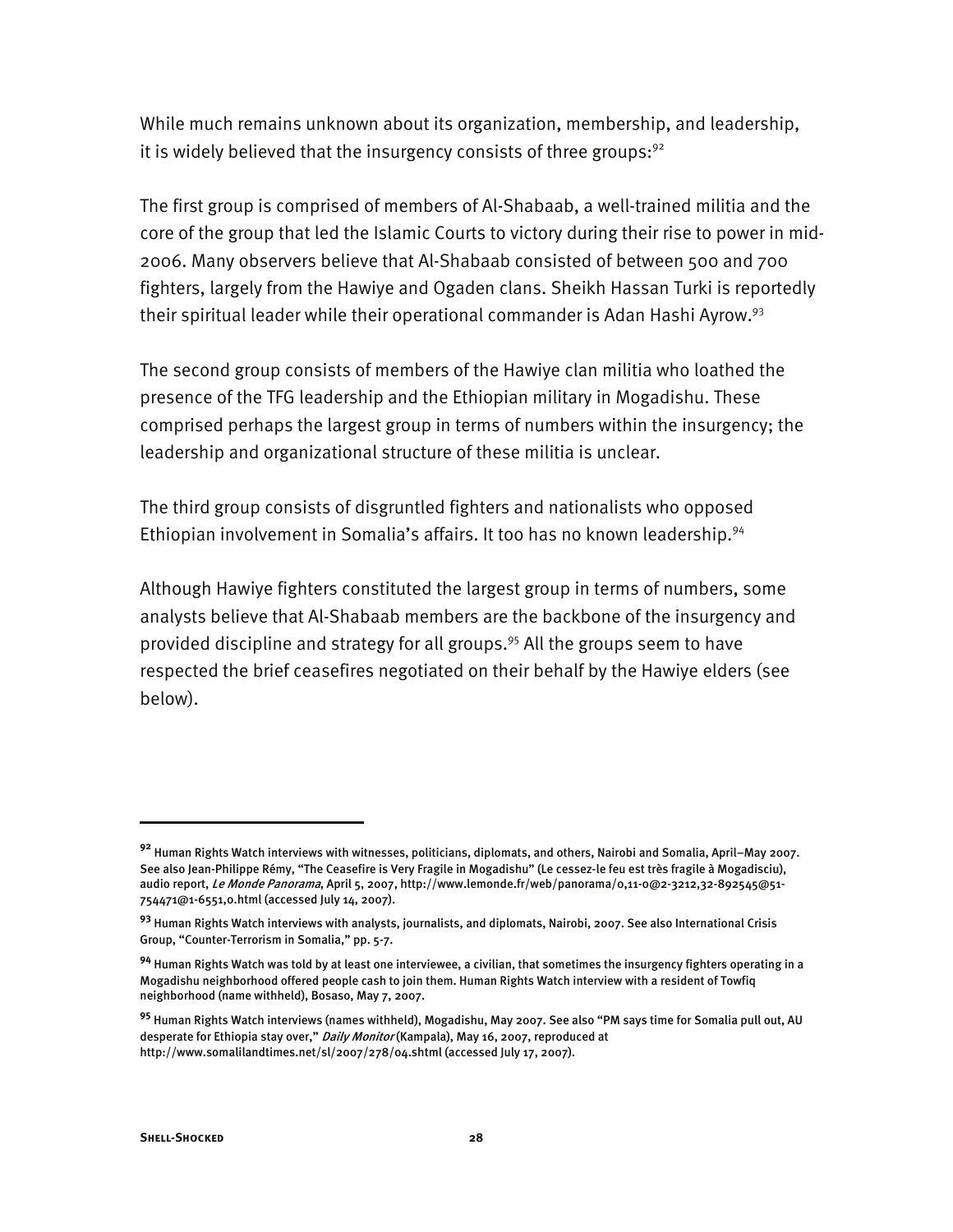Initially, many of the Somali media reports referred to the insurgency as "unidentified groups."96 The international media described the armed groups in Mogadishu as "insurgents" or "remnants of the ICU," while by February 2007 many residents of Mogadishu referred to them as *Muqaawama* [the Resistance].<sup>97</sup>

A witness told Human Rights Watch, "The fighters were a mixture of the ICU, Al-Itihaad, Al-Shabaab, but the majority were Hawiye clan fighters. They had defenses in the areas where they fought against the government, hiding behind concrete walls. They were firing weapons—they would fire and then leave the area. They would come to the people and say, "This is our *jihad*, come out and join us."<sup>98</sup>

#### Hurtling Toward Conflict

j

Somali Prime Minister Ali Mohammed Gedi arrived in Mogadishu on December 29, 2006, the first senior TFG official to return to the capital.<sup>99</sup> Among his first public statements was a request to clan elders to surrender the three men wanted by the US as alleged al Qaeda affiliates.<sup>100</sup> In another exercise to signal the government's arrival, on January 1, 2007, he ordered that all weapons be handed over to TFG forces within three days or Mogadishu residents would face forced disarmament.<sup>101</sup> The order did not go down well with some of the clans in Mogadishu.<sup>102</sup>

**<sup>96</sup>** "Ethiopian troops under attack," Reuters, January 8, 2007, reproduced at http://tvnz.co.nz/view/page/425822/953966 (accessed August 2, 2007).

**<sup>97</sup>** In this report the term insurgency is generally used to refer to the various armed groups who were responsible for attacks on Ethiopian or TFG forces. The term "Muqaawama" ("the Resistance" in Somali), is used only when individuals interviewed by Human Rights Watch specifically used that term.

**<sup>98</sup>** Human Rights Watch interview (name withheld), Nairobi, April 28, 2007.

**<sup>99</sup>** Mike Pflanz, "Cheering Crowds line the streets of Mogadishu as army moves in," Daily Telegraph (London), December 30, 2006, http://www.telegraph.co.uk/news/main.jhtml?xml=/news/2006/12/30/wsomali30.xml (accessed July 14, 2007).

**<sup>100</sup>** Rob Crilly, "Hunt for Al Qaeda men in Mogadishu," Sunday Times (London), December 31, 2006.

**<sup>101</sup>** "Somalis stroll Mogadishu under eye of gov't victors," Reuters, January 1, 2007, reproduced at

http://www.alertnet.org/thenews/newsdesk/N30266342.htm (accessed June 28, 2007). See also "Somali PM announces Mogadishu disarmament plan," ABC News Online, http://www.abc.net.au/news/newsitems/200701/s1820142.htm (accessed June 28, 2007).

**<sup>102</sup>** "Violence flares in Somalia over disarmament," ABC News Online, January 7, 2007,

http://www.abc.net.au/news/stories/2007/01/07/1822535.htm (accessed July 11, 2007); "'Somalia's Political Future Appears to be its Pre-Courts Past," Power and Interest News Report, January 17, 2007,

http://www.pinr.com/report.php?ac=view\_report&report\_id=603&language\_id=1 (accessed July 11, 2007).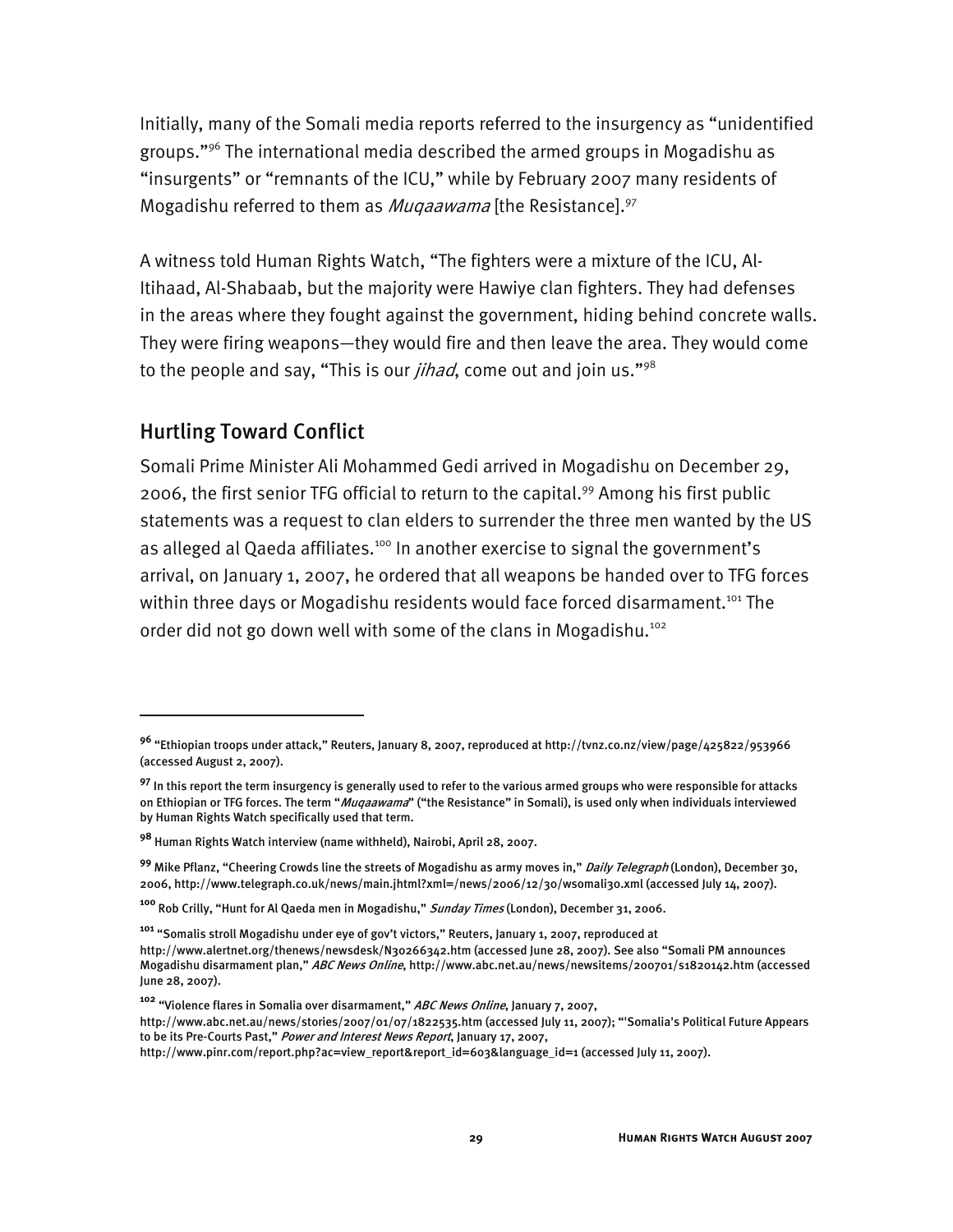Within a week of the TFG and Ethiopian army's arrival in Mogadishu the first insurgent attacks began.**<sup>103</sup>** Ethiopian and TFG forces responded by sealing off areas around the attack sites and conducting house-to-house searches.<sup>104</sup> The TFG also passed a three-month emergency law in parliament on January 13, 2007.<sup>105</sup> The provisions of the emergency law gave the TFG much wider powers and allowed President Yusuf to rule by decree.<sup>106</sup>

Between January and March 2007 insurgent attacks took several forms: assassinations of government officials; attacks on military convoys; and rocket-propelled grenade (RPG) or mortar attacks on police stations, TFG and Ethiopian military bases, or other locations or individuals deemed by the insurgency to be political or military targets. For instance, several hotels known to accommodate TFG officials, such as the Ambassador, Global, and Lafweyne Hotels, were repeatedly hit with RPGs and mortar rounds and were the site of attempted assassinations of TFG officials (see Map  $1$ ).<sup>107</sup>

The insurgency was mobile, often using hit-and-run tactics in its attacks or setting up and launching mortar rounds within minutes, then melting back into the civilian population. After an insurgent attack on a convoy or other mobile target, Ethiopian and TFG forces typically sealed off the area and conducted house-to-house searches of the area. The Ethiopian and TFG response to mortar attacks increasingly included the return firing of mortars and rockets in the direction of origin of insurgency fire.

**<sup>103</sup>** On January 5, 2007, an alleged statement from al Qaeda urging Somalis to fight Ethiopian forces was posted on the internet. It is unclear whether there was any connection between the alleged statements and growing insurgent activity, although TFG and Ethiopian officials claimed this was the case. "Al-Qaeda No. 2 urges Somali Islamists to fight 'crusaders,'" Associated Press, January 5, 2007, reproduced at http://www.cbc.ca/world/story/2007/01/05/alqaeda-message.html (accessed August 2, 2007).

**<sup>104</sup>** "Ethiopian troops kill 3 people in Somalia," Associated Press, January 23, 2007, reproduced at http://www.sudantribune.com/spip.php?article19877 (accessed July 11, 2007).

**<sup>105</sup>** "Somali Parliament approves martial law," CBC News, January 13, 2007,

http://www.cbc.ca/world/story/2007/01/13/somalia.html (accessed July 17, 2007).

**<sup>106</sup>** Although the emergency law was only supposed to be valid for three months, and was never extended, it took almost six months for the speaker of the Parliament to announce that the law had expired. "Parliament Speaker: Martial Law Over," Banadir.com, July 8, 2007, http://banadir.com/martial.shtml (accessed July 9, 2007).

**<sup>107</sup>** "Mortar attacks in Somalia kill five, wound 10," Associated Press, February 12, 2007, reproduced at http://www.taipeitimes.com/News/world/archives/2007/02/12/2003348707 (accessed July 17, 2007).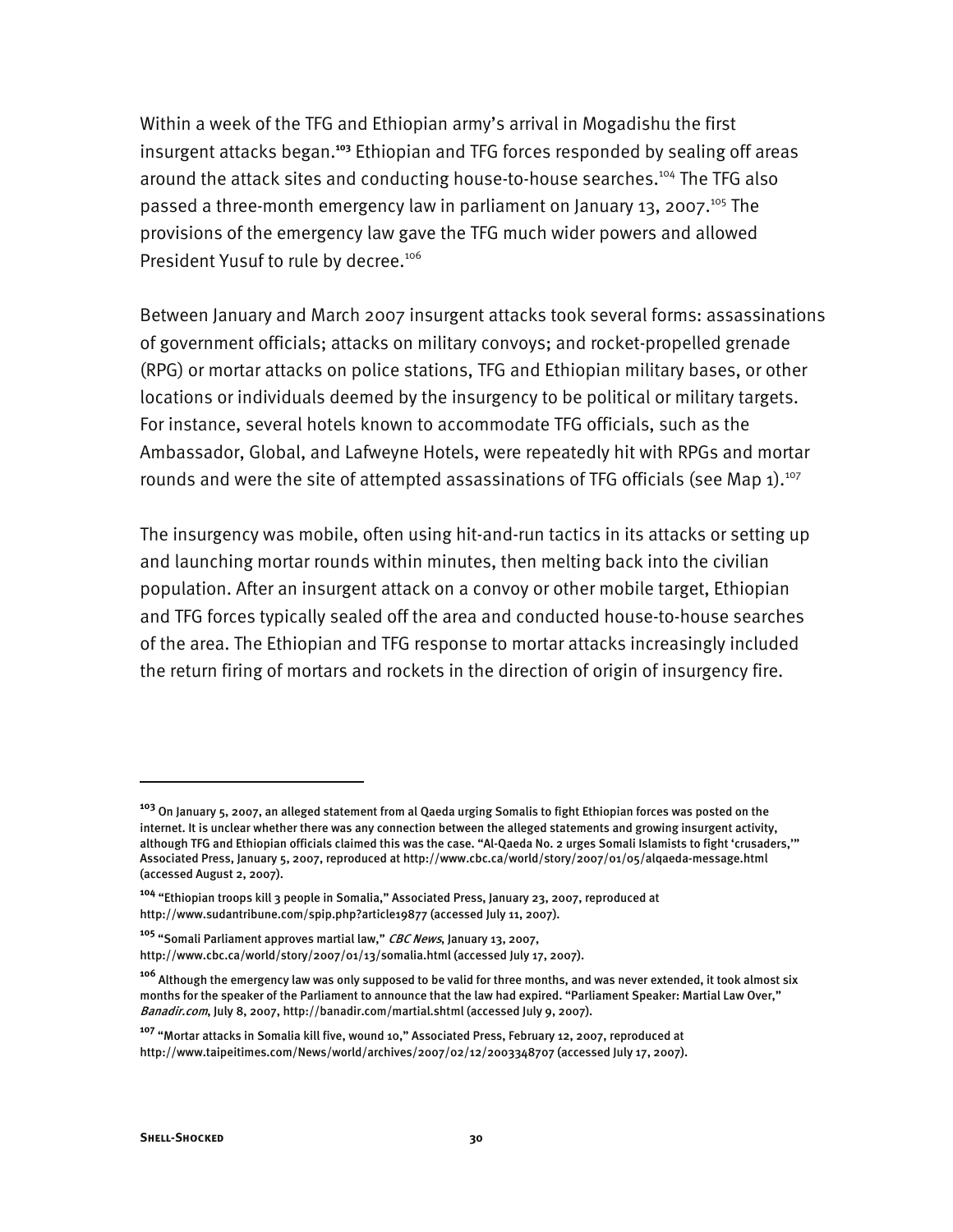On March 1 President Yusuf announced plans to hold a National Reconciliation Congress (NRC) on April 16,<sup>108</sup> but also maintained that it would not negotiate with those responsible for the attacks in the capital.<sup>109</sup> Many of Mogadishu's residents distrusted the TFG's capacity to implement genuine and effective reconciliation, feared potential reprisals, and were concerned about the Ethiopian presence and agenda in Somalia.<sup>110</sup> As insurgent attacks escalated, the government made further security announcements to the effect that the capital would be a safe venue for the meeting<sup>111</sup>: Deputy Defense Minister Salad Ali Jelle announced that Mogadishu would be secured in 30 days.112 Media reports indicated that Mogadishu residents were nervous and concerned after the government's announcements. In the words of one resident, "There is fear that it will lead to more violence and more displacement if not properly handled."113

Many Somalis talked about the possibility of the Mogadishu situation reviving clanbased hostilities. For instance, many in Mogadishu who belong to the Hawiye clan distrusted the president, a member of the Darod clan. The Hawiye elders who later arranged ceasefire agreements with the Ethiopian military claimed in several statements that the president was instigating the hostility in Mogadishu in order to exact revenge on the Hawiye, who had been responsible for many abuses against the Darod during the civil war of the early 1990s.<sup>114</sup> Many Hawiye felt the security

-

**<sup>108</sup>** "Somalia Sets Date for National Reconciliation Conference," Xinhua, March 2, 2007, reproduced at http://www.somalilandtimes.net/sl/2006/267/21.shtml (accessed June 28, 2007).

**<sup>109</sup>** Steve Bloomfield, "Scores dead in battle-ravaged Somali capital," Independent (London), April 1, 2007, http://news.independent.co.uk/world/africa/article2411404.ece (accessed August 1, 2007).

**<sup>110</sup>** Alisha Ryu, "Analyst says Somalia a handicap for Ethiopia," VOA News, March 28, 2007, http://www.voanews.com/english/archive/2007-03/2007-03-28-voa55.cfm?CFID=96832606&CFTOKEN=38089055 (accessed July 17, 2007).

**<sup>111</sup>** "Somali President's home attacked," BBC News Online, March 13, 2007, http://news.bbc.co.uk/1/hi/world/africa/6446655.stm (accessed June 28, 2007).

**<sup>112</sup>** "Somalia: Government pledges to secure capital in 30 days," IRINnews, March 12, 2007, reproduced at http://www.garoweonline.com/artman2/publish/Somalia\_27/SOMALIA\_Government\_pledges\_to\_secure\_capital\_in\_30\_day s.shtml (accessed June 27, 2007).

**<sup>113</sup>** Ibid.

**<sup>114</sup>**Andrew McGregor, "The Leading Factions behind the Somali Insurgency," Terrorism Monitor, The Jamestown Foundation, vol. 5, no. 8, April 8, 2007, http://www.jamestown.org/terrorism/news/article.php?articleid=2373348 (accessed July 17, 2007.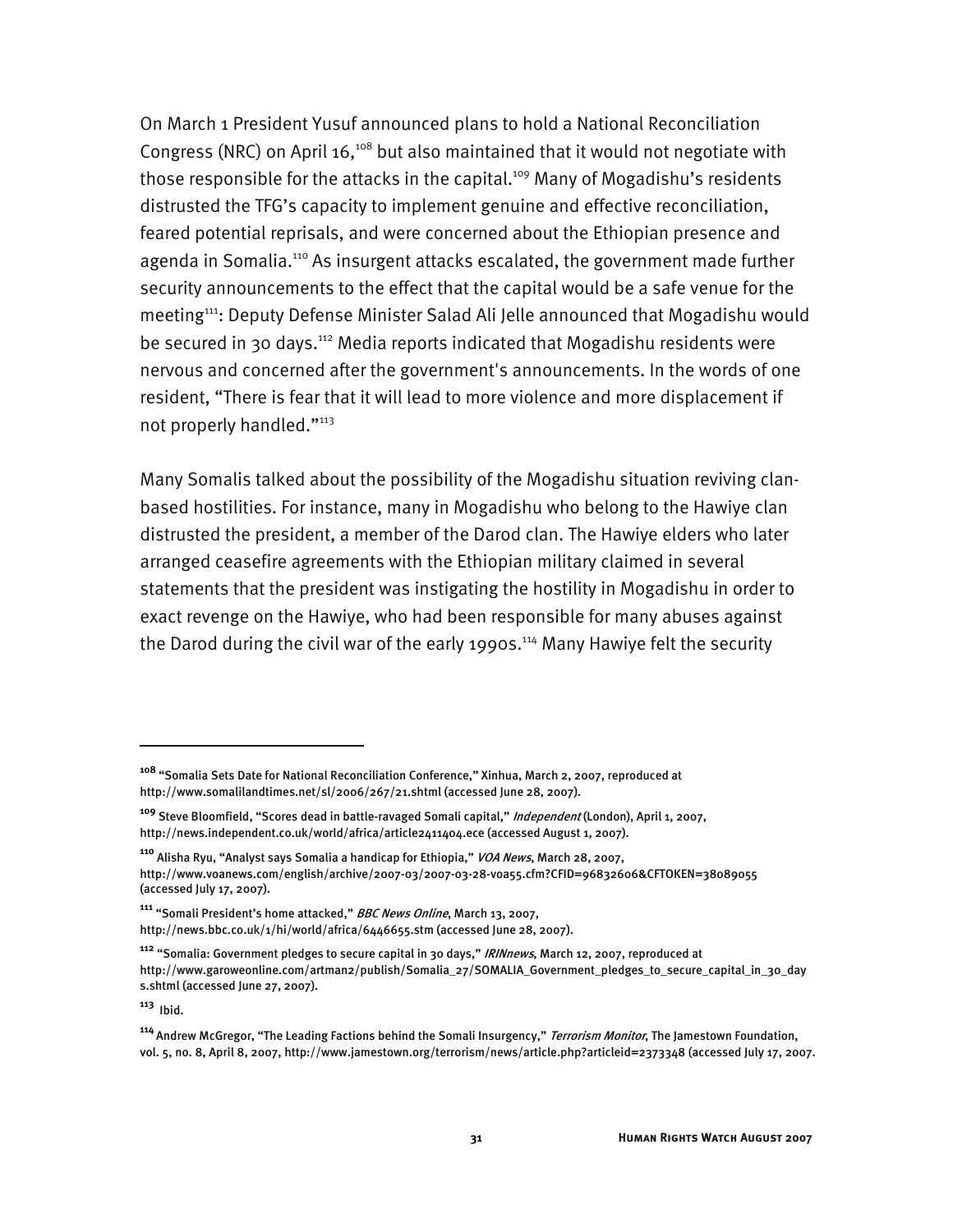operations were aimed at disarming them, one of the biggest reasons they were opposed to the security operation announced by the deputy defense minister.<sup>115</sup>

The attacks and counter-attacks between the insurgency and the Ethiopian and TFG forces steadily escalated in March 2007. Insurgent tactics took a new twist when they also resorted to suicide bombings.<sup>116</sup>

The 1,500-member African Union force of Ugandan troops deployed in Mogadishu in early March had a limited mandate and did not become directly involved in the hostilities, although the troops occupied key positions at the airport and the TFG base at Villa Somalia.<sup>117</sup>

On March 21 and 22, 2007, the TFG launched its first major disarmament operation. Insurgent groups ambushed an Ethiopian and TFG convoy near the Ministry of Defense and fighting spread to several neighborhoods. At least 200 wounded people were brought to Mogadishu's hospitals.<sup>118</sup> More than 20 TFG militiamen were captured by the insurgency. The insurgents summarily executed several of the captured fighters and dragged their burned bodies through the streets.

A March 26 suicide attack on an Ethiopian base just outside Mogadishu, and the Ethiopian army's apparent determination to occupy more strategic locations in the city appear to have been among the catalysts for a serious escalation in the fighting. $119$ 

<sup>&</sup>lt;sup>115</sup> Alisha Ryu, "Somali clan opposes Disarmament Plan," *VOA News*, March 12, 2007,

http://www.voanews.com/english/archive/2007-03/2007-03-12-voa35.cfm?CFID=96832606&CFTOKEN=38089055 (accessed July 17, 2007).

**<sup>116</sup>** The first suicide bombing took place in September 2006. There have been at least five suicide attacks since then: November 30, 2006, and March 26, April 18, April 24, and June 3, 2007.

**<sup>117</sup>** The mandate of the African Union Mission in Somalia (AMISOM), as described in UN Security Council Resolution 1744, is limited to supporting the political dialogue, protecting the Transitional Federal Institutions, and "[t]o contribute, as may be requested and within capabilities, to the creation of the necessary security conditions for the provision of humanitarian assistance." It does not include protection of civilians. United Nations Security Council, Resolution 1744, (S/RES/1744) February 21, 2007, http://daccessdds.un.org/doc/UNDOC/GEN/N07/245/31/PDF/N0724531.pdf?OpenElement (accessed August 5, 2007).

**<sup>118</sup>** Human Rights Watch interview with aid official, Nairobi, April 2007.

**<sup>119</sup>** Mohamed Olad Hassan, "Bodies of Somali soldiers burned in street by Islamist fighters," Independent (London), March 22, 2007, http://news.independent.co.uk/world/africa/article2381114.ece (accessed July 17, 2007).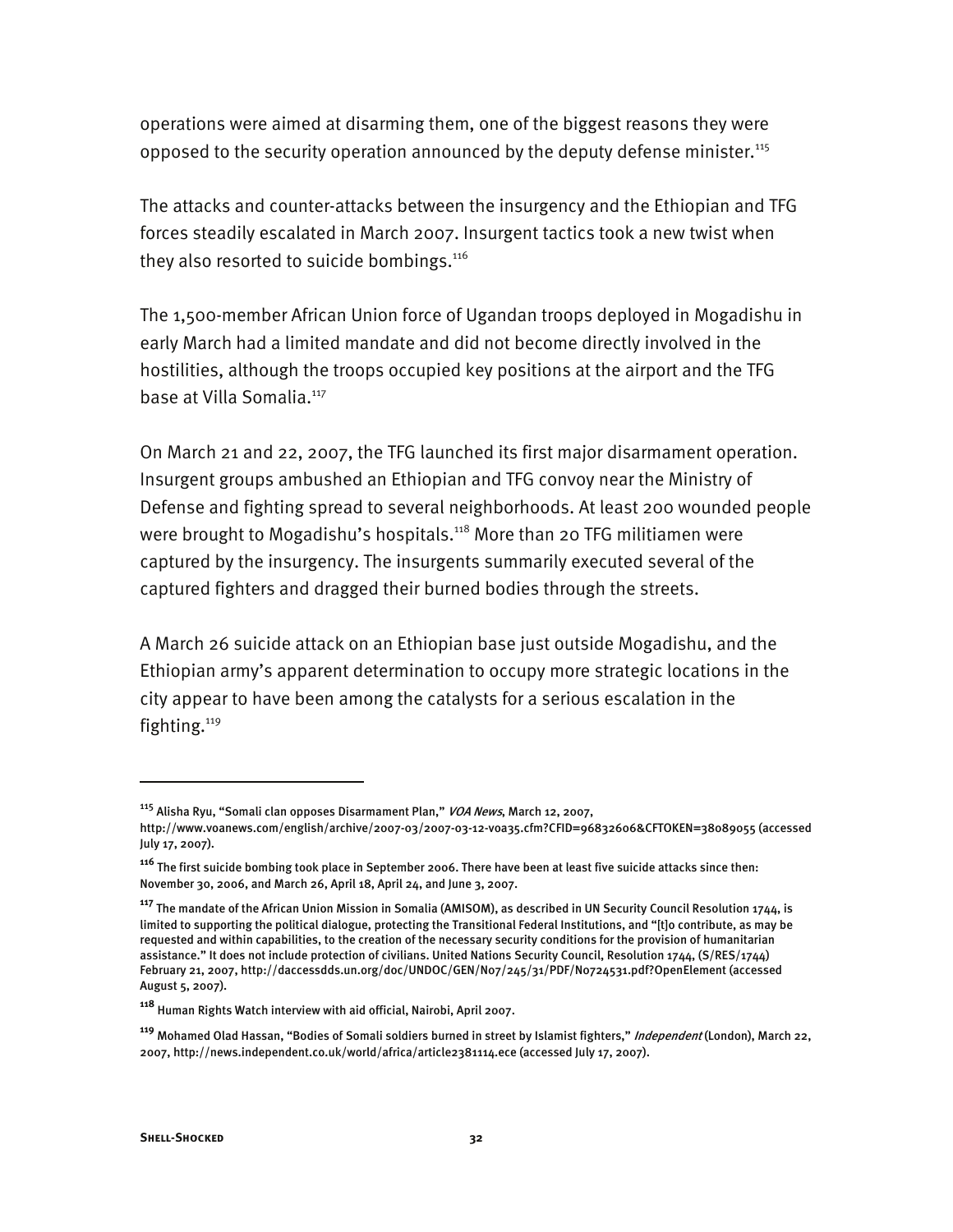March 29 marked the start of the first round of major fighting between the insurgency and the Ethiopian forces. In the period from March 29 to April 1, several districts of Mogadishu that were either perceived to be insurgent strongholds or were located in strategic areas received the full brunt of Ethiopian offensives and bombardment (see Map 2).

Neighborhoods like Casa Populare (KPP) in the south, Towfiq and Ali Kamin around the Stadium, all along Industrial Road, and the road from the Stadium to Villa Somalia were heavily shelled or repeatedly hit by Ethiopian BM-21 multiple-rocketlauncher and mortar rounds.<sup>120</sup> The Ethiopian military objective appeared to be to capture the Stadium and control the main roads leading to it from the Ministry of Defense and Villa Somalia. During the course of the bombardment, the insurgency continued to use neighborhoods around the Stadium to fight and shell Ethiopian and TFG targets, and to ambush Ethiopian convoys, particularly during the battle for the Stadium.

The impact of the fighting on the civilian population was devastating. Reports from local human rights groups claimed that nearly 400 civilians were killed in the first round of fighting, although these figures could not be corroborated.<sup>121</sup> Local Hawiye clan elders and the Ethiopians negotiated a brief ceasefire beginning April 2, 2007, to collect the dead,<sup>122</sup> but shooting and sporadic rocket exchanges continued. Tens of thousands of people used the brief respite in the bombardment to flee the city.<sup>123</sup>

On April 18, amid spiraling conflict and tension, particularly following another suicide bombing aimed at an Ethiopian barrack, the second round of fighting began.<sup>124</sup>

**<sup>120</sup>** For a detailed description of the fighting by an international journalist who was in Mogadishu throughout the March 29- April 2 period see Jean-Philippe Rémy, "Between Two Bombardments, Population of Mogadishu Tries to Flee Combat Zone" (Entre deux bombardements, la population de Mogadisciu tente de fuire les zones de combats), Le Monde, April 2, 2007.

**<sup>121</sup>** "381 die in 4 days of Somali war: human rights group," CBC News, April 2, 2007,

http://www.cbc.ca/world/story/2007/04/02/mogadishu-evacuate-070402.html (accessed July 17, 2007).

**<sup>122</sup>** Salad Dhuhul, "Mogadishu buries its dead after week of fierce fighting," Independent (London), April 5, 2007, http://news.independent.co.uk/world/africa/article2422655.ece (accessed July 17, 2007).

**<sup>123</sup>** "Clashes threaten Somali ceasefire," BBC News Online, April 11, 2007,

http://news.bbc.co.uk/1/hi/world/africa/6544223.stm (accessed July 17, 2007).

**<sup>124</sup>** It is unclear who was responsible for the attack and whether the incident was connected to an earlier statement from a senior ICU leader. Two days earlier, former ICU chairman Sheikh Sharif Sheikh Ahmed, who was interviewed by Al Jazeera in Qatar, had said, "There is no Al Qaida in Somalia." Salad Dahul, "Islamic leader says Al Qaida does not exist in Somalia,"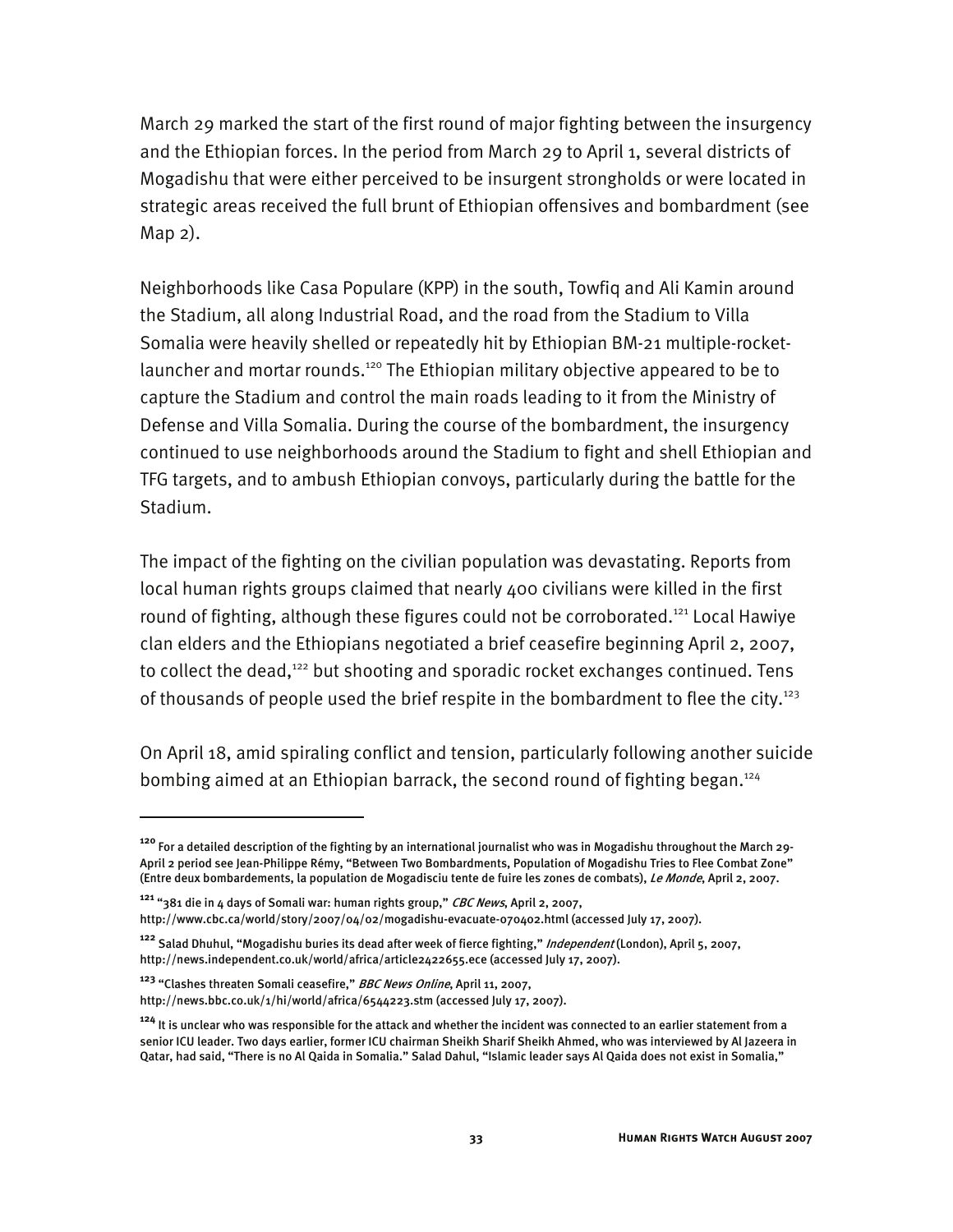Ethiopian forces resumed heavy artillery shelling and rocket barrages, which expanded to new areas of the city, such as in the northeast around the Ramadan Hotel and the Pasta Factory. The Ethiopian aim in this offensive was clearly to take the Pasta Factory, which was thought to be an insurgent base and a strategic junction.

The second round of fighting ended abruptly on April 26 when the insurgency apparently and unexpectedly dissipated and the TFG announced victory.<sup>125</sup> The second bout of fighting was alleged to have claimed at least 300 civilian lives, again a figure that could not be independently verified. Although the shelling was described as even heavier than in the first round (March 29 to April 2), civilian casualties in the second round were estimated to be fewer because many people had already fled the city.

By late April the UN estimated that at least  $365,000$  people had fled the city.<sup>126</sup> In the days and weeks during and following the end of the fighting on April 26, humanitarian agencies trying to reach the displaced around Mogadishu were obstructed by TFG restrictions that included onerous limitations on aid convoys and on movement into Mogadishu. This prompted key governments such as the US and the EU to issue several statements and condemnations in late April.

Since May 2007 it has been increasingly apparent that the March and April fighting did not stem the insurgency. Roadside bombings and assassination attempts targeting TFG officials resumed in May and have continued on an almost daily basis. Attempts to convene the reconciliation conference were postponed by the TFG, first until mid-June, and then to mid-July.<sup>127</sup>

Many details about the specific events, intent, and acts of the warring parties remain murky. However, what is abundantly clear in reviewing the events of January to June

Associated Press, April 16, 2007. Deputy Defense Minister Salad Ali Jelle alleged that al Qaeda was responsible for the April 18 suicide attack, but it is unclear on what evidence he based the allegation. Salad Duhul, "Al Qaida blamed for suicide car bombing at Ethiopian army base in Somalia," Associated Press, April 19, 2007.

**<sup>125</sup>** "Premier claims Somali 'victory,'" BBC News Online, April 26, 2007, http://news.bbc.co.uk/2/hi/africa/6594603.stm (accessed July 17, 2007).

**<sup>126</sup>** UN Office for the Coordination of Humanitarian Affairs, "Situation Report: Somalia, April 27, 2007," April 27, 2007, http://www.reliefweb.int/rw/rwb.nsf/db900SID/EVOD-72NHDZ?OpenDocument (accessed July 17, 2007).

**<sup>127</sup>** "Somali conference postponed again," BBC News Online, June 13, 2007, http://news.bbc.co.uk/2/hi/africa/6747999.stm (accessed July 17, 2007).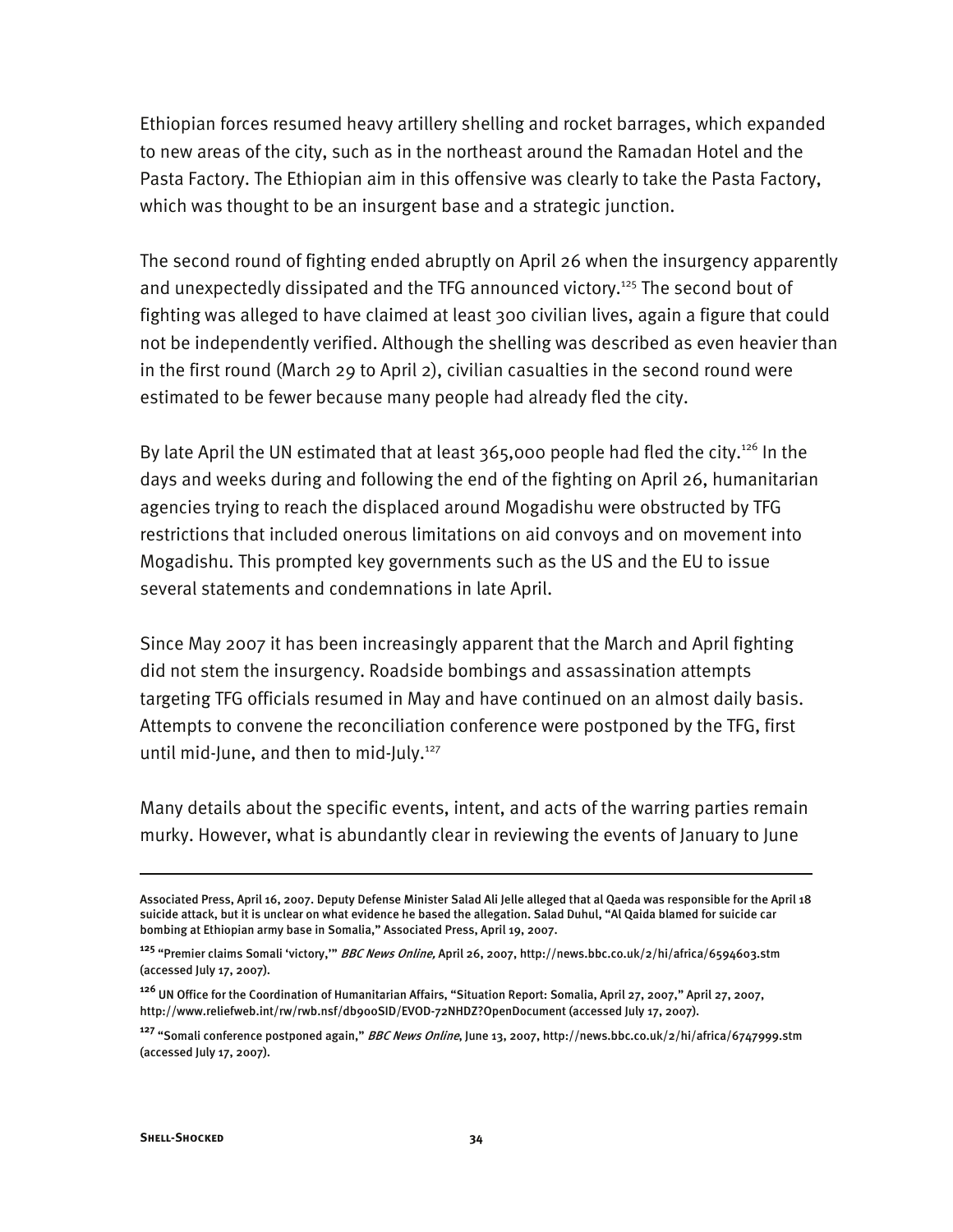2007 in Mogadishu is that none of the three main warring parties—the insurgency, the Ethiopian forces, and the forces of the transitional Somali government—have made any meaningful efforts to protect civilians. On the contrary, the military strategies used by all parties during the events in Mogadishu demonstrate a wanton disregard for civilian life and property in violation of international humanitarian law. When committed with criminal intent—evident for instance in the Ethiopian area bombardments of populated neighborhoods—such violations amounted to war crimes.

Regional and international actors likewise did little to help protect the civilian population: the African Union peacekeeping mission was constrained by its mandate and was apparently unwilling to act on behalf of civilians during Mogadishu's worst fighting in 15 years, despite having some 1,500 troops on the ground. Key players with strategic involvement in the region like the US and the EU failed even to condemn the abuses as they were happening, remarking only on obstruction to humanitarian relief. As has been the case for more than a decade, the suffering of hundreds of thousands of Somali civilians was met with almost total silence.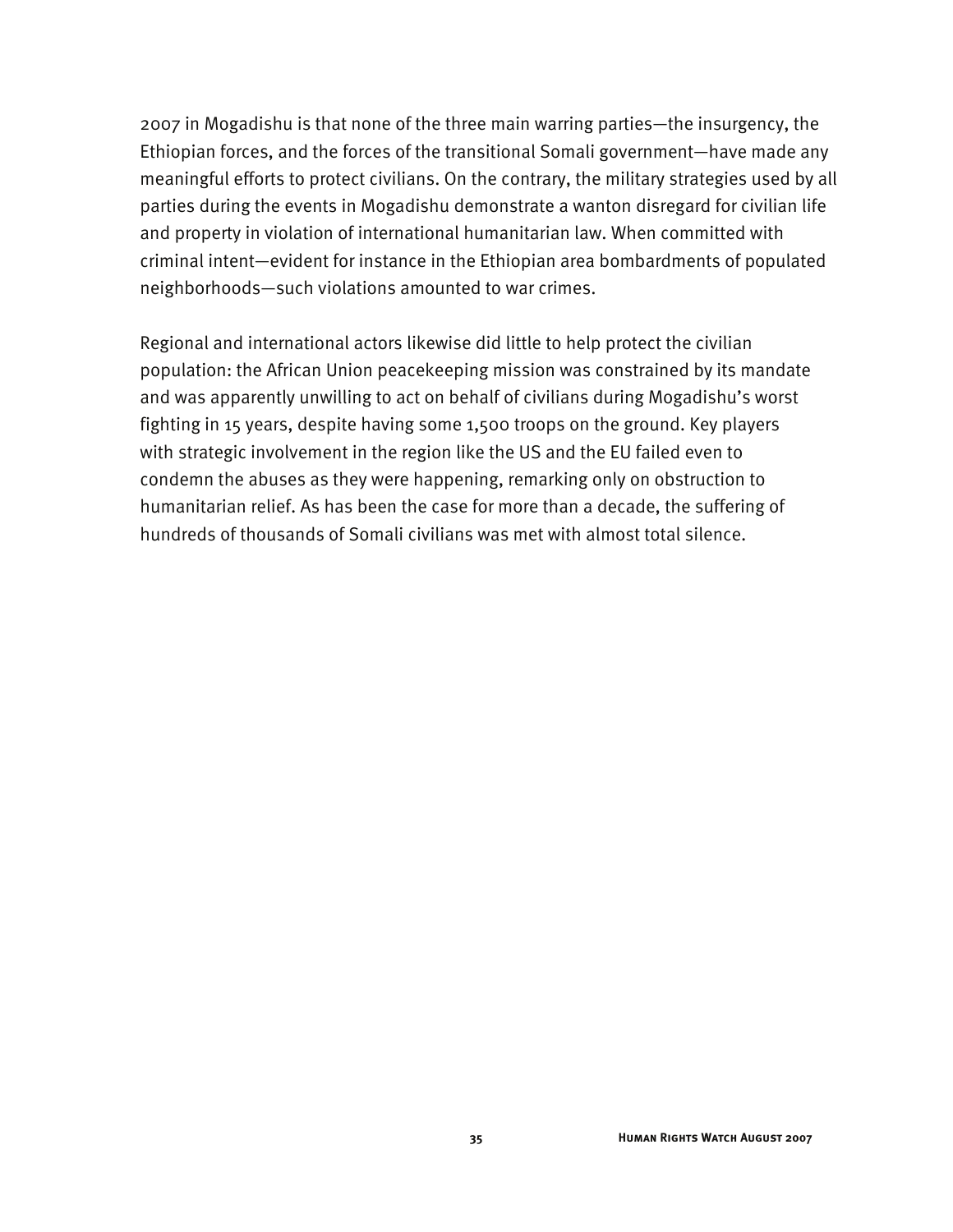# **V. International Humanitarian Law and the Armed Conflict in Somalia**

International humanitarian law (the laws of war) imposes upon parties to an armed conflict legal obligations to reduce unnecessary suffering and to protect civilians and other non-combatants. It is applicable to all situations of armed conflict, without regard to whether the conflict itself is legal or illegal under international or domestic law, and whether those fighting are regular armies or non-state armed groups. All armed groups involved in a conflict must abide by international humanitarian law, and any individuals who violate humanitarian law with criminal intent can be prosecuted in domestic or international courts for war crimes.<sup>128</sup>

International humanitarian law does not regulate *whether* states and armed groups can engage in hostilities, but rather *how* states and armed groups engage in hostilities. Insurgency itself is not a violation of international humanitarian law. The laws of war do not prohibit the existence of insurgent groups or their attacks on legitimate military targets. Rather, they restrict the means and method of warfare and impose upon insurgent forces and regular armies alike a duty to protect civilians and other non-combatants and minimize harm to civilians during military operations.<sup>129</sup>

j

**<sup>128</sup>** See International Committee of the Red Cross (ICRC), Customary International Humanitarian Law (Cambridge, UK: Cambridge University Press, 2005), rule 158.

**<sup>129</sup>** While insurgency is not a violation of international law, acts by armed groups are frequently in violation of domestic law. The criminal law of Somalia is applicable with respect to many insurgent activities described in this report. Somali law, like the laws of most nations, proscribes basic domestic crimes including murder, assault, arson, rebellion, and crimes relating to attacks on government forces or installations. See Book 2, Chapter I of the Somali Penal Code, 1967. On May 3, 2007, the Somali parliament approved a new Anti-Terrorism Law. Human Rights Watch is still seeking confirmation of the final text as this report goes to press but a number of provisions in the available text are of concern because they are extremely vague and open to wide interpretation. Unofficial translation of Anti-Terrorism Law on file with Human Rights Watch.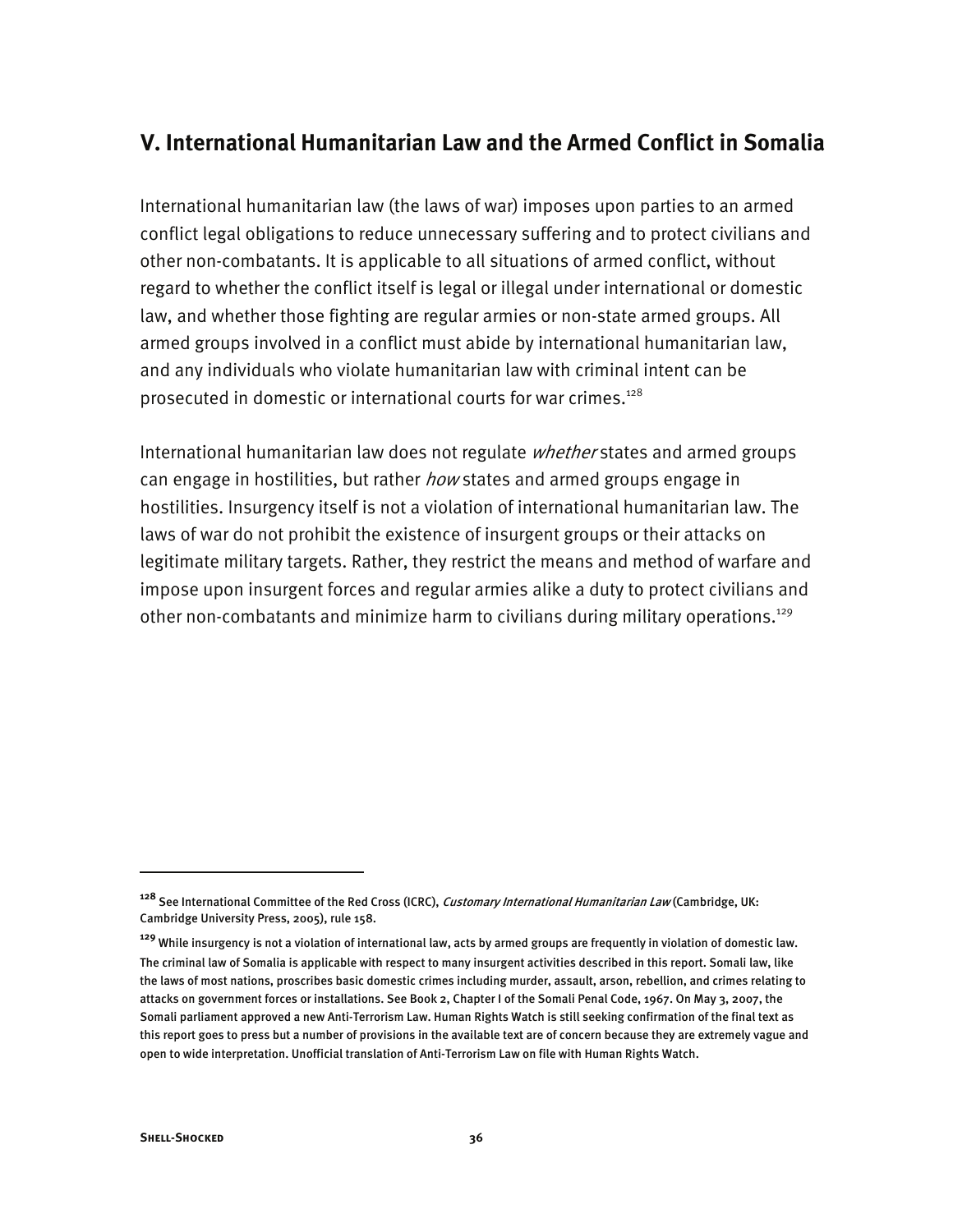# **VI. Patterns of Abuses by Parties to the Conflict in Mogadishu**

## Indiscriminate or Disproportionate Attacks

Early in the morning of the first day, bullets started flying between the insurgents and the government; we could not even leave our homes. The militia [insurgents] that were fighting were behind our compound, I don't know if they were Al-Shaabab or Hawiye fighters. They were firing mortars and then running away. They were firing the mortars at the TFG and the Ethiopians, at the Presidential Palace and at the Ministry of Defense where the Ethiopians were based. Whenever the insurgents fired mortars at the Ethiopians, the Ethiopians responded with shells, but the Ethiopians shot them untargeted, they killed many civilians and even our animals.

—42-year-old woman from Towfiq neighborhood, describing the events of March 29, 2007 $130$ 

While the laws of war do not prohibit fighting in urban areas, combat in Mogadishu has been conducted with little or no regard for the safety of the civilian population, resulting in massive and unnecessary loss of civilian life. All parties to the Somalia conflict have committed serious violations of international humanitarian law by using weapons in Mogadishu without discriminating between military objectives and civilians. Ethiopian forces conducted area bombardments in populated areas and failed to call off attacks that disproportionately harmed civilians. Commanders who order indiscriminate attacks knowingly or recklessly are responsible for war crimes. Casualties have been further heightened by the deployment of insurgent forces in densely populated areas and the launching of attacks from such areas. None of the parties has taken—as international law requires—all feasible precautions to spare the civilian population from the effects of attacks.

**<sup>130</sup>** Human Rights Watch interview (name withheld), Galkayo, May 1, 2007.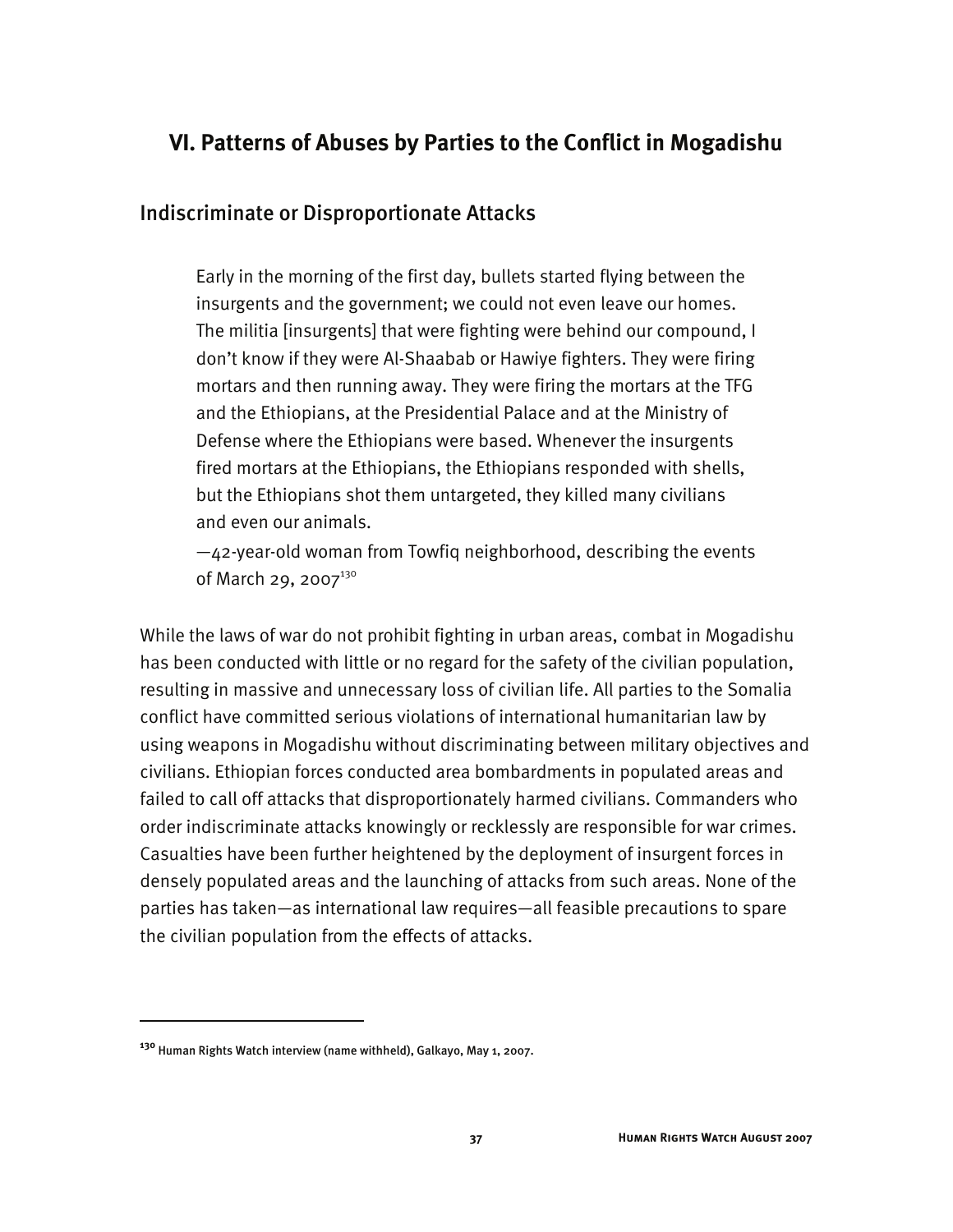### *The human cost*

The appalling consequences of indiscriminate attacks, the deployment of forces in densely populated areas, and the failure of all warring parties generally to take steps to minimize civilian harm is reflected in the thousands of civilians who died or whose lives were shattered by the injuries they sustained or by the loss of family members. It is also reflected in the staggering numbers of people who fled Mogadishu in March and April 2007 and in the scale of the destruction of homes, hospitals, schools, mosques, and other infrastructure in Mogadishu.

Local human rights groups and Hawiye clan elders estimated that the numbers of civilians killed in the first round of fighting in March 2007 alone ranged from nearly 400 to 1,000, with more than 4,000 others wounded.<sup>131</sup> Hawiye elders estimated that the second round of fighting resulted in the deaths of almost 300 civilians and wounded  $587$  more.<sup>132</sup> It is not possible to give more precise mortality figures at this stage for several reasons.

The intensity of the fighting and bombardment in late-March restricted civilian movement in and around conflict areas. As the fighting escalated on March 29, many of the dead were left in their homes, in other buildings, or even on the streets where they had been killed because it was too dangerous to collect and bury the bodies.<sup>133</sup> By April 2, when Ethiopian forces and Hawiye clan elders negotiated a ceasefire to collect and bury the dead, some bodies had already seriously decomposed in the heat, making identification difficult.

On April 4 and 6 the ceasefire committee of Ethiopian officials, Hawiye elders, and Red Crescent staff toured parts of the affected areas. A group of Somali Red Crescent volunteers tried to collect bodies around Ali Kamin junction and Al-Hayat Hospital, just south of the Stadium, which had been one of the frontlines in the previous days, but were unable to move beyond the main road into the affected neighborhoods and

**<sup>131</sup>** Stephanie McCrummen, "Clan Says Recent Mogadishu deaths exceed 1000," Washington Post, April 11, 2007, http://www.washingtonpost.com/wp-dyn/content/article/2007/04/10/AR2007041001618.html (accessed August 1, 2007).

**<sup>132</sup>** The Hawiye elders claimed their estimate excluded combatants. "Somalia: Mogadishu fighting claims 293, says Hawiye clan committee," *Shabelle Media Network* (Somali) reproduced in English translation by BBC Monitoring Service, April 25, 2007.

**<sup>133</sup>** Human Rights Watch interview, Mogadishu, May 23, 2007.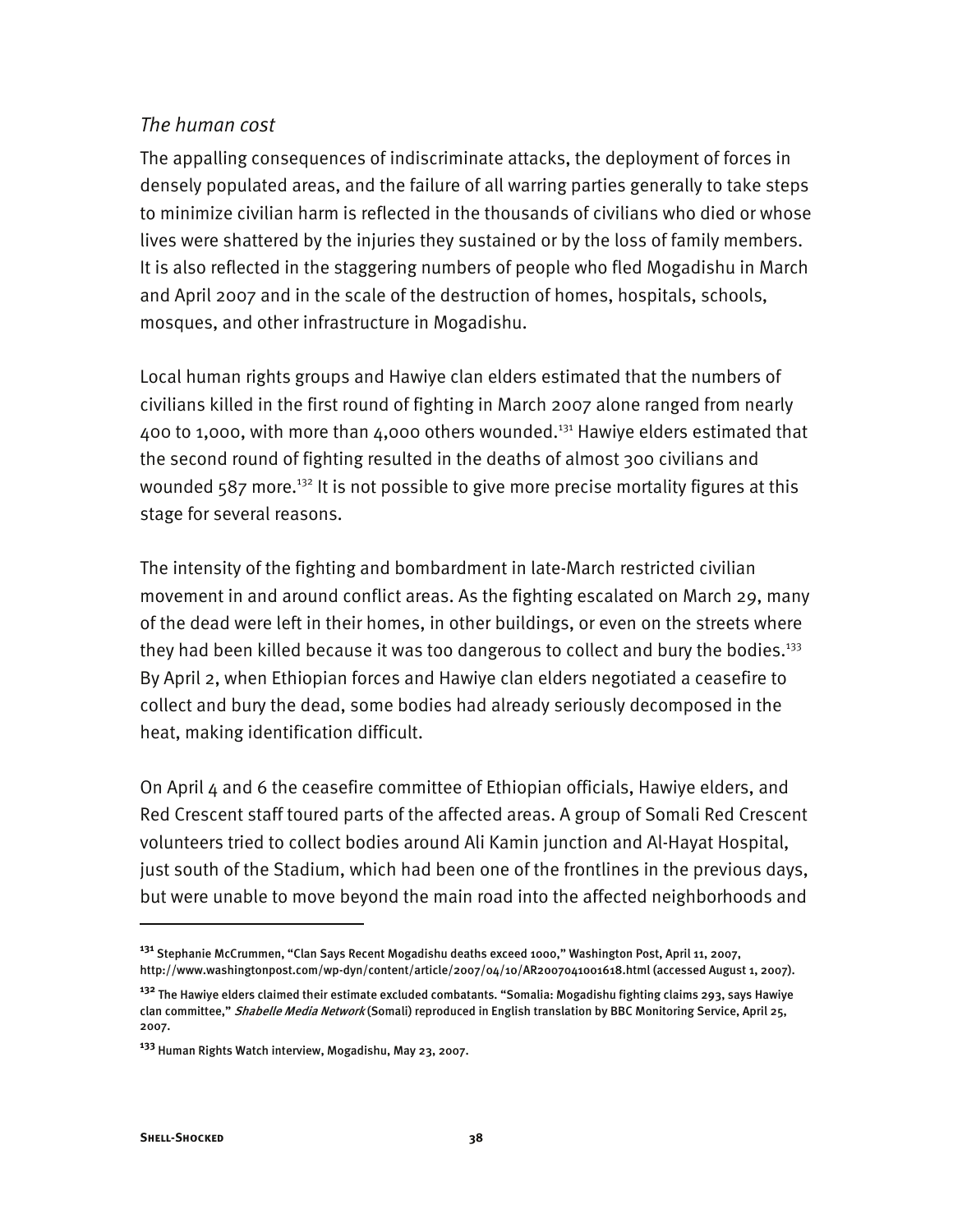assess the situation more closely.<sup>134</sup> A credible source said that on April  $4$  and 6 the Somali Red Cross collected at least 24 bodies from one small section of the neighborhood around Al-Hayat, the vast majority of them civilians.<sup>135</sup>

According to members of the ceasefire committee interviewed by Human Rights Watch, although some of the dead were not recognizable, others were clearly identified as civilians. For instance, one body was identified by committee members as that of a "madman" who was known in the area, another was a woman who died with a prescription in her hand, and a third was a watchman who was shot while guarding private vehicles. A journalist who joined the ceasefire committee recalled a haunting sight: "I saw a mother and a child, apparently trying to flee the fighting, were caught by bullets and fell in front of their house, dead. They were holding hands."136

The volatile situation along the frontlines did not permit further attempts to continue collecting bodies and the operations came to a halt. The Hawiye elders estimated on April 10 that based on battlefield assessment, talking to civilians, and hospital records, more than 1,000 people had been killed in the first round of fighting alone.<sup>137</sup>

Given the scale of the displacement from Mogadishu and the dispersal of families across the country, it is almost impossible to methodically gather and corroborate information about dead or missing family members. In addition, many of the people who died on the spot, or were severely injured and died of their wounds before they were able to access medical care, were not registered in medical facilities or by independent sources. As one medical professional told Human Rights Watch:

Most patients die when wounded, and the worst of it is that patients can't make it to the hospital after being wounded. Most of the people who arrived at the hospital survived—less than 5 percent died once

**<sup>134</sup>** Human Rights Watch interview (name withheld), Mogadishu, May 23, 2007.

**<sup>135</sup>** Human Rights Watch interview (name withheld), Mogadishu, May 23, 2007.

**<sup>136</sup>** Human Rights Watch interview with Somali journalist (name withheld), Nairobi, May 29, 2007.

**<sup>137</sup>** "Mogadishu clashes 'killed 1000,'" BBC News Online, April 10, 2007,

http://news.bbc.co.uk/1/hi/world/africa/6540609.stm (accessed July 11, 2007).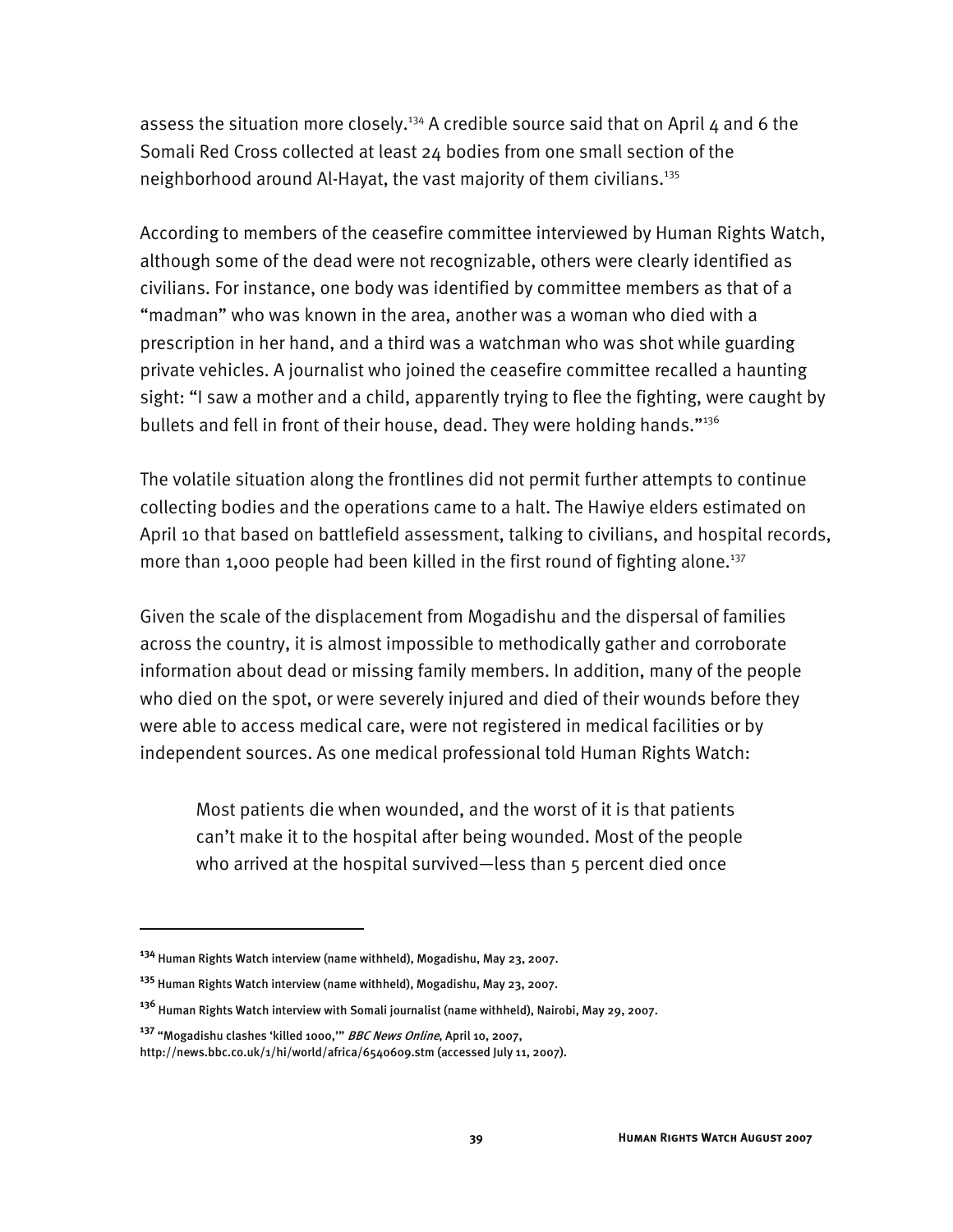they reached the hospital. But no one can count how many people died—some just disappeared [were blown apart]. $138$ 

Access to medical care was particularly difficult during the periods of intense fighting between March 29 and April 1 and in late-April. In addition to the constant rockets, shelling, and mortar fire, both the insurgency and the Ethiopian and TFG forces closed the roads. Thus, many wounded people had to wait until the following days to even try to access hospitals, sometimes in wheelbarrows, on donkey carts, or carried by family, friends, and neighbors.

Al-Hayat and Al-Arafat hospitals, both of which are located in the frontline areas, were also bombarded in the first days of the offensive (see below, "Attacks on Medical Facilities.") Most of the staff fled and the hospitals stopped functioning, which meant that many civilians had to undertake dangerous journeys through the city to get to functioning facilities further away, such as Medina and Kaysanay. Several Somali doctors working in the hospitals made public appeals to all parties to permit wounded civilians to access medical care, as did the International Committee of the Red Cross (ICRC), but no one heeded these appeals.<sup>139</sup>

Even though an unknown number of people died from their injuries or were unable to access medical care, Mogadishu's hospitals were still inundated as the fighting escalated. The types of injuries treated in the city's medical facilities illustrate the change in the means of warfare to more destructive forms of weaponry. Gunshot wounds, by far the most common type of violence-related trauma injury in Mogadishu in the first months of the year (and in prior years), were rapidly outnumbered by shrapnel wounds as the conflict escalated.

As one medical staff member noted:

**<sup>138</sup>** Human Rights Watch interview with medical officer (name withheld), Mogadishu, May 23, 2007.

**<sup>139</sup>**"Somalia: Thousands of civilians trapped in deadly fighting in Mogadishu," ICRC press release, March 30, 2007, http://www.icrc.org/Web/Eng/siteeng0.nsf/html/somalia-news-300307; Mohammed Olad Hassan, "Red Cross: fighting in Somalia's capital is the worst in more than 15 years," Associated Press, March 31, 2007, reproduced at http://news.independent.co.uk/world/africa/article2408097.ece (accessed July 12, 2007).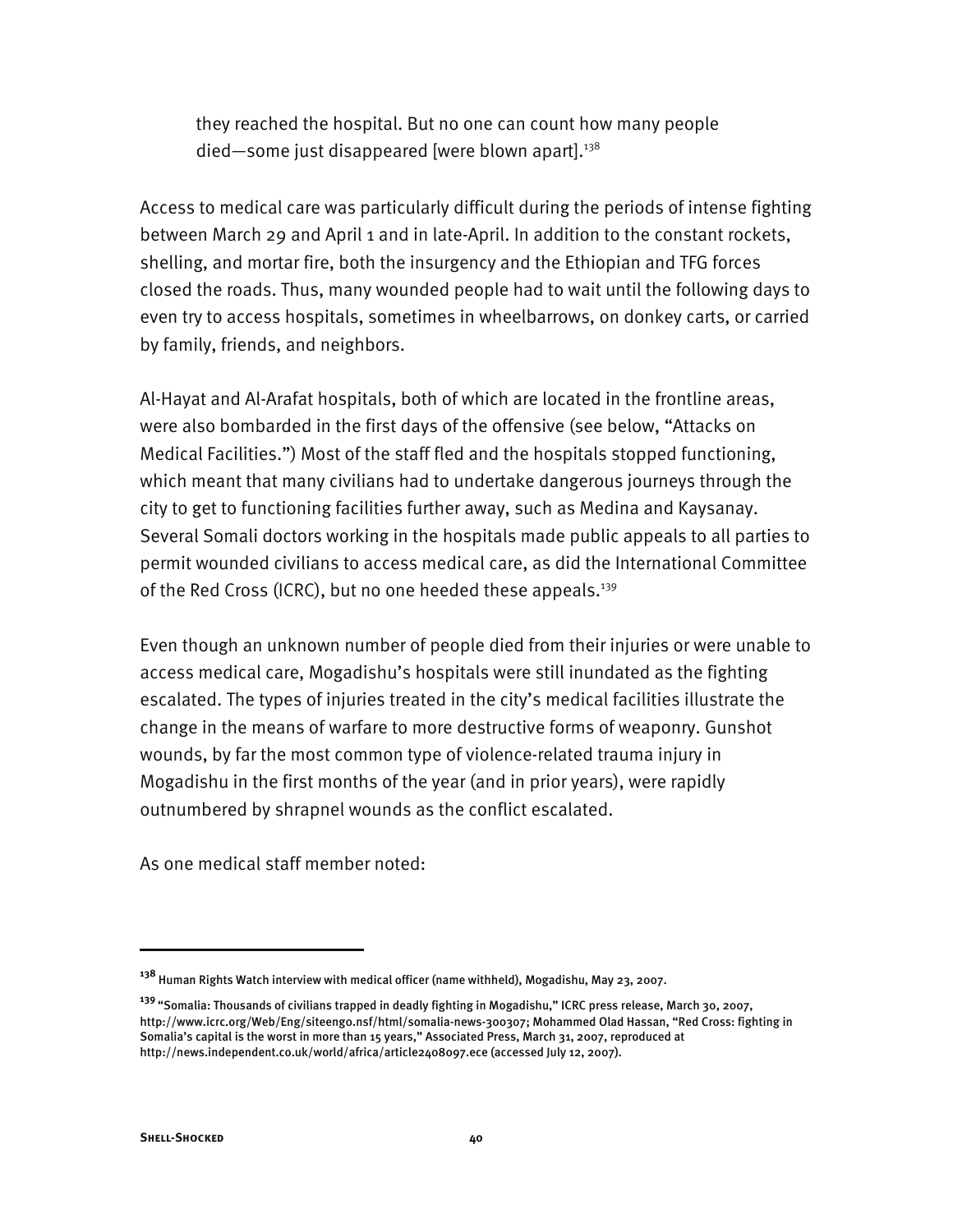The injuries and profile of the injured are different from the usual violence in Mogadishu, which is usually injuries of individuals from light weapons. Different weapons are being used than before. At the hospitals you see injuries from tank shells, mortars, Katyusha rockets. It's urban warfare in the middle of the city…You see whole families at the hospitals, because the shells are landing on homes. The scenes at the hospital are horrible: children with legs and arms amputated, people with intestines coming out and with head injuries.<sup>140</sup>

### *Types of weaponry used in Mogadishu*

Ethiopian forces, TFG forces, and the insurgency have used weaponry without sufficient precision to minimize or avoid civilian casualties in an urban setting such as Mogadishu. Some weapons, particularly the BM-21 multiple-rocket-launchers (firing "Katyusha" rockets) used by Ethiopian armed forces, are inherently indiscriminate weapons that should never be deployed in a populated urban environment. Other indirect-fire weapons, such as mortars, can be very accurate weapons when used with spotters or other guidance systems; however, Human Rights Watch's research found no evidence of the systematic use of spotters or other guidance for the mortar rounds fired by the insurgency or Ethiopian forces, making such indirect fire attacks indiscriminate. The result was hundreds of civilian casualties in a very short period.

According to photograph and video evidence and eyewitness accounts obtained by Human Rights Watch, insurgent groups in Somalia are armed with 60, 80, 81, or 82 millimeter (mm) mortars, $141$  rocket-propelled grenades (RPGs), B-10 recoilless rifles, Zu-23 and Zu-50 anti aircraft guns, and various other small arms.<sup>142</sup> Anti-aircraft artillery mounted on the back of pickup trucks (known as "technicals") have also been a typical feature of the Somali conflict.

**<sup>140</sup>**Human Rights Watch interview with medical officer (name withheld), Nairobi, April 23, 2007.

**<sup>141</sup>** Residents of Mogadishu call mortars "hoobiye."

**<sup>142</sup>** There is video and photographic evidence of the weaponry used by the insurgency. See "Violent Fighting between Ethiopian and Somali Forces" (Violents combats entre les forces éthiopiennes et somaliennes), Reuters video report, reproduced in Le Monde vidéo, April 26, 2007, http://www.lemonde.fr/web/video/0,47-0@2-3212,54-902107@51- 754471,0.html. See also Reuters photos on file with Human Rights Watch.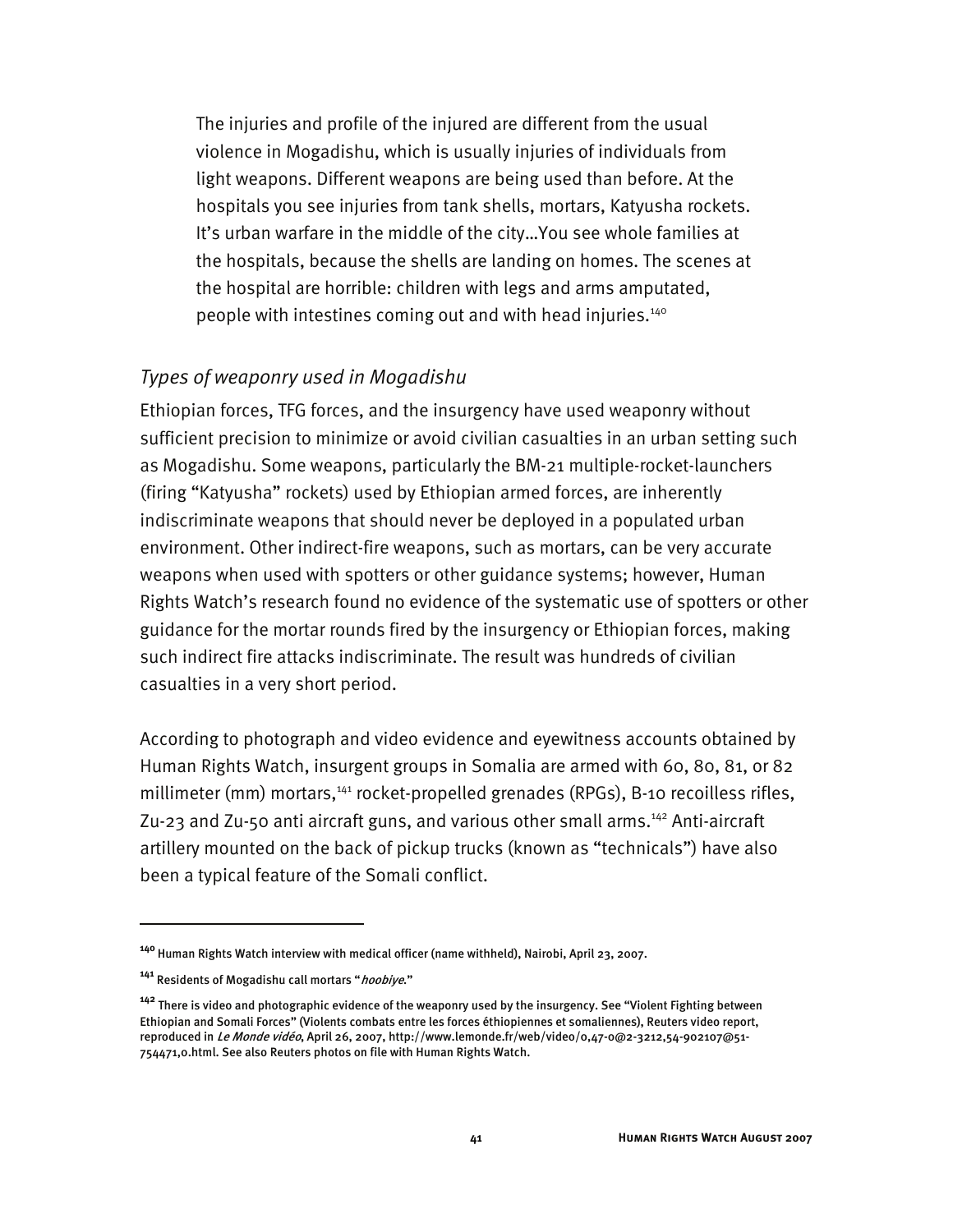In 2006 the UN Panel of Experts monitoring the porous arms embargo on Somalia documented the supply to the ICU by Eritrea of large quantities of DShK (heavy machine guns), 82 and 120 mm mortars, B-10 recoilless rifles, RPGs, ZU-23 antiaircraft ammunition, as well as large quantities of PKM machine guns and AK-47 and FAL assault rifles.<sup>143</sup> The November 2006 UN report also noted that "new and more sophisticated weapons are also coming into Somalia, including man-portable surface-to-air missiles such as the Strela-2 and 2M, also known as the SA-7a and 7b 'Grail,' and the SA-6 'Gainful' low-to-medium altitude surface-to-air missile."144

While the ICU no doubt used some of this weaponry during fighting with the Ethiopian forces in December 2006, it is very likely that much of it was left in Mogadishu when the ICU fled. The ICU had confiscated many arms from Mogadishu militia when it took control in June 2006, but clan elders apparently demanded that the ICU return confiscated arms when the Ethiopians were approaching.145 The insurgency would also have had access to independent arms traders in Mogadishu's Bakara market in the early months of 2006.<sup>146</sup>

By January 7, within 10 days of the arrival of Ethiopian and TFG forces in Mogadishu, armed groups began attacking them with small arms, mortars, and other weaponry. By late March the attacks expanded to include suicide bombings and, in later months, the use of remotely-controlled explosive devices.

The Ethiopian armed forces have used BM-21 multiple barrel rocket launchers firing Katyusha-type rockets, 120 mm mortars, T-55 tanks firing 100mm shells, and M-30 and D-30 artillery in the course of their attacks.<sup>147</sup> The Ethiopian military also used Mi-24 helicopter gunships in the first two days of the March offensive, which fired

j

**<sup>143</sup>** Report of the Monitoring Group on Somalia pursuant to Security Council resolution 1676 (2006), United Nations Security Council (S/2006/913), pp. 11- 17.

**<sup>144</sup>** Ibid., p. 9.

**<sup>145</sup>** Human Rights Watch interviews, Nairobi, April and May, 2007.

**<sup>146</sup>** Arms sales in Mogadishu's Bakara market declined considerably after the ICU took control and imposed regulations on the weapons market in late 2006. However, sales swiftly resumed after the ICU was ousted. United Nations Security Council, Report of the Monitoring Group on Somalia pursuant to Security Council resolution 1676 (S/2006/913), November 22, 2006, pp. 29-30; and Report of the Monitoring Group on Somalia pursuant to Security Council resolution 1676 (S/2007/436), July 18, 2007, p. 18.

**<sup>147</sup>** Residents of Mogadishu called the latter M-30 and D-30, and referred to BM-21 multiple-rocket-launchers as "BM."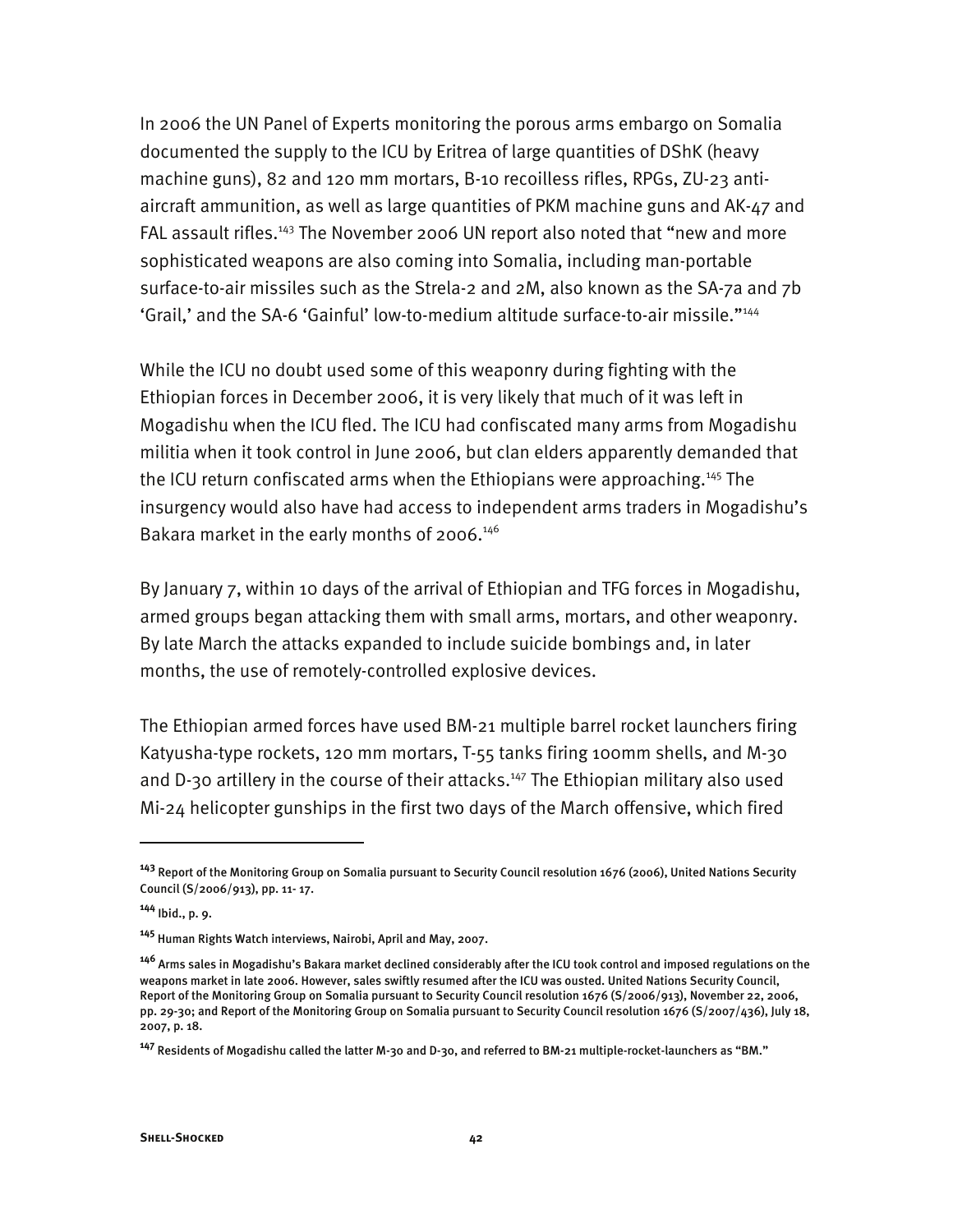into neighborhoods of Mogadishu. Human Rights Watch's research has not been able to verify what types of weapons were used on the helicopter gunships, but these gunships have an internal 12.7 machine gun and also likely used 57 or 80 mm rockets. The Ethiopian army ceased using the helicopters after insurgents shot one down on March 30.148

Human Rights Watch was often able to determine the weapons used in a particular attack because civilians in Mogadishu became expert at identifying different weaponry by their specific characteristics. Dozens of eyewitnesses consistently named specific weapons that were used, and accurately described to Human Rights Watch the sound or sight of different types of weaponry even when they were unable to name the exact type of weapon. For instance, individuals repeatedly named BM-21 rockets or Katyushas, which they called "*Bii-em*" or described as "whistling" due to the sound they made when launched and the loud noise upon impact.<sup>149</sup>

Numerous eyewitnesses accurately told Human Rights Watch that mortars, by contrast, were silent in their flight. As one person noted, "Katyushas, you know the sound, it sounds like 'whooooo,' and then a thud. But with mortars you don't hear anything."<sup>150</sup>

## *Indiscriminate attacks by Ethiopian forces*

I

When the insurgency launched rocket or mortar attacks, the Ethiopians responded with barrages of rockets, artillery, and mortar shelling of areas of Mogadishu perceived to be the areas of origin of the attack or strongholds of the insurgency. Eyewitnesses to the fighting in March repeatedly told Human Rights Watch that the Ethiopian barrages came from Ethiopian bases located in the former Ministry of Defense building, Villa Somalia, the Custodial Corps headquarters, Kabka (a former repairs factory for the Somali military), and, in April, from the Mohamoud Ahmed Ali Secondary School and the former headquarters of the Somali Police Transport (see

**<sup>148</sup>** Media reports on the type of weapon used to shoot down the helicopter varied from rocket-propelled grenades to antiaircraft missiles. See Alisha Ryu, "Helicopter Shot Down in Somalia," VOA News, March 30, 2007,

http://www.voanews.com/english/archive/2007-03/2007-03-30-voa7.cfm?CFID=174401568&CFTOKEN=69449398 (accessed July 12, 2007).

**<sup>149</sup>** Human Rights Watch interviews in Nairobi, Galkayo, Bosaso, and Mogadishu, April-May 2007.

**<sup>150</sup>** Human Rights Watch interview (name withheld), Mogadishu, May 21, 2007.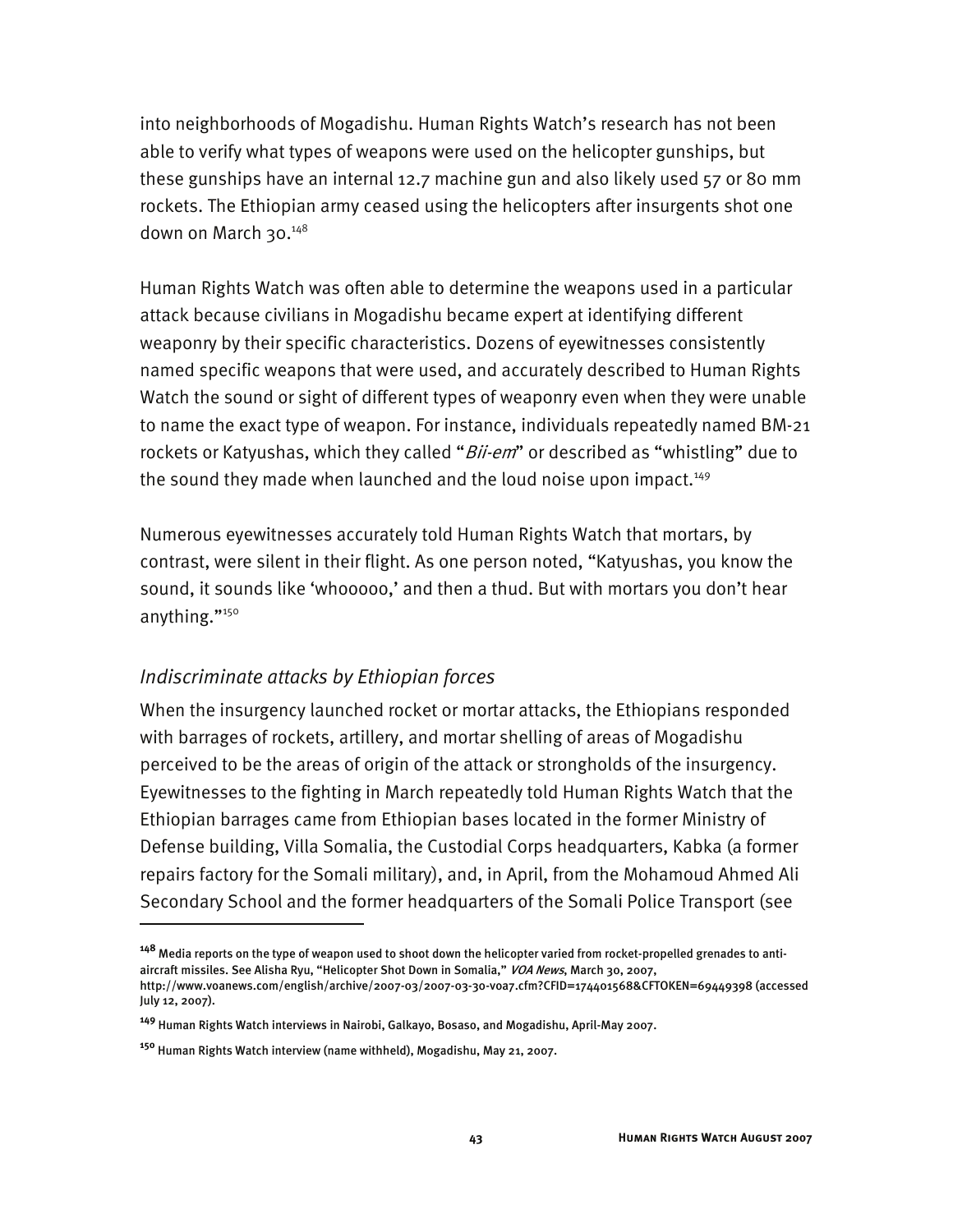Map 2). Many of these locations are two or more kilometers from the neighborhoods they were targeting, distances that would require a spotter in the air or on the ground for mortar shelling to be used with any degree of precision.

The Ethiopian rockets were inherently unable to target specific military objectives. Residents of Mogadishu described patterns of rocket barrages that match the use of BM-21 multiple barrel rocket launchers. The use of BM-21s by the Ethiopian forces was confirmed not only by eyewitness descriptions of the weapons by name but also by description of the sounds they made when fired.

There is strong evidence that the indiscriminate bombardment of populated neighborhoods by Ethiopian forces was intentional. Commanders who knowingly or recklessly order indiscriminate attacks are responsible for war crimes. In Towfiq, Hamar Jadid, and Bar Ubah neighborhoods, eyewitnesses reported that the Ethiopian BM-21 rockets and heavy artillery often landed in systematic patterns, equidistantly, and at regularly spaced time intervals. In Towfiq, for instance, Ethiopian rockets landed 10-20 meters apart, while in Hamar Jadid they were sometimes 40 meters apart.<sup>151</sup> One man with a military background told Human Rights Watch, "The Ethiopians would shell on a line—start with one area and move to the next, and the next day they started all over again, the same way."<sup>152</sup> Another man observed, "The shells were coming in a sustained format: each shell fell 40 meters from the other. In some areas, you would find 10 houses next to each other destroyed."<sup>153</sup>

According to military experts this type of shelling is typical of area shelling where troops move the coordinates from one target to the next, going down a grid pattern. Area bombardment is fundamentally inappropriate as a strategy to target a mobile insurgency in a densely populated civilian setting. It constitutes an indiscriminate attack, which is a serious violation of international humanitarian law. This type of attack on populated neighborhoods is indicative of criminal intent to blanket an entire area rather than hit specific military objects—evidence of a war crime.

**<sup>151</sup>** Human Rights Watch interviews with eyewitnesses in Galkayo and Mogadishu, May 2007.

**<sup>152</sup>** Human Rights Watch interview with displaced person from Mogadishu (name withheld), Galkayo, May 2, 2007.

**<sup>153</sup>** Human Rights Watch interview with displaced person from Mogadishu, (name withheld), Galkayo, May 1, 2007.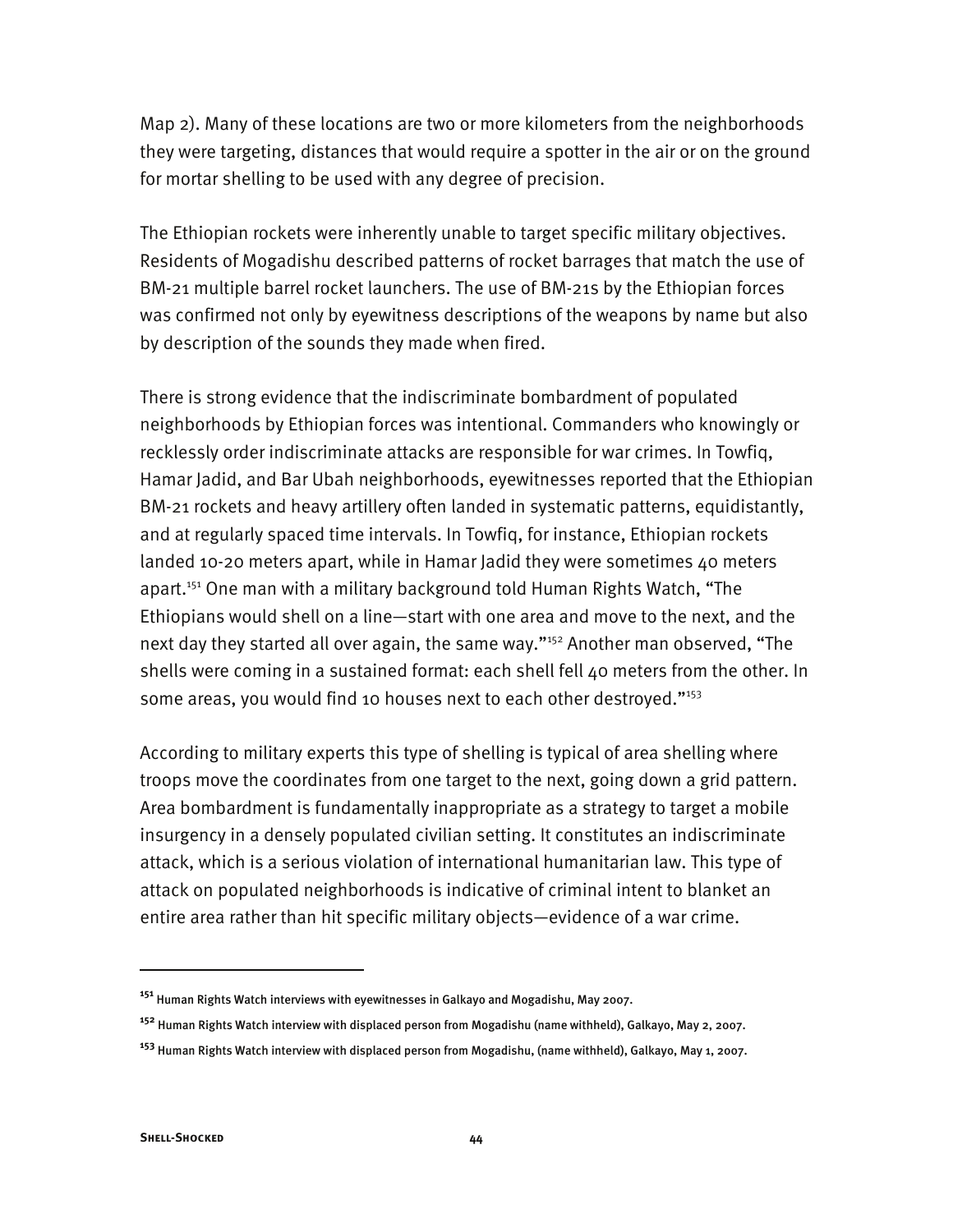## *Indiscriminate and disproportionate attacks by the insurgency*

Although the insurgency generally targeted military objectives such as Ethiopian and TFG military units and convoys, there frequently were civilian casualties. Human Rights Watch conducted an analysis of some of the reported attacks by the insurgency between January and March 2007. The numbers presented here are rough estimates based on media and other reports, and are not a conclusive analysis of the impact of insurgent attacks on civilians, and Human Rights Watch was not able to investigate and confirm details of many of the attacks. However, these estimates provide a preliminary basis for assessing the impact of such attacks on civilians. Our analysis covered more than 80 attacks that appeared to target Ethiopian and TFG forces, police and police stations, and military objectives such as the airport and seaport where Ethiopian and TFG forces were located. In the period of January to March, approximately 50 civilians died and up to 100 were injured from the attacks; 20 attacks generated the majority of the deaths. In terms of the impact on civilians, one of the clear conclusions is that the insurgency's attacks, particularly its use of mortars, have at times been indiscriminate or caused disproportionate civilian casualties compared to the expected military gain.

Insurgency attacks on military targets such as military convoys or bases in crowded civilian areas were sometimes conducted without any apparent effort to minimize the effects of such attacks on civilians. While Ethiopian or TFG forces may themselves have failed to take all feasible steps to minimize the risks to the civilian population, such as by establishing bases in crowded civilian neighborhoods, this did not relieve insurgent forces of the obligation to minimize civilian harm when conducting attacks. (See also below, "Deployment in populated areas.")

Many mortar attacks launched at military targets appear to have been poorly targeted because spotters were not used. These mortar attacks failed to hit military objectives, frequently killing and injuring civilians instead. Photo and video evidence of mortar fire by the insurgency confirms that the weapons were typically fired without guidance. A few examples demonstrate these types of attacks:

• On February 7, 2007, suspected insurgents fired a mortar shell that struck a Qur'anic school in south Mogadishu. Medical officers recorded seven deaths.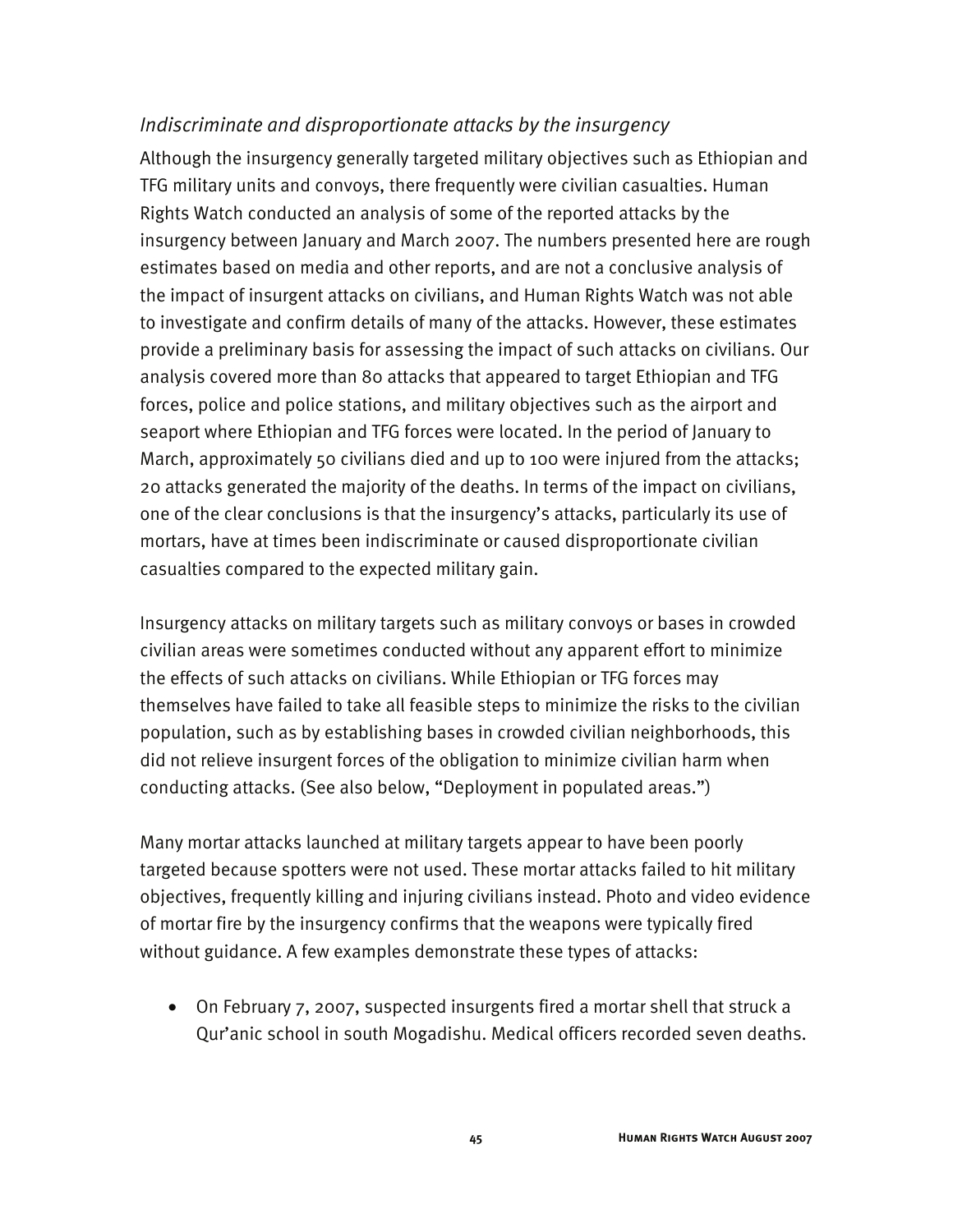- On February 14 insurgents fired at least five mortar rounds at or in the direction of Ethiopian forces based in Hodan (possibly Digfer Hospital), the seaport, and Bakara market. A shell apparently aimed at the seaport landed near a group of children who were swimming. One child died and six were wounded. In total, the five shells killed at least four civilians and wounded 17 people, all of whom are believed to be civilians.<sup>154</sup>
- On March 8 insurgents targeted an African Union convoy with a rocket propelled grenade but missed as it passed a busy junction, two days after Ugandan AU troops arrived in the city. According to press reports, 10 civilians died from the explosion and subsequent gunfight.<sup>155</sup>
- On March 18 the insurgency launched more than 10 simultaneous mortar attacks on the seaport and former intelligence headquarters. The mortar attack on the seaport hit a restaurant, killing one person and wounding at least three other civilians.<sup>156</sup>

As the fighting intensified in late-March, so did the bombardment of neighborhoods like X-Fiyore, just behind Villa Somalia. A resident of X-Fiyore told Human Rights Watch,

The first *madfa'* [Somali word for artillery that Somalis often use to describe a weapon making a loud noise] that hit the area came during the Stadium fighting. Four *madfa'* landed; it was the second day of the fighting [March 30] around 1 p.m. One man was injured. His name was Dalab, around 65 [years old]. He was taken to Medina hospital. [Others who] died during the stadium battle in Sheikh Sufi neighborhood were two children, age seven and eight years. Both of them were boys. [The children's aunt] who was visiting the family was injured. This happened on Monday, April 2, 2007. It happened when a mortar hit

**<sup>154</sup>** Mohamed Olad Hassan, "4 Civilians Killed by Mortars in Somalia," Associated Press, February 15, 2007.

**<sup>155</sup>** Mohamed Olad Hassan, "At least 10 civilians killed in ambush on peacekeepers in Somalia," Associated Press, March 8, 2007.

**<sup>156</sup>** Mohamed Olad Hassan, "2 killed in Mortar Attack in Somalia," Associated Press, March 18, 2007.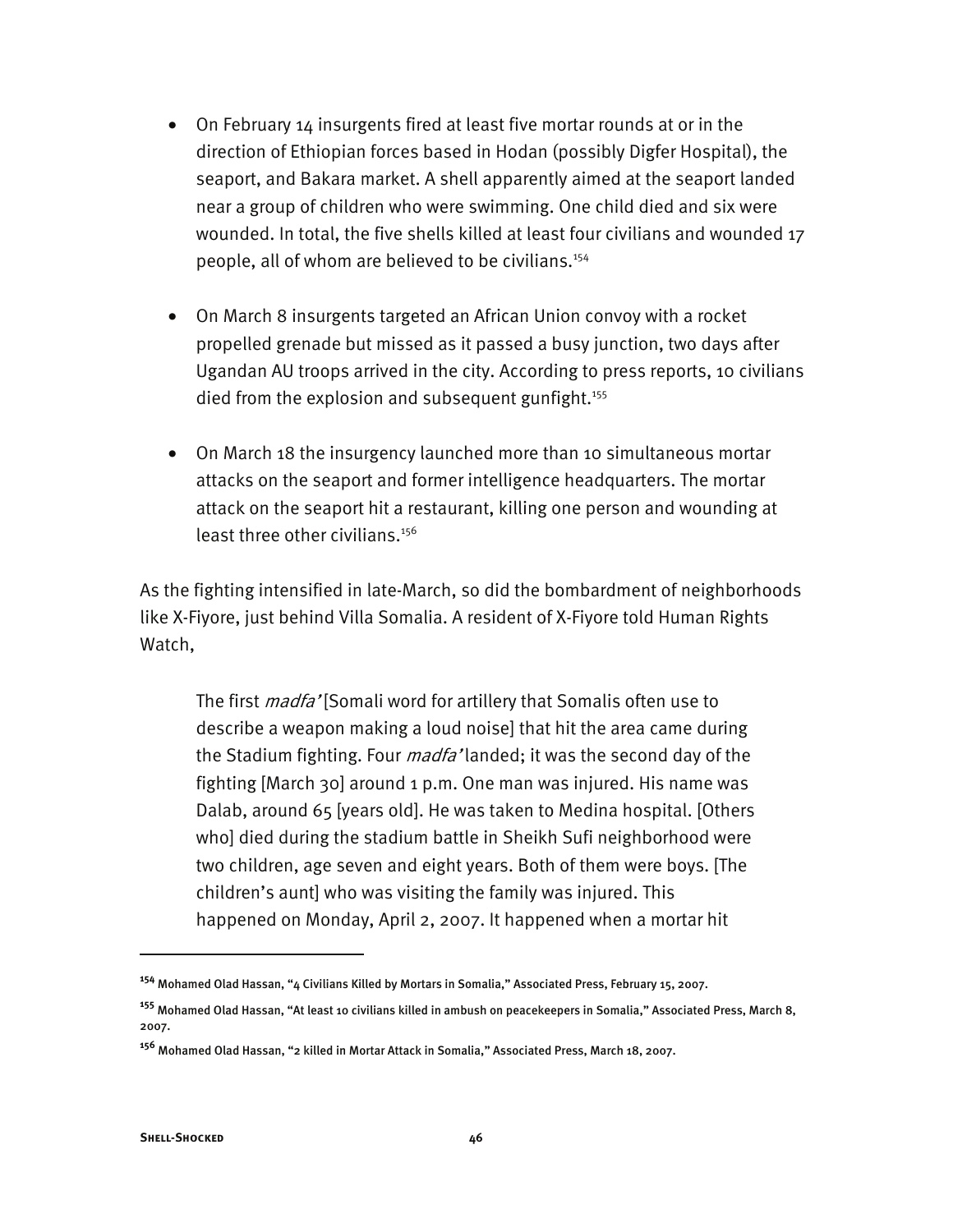their house. The missiles that were landing in the area continued. On Thursday, April 5, 2007, three mortars landed in the neighborhood, wounding two sisters [Halimo and Amina Hussein, age around 34 and 35]. Amina's six-day-old baby girl was killed in the same incident. This happened around 2 p.m.

On the same day, two other mortars landed on a house—one in the house and the other just beside it. The house belonged to a friend, Mohamoud Abshir Shiine. Eight people were injured in this incident.

Just the day before we left, another mortar landed in front of the former national museum. A prominent elder in the area—Sheikh Ali, around 55 [years old], who lived in the museum, was killed. He just came back from prayers at the mosque, around 3 p.m., and was sitting outside when the mortar landed near him. The shell cut him to pieces. Another elder ran towards him in order to help but a second mortar landed and cut off both of his legs. They had both came back from Sheikh Abdilqadir Mosque. You could only see dust and shrapnel at the scene.<sup>157</sup>

Human Rights Watch cannot confirm which group was responsible for these attacks. However, the area is close to Somalia's Presidential Palace which has been a constant target for the insurgent groups.

One eyewitness who lived close to the Ambassador Hotel described to Human Rights Watch attacks that may have violated the prohibition against indiscriminate or disproportionate attacks:

I could not tell the type of weapons used but our area was a constant target for bombings. One of the explosions went off around 100 meters from the Ambassador Hotel. Two people were killed in this attack. It happened between 4 and 6 p.m., I can't remember the exact date....

**<sup>157</sup>** Human Rights Watch interview (name withheld), Hargeysa, May 10, 2007.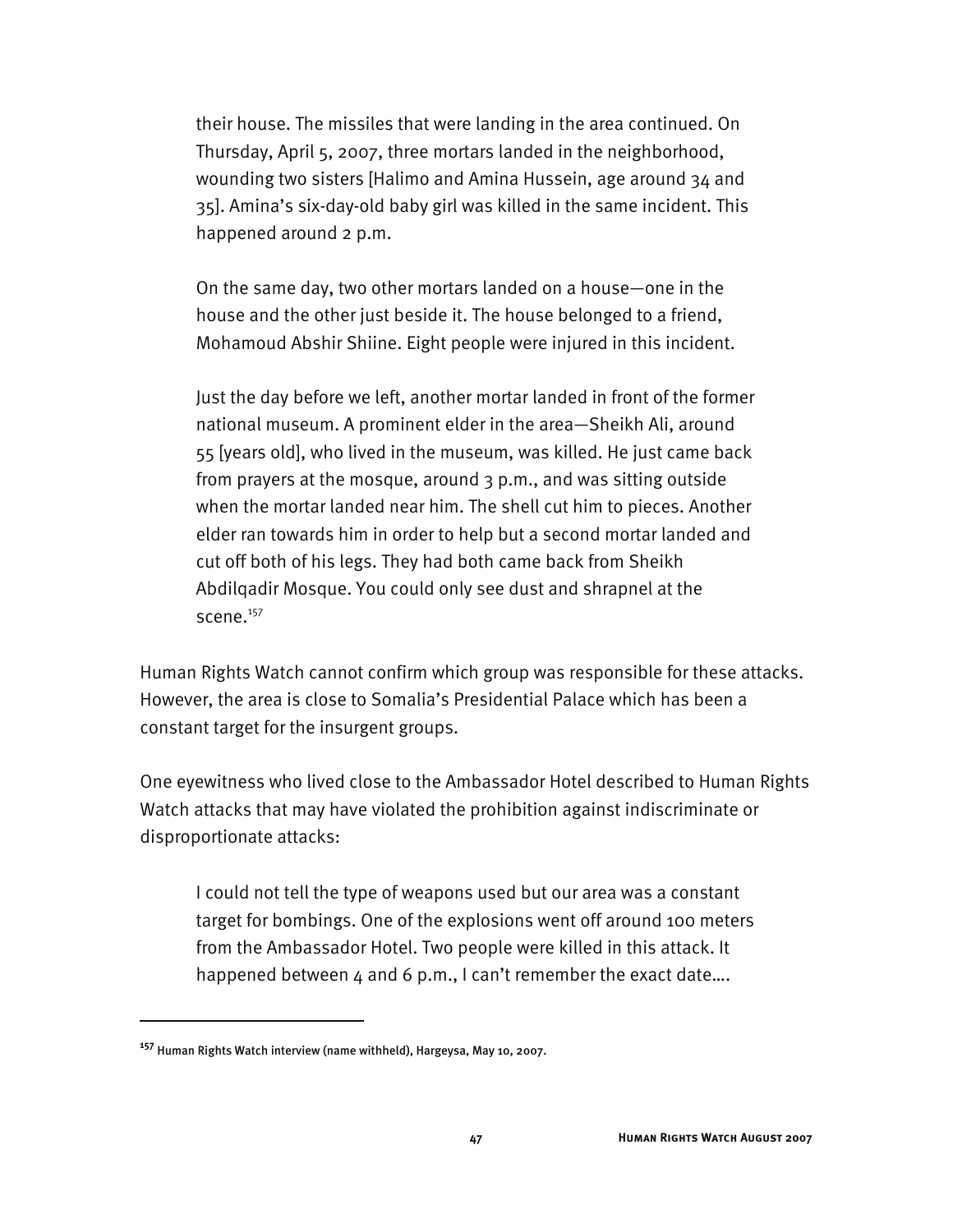Another explosion followed another day at around 7 p.m., killing one man instantly; a second man died of his wounds. Both men were civilians. These explosions seemed to have been targeting a Corolla car transporting a government official.<sup>158</sup>

### Deployment in Populated Areas

International humanitarian law requires that all warring parties must to the extent feasible avoid locating their forces within or near densely populated areas, and must remove civilians under their control from the vicinity of military objectives. They must never intentionally use civilians to shield themselves from attack or to carry out attacks.

The insurgency groups regularly used several populated neighborhoods to launch mortar and other attacks. Residents of several of these areas described to Human Rights Watch the nature of attacks and counter-attacks in the period leading up to the first round of fighting in late-March 2007.

A 33-year-old woman who lived in Laba-dhagax neighborhood, near the Stadium, told Human Rights Watch that insurgent groups had been using her neighborhood to launch attacks and that the Ethiopians responded with BM rockets:

The *Muqaawama* used to bring their *madfa*' in sacks and reassemble [them] on the scene. When the *Muqaawama* arrived, they used to give orders to people to close their doors and put hands over their ears. They used to come in the evening. They used to launch up to 20 rounds of *madfa*' at a time. Sometimes they used to fire *madfa*' just opposite my house; they have done this around six times. When this happened we used to vacate the house and take refuge in a concrete building nearby.... Sometimes the Muqaawama fired up to 16 madfa' and the Ethiopians responded with six rounds of BM missiles.<sup>159</sup>

**<sup>158</sup>** Human Rights Watch interview with a 67-year-old resident of Waberi district, Bosaso, May 7, 2007.

**<sup>159</sup>** Human Rights Watch interview (name withheld), Nairobi, April, 27, 2007.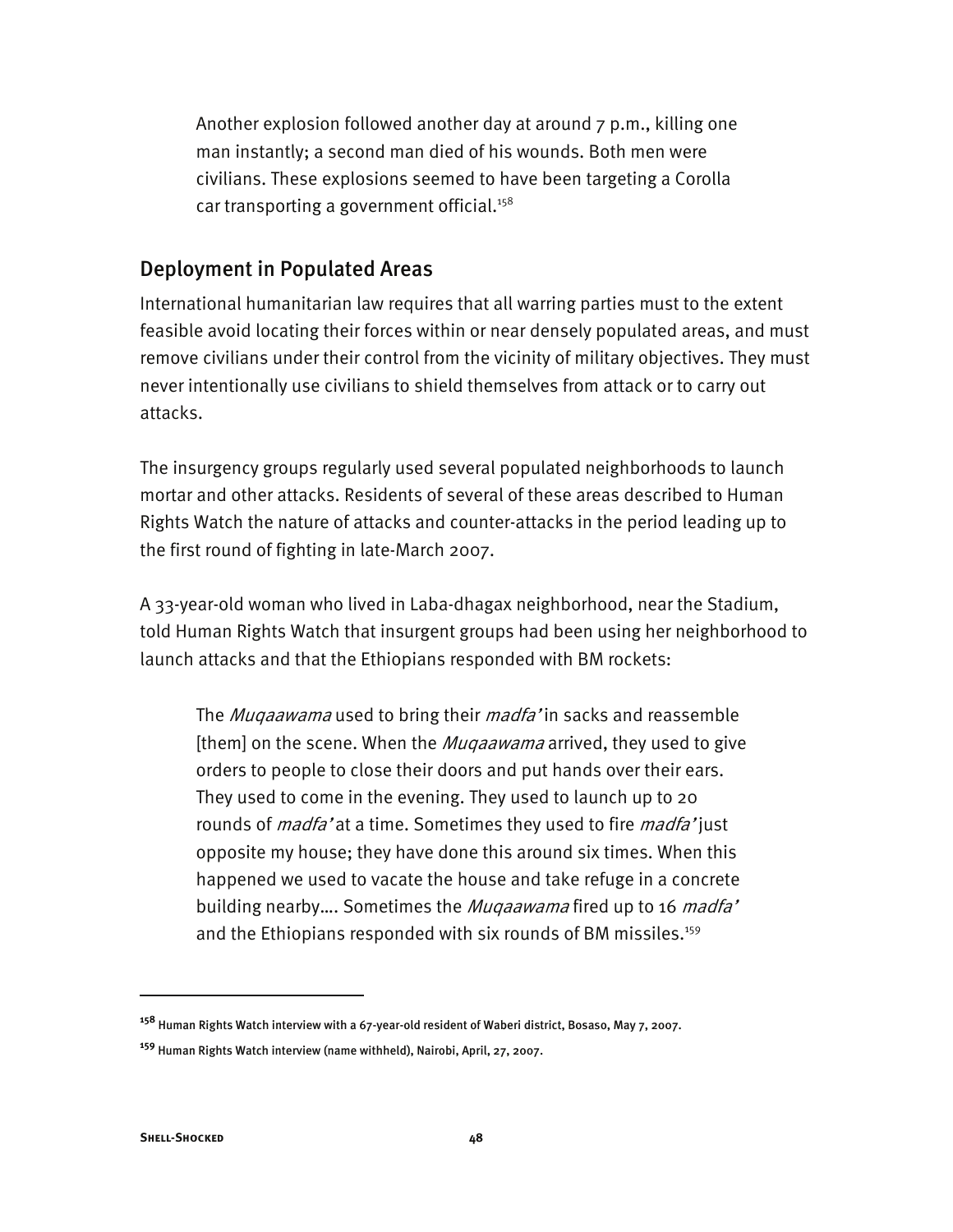A 45-year-old woman living in the Arwo Itko area between Hamar Jadid and Bar Ubah also described insurgency fighters firing mortars from the area. She noted that on the night the Presidential Palace was first targeted on January 19, nine rounds were fired from the area. Ten rockets came in by return fire.<sup>160</sup>

A resident of the Bar Ubah neighborhood in Hawlwadag district explained the tactics used by the insurgency when firing mortar and artillery shells from within the residential areas:

They used to fire *madfa* 'from the area and then run away. They have done this continuously throughout [the conflict]. We saw them hiding themselves. They had their eyes and mouth masked. They would come, fire a single *madfa'* and run away immediately. They would go somewhere else in the neighborhood and do the same.<sup>161</sup>

Ethiopian and TFG forces may also have violated the prohibition on deploying a military asset near a densely populated civilian area by placing one of their central bases in Villa Somalia. Action should have been taken to transfer civilians from the vicinity of the base.

#### *Insurgency abuses in response to civilian protests*

In some neighborhoods, local residents tried to stop the insurgency from using their areas as locations to launch mortar rounds or stage other attacks. A resident of Wardhigley district said, "They were just 20 people without cars, moving around. They would tell the people there that they come to fight so we could choose to leave. Some elders tried to speak to them to tell them to stop fighting in the area, but they didn't respect them, saying it was their duty to fight the Ethiopians."<sup>162</sup>

By late February, some neighborhoods set up vigilante squads to resist insurgent attempts to use the areas as launch sites for attacks. The underlying motive was to

**<sup>160</sup>** Human Rights Watch interview (name withheld), Galkayo, May 1, 2007.

**<sup>161</sup>** Human Rights Watch interview (name withheld), Galkayo, May 1, 2007.

**<sup>162</sup>** Human Rights Watch interview with displaced woman (name withheld), Galkayo, May 1, 2007.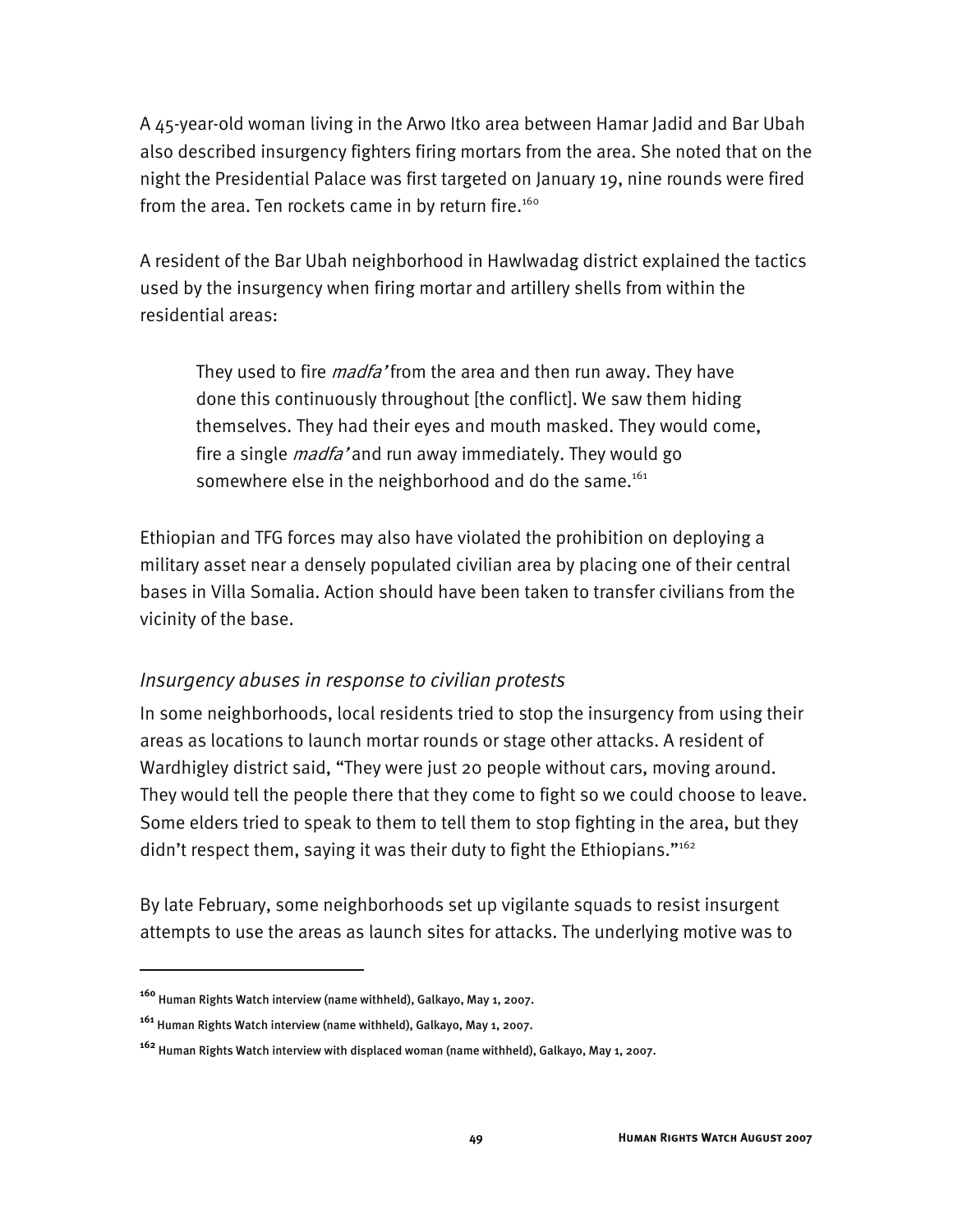deter Ethiopian and TFG counter-attacks or reprisals on the neighborhoods. According to news reports, some of the areas that applied this strategy included Tawakal in Yaqshid district, Gubta, Hamar Jadid and Wardhigley districts, and NBC neighborhood in Hodan district.<sup>163</sup>

In a few cases investigated by Human Rights Watch, the insurgency apparently summarily executed individuals who resisted the use of their neighborhoods as launch sites or who were suspected of being informers. A photograph taken on April 24, 2007, appears to show two insurgent fighters in the process of shooting an unarmed man lying on the ground who was suspected of being an informer.<sup>164</sup>

The February 21 killing of Abdi Omar Googooye, the deputy commissioner of Wadajir District (see below, "Deliberate killings of public officials"), was allegedly due to his involvement in a campaign to set up neighborhood guards and stop the area from being used by the insurgency to launch attacks.<sup>165</sup> In Bar Ubah neighborhood of Hawlwadag district, a resident said the "Muqaawama" murdered four members of the neighborhood guards—two who were killed in Bar Ubah and two others killed in the Black Sea area. She could not remember the dates or other details of the killings, and Human Rights Watch could not independently confirm the information.<sup>166</sup>

A woman living in the Arwo Itko area between Hamar Jadid and Bar Ubah told Human Rights Watch that when a local vigilante group in Hamar Jadid tried to confront the armed insurgency, the latter summarily executed six of them.<sup>167</sup> Human Rights Watch learned of these cases in two independent interviews, but was unable to obtain further details of either allegation.

j

**<sup>163</sup>** "Somalia: Mogadishu residents set up vigilante groups to counter insurgents," Radio HornAfrik (Somali) reproduced in English translation by BBC Monitoring Service, February 21, 2007.

**<sup>164</sup>** Photograph on file with Human Rights Watch.

**<sup>165</sup>** Abdirahman Mohamed Hassan, "District Commissioner for Yaqshid and Deputy District Commissioner for Wadajir killed in Mogadishu tonight in separate circumstances" (Gudoomiyihii Degmada Yaaqshiid iyo Kuxigeenkii Degmada Wadajir oo caawa Siyaabo kala duwan Magaalada Muqdisho loogu dilay), Somaliweyn Media Center, February 21, 2007, http://www.somaliweyn.com/pages/news/Feb\_07/21Feb23.html (accessed July 20, 2007).

**<sup>166</sup>** Human Rights Watch interview (name withheld), Galkayo, May 1, 2007.

**<sup>167</sup>** Human Rights Watch interview (name withheld), Nairobi, April 27, 2007.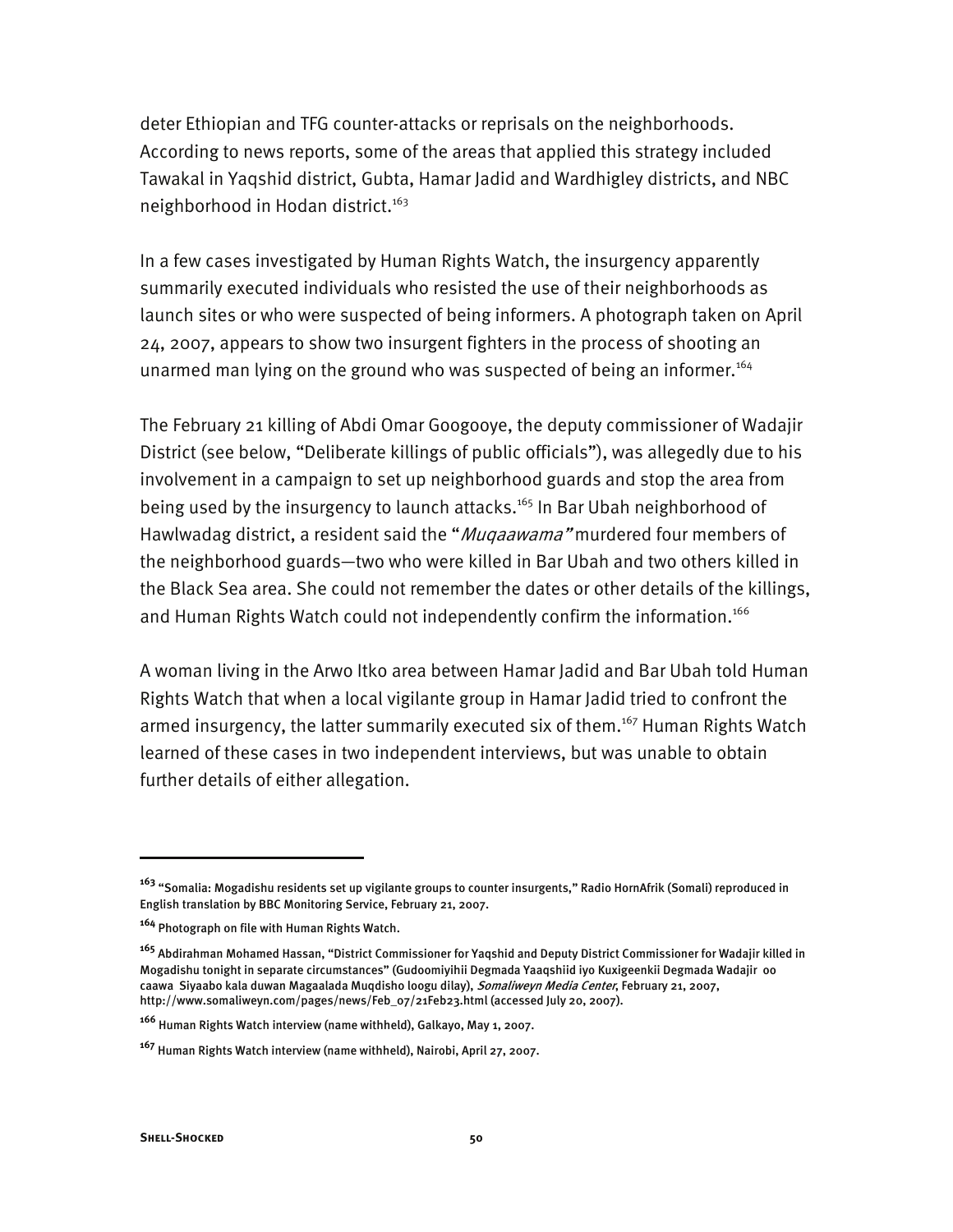## Attacks on Medical Facilities

The Ethiopian military bombardment in March and April hit several hospitals during the course of the fighting in Mogadishu, causing some hospitals to suspend their provision of medical care at a time when this care was desperately needed by hundreds of people. The protection of hospitals and other medical facilities is a bedrock principle of international humanitarian law. The Second Additional Protocol of 1977 to the Geneva Conventions (Protocol II), on the protection of medical units and transports, which is reflective of customary international law, states,

1. Medical units and transports shall be respected and protected at all times and shall not be the object of attack.

2. The protection to which medical units and transports are entitled shall not cease unless they are used to commit hostile acts, outside their humanitarian function. Protection may, however, cease only after a warning has been given setting, whenever appropriate, a reasonable time-limit, and after such warning has remained unheeded.<sup>168</sup>

The SOS, Al-Arafat, and Al-Hayat hospitals were located in critical frontline areas caught up in the conflict. Human Rights Watch research found that Mogadishu's hospitals were bombarded repeatedly and without warning, with loss of civilian life and significant destruction. While it is not clear to what extent the insurgents fired from the near vicinity of the hospitals, the Ethiopian forces should have had no trouble spotting the often tall (by Mogadishu standards) and highly visible hospital buildings. This failure to spare them from bombardment indicates, at minimum, indiscriminate attacks and, at most, deliberate attacks on the hospitals.  $^{169}$ 

-

6CCE27E54B230182&component=toolkit.pressrelease&method=full\_html (accessed August 2, 2007).

**<sup>168</sup>** Protocol II, art. 11.

**<sup>169</sup>** Although this report focuses on the events in Mogadishu between January and June 2007, these accounts of attacks on medical facilities are not the only indications that Ethiopian forces have deliberately interfered with the functioning of hospitals. During the December 2006 offensive against the ICU, Ethiopian forces entered a hospital in Dinsor, southern Somalia, confiscated confidential medical files and threatened staff. See "After a week of intense fighting in Somalia, MSF is extremely concerned about the security of medical staff and safety of patients," MSF news release, December 28, 2006, http://www.msf.org/msfinternational/invoke.cfm?objectid=CE048BD6-5056-AA77-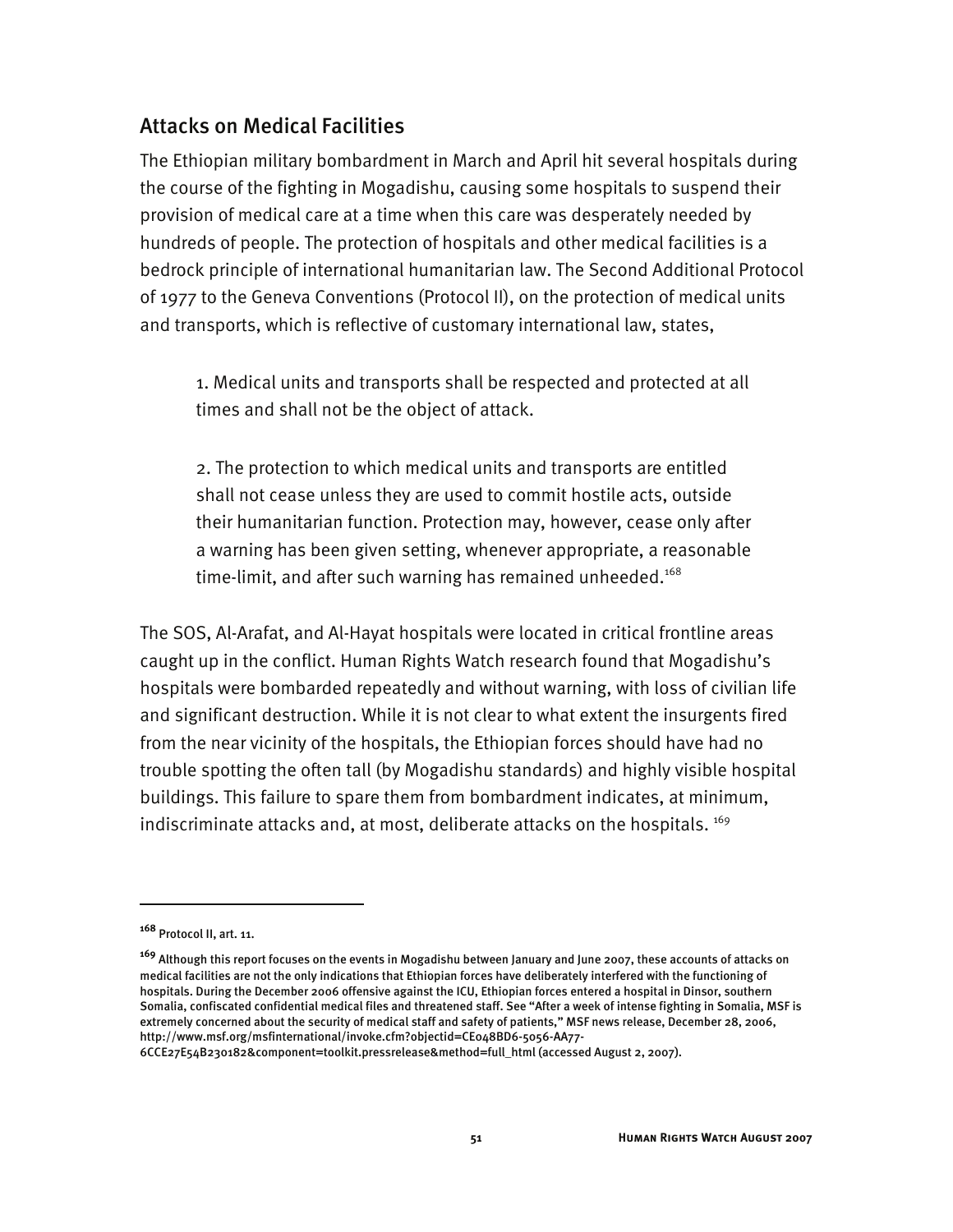## *Shelling and occupation of Al-Arafat Hospital*

Ethiopian troops first searched Al-Arafat hospital on January 14, 2007, soon after they arrived in Mogadishu, so its status as a medical facility was known to them. According to eyewitnesses, Ethiopian forces entered the hospital that day at around 5:30 a.m. and conducted a thorough search. Ethiopian soldiers confiscated weapons that were being used by the hospital to protect equipment and patients.<sup>170</sup> While international humanitarian law prohibits the use of medical facilities for military purposes, medical personnel may be equipped with light individual weapons.<sup>171</sup> A person present said that Ethiopian personnel told hospital staff that day that the hospital was suspected of being a base for the "Courts" and "Ayr clan" insurgent groups.172

Soon thereafter, senior members of the hospital staff visited Ethiopian bases in El-Irfid and Maslah, seeking the return of the confiscated weapons. However, the Ethiopian officials at these bases denied that any confiscation operation had been organized from their base.<sup>173</sup>

Al-Arafat hospital is located along Industrial Road, northeast of the Stadium in Towfiq neighborhood. On March 29, when the first round of heavy fighting started around the stadium (see Chapter VII, "A Case Study in Laws of War Violations"), the hospital was hit at least four times, including by tank shells and BM-21 rockets. The tank shells hit the water tank, the store, and the office of the hospital director.<sup>174</sup> When the fighting started there were more than 30 patients at the hospital. A relative of one of the patients was injured by shrapnel. During the following days, as the fighting continued in the area, the patients were released or referred to other hospitals. The hospital staff took the precautionary step of removing some of the key

**<sup>170</sup>** Yaasiin Maxamed Ali, "Ethiopian and Somali troops undertake disarmament operations in Mogadishu as they confiscate weapons from Al-Arafat Hospital" (Hawlo hub ururin ah oo ay ciidamada dawladda iyo kuwa Itoobiya ka wadaan caasimadda iyadoo saaka hubkii cisbitaal Carafaat ay la wareegeen), Somalitalk.com, January 14, 2007, http://www.somalitalk.com/2007/jan/14jan027.html (accessed July 16, 2007).

**<sup>171</sup>** See ICRC, Customary International Humanitarian Law, pp. 85-86.

**<sup>172</sup>** Human Rights Watch interview (name and location withheld), May 22, 2007.

**<sup>173</sup>** Human Rights Watch interview (name and location withheld), May 22, 2007.

**<sup>174</sup>** Human Rights Watch interviews (names and locations withheld), May 22, 2007.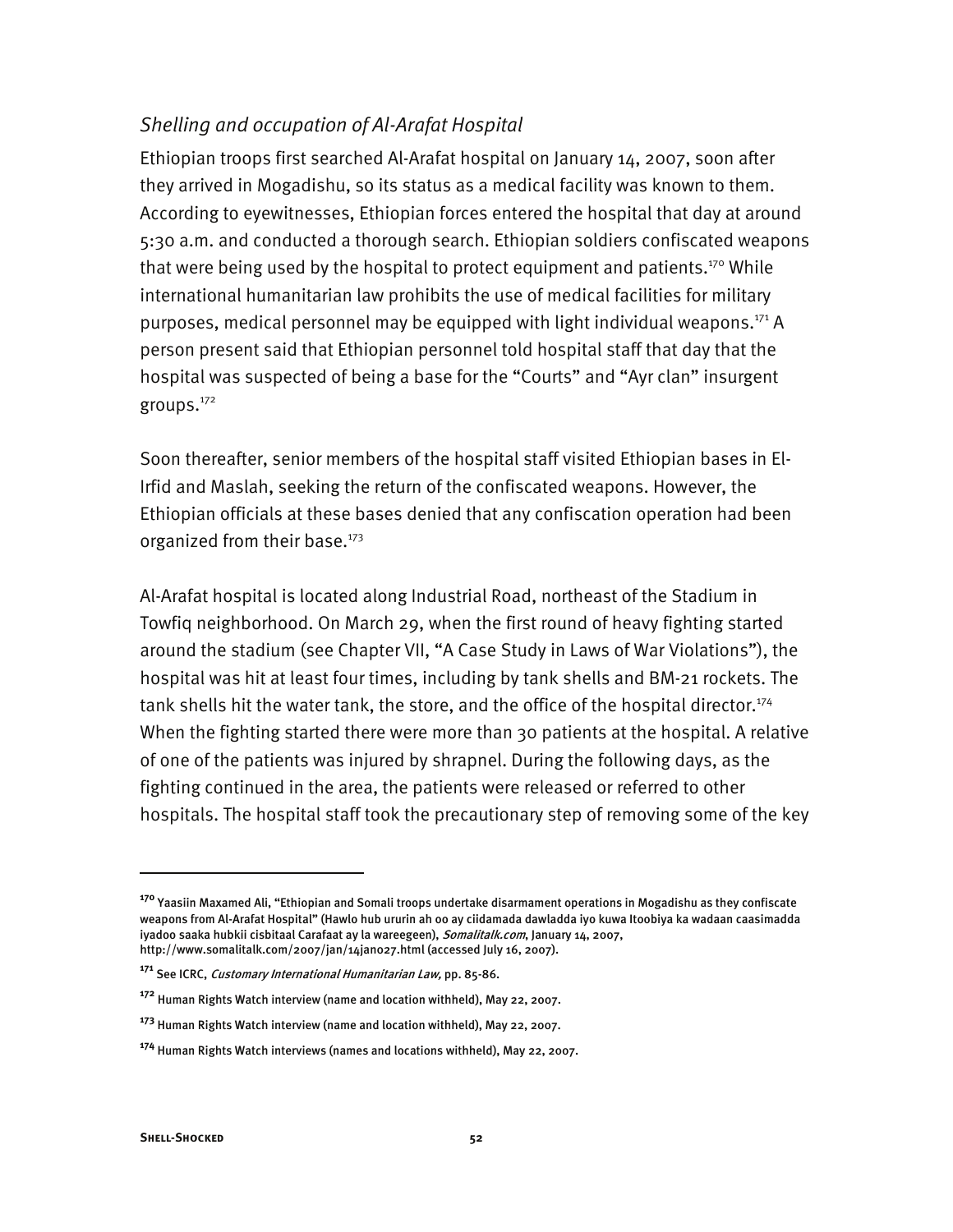medical equipment, such as the laboratory equipment and medicines, out of the hospital.<sup>175</sup>

During the second round of fighting in late April the hospital was hit again. A total of seven rockets struck the hospital: three rockets hit the outpatient department; another three rockets hit the generators store, putting all three generators beyond use; $176$  and a seventh rocket struck the hospital kitchen. Staff quarters in the hospital were also damaged by these rockets.<sup>177</sup>

One of the staff who witnessed the events told Human Rights Watch,

These were heavy shells. The shells damaged the outpatient department, making a big hole. The three shells that destroyed the electric generators were the first to hit the hospital around April 20-21. The BMs and rockets landed on top of the buildings. The three shells which hit the generators landed simultaneously. They came from the direction of the Custodial Corps [under control of Ethiopian forces]. The shells which landed in the office of the director and the water tank were tank shells. I know this because it was a direct hit. Our staff saw the tank at the Charcoal Market. $178$ 

Available evidence indicates the attacks on Al-Arafat may have been deliberate. Unlike rockets or artillery, tank guns are primarily direct-fire weapons—the tank crew is expected to aim at the target at which it is firing. One of the tank shells struck squarely on the front face of the building, just below a large sign with the name of the hospital. There is little other shell or rocket damage evident on the front of the building.

j

**<sup>175</sup>** Human Rights Watch interviews (names and locations withheld), May 22, 2007. See also Abdifitahaam Ahmed, "Clashes overnight in Mogadishu caused heavy losses" (Dagaalkii xalay Muqdishu ka dhacay oo khasaare xooggan gaystay), Simba Radio, April 18, 2007, http://www.simbanews.com/news/News%2018%20Apr%204.htm (accessed July 17).

**<sup>176</sup>** Ibid.

**<sup>177</sup>** Ibid.

**<sup>178</sup>** Human Rights Watch interview (name withheld), Mogadishu, May 22, 2007.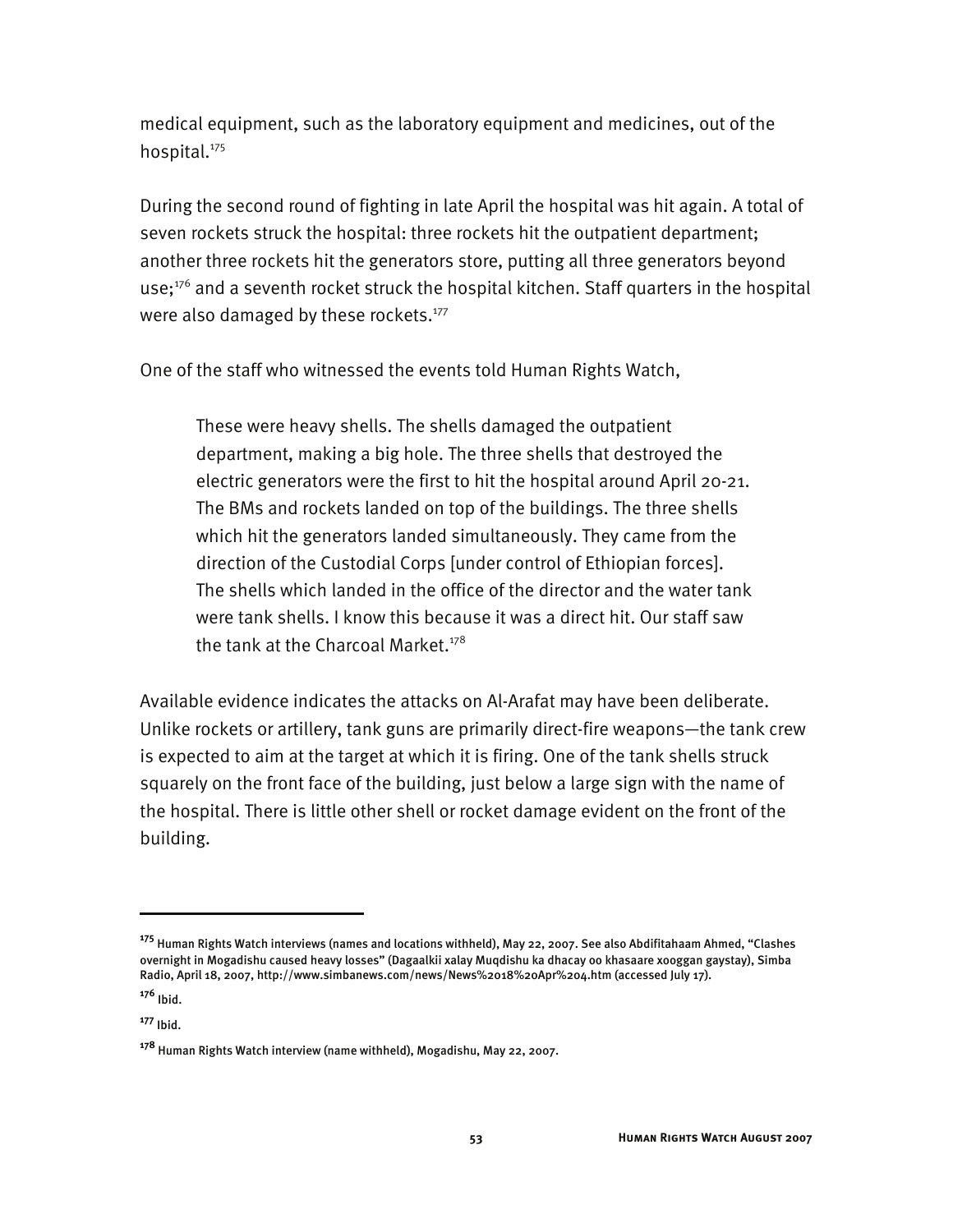The actions by Ethiopian officials at the hospital in January raise concerns that the military might have believed the hospital was being used to treat wounded insurgents. This was denied by an eyewitness, who told Human Rights Watch, "[W]e never received any wounded militias."<sup>179</sup> However, even if wounded insurgents had been there, under the laws of war wounded combatants no longer taking part in the hostilities may not be attacked. Others at the hospital—patients, medical personnel, and visitors—are also protected from attack. To deliberately target a hospital is a war crime.<sup>180</sup>

On April 26, at the end of the fighting, the Ethiopians came into the hospital and occupied the facility for three days. They ordered hospital security guards to leave the hospital after disarming the only security guard, who was armed with an AK-47 to protect the facility.

When staff from Al-Arafat returned to the facility after the Ethiopians moved out on April 29, the hospital had been completely ransacked. One staffer described the scene to Human Rights Watch: "They have broken all doors, the safe, and put everything out of its place. There were files, letters, and books littered inside the rooms. They have taken some of the text and reference books as well as some medical files…The Ethiopian military left graffiti on the walls. One read, 'al Qaeda Hospital."<sup>31</sup> The reference of course suggested that the hospital was being used by terrorists.

## *Shelling and occupation of Al-Hayat Hospital*

Al-Hayat hospital is located on the main road from Villa Somalia to the Stadium, close to Ali Kamin junction. Ethiopian bombardments frequently hit this site, particularly in the late March fighting.

On March 29, as the Ethiopian military fought their way to the Stadium from Villa Somalia (see Chapter VII, "A Case Study in Laws of War Violations"), an Ethiopian unit entered Al-Hayat hospital, inspected the facility, and left. There were more than

**<sup>179</sup>** Human Rights Watch interview (name withheld), Mogadishu, May 22, 2007.

**<sup>180</sup>** See, for example, Rome Statute of the International Criminal Court (Rome Statute), U.N. Doc. A/CONF.183/9, July 17, 1998, entered into force July 1, 2002, art. 8(2)(e)(ii).

**<sup>181</sup>** Human Rights Watch interview (name withheld), Mogadishu, May 22, 2007.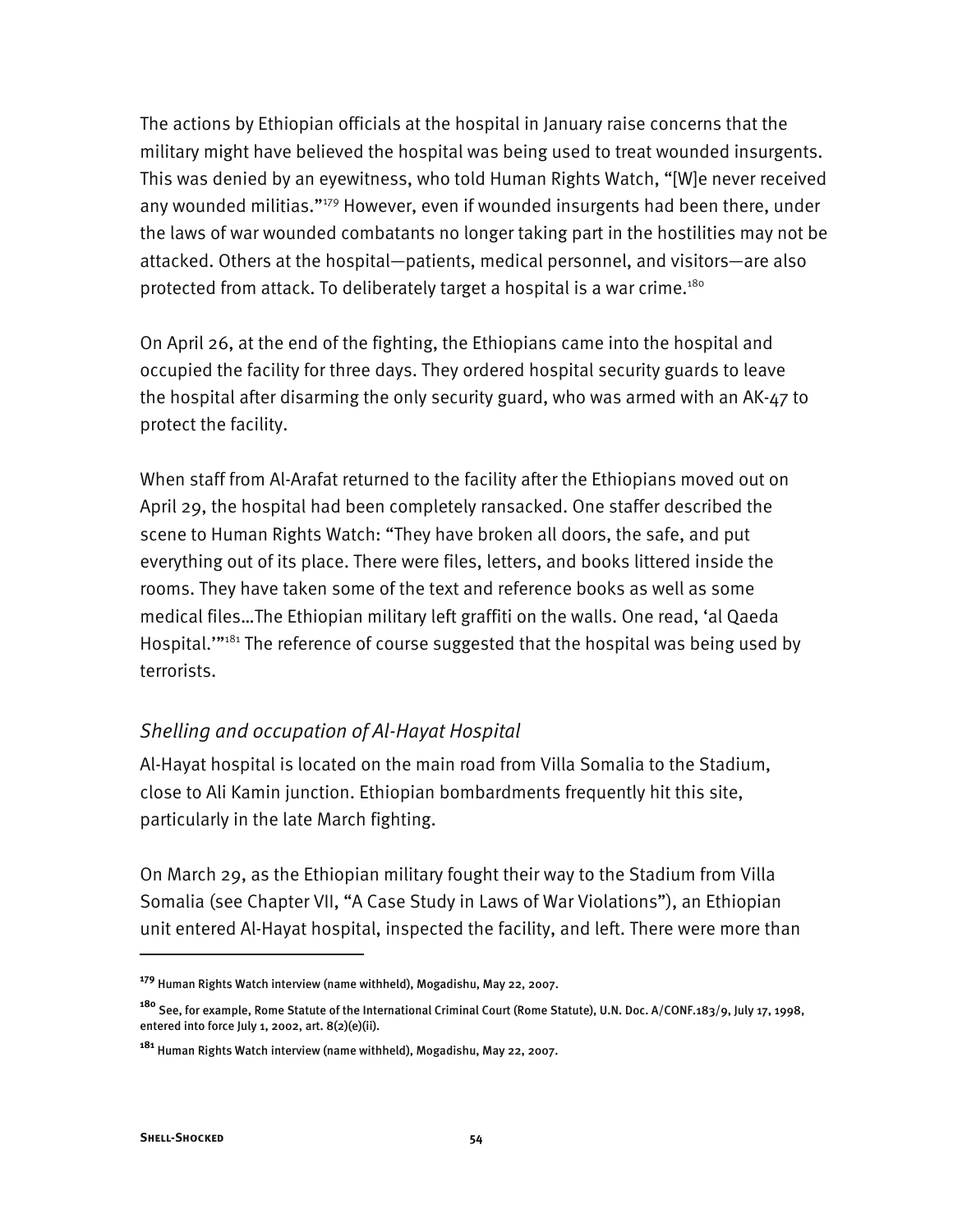70 patients in the hospital at the time. The Ethiopian commander did not ask or suggest that staff at the hospital evacuate the patients.<sup>182</sup>

The following day, March 30, a rocket apparently launched from a BM-21 landed inside the hospital compound, wounding three people including a doctor and damaging cars and rooms in the hospital. Most of the patients were evacuated or left the facility that day, as did many of the staff. A few staff remained to try to protect the facility. $183$ 

Two days later, on April 1, Ethiopian troops returned to the hospital and detained the remaining staff. One of the hospital staff who was held at gunpoint and questioned described the events to Human Rights Watch:

The soldiers were different from those who had come the other day. The Ethiopians tried to get into the hospital at around 6 a.m. First they tried to break the gate with a bullet. But the door wouldn't open. Then they kept knocking until I opened for them. A soldier asked me if there were "al Qaeda" [insurgents] in the hospital. I replied "no." I showed him around the hospital, the medical equipment, beds, etc. He asked about the patients, I told him they fled because of the fighting.<sup>184</sup>

According to eyewitness accounts, approximately 150 Ethiopian soldiers entered the hospital and took up defense positions, putting their guns out of the windows. Al-Hayat staff were detained in the building for the next seven days. They saw Ethiopian troops bringing sandbags and rockets into the hospital to consolidate their defense positions in the three-story building, which they used as a base in the following days.

Staff were questioned—"Where is 'al Qaeda'? Are you with the government or with al Qaeda?"—and were denied permission to leave when they requested it. On April 9, a week after the occupation of the hospital began, the staff were permitted to leave when the ceasefire commission visited Al-Hayat. One of the released staff told

**<sup>182</sup>** Human Rights Watch interview with Al-Hayat staff, Nairobi and Mogadishu, May 4 and 22, 2007.

**<sup>183</sup>** Human Rights Watch interview with Al-Hayat staff, Nairobi and Mogadishu, May 4 and 22, 2007.

**<sup>184</sup>** Human Rights Watch interview with Al-Hayat staff member, Mogadishu, May 22, 2007.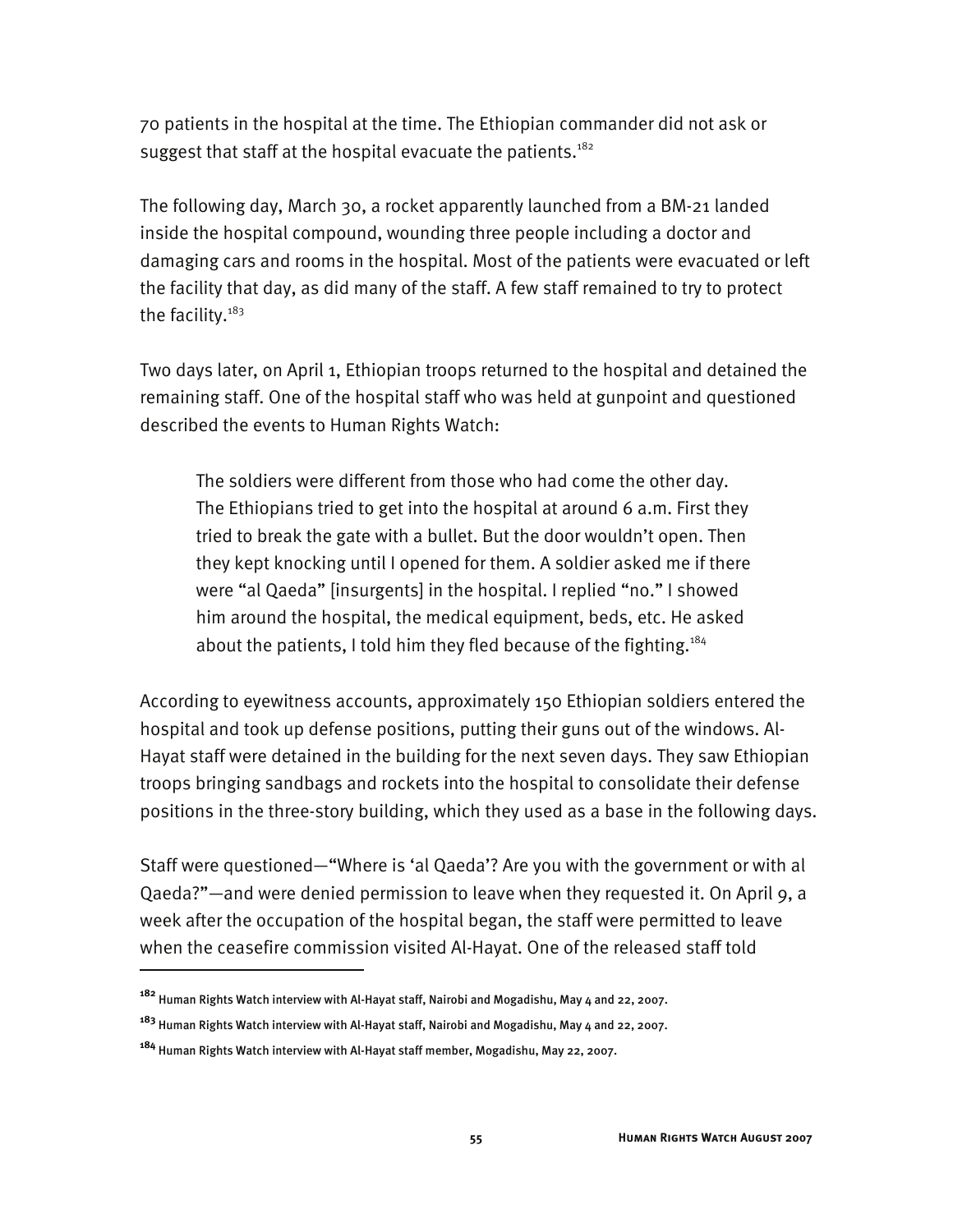Human Rights Watch, "Until the day we left, the hospital and its materials were safe. The money for the hospital staff was secure in the safe; the medical equipment was in order. We were expecting they would leave the hospital intact. We contacted the interior minister and health minister in order to help us get the Ethiopians out."<sup>185</sup>

A week later, Al-Hayat staff returned to the hospital with a team of police officers and were shocked by the destruction they found. Heavy looting had taken place. "The computers, the laptops, the money, and the shelves—all destroyed," said an eyewitness. The Ethiopian army vacated Al-Hayat hospital on May 5, more than a month after first occupying it. According to a statement seen by Human Rights Watch, the hospital staff estimated that the Ethiopian military caused more than US\$800,000 worth of damage.<sup>186</sup>

International humanitarian law not only prohibits attacks on hospitals, but also stipulates that they not be harmed in any way or that their functioning be impeded, even if they do not have any patients at the time.<sup>187</sup>

## *Shelling of SOS Hospital*

SOS Hospital, a pediatric and obstetric facility located in Huriwa district, was heavily bombarded by Ethiopian forces in the last days of the conflict in late April. On April 23, 2007, at least five rockets landed in the grounds of the hospital and one rocket hit a ward housing 20 to 30 wounded adults.<sup>188</sup>

Prior to the bombardment on April 23, the hospital building had been hit by stray bullets but they had caused no casualties or damage. According to eyewitnesses, on April 19 several doctors and elders affiliated with the insurgent groups approached the hospital administration and said they wanted to use the SOS facility to treat their

**<sup>185</sup>** Human Rights Watch interview with Al-Hayat staff member, Mogadishu, May 22, 2007.

**<sup>186</sup>** Document on file with Human Rights Watch.

**<sup>187</sup>** See ICRC, Customary International Humanitarian Law, rule 28 ("Medical units exclusively assigned to medical purposes must be respected and protected in all circumstances"); ibid., p. 96.

**<sup>188</sup>** "Missile hits pediatric hospital in Mogadishu," International Herald Tribune, April 24, 2007, http://www.iht.com/articles/ap/2007/04/25/africa/AF-GEN-Somalia.php (accessed July 12, 2007).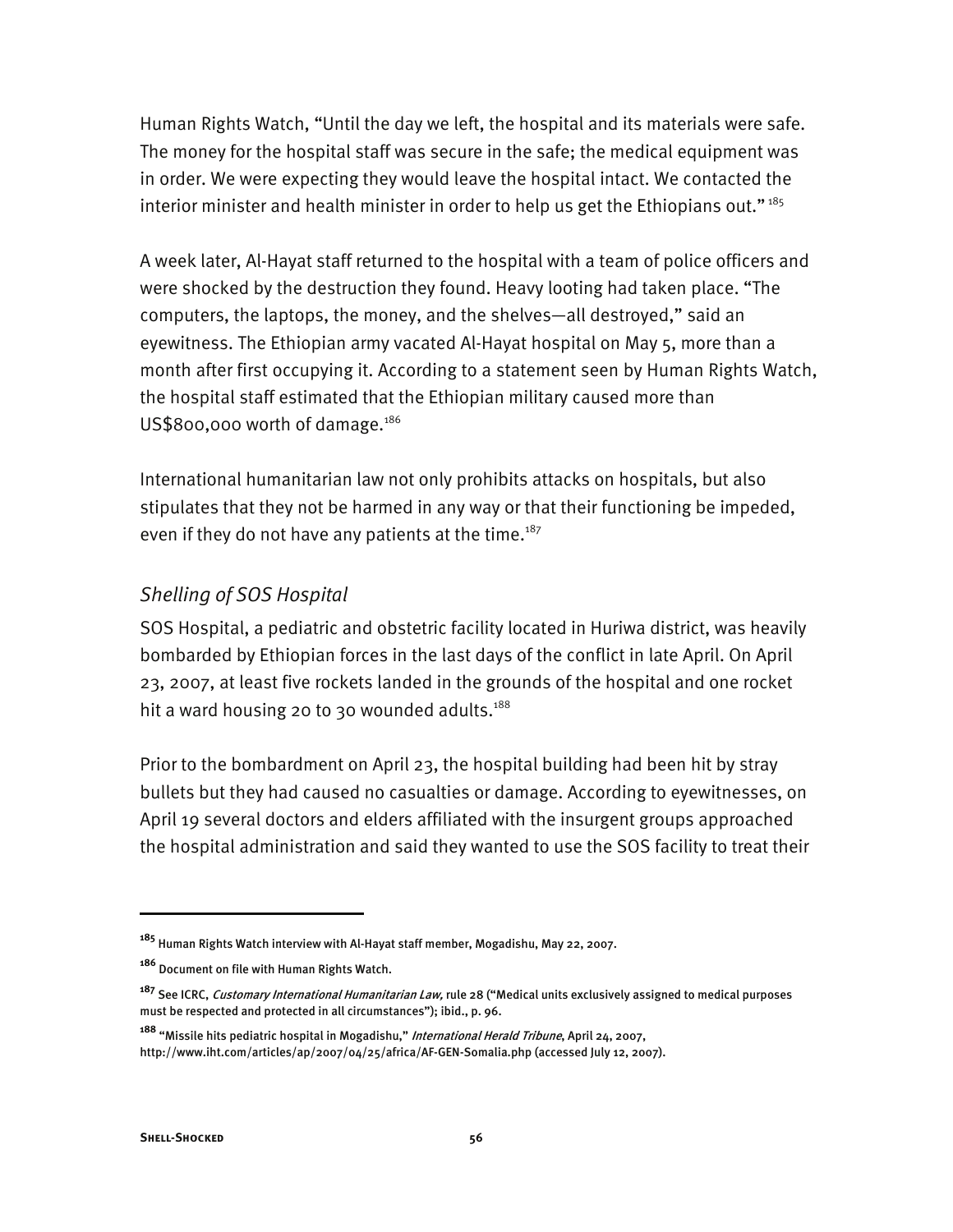wounded. Apparently the insurgency's existing medical facility near the Pasta Factory was coming under intense shelling.<sup>189</sup>

The doctors and elders representing the insurgents and the hospital management agreed to meet the following day, April 20, but the meeting never took place. On April 21 the doctors and elders returned with more than 20 wounded people, the majority of them young men who were apparently fighters, but also some civilians. They came with their own medications to treat the wounded.

Two days later, on the morning of April 23, the hospital was hit four or five times, apparently by BM rockets, with a fixed interval between each rocket strike.<sup>190</sup> One round hit the children's department in the hospital, destroying one room and damaging another. Another round struck the wall of the hospital. Two other rounds landed in a sports field just opposite the hospital. There were no casualties.<sup>191</sup>

The hospital continued to serve wounded civilians and insurgents for two more days, as fighting grew closer. On the night of April 25 all the wounded people in the hospital were moved out of the facility. The following morning at 8 a.m. the Ethiopian military entered the hospital, asked the staff the whereabouts of the wounded people, searched the wards and stores, and left the hospital within half an hour.192

Over the next 10 days, Ethiopian military roadblocks and security checks in the area near the hospital restricted medical activity. Ethiopian troops returned and searched the facility again in early May, and then again in early July following clashes in the area, but otherwise left the facility untouched.<sup>193</sup>

j

**<sup>189</sup>** Human Rights Watch interview (name withheld), Nairobi, May 3, 2007, and telephone interview with SOS staff member (name withheld), Nairobi, July 18, 2007.

**<sup>190</sup>** Human Rights Watch interview with journalist (name withheld), Nairobi, May 3, 2007.

**<sup>191</sup>** Human Rights Watch telephone interview with SOS staff member (name withheld), Nairobi, July 18, 2007.

**<sup>192</sup>** Human Rights Watch telephone interview with SOS staff member (name withheld), Nairobi, July 18, 2007.

**<sup>193</sup>** Human Rights Watch telephone interview with SOS staff member (name withheld), Nairobi, July 18, 2007.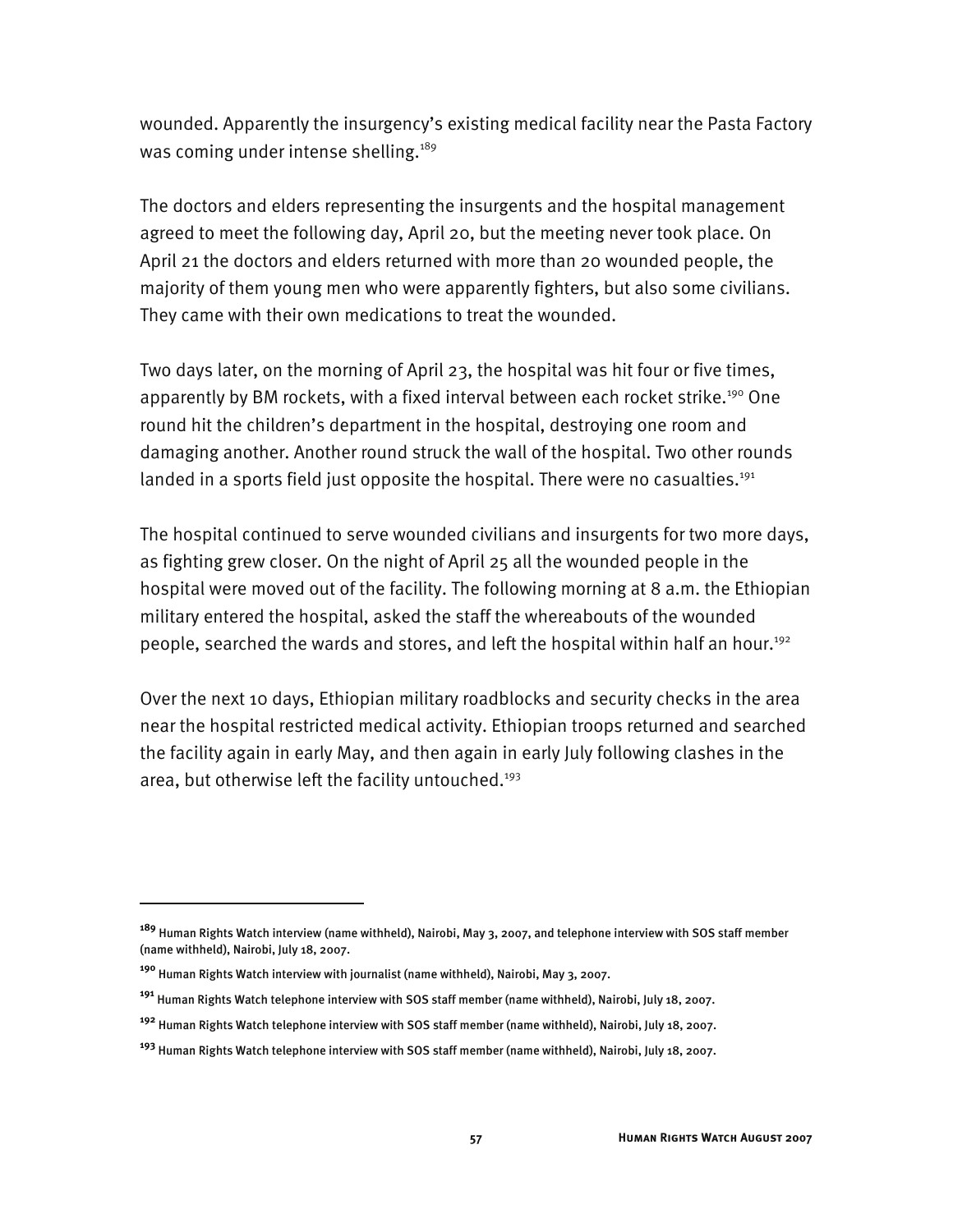# Intentional Shootings and Summary Executions of Civilians

Human Rights Watch learned of various incidents in which Ethiopian troops are believed to have intentionally fired upon and killed or wounded plainly identifiable civilians.

On March 29, a 45-year-old charcoal porter and another male civilian were shot and wounded, and a woman civilian killed, by an Ethiopian soldier in Towfiq. The charcoal porter had been collecting charcoal in the Charcoal Market in Towfiq when fighting erupted. He told us,

I didn't get a chance to escape, [there was] no place to hide so I stayed near a lorry [truck]. There was also another man and a woman hiding by the lorry. There was an Ethiopian soldier close by, in a defensive position [he motions crouching down with a rifle]. Some shells landed near the soldier and he got angry and fired five bullets at us. The woman died and the two men were hit but survived. The soldier was maybe five meters away, he had been there more than five minutes before he fired on us. I know he was an Ethiopian because of his military uniform and they came in two convoys. He was holding a heavy machine gun. The woman's name was Noura; she was maybe 50, an older woman. She died on the spot.<sup>194</sup>

Other civilians were shot while trying to flee the area, or when they returned to see if their homes had survived the bombardment and fighting.

On April 26, a 35-year-old businessman came back to his home near the Pasta Factory having fled to Afgoi with his family during the fighting. He came back with two other neighbors to check on their property. He recalled what happened on their return:

We arrived in Huriwa at around 9:30 a.m. As we were walking towards our house near the Pasta Factory, the Ethiopian soldiers called us. They told us to "come." They spoke to us in Somali…They began to call

**<sup>194</sup>** Human Rights Watch interview with 45-year-old charcoal porter with gunshot wound, Mogadishu, May 22, 2007.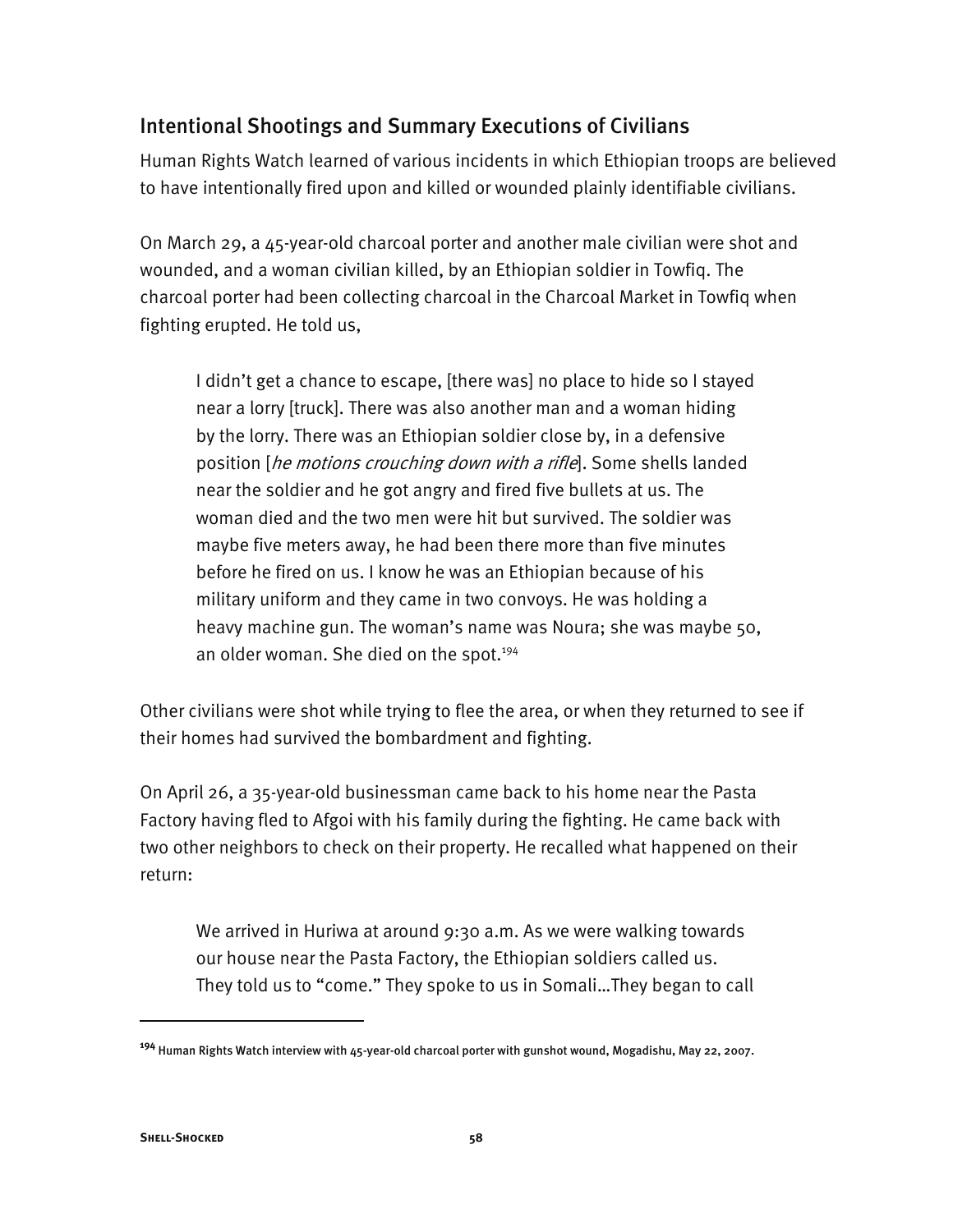us repeatedly. We decided to run away from them. They fired at us as we tried to escape from them. The other two survived but I was hit in the upper arm by a small bullet. It is broken around the elbow. All three of us continued running despite the wound and the bleeding. The Ethiopians chased us momentarily but gave up.<sup>195</sup>

Since the April fighting ended, Human Rights Watch has documented further incidents of killings and summary executions of civilians by members of the Ethiopian military.

On June 19, an Ethiopian military convoy was hit by a roadside bomb near Jaalle Siyad College. After the bomb exploded, at approximately 3 p.m., the Ethiopian soldiers dismounted their vehicles and fired upon a civilian minibus at the Industrial Road, killing a passenger.<sup>196</sup> Afterwards, the Ethiopian soldiers raided houses nearby in Damanyo neighborhood where they arrested five men and a boy, including three brothers named Abdulkadir Ibrahim Diriye, Sharmarke Ibrahim Diriye, and 17-yearold Jama Ibrahim Diriye; two construction workers named Abdi Haji Aden Mursal and Abdi Abdullahi Abdulle; and a sixth man only identified as "Deqow."

A relative of the three brothers saw most of the events. He told Human Rights Watch,

The Ethiopian soldiers were looking for men; lots of people were running away from the area. They entered a house that was being rebuilt, arresting six men including three brothers, a visiting relative, and two builders. The Ethiopians took them away towards the scene of the incident. We thought they were going to detain them. Soon after, we heard gunshots from the direction of the scene. I was the first to go there; I saw four bodies including [the three brothers]…Their bodies were shredded with bullets...They were killed about  $4:30$  p.m.<sup>197</sup>

**<sup>195</sup>** Human Rights Watch interview with wounded businessman (name withheld), Mogadishu, May 21, 2007.

**<sup>196</sup>** Human Rights Watch telephone interview (name and other details withheld), Mogadishu, June 20, 2007.

**<sup>197</sup>** Human Rights Watch telephone interview (name and other details withheld), Mogadishu, June 20, 2007.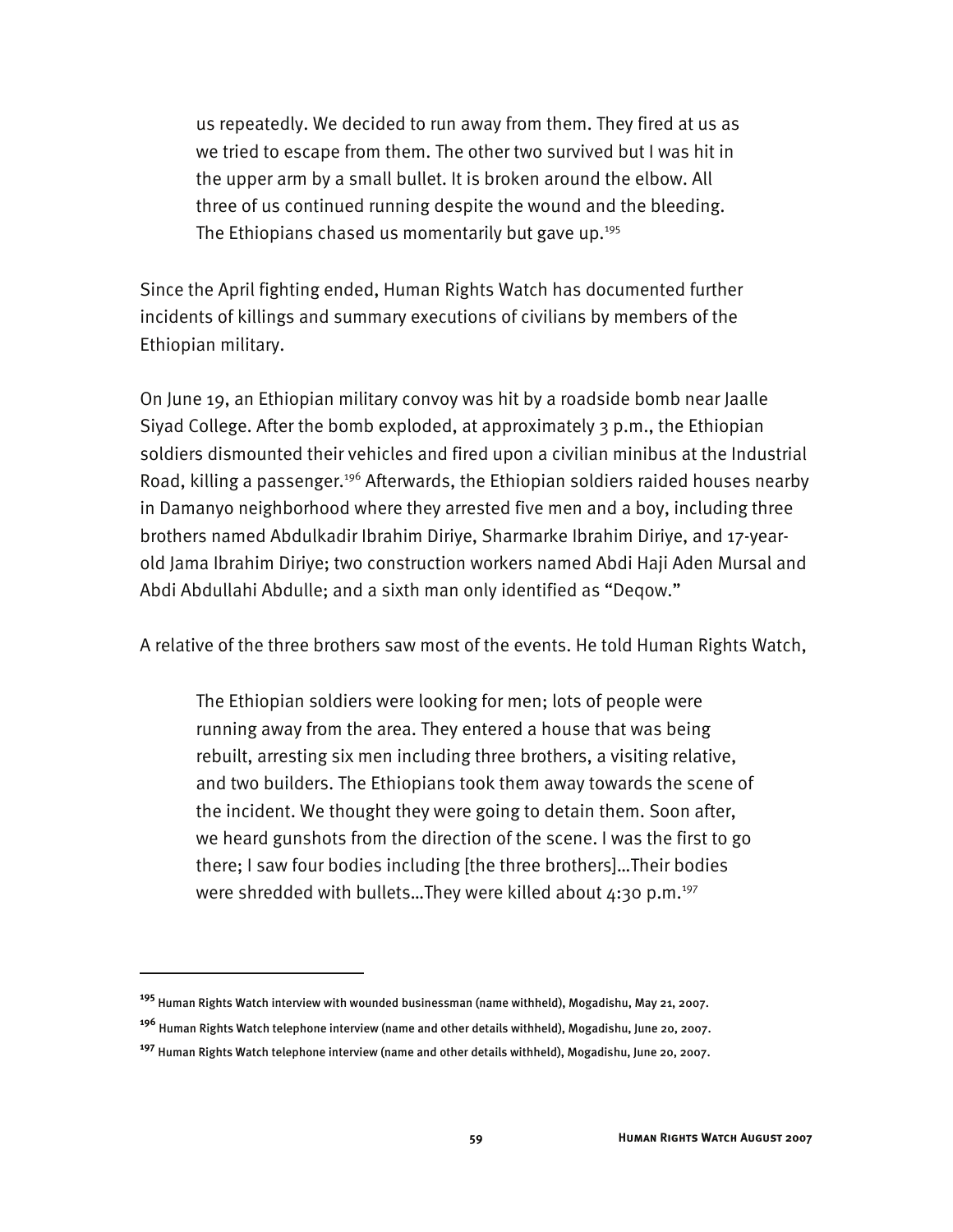A female family member of one of the men told Human Rights Watch that she counted six bullets in the body of her relative—in the mouth, neck, and chest. Nineteen-year-old Abdi Abdullahi Abdulle's body was riddled with bullets; his hands were tied behind his back and there was blood all over his body.<sup>198</sup>

Although this report focuses on abuses in the context of the conflict in Mogadishu, Human Rights Watch has documented further incidents of summary executions by Ethiopian forces. During their campaign to oust the ICU in December 2006 and January 2007, Ethiopian forces operating in southern Somalia, near the border with Kenya, were responsible for at least two summary executions of Somali men. Several eyewitnesses who saw the bodies and were interviewed independently said that after their capture by Ethiopian troops the two men's hands were bound behind their backs and they were shot several times in the chest.<sup>199</sup>

# Deliberate Killings of Civilians and Mutilation of Captured Combatants

## *Deliberate killings of public officials*

International humanitarian law defines civilians to include government officials, government employees not directly participating in the hostilities, school teachers and other non-combatant civil servants, humanitarian aid and development workers, journalists, and doctors.

The insurgency is responsible for many assassinations or attempted killings of government officials and police. Between February and July 2007 at least nine district or deputy district commissioners in and around Mogadishu were targeted by armed gunmen, bombs, or remote-controlled explosive devices.

Human Rights Watch has not investigated every incident and the following list is not a complete list of attacks, but it illustrates a clear pattern of attacks on public officials:

**<sup>198</sup>** Human Rights Watch telephone interview (name and other details withheld), Mogadishu, June 20, 2007.

**<sup>199</sup>** Human Rights Watch telephone interviews (names and other details withheld), July 2007.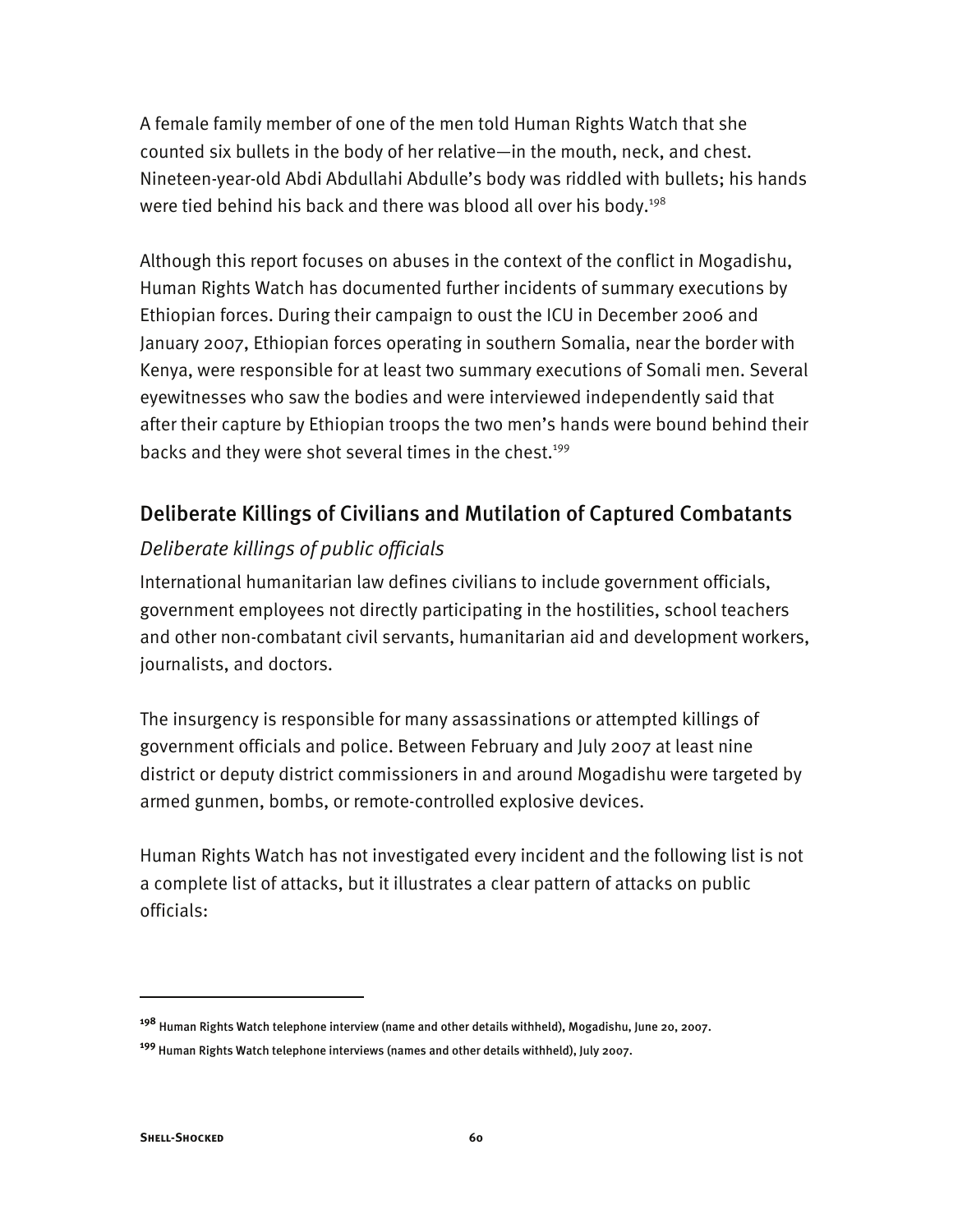- February 3: Col. Mohammed Ali Khalaf, a former police officer, was shot by a gunman while on a minibus at Bar Ubah junction.<sup>200</sup>
- February 21: Muhiyadin Hassan Haji, the commissioner for Yaqshid district, was shot four times on his way home from work.<sup>201</sup>
- February 21: Abdi Omar Googooye, the deputy commissioner of Wadajir district, was shot dead in a separate attack.<sup>202</sup>
- March 13: Ibrahim Omar Shawey, the deputy mayor of Mogadishu, and two of his staff were mortally injured in an explosion.<sup>203</sup>
- May 13: Abdullahi Shiikhow Hassan, the district commissioner of Huriwa district, was killed while entering his home.<sup>204</sup>
- June 2: Hassan Ali Farey, the deputy commissioner for Hawlwadag district, was killed as he came out of a mosque.<sup>205</sup>
- June 14: Abukar Hussein Bandas, the commissioner for Shibis district, was killed by gunmen.<sup>206</sup>

**<sup>200</sup>** "Colonel Mohamed Ali Khalaf is killed in Mogadishu" (Col. Maxamed Cali Khalaf oo lagu dilay Muqdisho), Somali Radio, February 3, 2007, http://www.somaliradio.dk/qubanaha.php (accessed July 20, 2007).

**<sup>201</sup>** Abdirahman Mohamed Hassan, "District Commissioner for Yaqshid and Deputy District Commissioner for Wadajir killed in Mogadishu tonight in separate circumstances" (Gudoomiyihii Degmada Yaaqshiid iyo Kuxigeenkii Degmada Wadajir oo caawa Siyaabo kala duwan Magaalada Muqdisho loogu dilay), Somaliweyn Media Center, February 21, 2007, http://www.somaliweyn.com/pages/news/Feb\_07/21Feb23.html (accessed July 20, 2007).

**<sup>202</sup>** Ibid.

**<sup>203</sup>** Mohamed Ibrahim Moallimu and Yusuf Hassan Mursal, "Fighting Flares in Mogadishu" (Dagaal ka dhacay Muqdishu), BBC Somali Service, March 13, 2007, http://www.bbc.co.uk/somali/news/story/2007/03/070313\_fightmog.shtml (accessed July 20, 2007).

**<sup>204</sup>** "District Commissioner for Huriwa shot dead" (Gudoomiyihii degmada Huriwaa oo toogasho lagu diley), Marka Cadeey, May 14, 2007, http://www.markacadeey.com/may/20070514\_4.htm (accessed July 20, 2007).

**<sup>205</sup>** "Funeral for slain District Commissioner for Hawlwadag as Banadir administration speaks out" (Gudoomiyihii degmada Hawladaag oo la aasey iyo maamulka gobolka Banaadir oo ka Hadley dilkaasi), *Marka Cadeey*, June 2, 2007, http://www.markacadeey.com/june/20070602\_3.htm (accessed July 20, 2007).

**<sup>206</sup>** "District Commissioner for Shibis is shot this morning" (Gudoomiyihii degmada Shibis oo saakay la toogtey), Marka Cadeey, June 14, 2007, http://www.markacadeey.com/june/20070614\_1.htm (accessed July 20, 2007).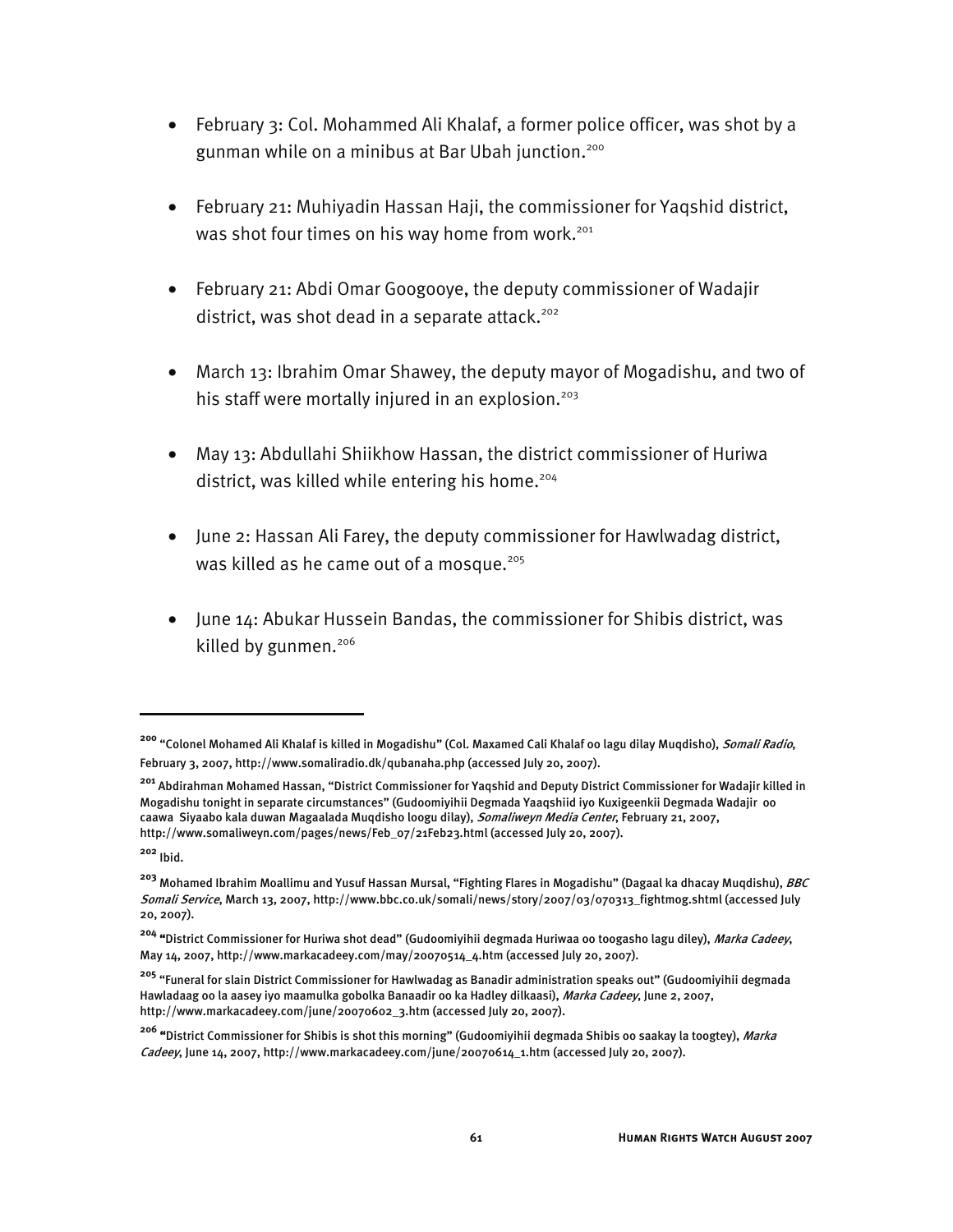- July 2: Osman Ali, the deputy commissioner for Huriwa district, was shot dead by two men.<sup>207</sup>
- July 11: Abdukarim Mohammed Hassan, the district commissioner for Bondhere, was injured in an assassination attempt.
- July 14: Hassan Ahmed Hassan, the deputy commissioner of Afgoi, was killed by shrapnel from a remote-controlled explosive device.<sup>208</sup> A nine-year-old boy, Abdulkadir Muse Dhurow, who was passing by at the time of the explosion, was also killed. Up to four other people including a woman street vendor were injured in the blast.<sup>209</sup>

Some of the officials listed above—such as Deputy Mayor for Security Ibrahim Omar Shawey—had an explicit role planning or implementing security operations, and therefore may have been legitimate military targets. Some police officers in Mogadishu also participate in the hostilities, for instance, by joining in weapons searches and disarmament operations with TFG or Ethiopian armed forces.

Otherwise, in the cases investigated by Human Rights Watch, the government officials who were targeted appear to have been civilians who were targeted as a symbolic political act, solely because they represented the TFG, and not because they were legitimate military targets.

Abukar Hussein Bandas, the 60-year-old commissioner for Shibis district, was a medical professional who had occupied the position of commissioner for many years and had no known military or security function. A family member told Human Rights Watch that they had been concerned for his safety for some time because district commissioners were being targeted, and that he was shot twice, in the head and

**<sup>207</sup>** Mohamed Abdi Farah, "Somalia: Deputy DC slain in Mogadishu," SomaliNet, July 2, 2007, http://www.somalinet.com/news/world/Somalia/11568 (accessed July 20, 2007).

**<sup>208</sup>**Human Rights Watch telephone interview (name withheld), Afgoi, July 30, 2007.

**<sup>209</sup>** A curfew was imposed following the attack. "Curfew took effect in Afgoi district overnight" (Bandoow xalay ka dhaqan galay degmada Afgooye), Shabelle Media Network, July 16, 2007, http://www.shabelle.net/2007/july/n12336.htm (accessed July 30, 2007).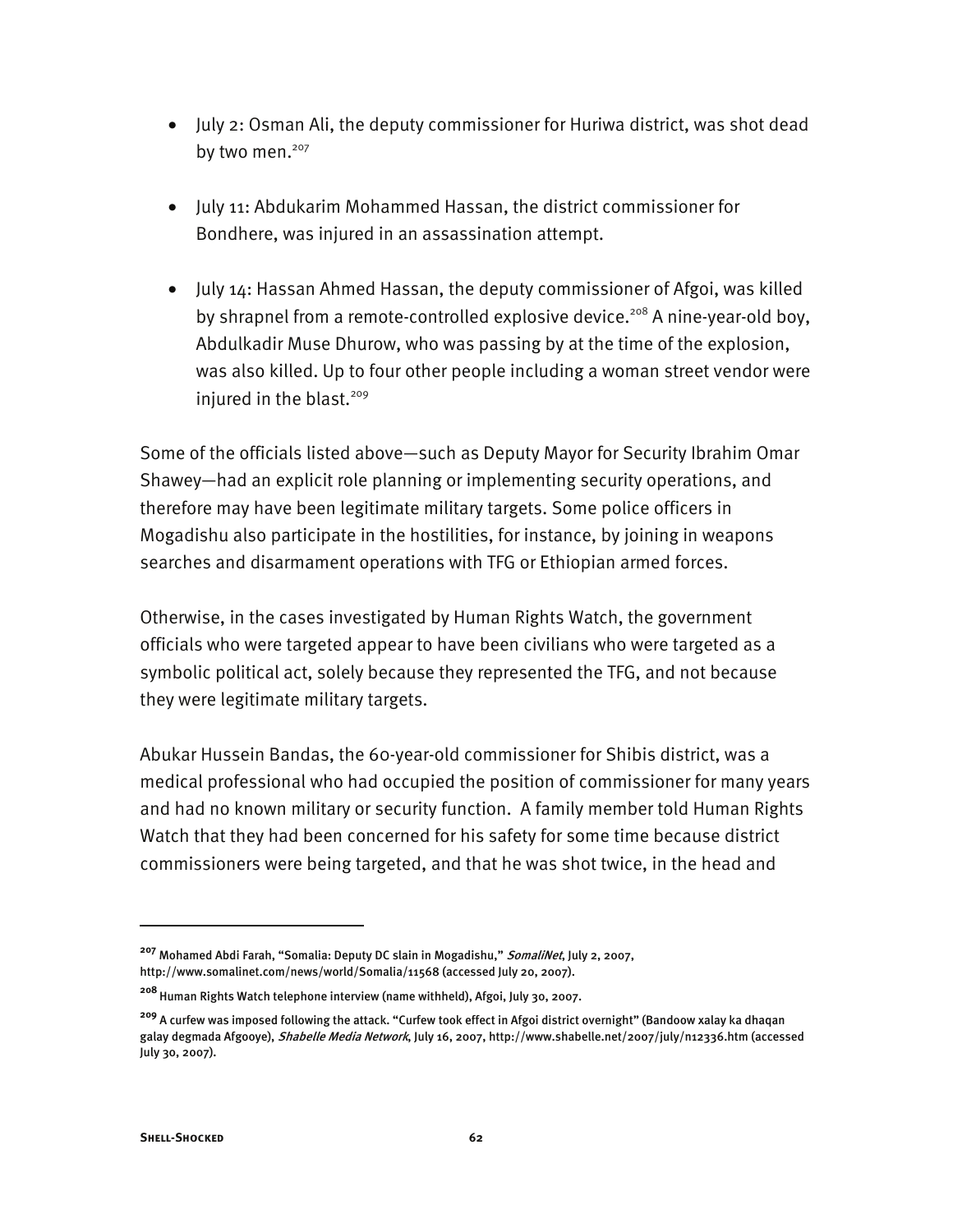shoulder, by two men with pistols, just after he left his home at 7:15 a.m. on the way to work.<sup>210</sup>

## *Killings and Mutilation of Captured Combatants*

The insurgency was also responsible for several deliberate killings of captured and wounded combatants and the desecration of corpses. It is a war crime to execute prisoners, whether civilians or captured combatants,<sup>211</sup> or to mutilate the bodies of the dead. $212$ 

On March 21 in the early morning, TFG forces supported by artillery fire from Ethiopian positions launched a disarmament operation in the Al-Baraka and Shirkole neighborhoods. According to government officials, this was a security crackdown ahead of the reconciliation conference scheduled for mid-April.<sup>213</sup> It is unclear how many TFG troops were involved in this operation, but they were met by hundreds of insurgents who ambushed them.<sup>214</sup>

An unknown number of TFG combatants were killed in the clash and about two dozen were captured. Reportedly the insurgency then either summarily executed up to four of the captured soldiers, or incited local civilians to do so (accounts of what happened vary<sup>215</sup>). It is clear from ample video and photographic evidence that the bodies of several TFG combatants were dragged through the streets after being

**<sup>210</sup>** Human Rights Watch telephone interview (name withheld), Mogadishu, July 31, 2007.

**<sup>211</sup>** Article 3 of the Geneva Convention for the Amelioration of the Condition of the Wounded and Sick in Armed Forces in the Field (First Geneva Convention), 75 U.N.T.S. 31, entered into force October 21, 1950; Geneva Convention for the Amelioration of the Condition of Wounded, Sick and Shipwrecked Members of Armed Forces at Sea (Second Geneva Convention), 75 U.N.T.S. 85, entered into force October 21, 1950; Geneva Convention relative to the Treatment of Prisoners of War (Third Geneva Convention), 75 U.N.T.S. 135, entered into force October 21, 1950; Geneva Convention relative to the Protection of Civilian Persons in Time of War (Fourth Geneva Convention), 75 U.N.T.S. 287, entered into force October 21, 1950; see also Protocol II, art.  $4(2)(a)$ , and the Rome Statute, art.  $8(2)(c)$ .

**<sup>212</sup>** Common Article 3 and Protocol II, art. 4(2)(a); see also the Rome Statute, art. 8(2)(c)(ii) on "committing outrages upon personal dignity." According to the Elements of Crimes for the ICC, this provision applies to dead persons. See commentary to Rule 90 of the Elements of Crimes.

**<sup>213</sup>** "Interview with President Abdullahi Yusuf," VOA Somali service, March 21, 2007. Audio recording on file with Human Rights Watch.

**<sup>214</sup>** Press accounts of the total number of casualties differed. Most stated that a total of 13 or 14 people were killed, including either six or seven combatants, and that several of the dead fighters were alleged to be Ethiopian soldiers, but this remains unclear. See Mustafa Haji Abdinur, "Angry residents burn bodies in Mogadishu mayhem," Agence France-Presse, March 21, 2007, reproduced at http://www.reliefweb.int/rw/RWB.NSF/db900SID/LSGZ-6ZHE8N?OpenDocument (accessed July 9, 2007).

**<sup>215</sup>** Human Rights Watch interviews with journalist and woman observer, Nairobi, April 27 and May 29, 2007.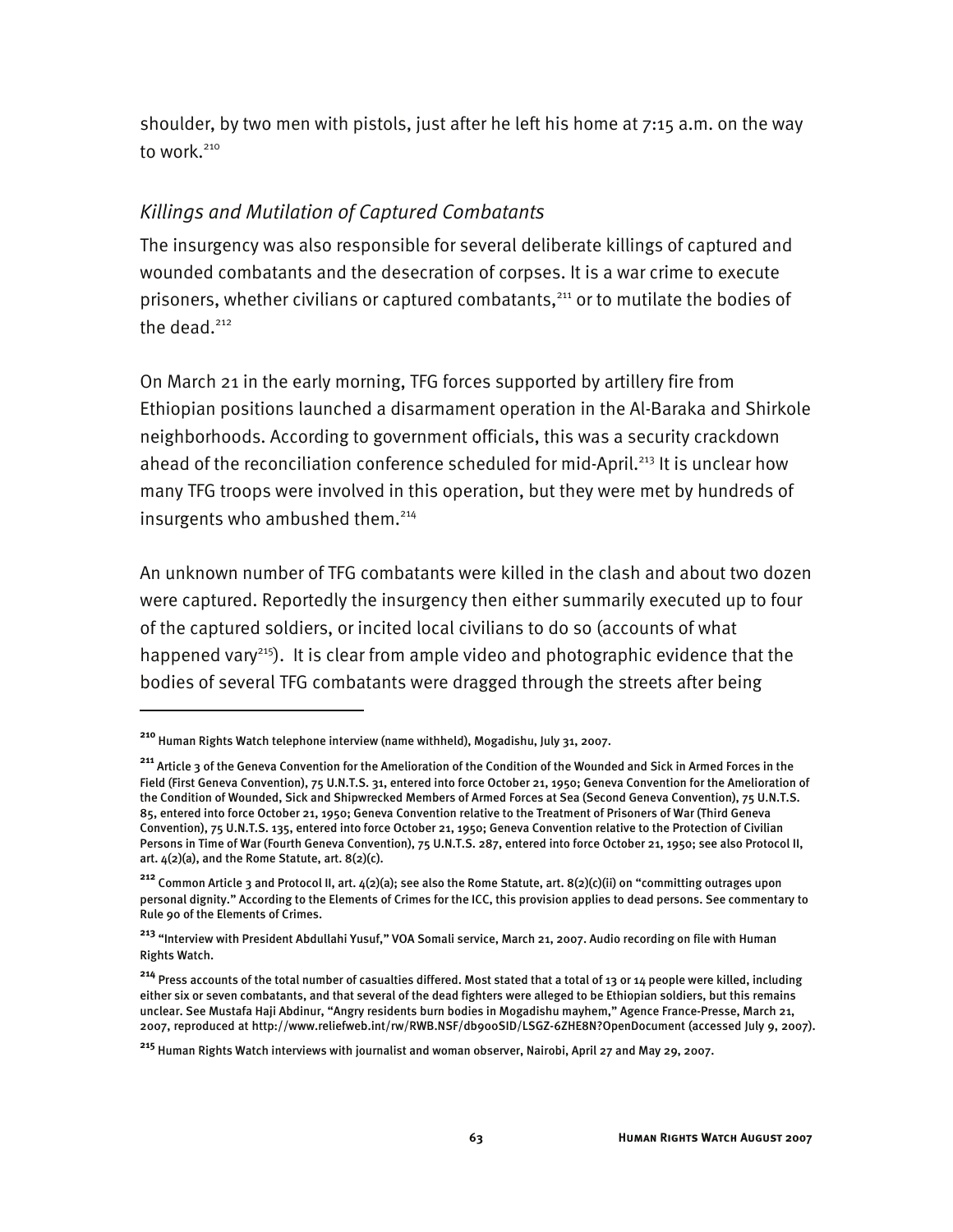burned;<sup>216</sup> eyewitness accounts vary as to whether they were already dead when set on fire or were burned alive.<sup>217</sup> The events were filmed and broadcast by several media outlets.

One eyewitness to the events in Shirkole said that the insurgency directly committed the summary execution of four TFG fighters, including the commander:

All four had gunshot wounds when arrested. They were finished off by the *Mugaawama*. They were arrested at the western gate of Shirkole. I have seen their four bodies. At the eastern gate of Shirkole I saw two dead bodies of TFG soldiers. Three more dead TFG soldiers were lying at the Shirkole-Industrial Road junction. Later, two dead bodies were dragged away towards Ifka Halane. Three other bodies were dragged at Black Sea, Bar Ubah, and Hamar Jadid…It was difficult to identify their faces but they were wearing TFG uniforms. None of them were burned alive. They were all dead when burned. $218$ 

A woman who lived in Laba-dhagax area in Hamar Jadid watched similar events from her window, but told Human Rights Watch that she saw three captured wounded combatants burned alive:

In late March, the *Mugaawama* fought with the TFG and Ethiopians. The area was shelled. But *Muqaawama* fighters defeated the TFG and Ethiopians. They brought prisoners they have captured during the fighting. On March 21 or 22,<sup>219</sup> around noon, *Muqaawama* displayed three wounded prisoners in Laba-dhagax area in Hamar Jadid district, all of them under 30 years of age. *Mugaawama* guards were holding

**<sup>216</sup>** Jeffrey Gettleman, "Again, bodies are mutilated in Mogadishu's streets," International Herald Tribune, March 21, 2007, http://www.iht.com/articles/2007/03/21/news/somalia.php (accessed July 9, 2007).

**<sup>217</sup>** Aweys Osman Yusuf, "More than 10 die as heavy fighting continues in Mogadishu," Shabelle Media Network, March 21, 2007, http://www.shabelle.net/news/ne2599.htm (accessed July 9, 2007); Mohammed Olad Hassan, "Bodies of Somali soldiers burned in streets by Islamists."

**<sup>218</sup>** Human Rights Watch interview (name withheld), Nairobi, May 29, 2007.

**<sup>219</sup>** Human Rights Watch interview (name withheld), Nairobi, May 29, 2007. The witness could not remember the exact date, but other accounts indicated that it was March 21.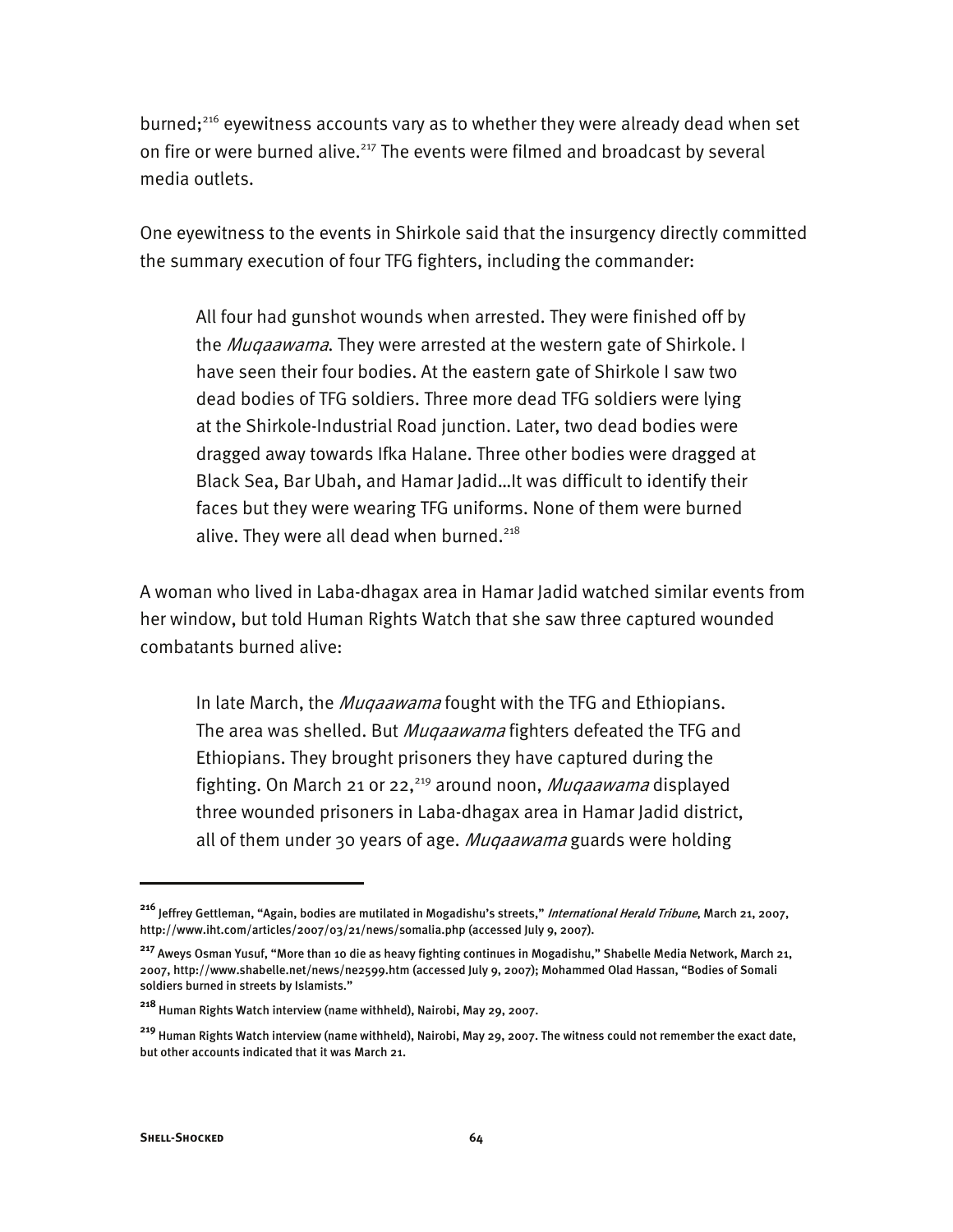guns at them. The prisoners appeared to have had gunshot wounds and were brought on the back of a pickup truck. Muqaawama fighters all had their faces masked. They called the media in order to get the prisoners videotaped…A large number of people gathered around for curiosity. They [the *Muqaawama]* have also asked some women to get matches and petrol to set them alight. The young men begged not to be burned…Afterwards some came with matches and petrol. The Mugaawama guards started throwing them out of the truck. Some women started setting them alight and then dragged their bodies. I could see all of this develop from the window of the concrete building where I was sheltering.<sup>220</sup>

Eighteen other TFG fighters captured by the insurgents or local residents in the context of the March 21 operation were reportedly released after being held for several days.<sup>221</sup>

## Abuses of Civilians by the Transitional Somali Government

As noted above, TFG forces led the first disarmament operation that the Somali government launched on March 21. However, after this incident ended in violent debacle TFG security forces took a supporting rather than a coordinating role, playing a secondary role to the Ethiopian military during the March-April offensives.<sup>222</sup> Nonetheless, as the responsible government in Somalia, the TFG has important legal obligations to ensure the safety and well-being of the populace.

Unfortunately, the TFG government showed little more regard for the civilian population during the fighting than did the insurgents or the Ethiopian forces. It undertook insufficient or no measures to assist civilians who were under its control and caught up in the fighting to reach more secure areas. And it obstructed rather than assisted humanitarian agencies in the delivery of assistance to its population at risk.

**<sup>220</sup>** Human Rights Watch interview (name withheld), Nairobi, April 27, 2007.

**<sup>221</sup>** Ali Musa Abdi, "Somali Clan Releases Prisoners in Peace Gesture," Agence France-Presse, March 26, 2007, reproduced at http://www.somalilandtimes.net/sl/2006/271/091.shtml (accessed August 1, 2007).

**<sup>222</sup>** Human Rights Watch interviews (names and other details withheld), Nairobi and Mogadishu, April–May 2007.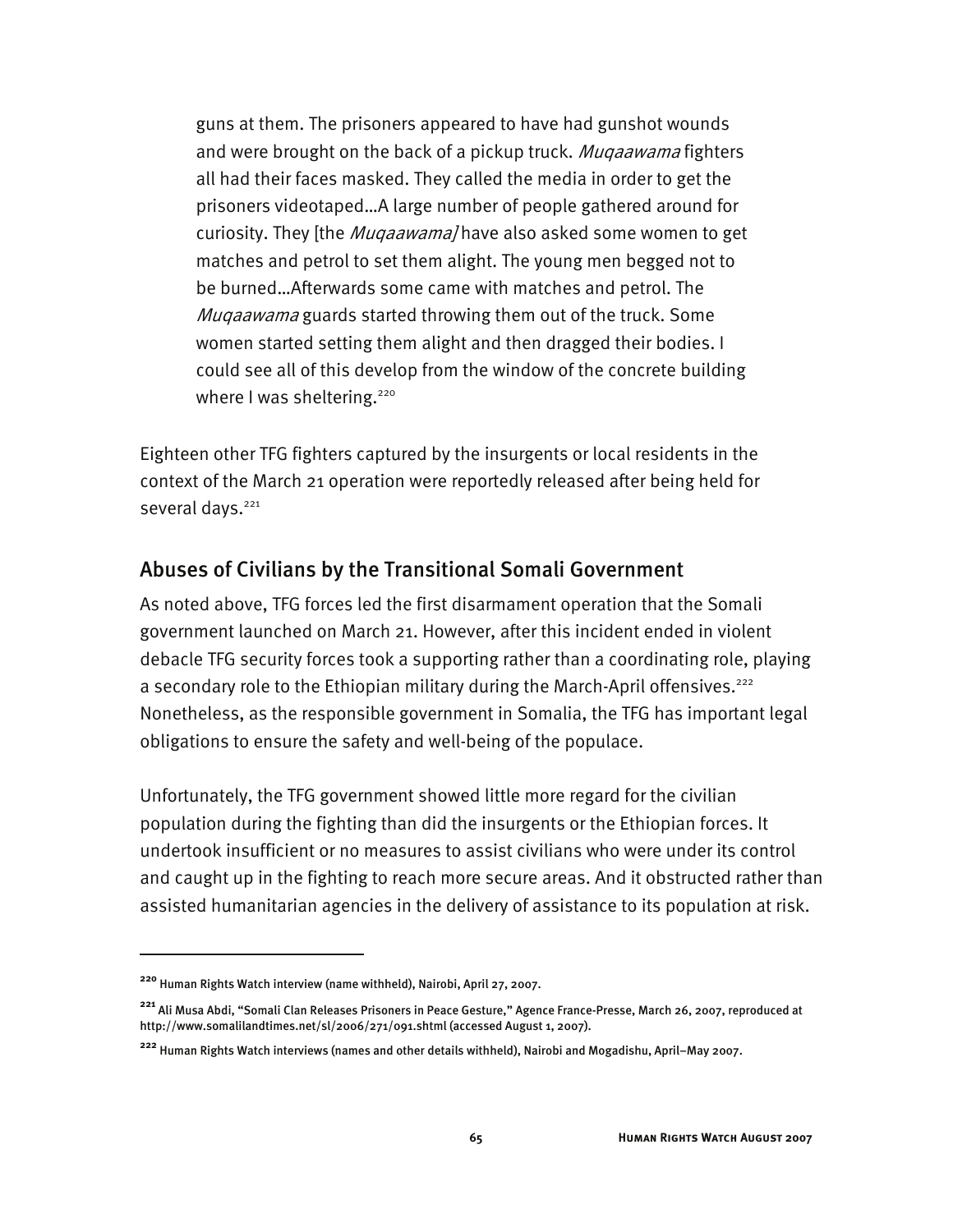## *Failure to take necessary steps to protect civilians*

Under international humanitarian law, during military operations, warring parties must take constant care to spare the civilian population from unnecessary loss of life and property. Parties conducting attacks must give effective advance warnings to the civilian population unless circumstances do not permit.<sup>223</sup> Providing warnings does not allow the attacker to assume that all civilians have left the area; for many reasons—safety, age, health, and availability of transportation—civilians are often unable to flee war zones. Thus attacks carried out after warnings must still at all times distinguish military objectives from civilians, and not cause disproportionate civilian loss.

On at least two occasions in March, high-ranking TFG officials made statements warning civilians of impending attacks. These officials evidently thought circumstances permitted warning the populace, but these warnings were ineffectual. These "warnings" seem to have been designed more to force residents to leave their homes than to actually provide a useful notice of impending fighting. The government instead seemed to make an assumption that all who remained behind were insurgents. At the very least, Ethiopian and Somali government forces had a duty to check the areas they were targeting for civilians, especially after it became clear that civilians were dying in high numbers. A commander who knew that the assumption that all the civilians had left an area was not true but still targeted that area indiscriminately would be criminally responsible for an unlawful attack.

The first of these statements was on March 21, when Prime Minister Ali Mohammed Gedi made a statement that the civilians in certain areas of the city should vacate them. The statement, which was read to Somali radio stations by Prime Minister Gedi's press spokesman, said, "A statement from Somalia's Armed Forces Command urges the people living in the areas between Jaalle Siyad College and the Pasta Factory, including the neighborhoods on both sides of the Industrial Road, to

**<sup>223</sup>** See ICRC, Customary International Humanitarian Law, rule 20.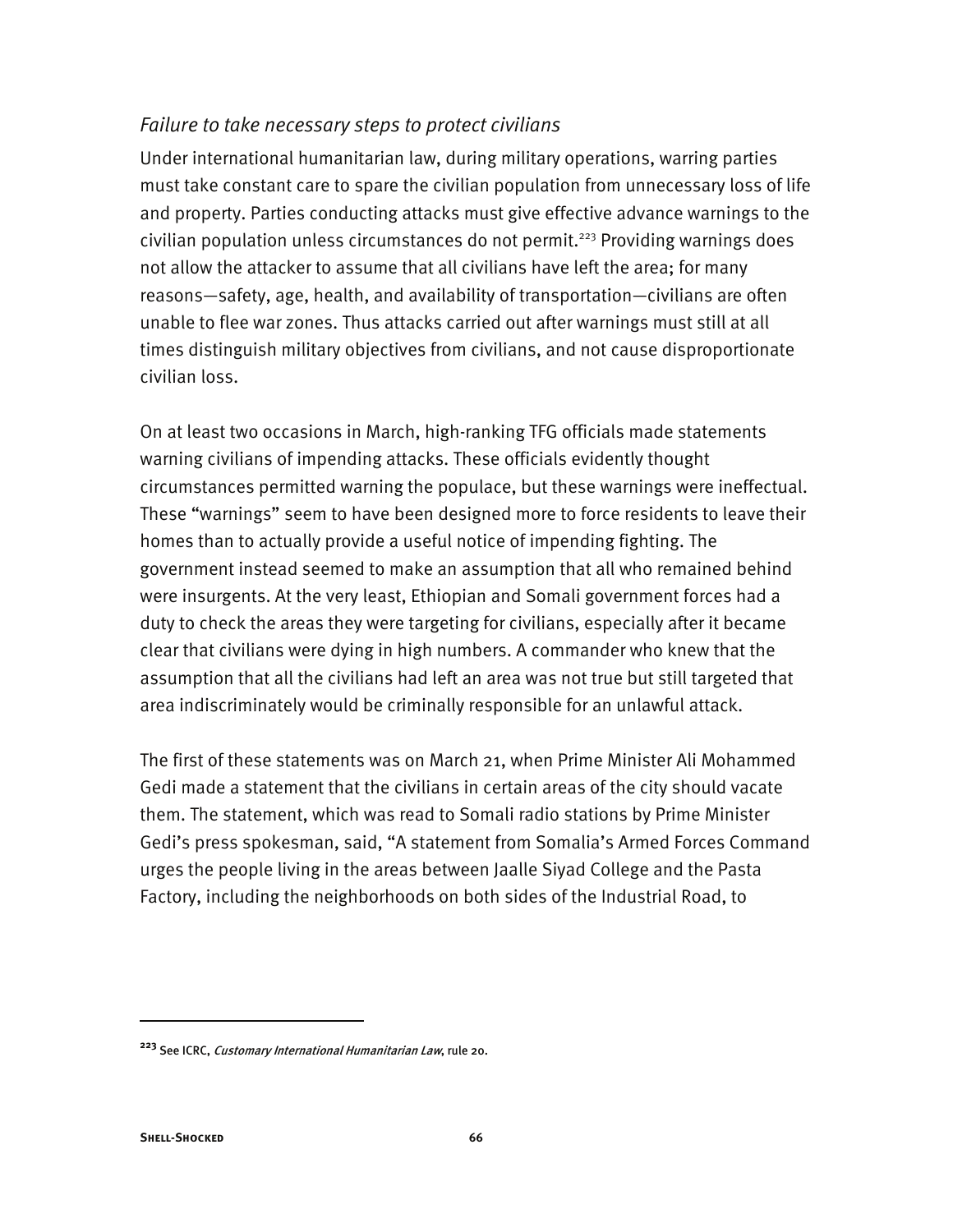immediately vacate these aforementioned areas as soon as possible for reasons related to their safety."<sup>224</sup>

The same day, March 21, Minister of Interior Mohamed Sheik Mohamoud Guled (also known as Gamadhere) spoke on local radio reiterating the statement by the prime minister. Excerpts from the minister's speech included: "We urge the people who are living in the area between the Pasta Factory and Jaalle Siyad College to avoid these areas in order to deal with groups behind the disturbance who use these areas to organize attacks aimed at massacring people."225 When the interior minister was asked about the prime minister's statement he said, "It has been issued in order to save Somali people from those who are making trouble and his government has been patient with them [the attackers] for two months. They are the remnants of the Courts. They are bombarding every place with mortars. The security of the capital will be under control shortly and the operation will finish in favor of the government."<sup>226</sup>

The area between Jaalle Siyad College and the Pasta Factory runs parallel to Industrial Road, is at least 10 kilometers long, and includes some of the most populated districts in Mogadishu. While precise population figures are impossible to obtain, a conservative estimate would be in the range of tens of thousands of residents. Any expectation that a civilian population of this size could relocate with a few hours' notice was totally unrealistic.

President Abdullahi Yusuf reiterated these positions in an interview with Voice of America on March 21. The president defended his government and the Ethiopian military's earlier bombardment of populated neighborhoods, asserting that government forces had the right to respond with force wherever they received attacks: $227$ 

**<sup>224</sup>** "Gedi orders vacating neighborhoods" (Geedi oo amray in laga guuro xaafado), Somalicongress.org, March 21, 2007, http://www.somalicongress.org/article276.html?debut\_articles\_rubrique=105&archives=2007-06 (accessed April 19, 2007). A copy of the statement is on file with Human Rights Watch.

**<sup>225</sup>** "Press conference by Interior Minister," Simba Radio, March 21, 2007. Audio recording on file with Human Rights Watch. **<sup>226</sup>** Ibid.

**<sup>227</sup>** "Interview with President Abdullahi Yusuf," VOA Somali Service, March 21, 2007. Audio recording on file with Human Rights Watch.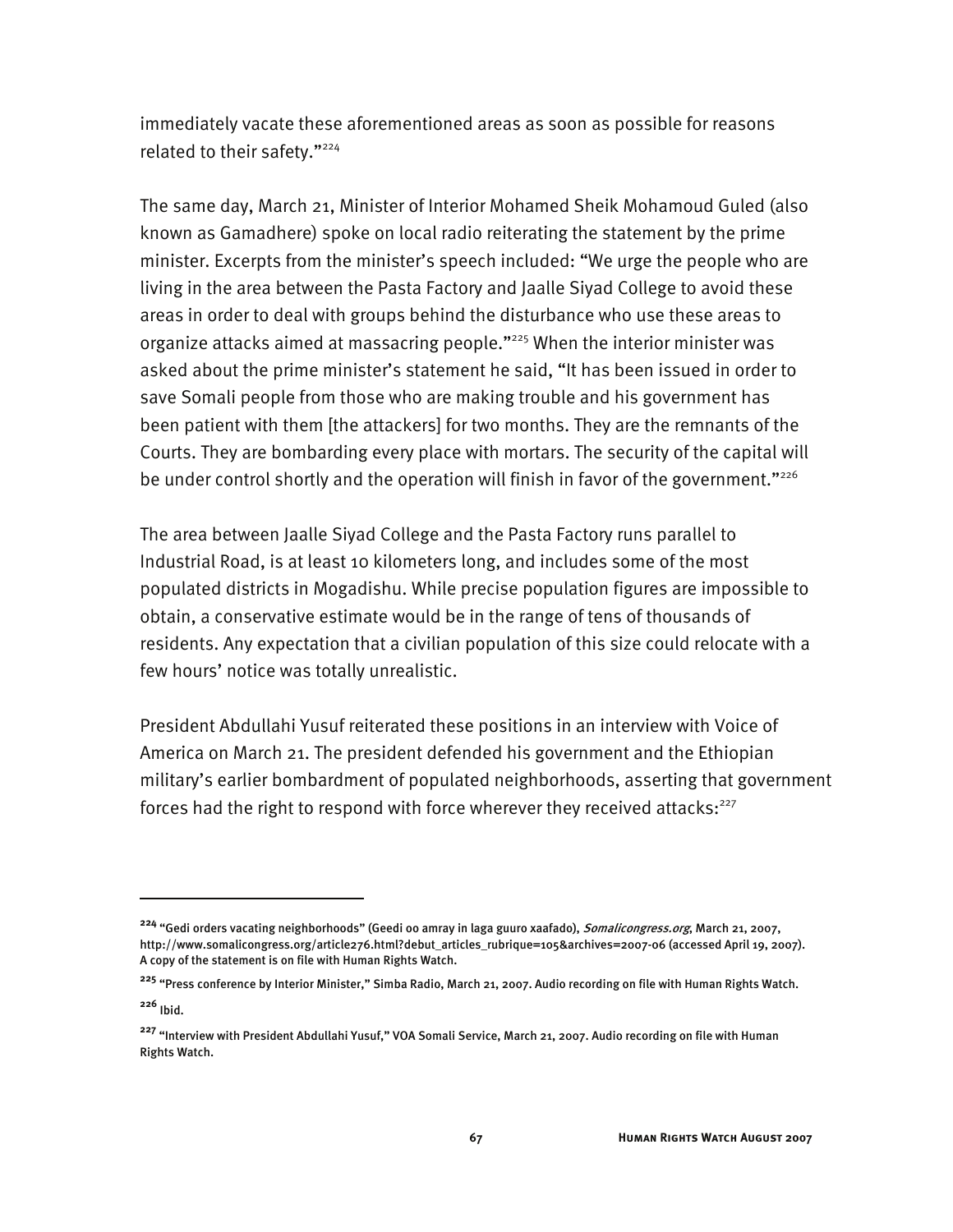Q: The government is using artillery to shell civilian areas according to reports, therefore why are you using these artilleries?

A: Why shouldn't we use it? They are within the civilian areas. The public should make them [the insurgents] leave the civilian areas. When those guys leave the civilian areas no harm will come to the civilians. We want the civilians to remove them [insurgents] telling them to go away from our midst. It is you [insurgents] that are causing us all these troubles. It is them [insurgents] who are the cause of all the troubles and not the government because any place from which a bullet is fired [at us] we will bombard it regardless of whoever is there.

Q: Even if civilians are there you are going to bombard it?

A: Yes we will bombard it! Because the civilians should not be used as human shields. The civilians should get out of there and we have warned the civilians. We said there is fighting going on in those neighborhoods get out of there while the fighting is going on because one of the sides will be made to give up. The civilians have that warning.<sup>228</sup>

Aside from these statements from officials on March 21, the government made no attempts to systematically inform civilians to leave specific locations, for instance by issuing repeated radio announcements (given the broad radio access in the city). No leaflets, speakers, TV, radio, newspaper, or online advertisements were used by the TFG to communicate the warnings.

In addition, there were no specific procedures or guidance for the civilians to follow when ordered to vacate their areas. There were also no provisions made to facilitate departure or relocation, particularly for the tens of thousands of destitute residents, including many internally displaced people who had been living in displaced persons camps or in abandoned buildings in Mogadishu for years.

**<sup>228</sup>** Ibid.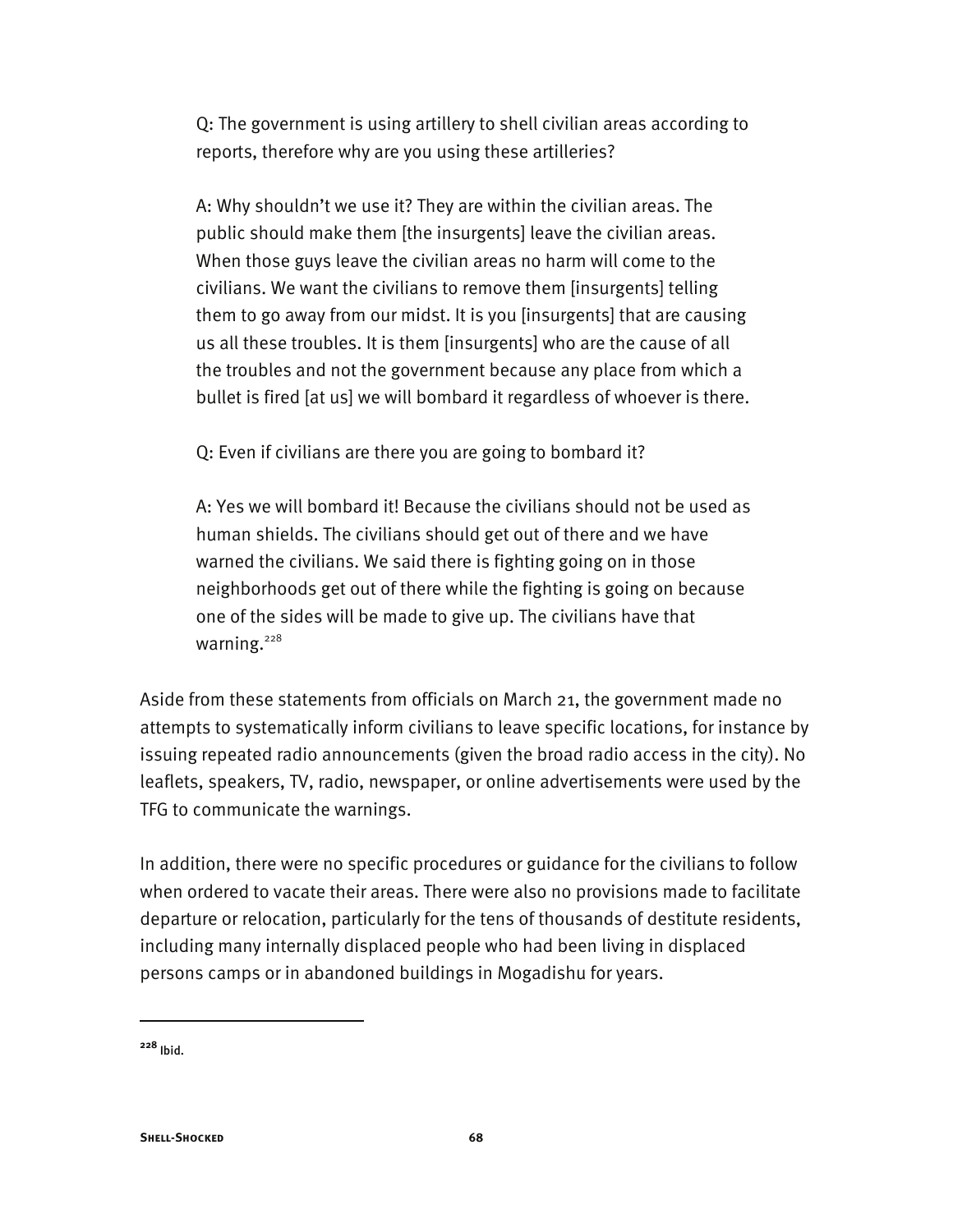Witnesses told Human Rights Watch that the TFG's warnings were totally insufficient:

One or other of the officials would make statements to the media, but there was no official campaign to warn people to leave and some of the statements came after the fact; the fighting [had] already started. It was a surprise to me to hear that such an amount of people living in a place had to leave. There are FM radio stations in Mogadishu.<sup>229</sup>

(For TFG failures adequately to protect civilians in flight from Mogadishu see Chapter VIII, "Displacement by the Fighting.")

## *Looting of civilian property*

j

TFG militia forces are widely alleged to have been responsible for most of the looting and harassment of civilians that have taken place in Mogadishu over the past six months, for instance at checkpoints and during house searches. TFG forces were also described by several witnesses as moving behind or with the Ethiopian forces during their March and April offensives, breaking into shops and extensively looting the contents. $230$ 

Items usually confiscated by TFG militias included cell phones and cash. Several sources told Human Rights Watch that in April and May two communications centers in Huriwa were repeatedly raided by the TFG militias who ordered the staff out and then stole cell phones and cash.<sup>231</sup> The same items were targeted in stop-and-search operations, as a Huriwa resident described: "The government militias were stopping people. They would say to the person, 'Stop to be searched, you are a suspect.' Then they would take mobile [phones] and any money they found in pockets during the search."<sup>232</sup>

**<sup>229</sup>** Human Rights Watch interview with a local health worker, Mogadishu, May 23, 2007.

**<sup>230</sup>** Human Rights Watch interview (name withheld), Mogadishu, May 24, 2007.

**<sup>231</sup>** Human Rights Watch interviews (names withheld), Mogadishu, June 22, 2007.

**<sup>232</sup>** Human Rights Watch interview with Huriwa resident (name withheld), May 24, 2007.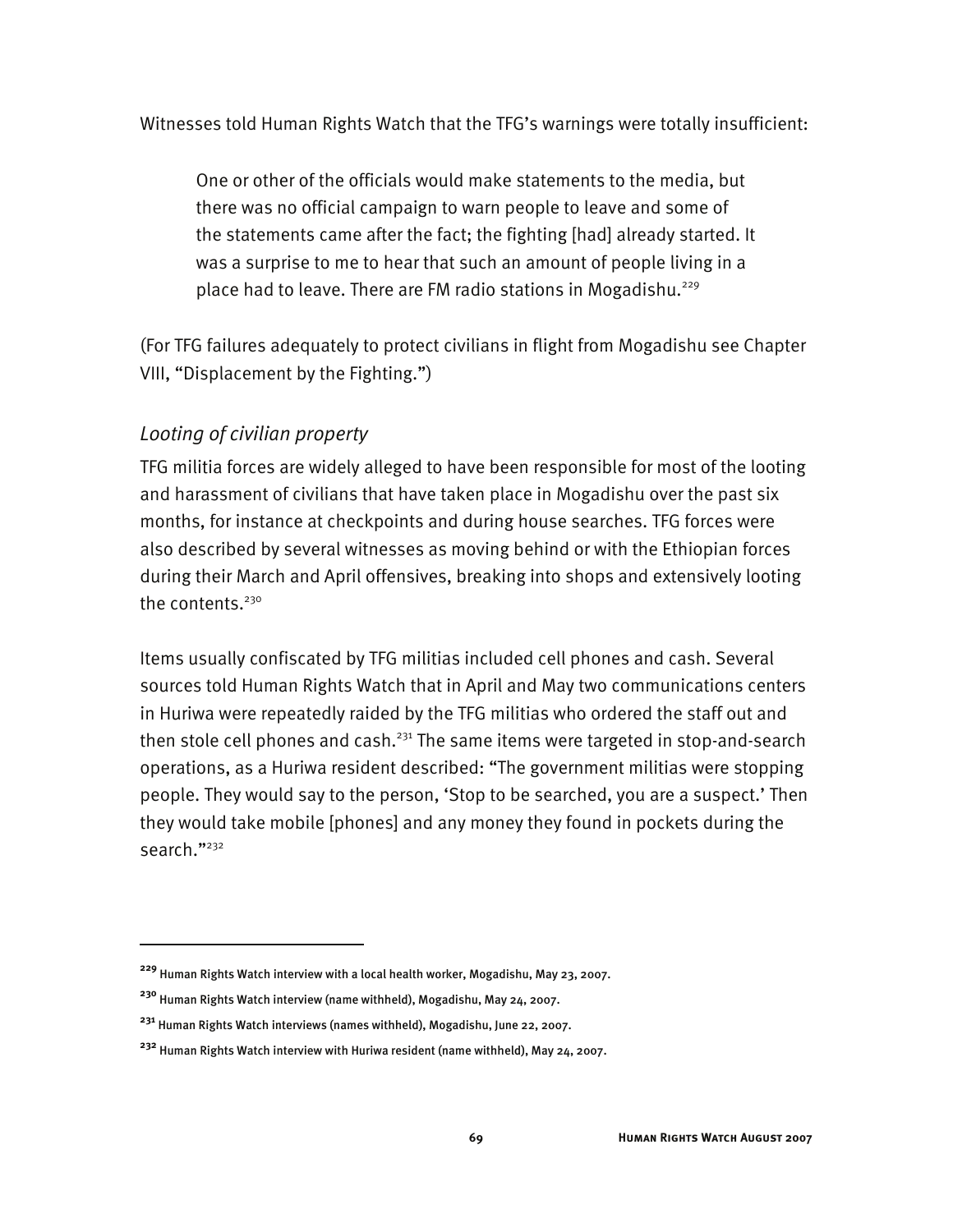After the second round of fighting in late April, TFG militias looted *khat* (a mild stimulant widely used in Somalia) from the women vendors in the Huriwa area and established checkpoints at X-Control and Towfiq to extort money from passing vehicles.<sup>233</sup>

Some residents of Mogadishu described a difference between the Ethiopian and TFG troops in the city in this respect, and attributed some of it to discipline. One resident said,

The Ethiopians had a checkpoint near my house and there were no problems for one month. When the TFG replaced the Ethiopians, there were big problems with looting; the TFG soldiers would spread out looking for something to loot. Then the Ethiopians returned and it was quiet again. $234$ 

However, in other instances, Ethiopian troops were clearly responsible for looting, for instance of materials and equipment in the hospitals they occupied (see above, "Attacks on Medical Facilities").

A resident of Medina neighborhood described a visit by TFG troops to his home in February, during one of the house-to-house searches: "They said they were looking for weapons, but they took cell phones, clothes. We were lucky—all of them had the safety off on their guns and I was afraid my children would be killed." $^{235}$ 

TFG looting was also systematic in some cases. For instance on April 26, during the last day of the second round of fighting, the Ethiopian military reached an area near SOS Hospital after pushing the insurgents back. The TFG forces continued to move further into the Livestock Market neighborhood. According to eyewitnesses, they were looting the shops, the business centers, and garages, but they were not entering the houses.

**<sup>233</sup>** Human Rights Watch interview with Huriwa resident, (name withheld), Mogadishu, May 24, 2007.

**<sup>234</sup>** Human Rights Watch interview (name withheld), Nairobi, April 23, 2007.

**<sup>235</sup>** Human Rights Watch interview (name withheld), Nairobi, April 23, 2007.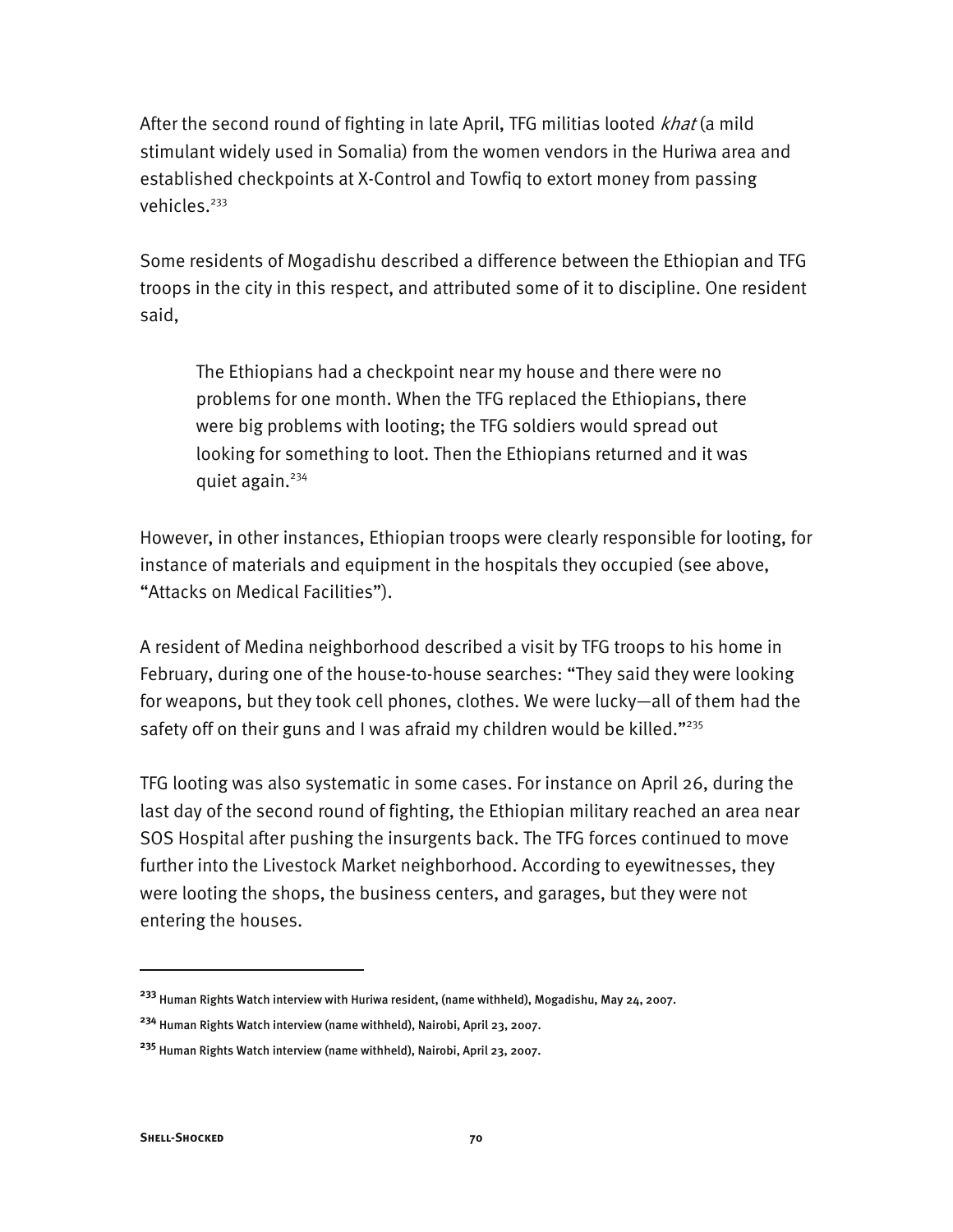Checkpoints were set up on the roads to Afgoi and on Bal'ad road where TFG forces extorted money from commuting vehicles. Some witnesses also described TFG militias harassing fleeing civilians on minibuses on the road between Mogadishu and Afgoi (see Chapter VIII, "Displacement by the Fighting"). In some cases, passengers were ordered out of the vehicles, searched, and had their personal belongings confiscated.<sup>236</sup> TFG militias manning checkpoints within the city have also been accused of extorting money from civilian buses.<sup>237</sup>

Most recently, TFG militia were responsible for widespread looting in Bakara market during several weapons search operations in July. Two businessmen who were victims of the looting provided detailed accounts of the incidents to Human Rights Watch.

A fruit seller told Human Rights Watch that a group of armed TFG forces were in the area searching the stores and four policemen came into his store on July 5. "They were wearing police uniforms, [a] white uniform and blue hats [and] were carrying their AK-47 guns…They told us they were searching for weapons," he said. "They told me to open the *qasnad* [the safe]. They saw the money inside which I counted and labeled separately: \$3000 and \$45. They shouted at me and told me to face the wall. One of them was searching the store, the other three were guarding us. They took the money and left the store."<sup>238</sup>

The fruit seller and another businessman told Human Rights Watch that after the looting they complained to police officers at Hawlwadag police station, who promised to investigate, but that to date nothing had been done.<sup>239</sup> On July 8 Mogadishu's mayor, Mohammed Dheere, apologized to the business community in

j

**<sup>236</sup>** Human Rights Watch interview (name withheld), Mogadishu, May 21, 2007.

<sup>&</sup>lt;sup>237</sup> "Somalia: Government soldiers take extortion money from bus drivers," Shabelle Media Network, July 10, 2007, http://www.shabelle.net/news/ne3262.htm (accessed July 10, 2007).

**<sup>238</sup>** Human Rights Watch telephone interview with 40-year-old Bakara market businessman (name withheld), Mogadishu, July 20, 2007.

**<sup>239</sup>** Ibid.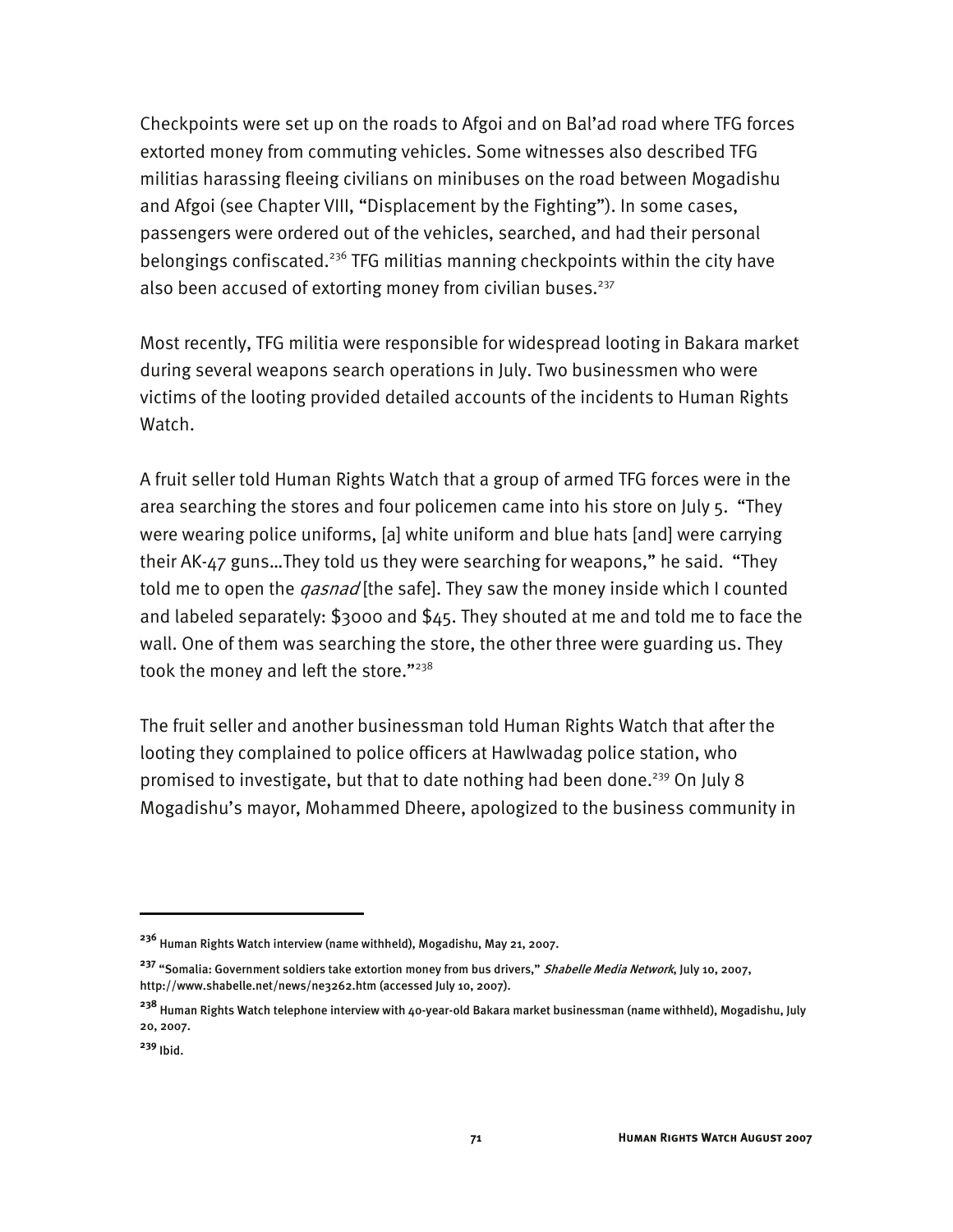Bakara Market and said, "We are going to investigate, and whoever is proved to be involved will be dealt with according to the law."240

### *Obstruction of humanitarian assistance by TFG officials*

As tens of thousands of civilians fled the March and April offensives, TFG officials and security forces obstructed delivery of humanitarian assistance to the displaced population. Restrictions included limiting humanitarian agency access to and use of airstrips outside Mogadishu (which were essential given the ongoing attacks on Mogadishu International Airport); blocking aid convoys; the imposition of new regulations on aid workers and relief material, including taxes; and threats to aid workers.

A report by the UN Office of the Coordination of Humanitarian Affairs on April 20 described the restrictions:

Many of the displaced have not had adequate food, water or shelter for weeks. Meanwhile, aid deliveries to south/central Somalia have been hampered by the continued insecurity, including the harassment and detention of aid workers, as well as new bureaucratic regulations imposed by the TFG and lack of access to pre-positioned stocks in Mogadishu…Thousands of people displaced in and around the Mogadishu areas are at high risk of infection. The United Nations and its partners have been working to deliver assistance to those in need, where possible.<sup>241</sup>

In an April 9, 2007 letter written by the Somali interior minister, Mohamed Mohamoud Guled, and addressed to Peter Goossens, the World Food Programme (WFP) representative for Somalia, the minister stated,

**<sup>240</sup>** "Mohamed Dheere apologizes over traders' complaints about robbery by government forces" (Maxamed Dheere oo raali gelin ka bixiyay ganacsato ka cabaneysay in ciidamada dowlada dhac u geysteen), *Marka Cadeey*, July 8, 2007, http://www.markacadeey.com/july/20070708\_6.htm (accessed July 20, 2007).

**<sup>241</sup>** "UN and NGO partners need better access to displaced Somalis," OCHA press release, April 20, 2007, http://www.reliefweb.int/rw/rwb.nsf/db900SID/SHES-72FMY5?OpenDocument (accessed July 11, 2007).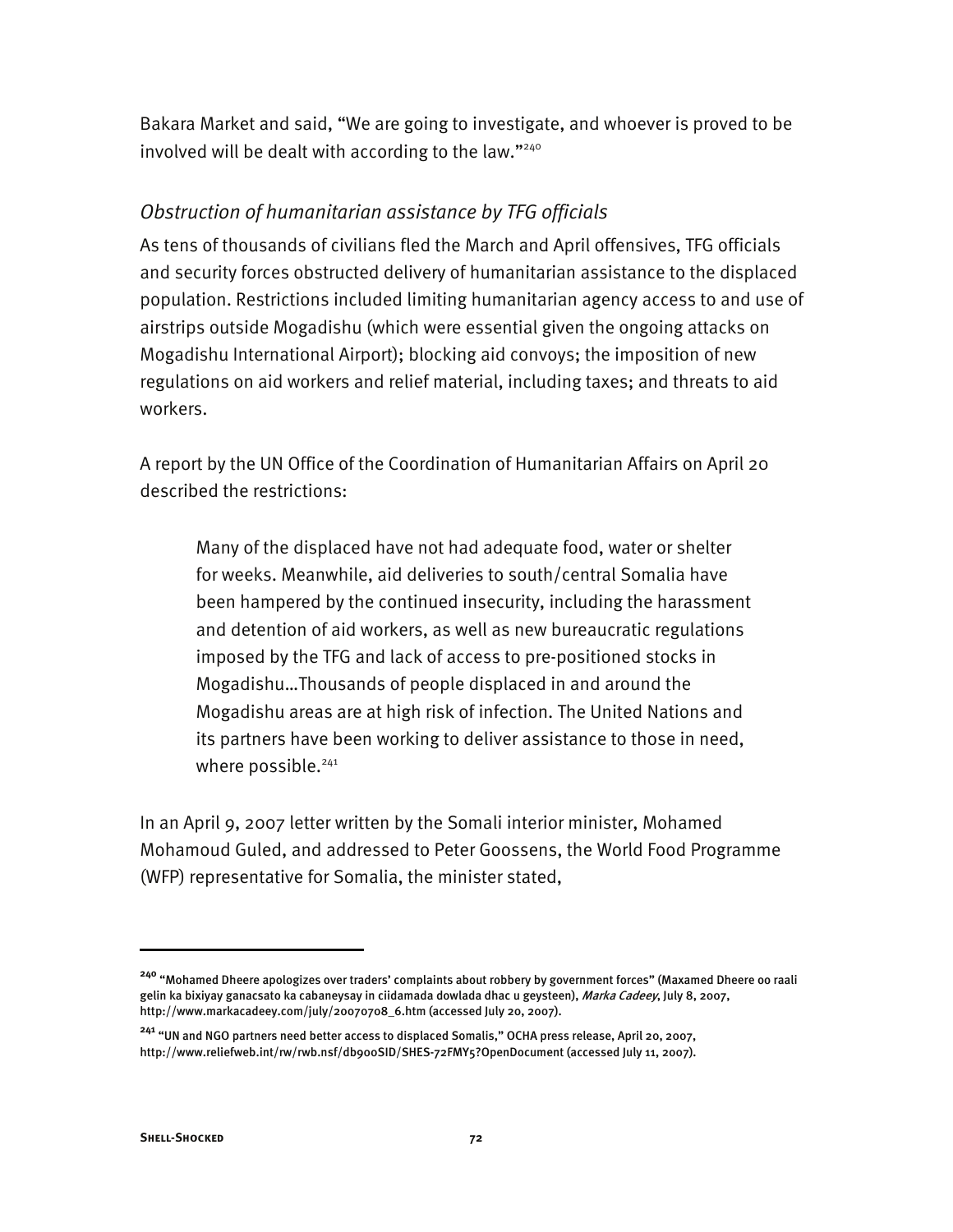It is the TFG decision that there will be no food distribution that can take place any where in Somalia without being inspected and approved by the government. Hence UN agencies and any other organisation that is planning to bring any relief to Somalia should submit the documents for the goods before shipment for checkup.

#### He adds,

-

Any organisation that does un-authorized food and non-food items distribution will solely take the responsibility of any bad consequences from the consumption of that distribution. It is the government decision that any future items [whether be food or drug] should go under the government inspection.<sup>242</sup>

An April 12 letter addressed to Prime Minister Gedi from the acting UN humanitarian coordinator raised concerns over the TFG's new directives and noted the "apparently systematic harassment of humanitarian workers by military forces."<sup>243</sup> It also described an incident in which a WFP convoy loaded with food for a distribution to more than 30,000 displaced people in Afgoi was turned back at a TFG checkpoint in early April on the grounds that "clearance had not been obtained from the TFG."<sup>244</sup> An April 23 letter from European Commissioner Louis Michel also condemned the "unreasonable administrative obstacles imposed by the Transitional Federal Government" and urged the TFG to allow "aid agencies to use all ports and airstrip facilities whose access is currently severely limited if not hindered."<sup>245</sup>

International humanitarian law requires that parties to a conflict allow and facilitate impartial humanitarian relief for civilians in need. The party concerned may require consent and ensure the quality of relief goods, but it must refrain from deliberately

**<sup>242</sup>** Reference letter WAG/150/07 by Minister for Interior, Mohamed Mohamoud Guled, April 9, 2007.

**<sup>243</sup>** Letter from Graham Farmer, Acting UN Resident and Humanitarian Coordinator for Somalia, to Prime Minister Ali Mohammed Gedi, April 12, 2007. A copy of the letter is on file with Human Rights Watch. **<sup>244</sup>** Ibid.

**<sup>245</sup>** Letter from Louis Michel to President Abdullahi Yusuf, April 23, 2007. A copy of the letter is on file with Human Rights Watch.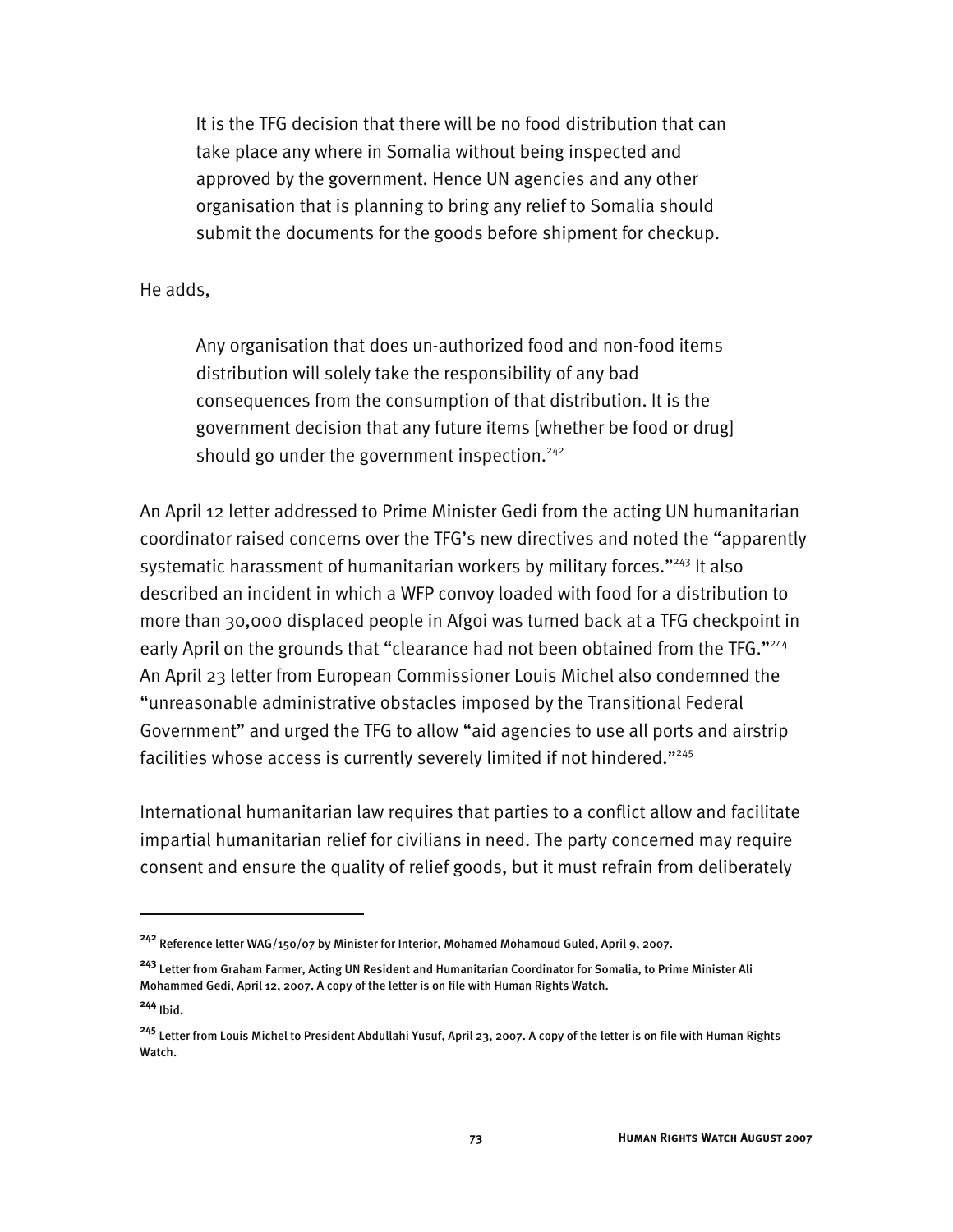impeding the delivery of relief supplies to populations in need.<sup>246</sup> The TFG requirements were imposed suddenly on aid agencies in the midst of the largest displacement of civilians in many years, at a time when the TFG had neither the resources nor the administrative structures in place to appropriately inspect relief goods at the scale that was needed.

By late April the Somali government backed down on its restrictive regulations after diplomatic criticism of its stance on humanitarian assistance to the displaced population.<sup>247</sup>

#### *Executions without due process*

In January, when the TFG entered Mogadishu, it made efforts to reestablish the long defunct judicial system. Prime Minister Gedi presided over the swearing in of a number of judges to positions in the district courts (Mogadishu has 16, one for each district of the city). Currently, district and regional courts operate at a minimal level in Banadir (Mogadishu) and Baidoa, but many staff are not being paid.

Under Somali law, the legal period for detention without charge is 24 hours. Realistically, however, the judicial process in Mogadishu faces tremendous challenges given the fact that it has not been functioning since the collapse of the Siad Barre government and Mogadishu remains extremely insecure.

While it would not be realistic to expect the current TFG to realize all due process rights of detainees in the current environment, at an absolute minimum the Somali government should ensure that detainees are not summarily executed, tortured, or otherwise mistreated, in line with its obligations under international humanitarian law. Detainees should have access to family members and impartial humanitarian agencies. Ethiopian forces should also make every effort to support efforts by the TFG to reestablish the rule of law and a functioning judiciary, and should cease mistreating detainees in those cases where Ethiopian forces are participating in arrests or detentions.

**<sup>246</sup>** See ICRC, Customary International Humanitarian Law, rule 55, citing Protocol II, art. 18(2).

**<sup>247</sup>** "Somali aid 'not reaching needy,'" BBC News Online, May 14, 2007,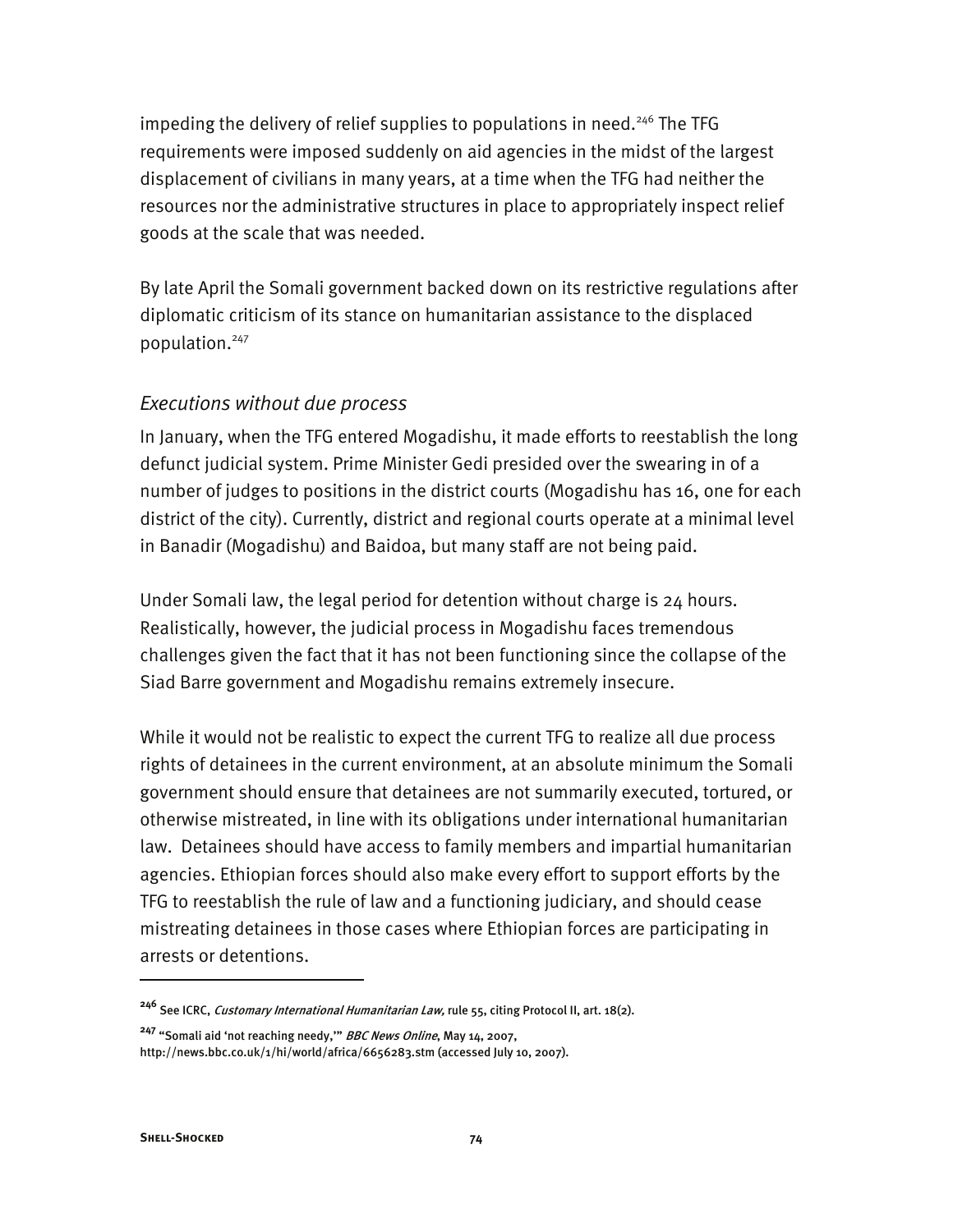On July 5, the TFG appears to have executed two men without minimal due process. Thirty-year-old Abdullahi Dahir Muse and 25-year-old Mohammed Abdi Wardhere were arrested on June 25, apparently on suspicion of killing two government soldiers. According to Human Rights Watch research, they were detained in Baarista Hisbiga (an underground detention center near Villa Somalia) and sentenced by a military tribunal (possibly within the detention center) on July 3.<sup>248</sup> On July 5 Abdullahi Dahir Muse and Mohammed Abdi Wardhere were shot dead by a firing squad. Human Rights Watch learned from credible sources that the two men had no access to legal counsel prior to their execution.<sup>249</sup> The speed of the judicial procedure and the lack of due process guarantees raise serious concerns. Human Rights Watch opposes the death penalty in all circumstances because of its inherent cruelty.

#### *Mistreatment of detainees*

Human Rights Watch is also concerned about detention practices by the TFG and Ethiopian forces. Since March TFG security forces, with Ethiopian military backing, have increasingly conducted mass arrests of people suspected of links to the insurgency and have detained many of them without any legal process. The majority of arrests appear to involve members of the Hawiye clan, from which the insurgency derives many of its fighters. Many individuals have been beaten in custody and held at different locations in Mogadishu without access to family members. Those who get released typically do so after paying bribes to their captors. Detainees paid at least US\$50 for their release, but the majority paid more than US\$100.<sup>250</sup>

Mass arrests became increasingly prevalent in June and July 2007 with TFG militias and Ethiopian troops cordoning off large neighborhoods of the city, and then arresting and detaining hundreds of individuals, including children in some cases.<sup>251</sup>

According to Human Rights Watch's research, the detainees are being held in several locations: Baarista Hisbiga;<sup>252</sup> Saldhigga Bari police station; Hawlwadag police

**<sup>248</sup>** Human Rights Watch telephone interview, Mogadishu, July 19, 2007.

<sup>&</sup>lt;sup>249</sup> Human Rights Watch telephone interviews, Mogadishu, July 9, 2007.

**<sup>250</sup>** Human Rights Watch telephone interviews (names withheld), Mogadishu, June 15–22, 2007.

**<sup>251</sup>** Human Rights Watch telephone interviews (names withheld), Mogadishu, June 15–22, 2007.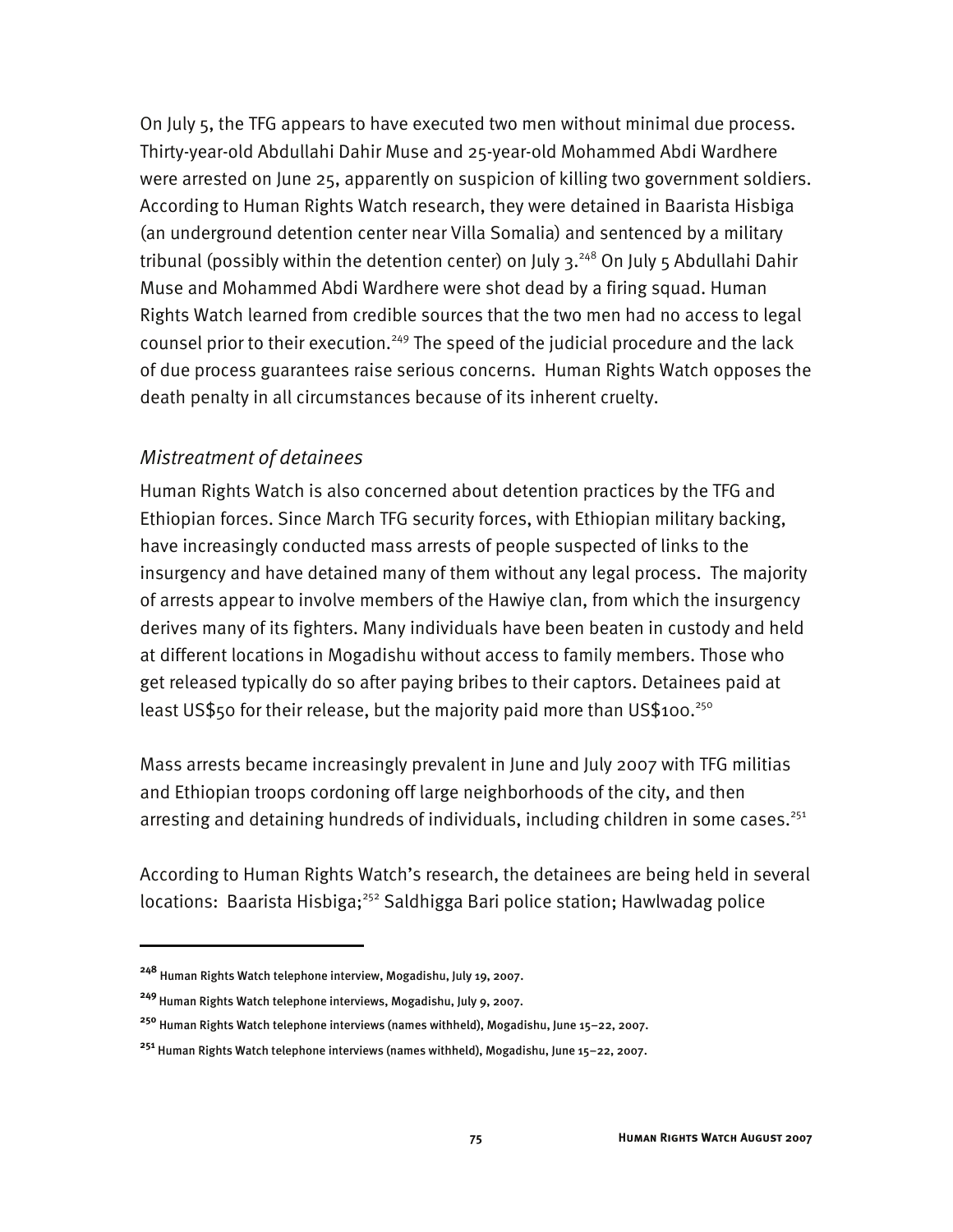station; the CID prison at K-4 junction; and a detention center inside Villa Somalia.<sup>253</sup> Some of the prisoners initially held in these locations were later transferred to the main central prison known as Galshire, near the sea port.<sup>254</sup>

A significant number of the detainees, including individuals who were arrested as long ago as March, were held without charge. The emergency law passed on January 13, 2007 (see Chapter IV, "Mogadishu Under Siege"), does not address periods that detainees can be held without charge, although apparently police told some detainees that they could hold people indefinitely without charge during the duration of the emergency law.<sup>255</sup> Although the emergency law was of only three months duration (and therefore due to end in April), it was July by the time the speaker of the Parliament announced its expiry.<sup>256</sup>

Human Rights Watch is concerned that detainees are being subjected to beatings, mistreatment, and possibly torture in detention. Released individuals have described serious abuses by TFG and Ethiopian security forces against detainees.

A man arrested by the Ethiopian military on March 30 told Human Rights Watch his experience.<sup>257</sup> He was arrested, along with seven other men, while passing Florence junction at  $4:30$  p.m. Three Ethiopian soldiers hit him with the butt of a gun when they were ordering him to sit down. Two hours later they transferred him to TFG militias who detained him in an underground bunker used as a detention center in Villa Somalia.<sup>258</sup> There were government troops as well as Ethiopian soldiers

**<sup>252</sup>**Baarista Hisbiga is a three-story building originally built for the former Somali Revolutionary and Socialism Party (SRSP) of Siad Barre. It contains an underground detention bunker which the Barre government used to detain political dissidents. It reportedly has seven to ten large rooms which can accommodate up to 200 people. The center is currently believed to be controlled by the National Security Agency.

**<sup>253</sup>** The detention center in Villa Somalia is apparently a single large underground hall. It is believed that the most valuable detainees are detained here. Human Rights Watch telephone interviews, Mogadishu, June and July 2007.

**<sup>254</sup>** Human Rights Watch telephone interviews with released detainees, Mogadishu, June 15-22, 2007.

**<sup>255</sup>** Human Rights Watch interview with former detainee, Mogadishu, May 24, 2007.

**<sup>256</sup>**"Parliament Speaker: Martial Law Over," Banadir.com.

**<sup>257</sup>**Human Rights Watch telephone interview with released detainee (name withheld), Mogadishu, June 20, 2007.

**<sup>258</sup>** The single bunker had four small air holes in the roof but no windows or lights. According to the witness, Ethiopian soldiers sometimes talked to the prisoners through these holes, saying "Hey al Qaeda" or "Hey Al-Shaabab." Human Rights Watch telephone interview (name and location withheld), June 20, 2007.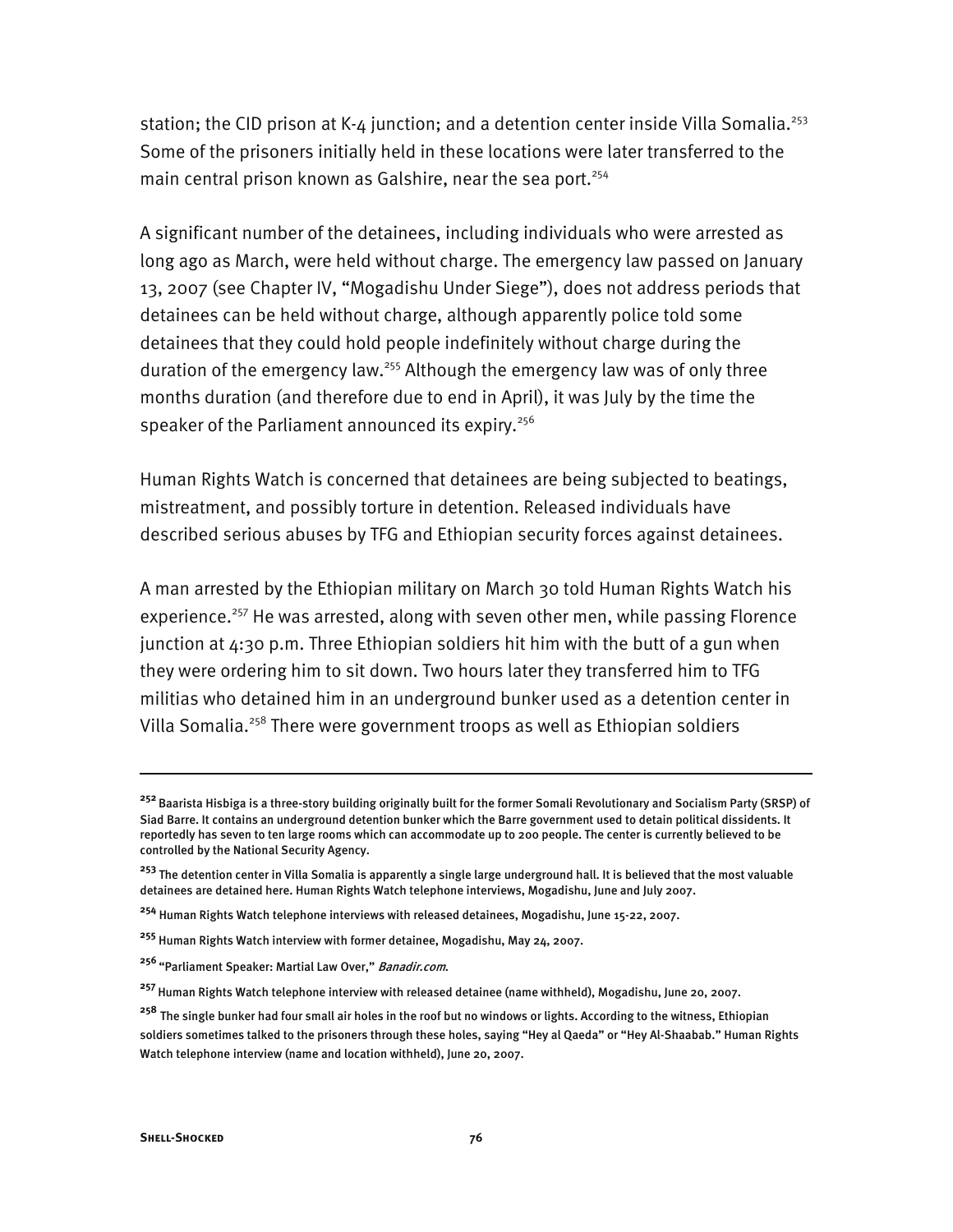guarding the detainees. More than 30 prisoners were being held in the underground bunker.

TFG officials interviewed the detainees several times, he said, asking their nationality, other identifying characteristics, whether they were members of Al-Shabaab, and examining their hands and shoulders to see if there were signs of recent weapons handling. This detainee was released after 40 days in detention, without charge, but only after his family paid \$50 to commanders in charge of the detention facility.<sup>259</sup>

Although this particular individual was not assaulted or mistreated in detention, he said he saw many other people who were. While detained in Villa Somalia he saw a wounded detainee of about age 20 who was regularly taken out for interrogation. He saw Somali government militias hitting him with a gun butt and kicking him in the  $legs.<sup>260</sup>$ 

Another man who was arrested in a June 7 operation that detained more than 100 people was transferred to Baarista Hisbiga.<sup>261</sup> He saw at least five other detainees there who were badly beaten, with blood covering their faces, and some had broken noses, split lips, and other injuries to the head. He saw boys as young as 16 and 17 years old among the detainees.<sup>262</sup>

A released detainee described Baarista Hisbiga as the "worst place to be detained."263 He added, "Some guards let a few detainees go outside to have some fresh air. Those who have influential people campaigning for their release often get this opportunity. The majority of the detainees do not get any chance to come out of these underground bunkers."<sup>264</sup>

**<sup>259</sup>** Human Rights Watch telephone interview (name and location withheld), June 20, 2007.

**<sup>260</sup>** Human Rights Watch telephone interview (name and location withheld), June 20, 2007.

**<sup>261</sup>** According to eyewitness accounts, each room in Baarista Hisbiga is about 6x6 meters and can take up to 30 detainees. It has no running water, no fresh air, no windows, and is hot, humid and overcrowded. Human Rights Watch telephone interviews (names withheld), Mogadishu, June 15, 2007.

**<sup>262</sup>** Human Rights Watch telephone interview (name withheld), Mogadishu, June 15, 2007.

**<sup>263</sup>** Human Rights Watch telephone interview (name withheld), Mogadishu, June 15, 2007.

**<sup>264</sup>** Human Rights Watch telephone interview with a released detainee (name withheld), Mogadishu, June 15, 2007.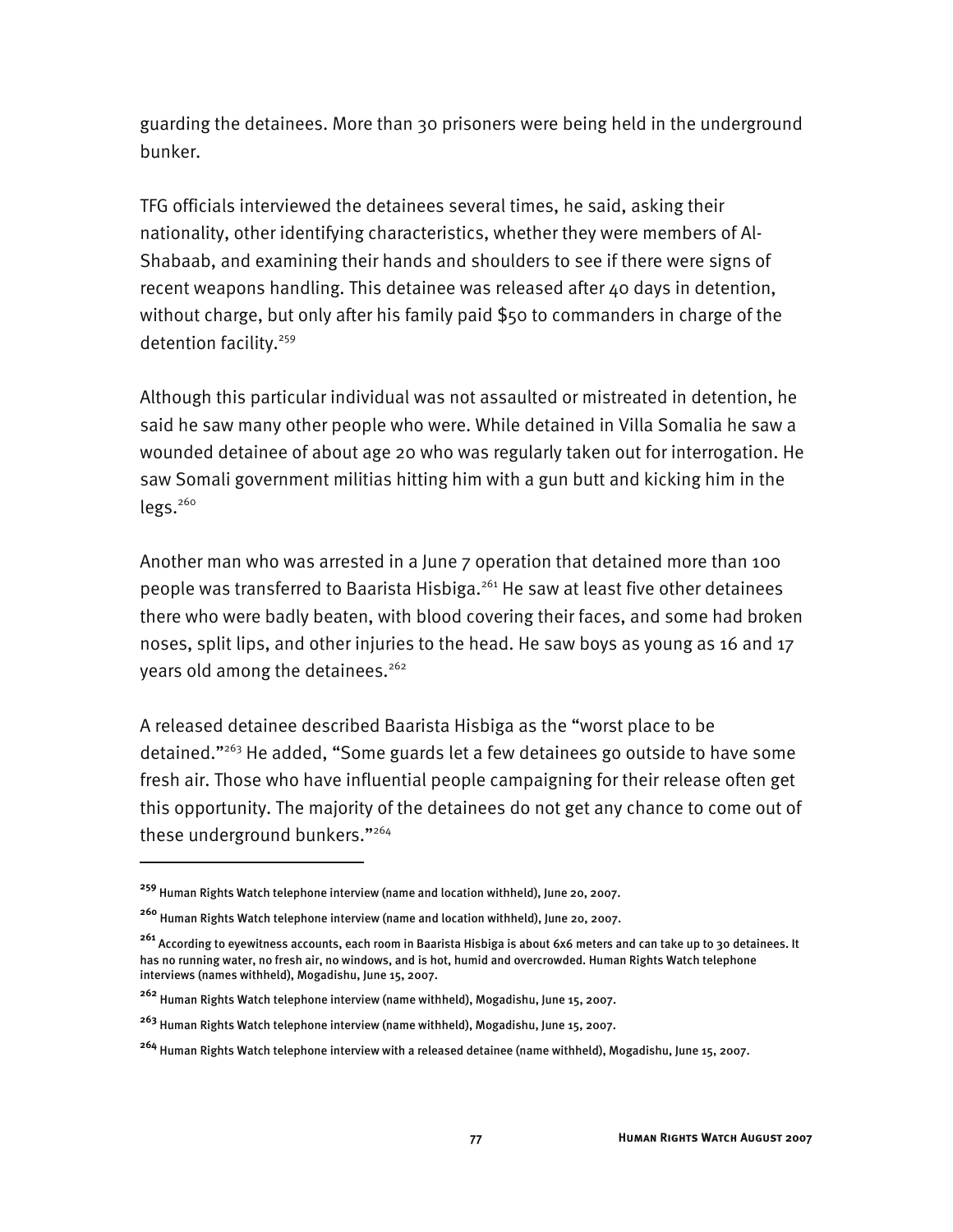Some detainees are wounded individuals who were arrested while in hospital. For instance, on June 2, TFG troops arrested a patient from a Mogadishu hospital. One of the hospital staff told Human Rights Watch that the patient had been brought to the hospital on May 10 with serious shrapnel injuries to both legs, and one leg had been amputated.<sup>265</sup>

Human Rights Watch learned that this prisoner was taken to Saldhigga Bari station where he was detained for 12 days before being transferred to Baarista Hisbiga without any notification of his family.<sup>266</sup> In Baarista Hisbiga, his leg became infected. "I did not have any treatment for eight days. It was desperately painful. I tried to crawl upstairs to ask for treatment. The guard at the stairs said I would be shot if I did not turn back. I crawled back," he said. "Other people who were released told my relatives that I was detained [in Baarista Hisbiga]. Then I had the first contact from my family. I received a visit from a pharmacist who treated me and gave me antibiotics."267

This man and many others were released on June 26 after a presidential amnesty. He said he and others signed a letter prior to release:

The letter said: "The President of Somalia pardons you from the crimes you have committed, and for being a collaborator and supporter of the Islamic Courts." I hesitated about signing the letter because I don't believe I have committed any crime. But other detainees who were signing it suggested I had no chance of getting out if I did not sign the  $letter.<sup>268</sup>$ 

j

**<sup>265</sup>** Human Rights Watch telephone interview (name and location withheld), June 25, 2007.

**<sup>266</sup>** Human Rights Watch telephone interview with a relative (name withheld), Mogadishu, June 23, 2007.

**<sup>267</sup>** Human Rights Watch telephone interview (name withheld), Mogadishu, July 30, 2007.

**<sup>268</sup>** Human Rights Watch telephone interview (name withheld), Mogadishu, July 30, 2007.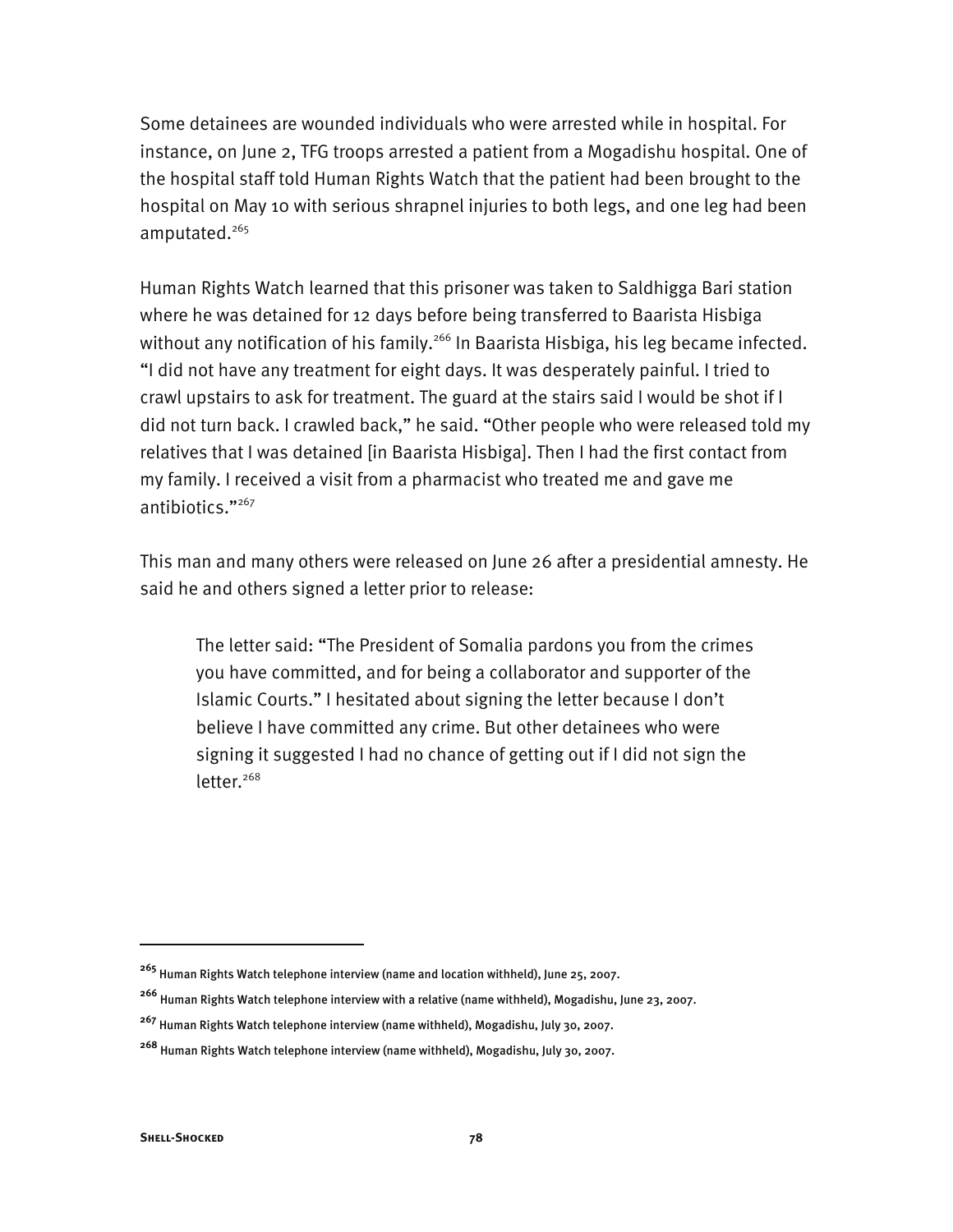## **VII. A Case Study in Laws of War Violations: The March–April Offensives**

From March 29 through April 1, 2007, Ethiopian forces launched their first major offensive in the city. The aim of the offensive was apparently to capture Mogadishu's Stadium and several surrounding neighborhoods considered insurgency strongholds, and to control the main strategic roads leading from the former Ministry of Defense and from Villa Somalia to the Stadium (see Map 2).

Following negotiations with Hawiye clan elders, a brief ceasefire was declared on April 2. However, within days the Ethiopian military and the TFG launched a second major offensive, this time mainly in north Mogadishu, around Fagah junction, the Pasta Factory, and the Livestock Market.

From March 29 through April 1, and then again from April 18 through 26, Ethiopian forces used intense barrages of rockets, artillery, and mortar shells on areas of Mogadishu perceived to be insurgency strongholds, then used tanks and infantry to capture key strategic locations. Although TFG forces supported the military campaign in a number of important ways, it was Ethiopian troops who led the operation.

The devastating loss of civilian life and property in the neighborhoods fought over by the Ethiopian forces and the insurgency in March and April reflected an unwillingness by both sides to abide by the laws of war to minimize harm to the civilian population.

# The first Ethiopian offensive: the battle for Mogadishu Stadium, March 29–April 1

In the early hours of Thursday, March 29, the Ethiopian military launched twin attacks, almost simultaneously, in an attempt to take the Stadium, which was in insurgent controlled territory (a building near the Stadium used to be one of the headquarters of the ICU). The military offensive started between  $4:30$  and  $5:30$  a.m. The Ethiopian forces were based in a number of different buildings or compounds around Mogadishu, including the former Ministry of Defense, Villa Somalia, the Custodial Corps headquarters, Digfer Hospital, and other sites.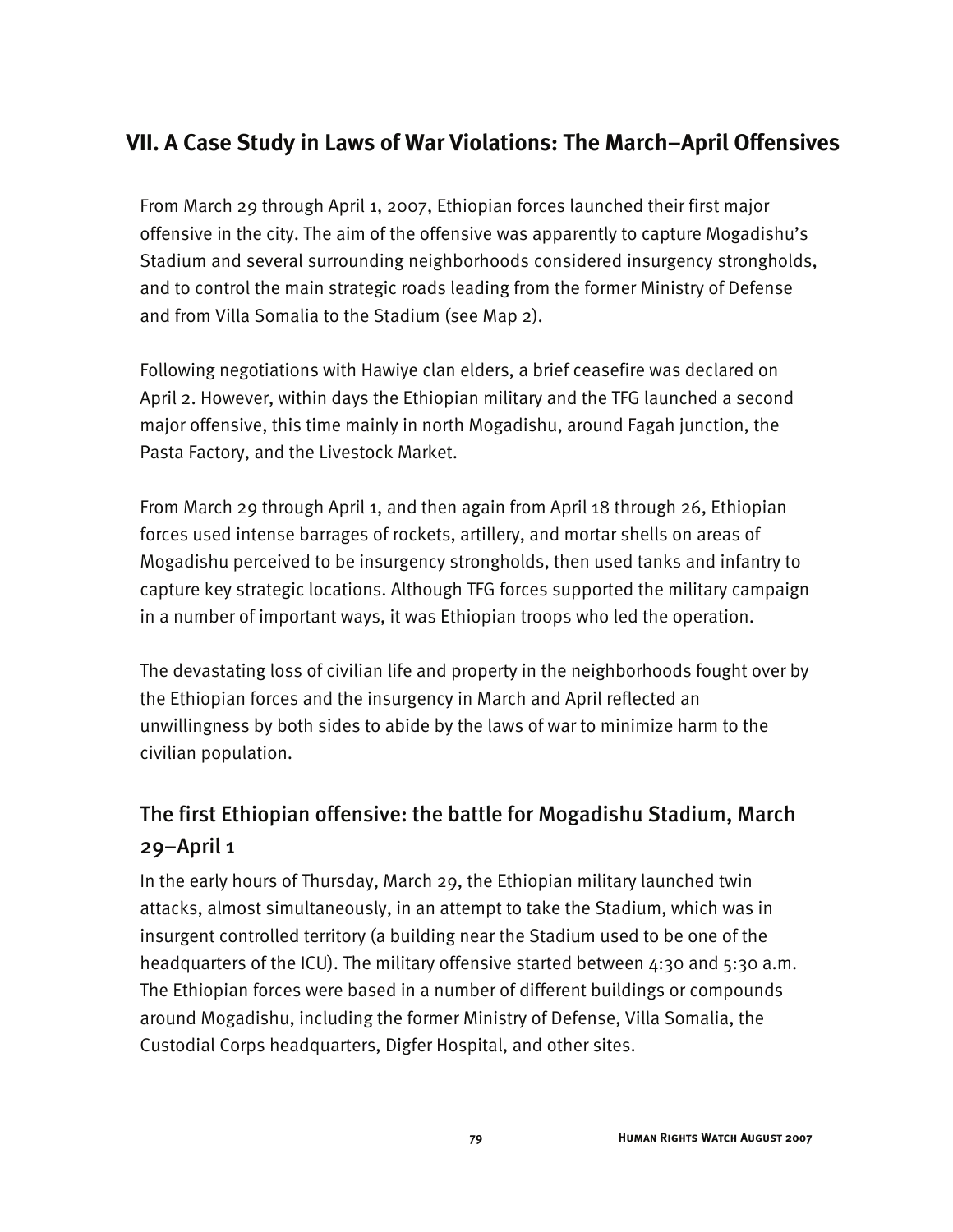Many eyewitnesses described March 29 as the start of "the big fight." For the next four days, constant mortar shelling and rocket barrages were reported in the neighborhoods of Bar Ubah, Al-Baraka, Shirkole, Towfiq, Hamar Bile, Suq Ba'ad, and Hamar Jadid. Villa Somalia and the Ministry of Defense were the launching sites for most of the Ethiopian bombardment.<sup>269</sup>

The first ground attack was launched from the former Ministry of Defense, located just off Industrial Road. The Ethiopian military sent tanks and troops north along Industrial Road and reached the Charcoal Market just north of the Stadium with little resistance. A second attack was almost immediately launched from Villa Somalia along Wardhigley Road towards the Stadium.

Several eyewitnesses described what happened next. One man told Human Rights Watch, "The Ethiopians moved into Charcoal Market and then were ambushed. There was heavy fighting. I saw two tanks, two Urals [a large military truck for transporting personnel and logistics], one transporting soldiers and the other one carrying logistics. The Ethiopians were attacked and they had to move into the Stadium."<sup>270</sup>

Another eyewitness said, "The fighting started early in the morning. The TFG and Ethiopians were trying to capture the areas and control the main streets. They came with tanks and armored cars. They met resistance from local militias and big fighting started."<sup>271</sup>

The fighting soon spread to new areas around the Stadium, continuing for four days and nights as the Ethiopian forces tried to capture and control the Stadium and nearby strategic junctions: Ali Kamin, Ifka Halane, and Florence junctions, as well as Hamar Bile and Towfiq neighborhoods.<sup>272</sup> A 37-year-old woman who lived near Ali Kamin junction said, "In Ali Kamin, weapons were being fired from the area towards the Ethiopians in Hamar Bile. Those who were involved in this fighting lived in the

j

**<sup>269</sup>** Human Rights Watch interviews with dozens of eyewitnesses, Nairobi, Galkayo, Bosaso, Hargeysa, and Mogadishu, April– May 2007.

**<sup>270</sup>** Human Rights Watch interviews, Galkayo, May 2, and Nairobi, May 29, 2007.

**<sup>271</sup>** Human Rights Watch interviews, Galkayo, May 1–2, 2007.

**<sup>272</sup>** For a media description of the fighting see Jonathan Clayton, "War-scarred Mogadishu plunges back into the abyss,"Times, April 2, 2007, http://www.timesonline.co.uk/tol/news/world/africa/article1599965.ece (accessed July 11, 2007).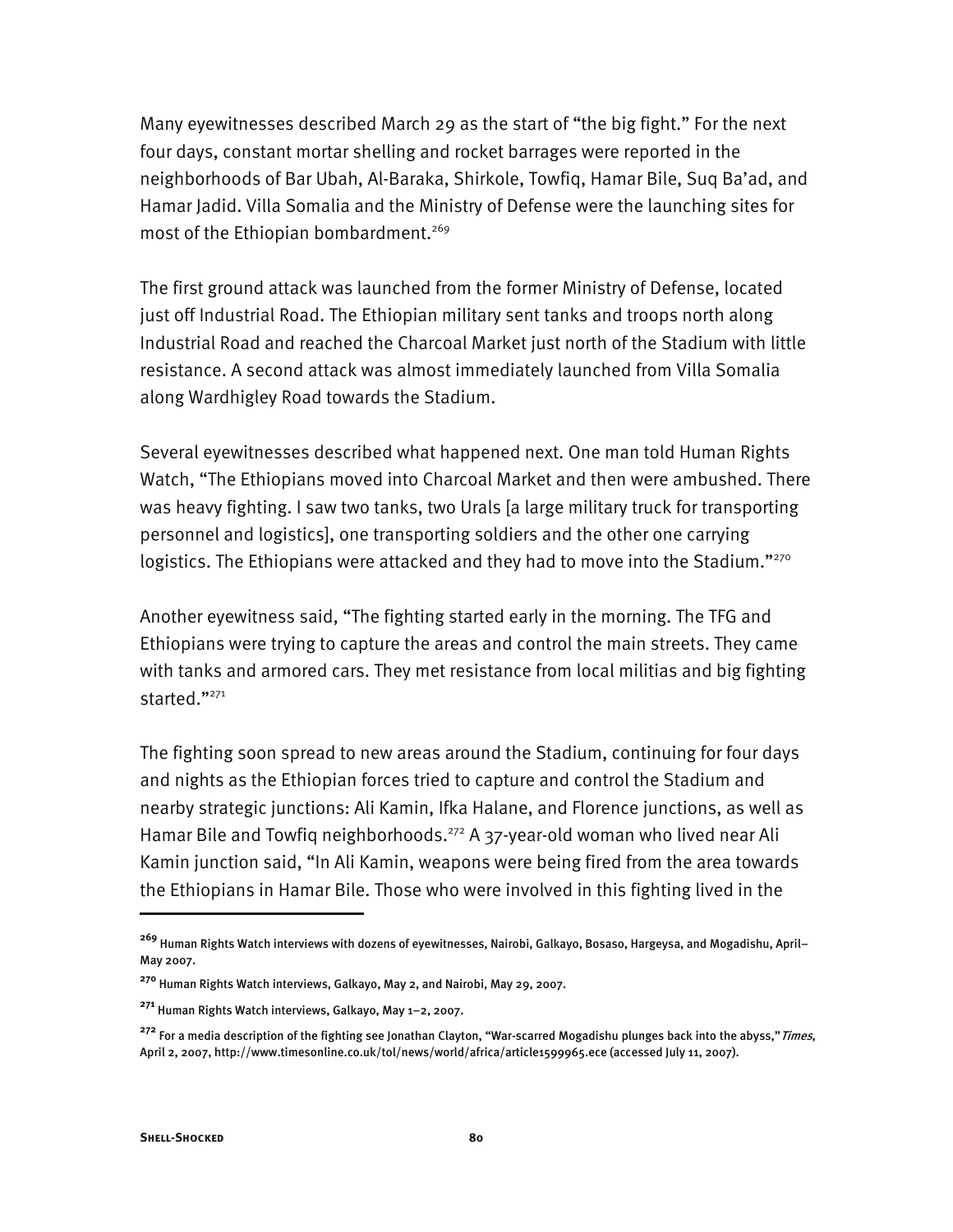area. I was not counting the number of rockets that came in as a reply but the area was receiving more shells than fired."<sup>273</sup>

Some of the areas most devastated by the bombardments were among the most densely populated areas in the capital. A journalist who toured the affected areas as the first bout of fighting declined on April 2 described what he saw:

From the Tawfiq neighborhood to the pasta factory, within a large perimeter around the stadium, the Ethiopian shelling with heavy artillery and Katyusha rockets was practically uninterrupted for several days. In these neighborhoods, all the buildings were hit, including Arafat Hospital, whose facade and outbuildings have huge gaping holes and where patients and doctors were wounded by shrapnel. In this part of Mogadishu, tens of thousands of people are currently fleeing in long human columns.<sup>274</sup>

A retired soldier who lived opposite the Stadium told Human Rights Watch,

The fighting continued for four days…If the [Ethiopians and TFG] had sent in more infantry to fight the insurgents, they would have overpowered them. But they didn't do this—they stayed in their positions and shelled, and this is what caused the destruction. The shelling was heaviest at night time, because the fighters also fired mostly at night...I didn't count the shells that fell, but in my area the shelling was heaviest between 2 and 3 a.m. At this time, there was a minimum of 10-30 rounds per hour, maybe up to 50 at some times.<sup>275</sup>

**<sup>273</sup>** Human Rights Watch interview with 37-year-old displaced man (name withheld), Galkayo, May 1, 2007.

**<sup>274</sup>** The original French description was "Du quartier Tawfiq jusqu'à l'usine de spaghettis, dans un large périmètre autour du stade, le pilonnage éthiopien à l'artillerie lourde et aux roquettes Katioucha ne s'est pratiquement pas interrompu, plusieurs jours durant. Dans ces quartiers, tous les bâtiments ont été touchés, y compris l'hôpital Arafat, dont la façade et les communs portent d'immenses trous béants, et où des patients et des médecins ont été blessés par des éclats. A présent, dans cette partie de Mogadisciu, des dizaines de milliers de personnes fuient en longues colonnes humaines." Rémy, "Entre deux bombardements," Le Monde.

**<sup>275</sup>** Human Rights Watch interview (name withheld), Galkayo, May 2, 2007.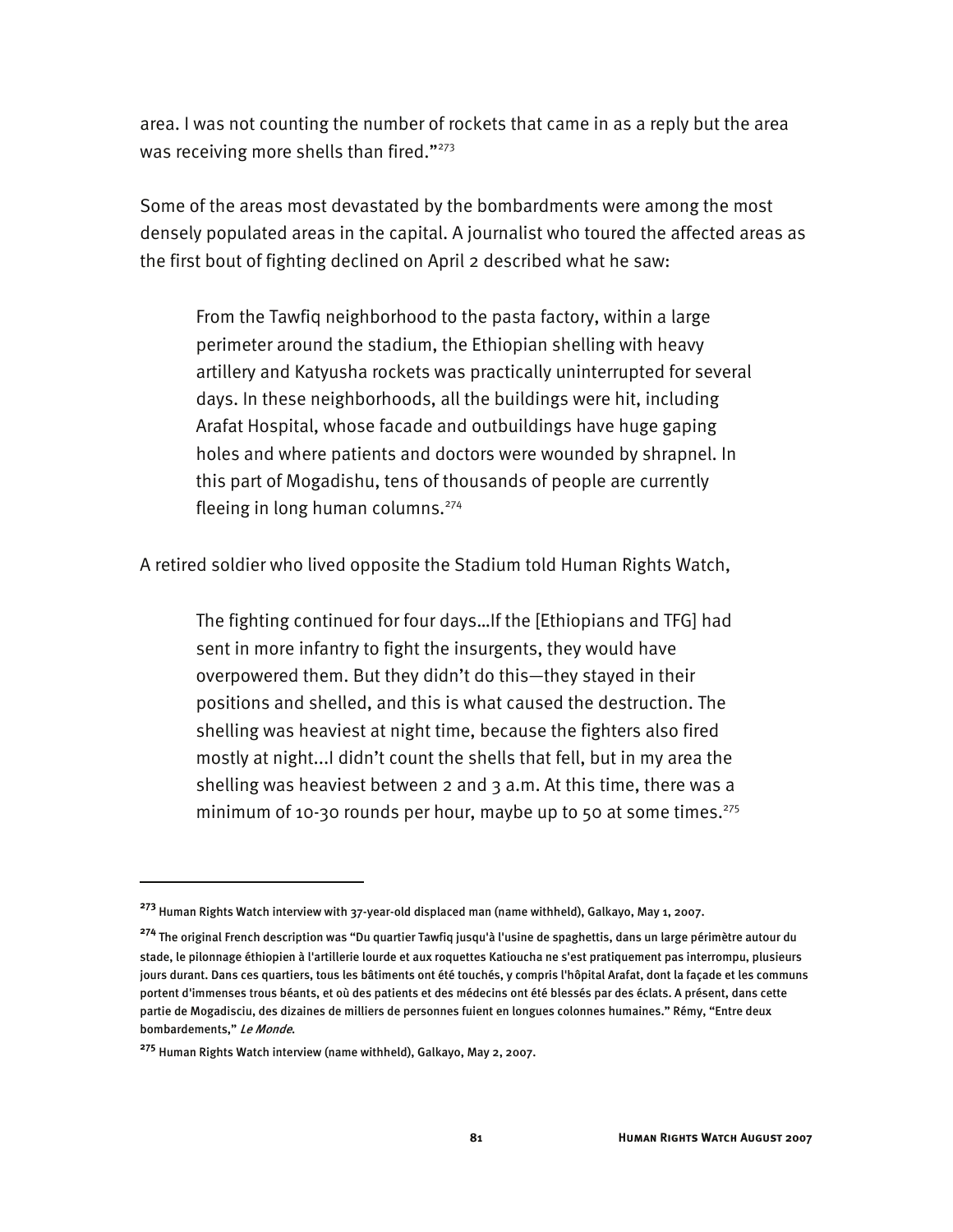Other residents corroborated that the heaviest bombardment was often at night, when the insurgency also launched mortar shells. A displaced woman who lived in the Ministry of Defense compound said, "The Ethiopians dug trenches in and around the compound. They were firing *madfa'* and were receiving *madfa'* too. Launching shells from the Ministry of Defense continued day and night—midnight, morning, and during the daytime. Midnight was always the heaviest."<sup>276</sup>

The first round of fighting, which started in the early hours of March 29, eased for several days when the temporary ceasefire agreement between Ethiopian military commanders and Hawiye elders came into effect on April 2. The purpose of the ceasefire was to collect bodies from the streets and free those trapped in the battle zones, but both sides used the interim period to rearm and reorganize.

Most residents of Mogadishu and observers anticipated that the conflict was far from over.<sup>277</sup> Tens of thousands of civilians used the lull to move to other areas or flee the city.

# The second Ethiopian offensive: the battle for the Pasta Factory, April 18–26

Although the ceasefire was in effect as of April 2, exchanges of fire, mortar shelling, and armed clashes continued in certain parts of the city, particularly in frontline areas and Fagah neighborhood, where the insurgents continued to fight TFG forces.**<sup>278</sup>** The insurgency dug trenches on many of the smaller streets in the Hamar Jadid, African Village, Ramadan Hotel, and Ali Kamin areas and in neighborhoods around the Stadium to block Ethiopian tank and vehicle access.<sup>279</sup>

j

**<sup>276</sup>** Human Rights Watch interview with 35-year-old displaced man (name withheld), Galkayo, May 1, 2007.

**<sup>277</sup>** "Somalia: End Indiscriminate Attacks in Mogadishu," Human Rights Watch news release, April 7, 2007, http://hrw.org/english/docs/2007/04/05/somali15666.htm.

**<sup>278</sup>**Sahal Abdulle, "Sporadic clashes in Mogadishu amid truce talks," Reuters, April 13, 2007.

**<sup>279</sup>** Human Rights Watch interviews with various eyewitnesses, Mogadishu and Nairobi, April–May 2007. Photographs on file with Human Rights Watch.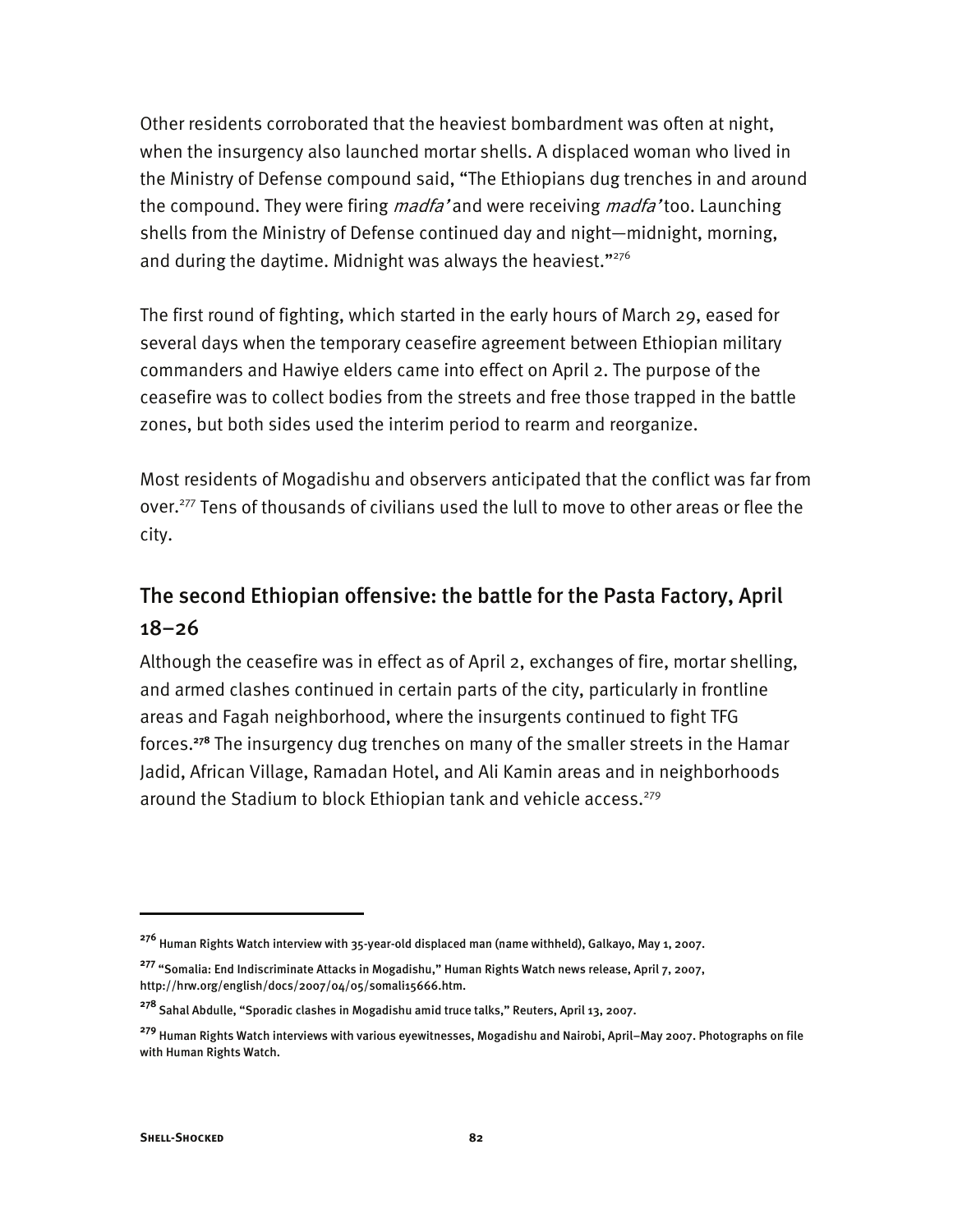On April 18 the insurgents carried out their second suicide attack in Mogadishu—a truck bomb at an Ethiopian base in the former Custodial Corps headquarters.<sup>280</sup> The city was on course for another wave of bloodshed and destruction.

By April 20 intensive Ethiopian bombardment of Mogadishu started anew. Eyewitnesses described the Ethiopian mortar, rocket, and artillery attacks as even heavier than in the first round of fighting in March. In the first period of fighting for control of the Stadium the Ethiopian military had been mainly launching rockets from Villa Somalia, the former Ministry of Defense, and the Custodial Corps headquarters, but after capturing the Stadium the Ethiopian military occupied several buildings in and around the Stadium and deployed artillery and BM-21 multiple-rocket-launchers in two new locations in the city: the former Mohamoud Ahmed Ali High School and the former headquarters of Somali Police Transportation.

For at least seven days the Ethiopian forces sent almost non-stop rocket fire from their bases into the Towfiq, Hamar Jadid, Bar Ubah, Hararyale, Suq Ba'ad, Jamhuriya, and Huriwa neighborhoods. A  $44$ -year-old man living near the Livestock Market, in Huriwa district, described the intensity of the incoming rocket barrages in this period:

On April 18, around 11 p.m., heavy shelling started, targeting the Livestock Market. It was on Wednesday. I was at home when the shelling started. I heard BM rockets landing. People were saying it was BM because of its whistling sound. The [shells] were landing at X-Control-Bal'ad, Huriwa, and Insurance Buildings. It is very difficult to tell the number. At a minimum, I believe 30-40 rounds were landing in these areas every hour. I heard the [rockets] were coming from various locations such as Villa Somalia, Shirkole, the Ministry of Defense, the Custodial Corps, and Mohamoud Ahmed Ali School.<sup>281</sup>

**<sup>280</sup>** "Suicide bomb and market attack in Mogadishu," Reuters, April 19, 2007, reproduced at http://www.newssafety.com/hotspots/countries/somalia/alertnet/somalia190407.htm (accessed July 9, 2007).

**<sup>281</sup>** Human Rights Watch interview (name withheld), Mogadishu, May 24, 2007.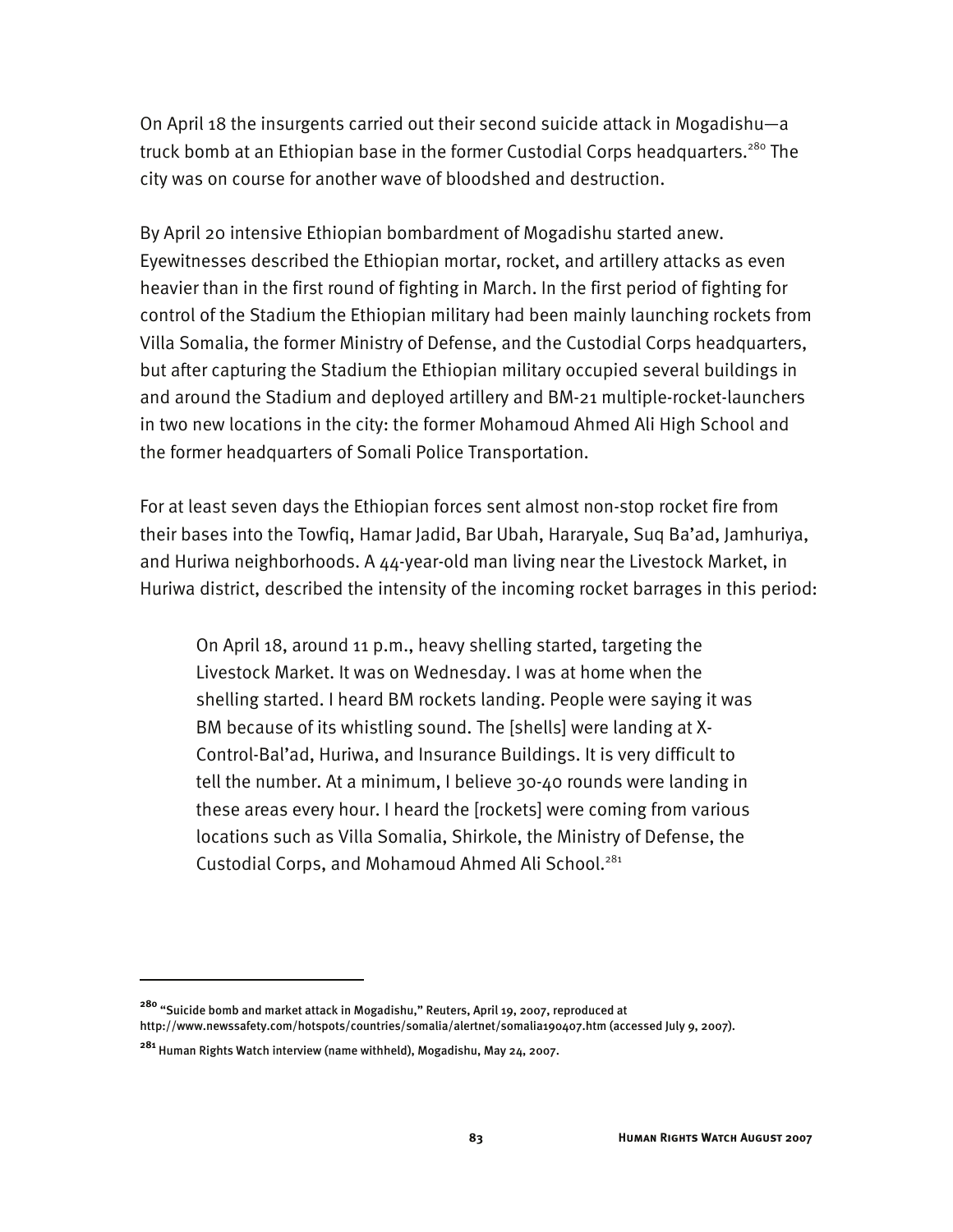In some other areas such as Towfiq, witnesses estimated that there was a minimum of 10-30 rockets landing per hour.<sup>282</sup> Rockets were fired day and night but mostly at night.<sup>283</sup>

The relentless shelling and rocket barrages continued alongside sporadic armed clashes on the ground in Fagah and Jamhuriya areas. In the last three days of the fighting, between April 23 and 26, Ethiopian military ground operations escalated as both sides battled for control of the Pasta Factory. Insurgents launched their third suicide truck bomb on an Ethiopian military base in Afgoi on April  $24.284$  The shelling and rocket barrages, and the battle at the frontlines, intensified. Some witnesses described the level of rocket barrages as "twice more than previous days."285

Capturing the Pasta Factory was strategically important for the Ethiopian and TFG forces because it is located on a strategic junction linking two main roads: Industrial Road and Bal'ad Road. It was also close to the insurgent stronghold in Huriwa district. The TFG militias joined the ground attack in the last few days of the fighting, deploying from Fagah area alongside the Ethiopian army. While the shelling and rocket barrages continued, sites like the Ramadan Hotel changed hands several times but neither side gained significant territory.<sup>286</sup> On April 25 reports began to emerge that the Ethiopian and TFG were cornering many of the insurgents. The following day the TFG announced victory.<sup>287</sup> Hundreds of civilians were dead, several

-

**<sup>282</sup>** Human Rights Watch interview (name withheld), Galkayo, May 2, 2007.

**<sup>283</sup>** Human Rights Watch interviews with various witnesses (names withheld), Galkayo, Nairobi, and Mogadishu, April–May 2007.

**<sup>284</sup>** "Suicide car bomb targets an Ethiopian military base in southern Somalia," Shabelle Media Network, April 24, 2007, http://www.shabelle.net/2007/April/n11385.htm (accessed July 9, 2007).

**<sup>285</sup>** Human Rights Watch interviews (names and details withheld), May 24, 2007.

**<sup>286</sup>** Ramadan Hotel is owned by Somali businessman Abubakr Omar Aden, who is alleged to be one of the principal financiers of the Islamic Courts. "Prominent Somali Businessman Denies Ties to Terrorism, Calls for New Government," Associated Press, February 18, 2007, reproduced in *Somaliland Times*, http://www.somalilandtimes.net/sl/2006/266/21.shtml (accessed August 2, 2007). For details on the April fighting around the Ramadan Hotel, see "Somalia: Heavy fighting rages in capital," BBC Monitoring Newsfile, April 21, 2007, from HornAfrik online.

**<sup>287</sup>** "Premier claims Somali 'victory,'" BBC News Online.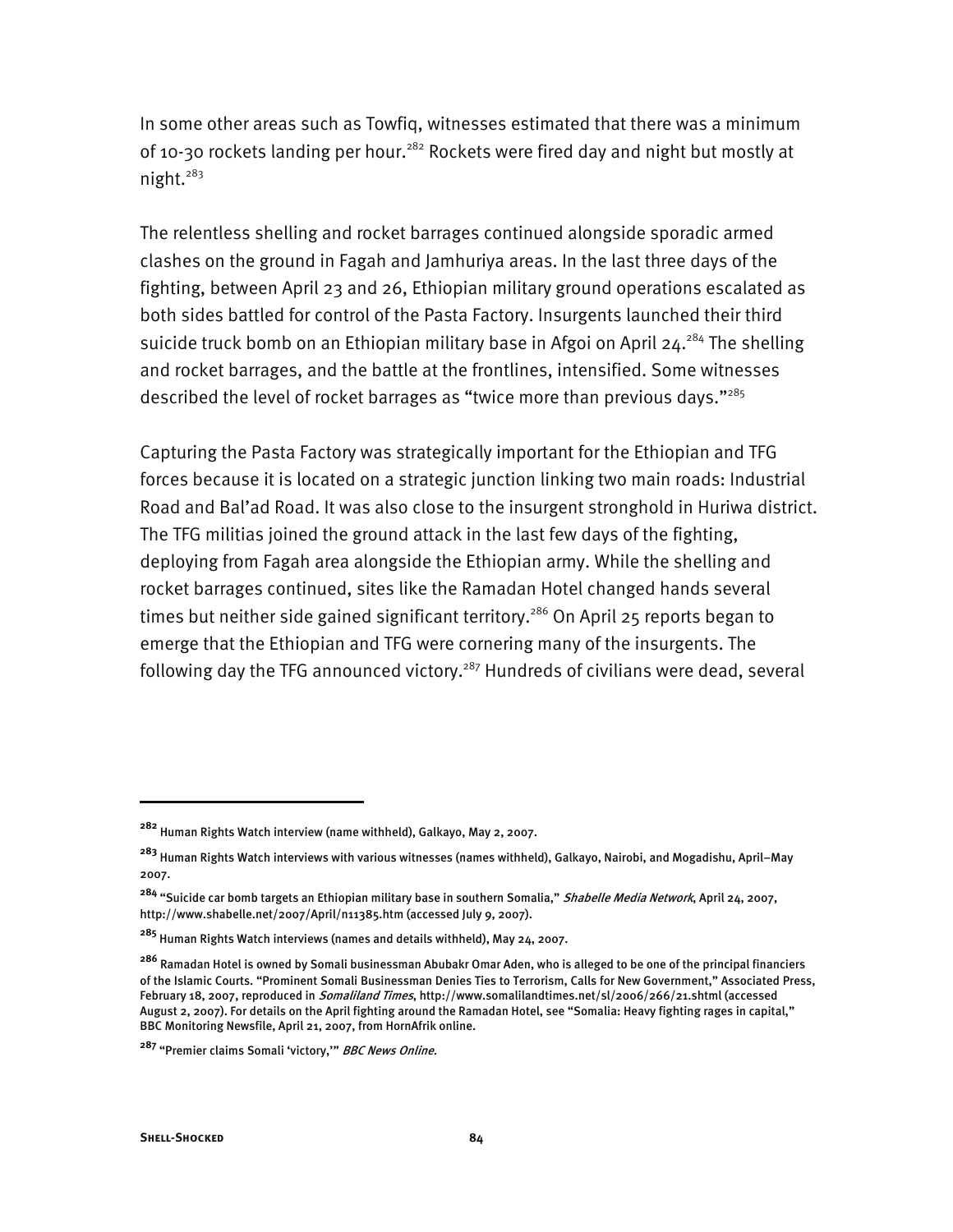thousand were wounded, and at least one-third and possibly more of the population of Mogadishu had fled.<sup>288</sup>

# The civilian victims of the March-April indiscriminate rocket barrages and shelling

The deployment of insurgent forces in densely populated neighborhoods around the Stadium, the Pasta Factory, and the Livestock Market, and Ethiopian military offensives that relied on intense rocket, mortar, and artillery bombardments resulted in the unnecessary deaths of hundreds of civilians and injuries to thousands more. The Ethiopian forces violated international humanitarian law by failing to take all feasible precautions to minimize harm to civilians, to verify that targets were military objectives, to use means and methods of warfare that would avoid incidental loss of civilian life, and to cancel attacks when it became clear they were causing disproportionate civilian casualties compared to the expected military gain. These indiscriminate attacks, if committed intentionally or recklessly, were war crimes.

The Towfiq, Hamar Jadid, Bar Ubah, and Suq Ba'ad neighborhoods and areas around Ramadan Hotel, Jamhuriya neighborhood, and Ali Kamin junction were particularly severely hit, partly because these areas were insurgent strongholds and were frequently used by the insurgency to launch attacks. But in some instances, residents told Human Rights Watch that their neighborhoods were hit when there was no insurgent presence whatsoever. Further investigations are required to determine whether Ethiopian commanders intentionally directed rockets or artillery at populated areas where it was known that the insurgency was not present—and thus deliberately targeted civilians.

Human Rights Watch received scores of eyewitness accounts of Ethiopian army shelling and rocket barrages that resulted in numerous civilian casualties. Entire families were killed when Ethiopian rockets, mortars, or artillery hit their homes. A woman who lived near Ali Kamin junction said the rocket attacks on her area started on March 29 at around 2 a.m. and continued until 7 a.m., killing many civilians. She

**<sup>288</sup>** For a description of the second round of fighting from April 18 to 26 see Martin Fletcher, "The warlords of death return to steal city's brief taste of peace," Times, April 26, 2007,

http://www.timesonline.co.uk/tol/news/world/africa/article1706367.ece (accessed July 11, 2007).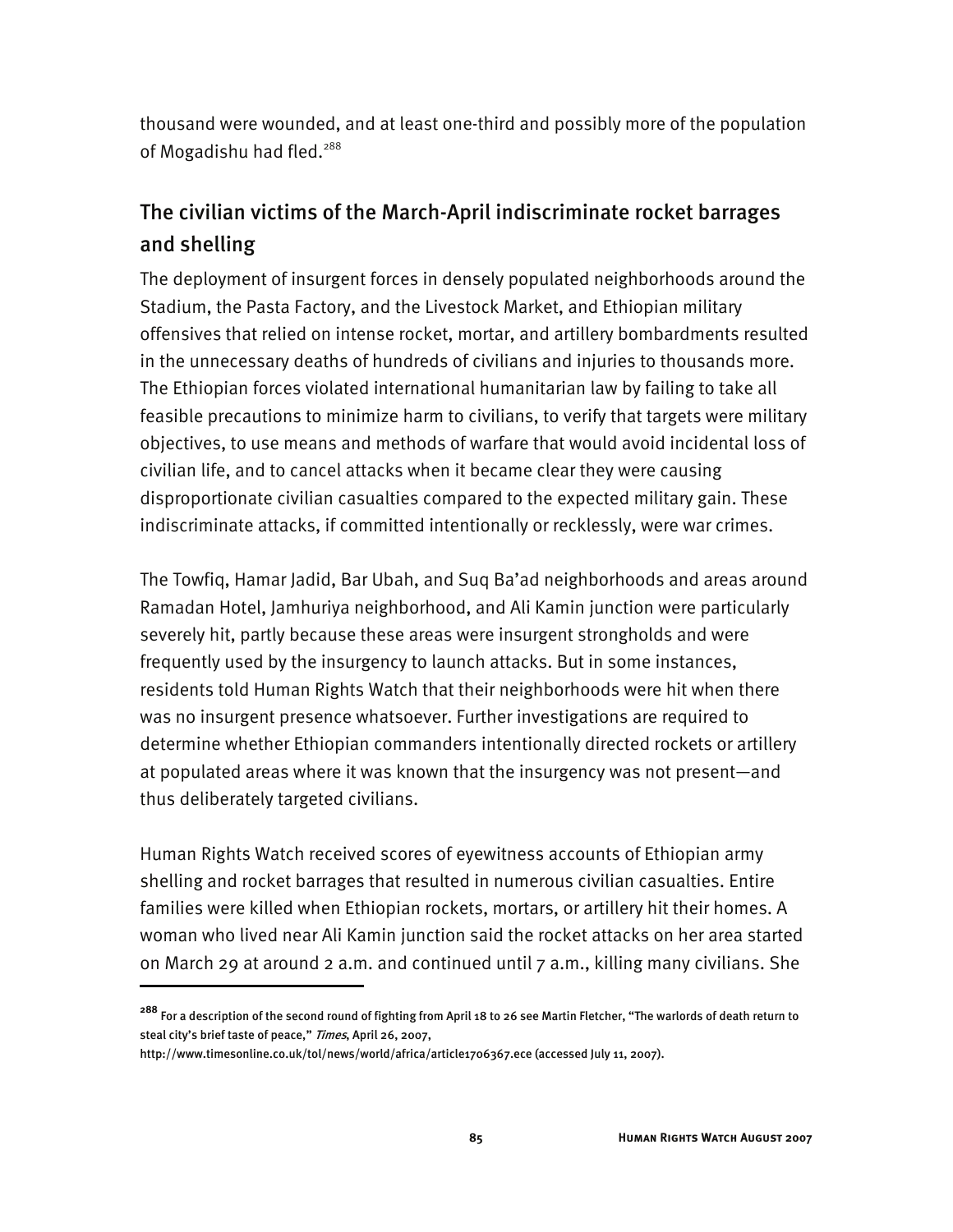knew some of the victims in one home that was believed to have been hit by a BM-21 rocket:

When the fighting reached Mogadishu Stadium, shells were landing almost everywhere. In the neighborhood, lots of people were killed. In a nearby house three children and their mother died. They were Halimo Hassan [47 or 48 years old], Lul Osman Hersi [14], Falis Osman Hersi [13], and Yasin Osman Hersi [12]. This happened in the early afternoon on the first day of the fighting. Their father, Osman Hersi, was injured too. The family lived in a villa and used to run a telephone call center…Another house was hit by shrapnel from a rocket which landed nearby. A religious man, Sheikh Hassan Moallim, died in this incident. He left seven children and their mother who fled earlier.<sup>289</sup>

Another woman living near Ali Kamin had a similar description of the events on March 29:

I was living in Ali Kamin with my seven children and my husband. I heard the Ethiopians launched the offensive. Heavy shelling was used in the fighting. Both sides were firing *madfa* 'but the Ethiopians fired more. In the morning lots of dead and wounded were reported. One of the shells landed on a house three doors away. The house collapsed. I do not know how many people were killed but the name of the lady who owned the house is Bisharo. She had six children. We fled three days later to the Livestock Market.<sup>290</sup>

A 50-year-old man living in Gubta neighborhood told Human Rights Watch, "There were no confrontations in Gubta; it was only destroyed by shelling. There was no [insurgent] firing from Gubta, but they were firing from the edge of Gubta, near the cigarette and matches factory, towards Villa Somalia."291

**<sup>289</sup>** Human Rights Watch interview (name withheld), Nairobi, April 27, 2007.

**<sup>290</sup>** Human Rights Watch interview (name withheld), Galkayo, May 1, 2007.

**<sup>291</sup>** Human Rights Watch interview with 50-year-old displaced man, Galkayo, May 2, 2007.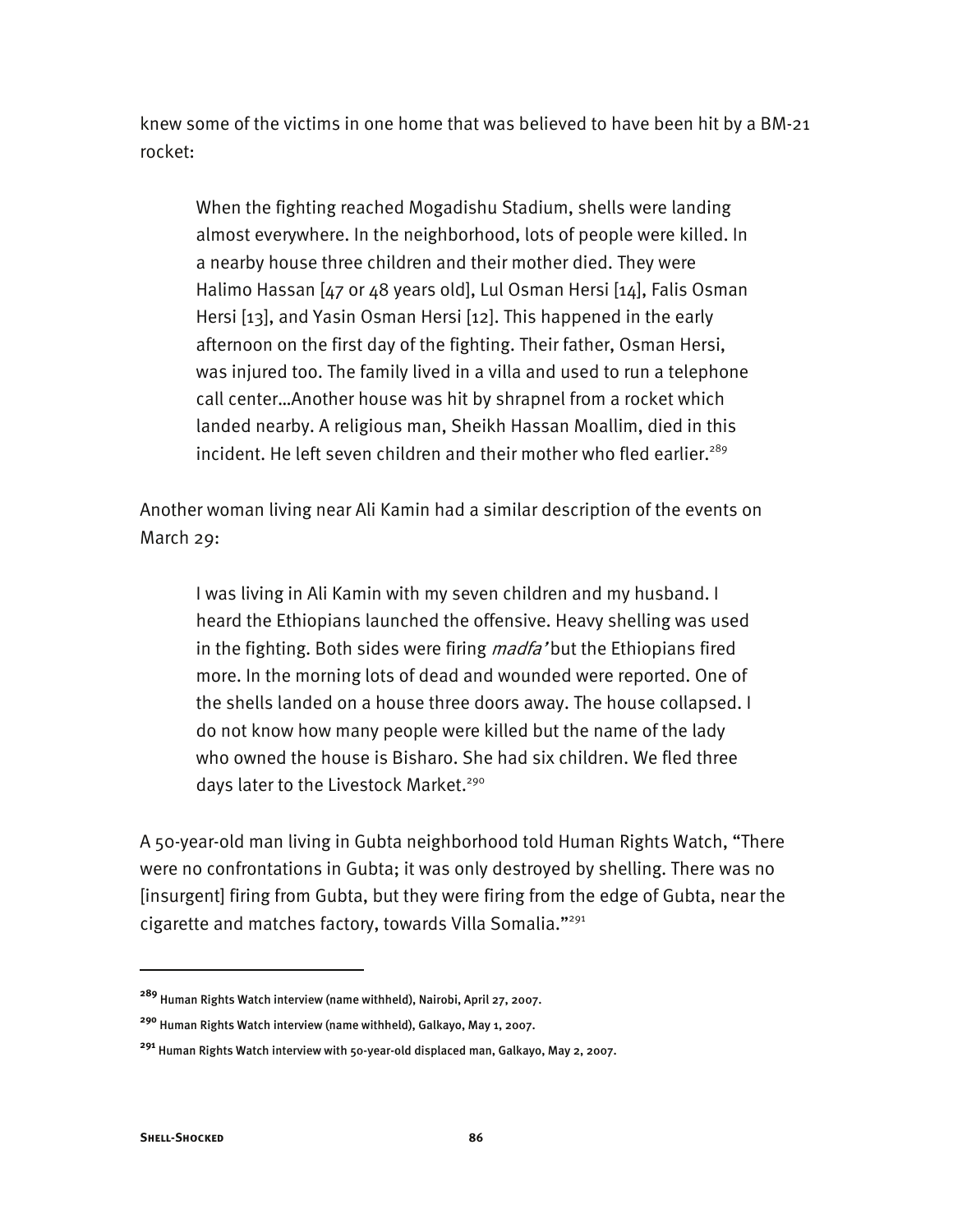A woman from Gubta told Human Rights Watch that her neighbor, Hawa Mohammed Osman, and her four children under 10 years of age were all killed when a rocket hit their house on March  $31.^{292}$  She said, "Whenever there was fighting between the Stadium and the Ministry of Defense they shelled our area. Most of the shells came from the Ministry of Defense."<sup>293</sup>

As described above, the insurgents often used mobile tactics that unlawfully placed civilians at additional risk: bringing mortars in bags or wheelbarrows to a location in a populated area, launching several mortar rounds indiscriminately in the direction of Villa Somalia, the Ministry of Defense or other Ethiopian targets, and then leaving the area. The Ethiopian return fire was frequently aimed at general areas and was certain to hit civilians and civilian objects rather than military targets, in some cases because the insurgents were already gone. A woman said, "The Ethiopians used to fire back at wherever they received fire from—they would respond within minutes and sometimes keep firing shells for a few hours."<sup>294</sup>

An elderly man from Towfiq told Human Rights Watch,

Some of the neighbors suffered a lot of destruction. Many houses were destroyed. In every five houses in Towfiq, three of them were destroyed by the shelling. The shelling was simultaneous. Both sides used to fire at every direction. However, the Ethiopians fired more shells. The Ethiopians targeted everywhere and at wherever they sensed some kind of movement. It was difficult to spot the insurgents. You could hear them firing mortars and then 50 shells came as a response.<sup>295</sup>

A medical staff member at Al-Hayat Hospital, which was located on the frontline in Hamar Bile, near Ali Kamin junction, told Human Rights Watch that on March 30, one

j

**<sup>292</sup>** The victims were Hawa Mahamed Osman, mother, age around 40; Zakaria Abdi Mohamood, 9; Fatuma Abdi Mohamood, 7; Yunus Abdi Mohamood, 5; and Abdirisaq Abdi Mohamood, 3. Human Rights Watch interview with 24-year-old displaced woman (name withheld), Galkayo, May 1, 2007.

**<sup>293</sup>** Human Rights Watch interview with 24-year-old displaced woman (name withheld), Galkayo, May 1, 2007.

**<sup>294</sup>** Human Rights Watch interview (name withheld), Galkayo, May 1, 2007.

**<sup>295</sup>** Human Rights Watch interview with 75-year-old displaced man, Galkayo, May 1, 2007.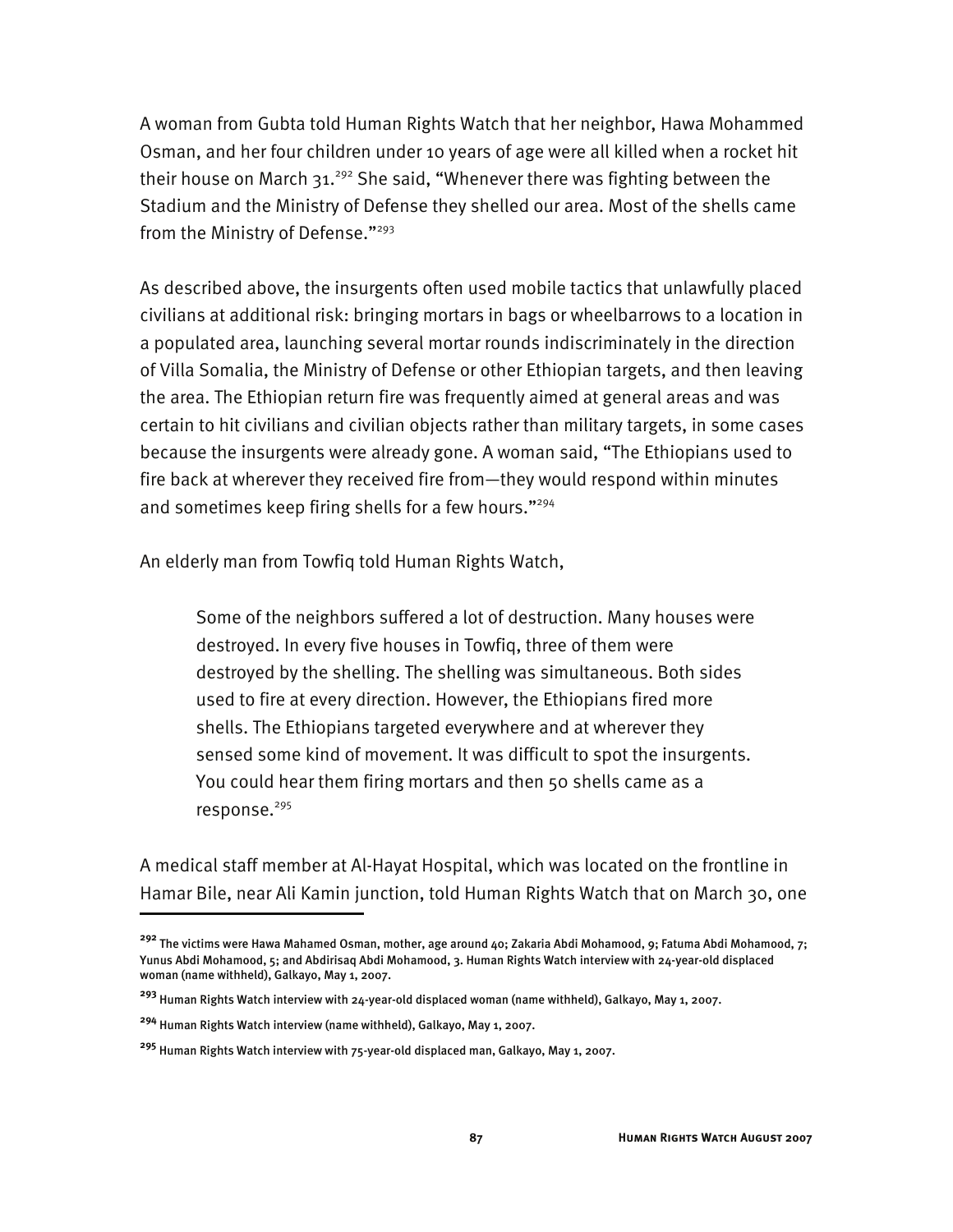of the heaviest days of the fighting in that neighborhood, he estimated that between seven and 32 rounds of BM-21 rockets and other shells struck in the area per hour.<sup>296</sup> Al-Hayat Hospital itself was hit by at least one BM-21 rocket, and some of the staff were wounded (for further detail on the attacks on Al-Hayat, see Chapter VI, "Patterns of Abuse by Parties to the Conflict in Mogadishu," above). An eyewitness said, "I was in a ground floor room when a rocket making a whistling sound hit the car park in the building, spreading shrapnel. One of the shrapnel hit [me] in the leg while other shrapnel wounded [others]. The rocket came from the direction of Florence junction."297

Six people were killed in another incident outside Al-Hayat Hospital that same day. One witness told Human Rights Watch that all victims were killed by a BM rocket. A woman living in Hamar Bile said,

Lots of people were injured in the area. Just outside Al-Hayat Hospital, six people were killed, including men and women. Among the dead was Salado…She used to sell tea outside Al-Hayat hospital. This happened on Friday [March 30] around 8 a.m. There were some men who were firing guns from the area. They carried AK-47s. The other side was responding immediately with heavy weapons. Sometimes they would continue bombardment for hours. On the day we fled, they [the Ethiopians] started the heavy shelling at around 12 noon and continued until 10 p.m. $^{298}$ 

A resident described the destruction of Towfiq mosque, which killed at least 10 people:

In our area, there was lots of shelling, many houses were destroyed or damaged. There were lots of people in the streets who died from the shelling and fighting. Our house was hit partially but one of the

**<sup>296</sup>** Human Rights Watch interview with medical staff (name withheld), Mogadishu, May 21, 2007.

**<sup>297</sup>** Human Rights Watch interview with medical staff (name withheld), Mogadishu, May 22, 2007.

**<sup>298</sup>** Human Rights Watch interview (name withheld), Galkayo, May 1, 2007. She was living with her two children in one of the heavily affected areas of the fighting, Hamar Bile.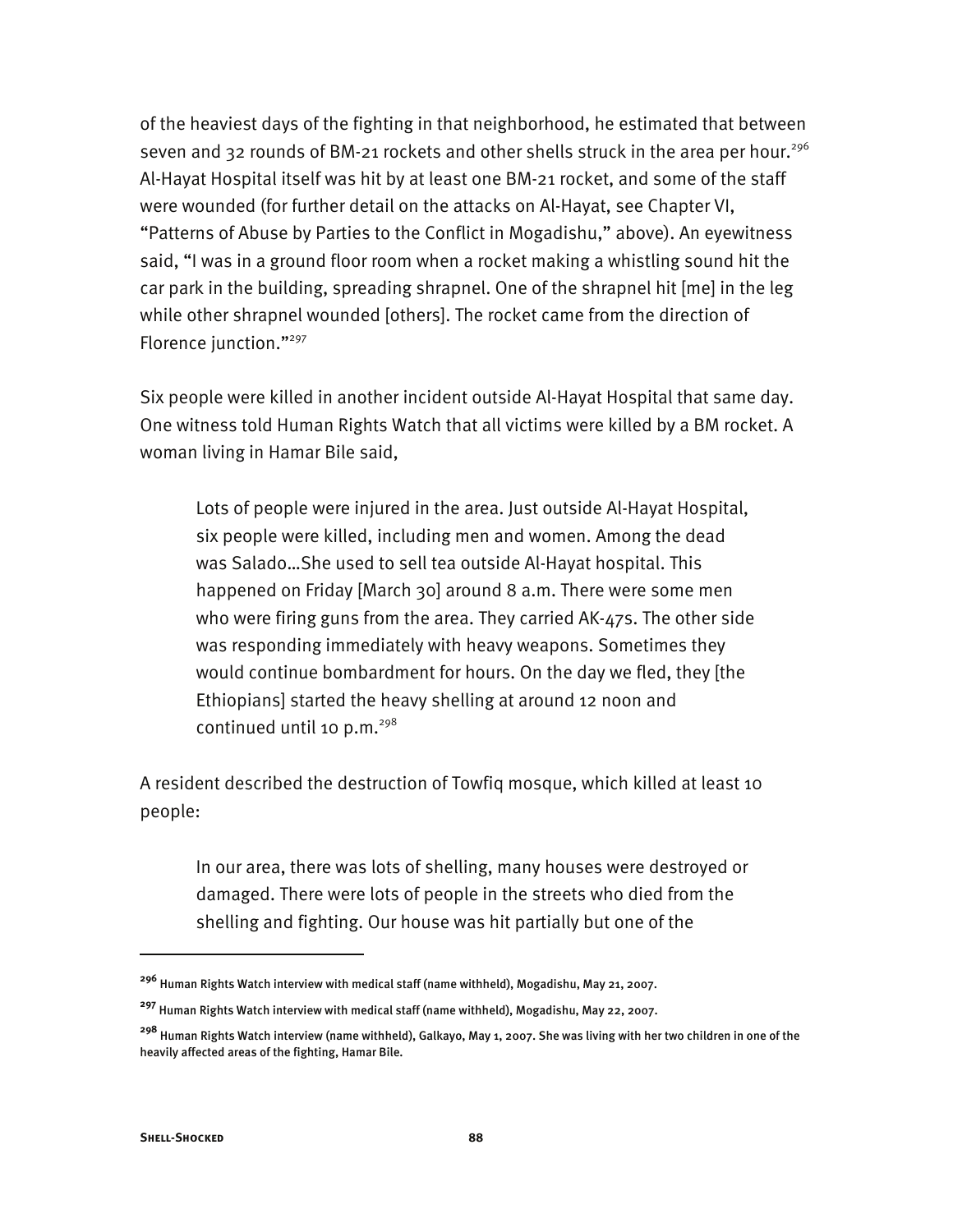neighbours ran to a mosque with a concrete roof for safety. It was called Towfiq mosque. They were hit by a shell and they all died when the building collapsed—10 people died there at the mosque, including a two-month-old baby. It was in the second day of the fighting [March 30 $\frac{1^{299}}{2}$ 

Like other civilian objects that can become military objectives if used by a warring party for military purposes, hospitals and mosques can lose their immunity from attack, but they should never be fired upon unless the attacker is able to target a military objective and the collateral loss of civilians and property would not exceed the expected military gain. Towfiq Mosque was very near to the Stadium, but it was not a military objective—it was being used by families for shelter because it was thought to be secure.

Ultimately, no area was truly secure. Civilians were killed and wounded by rockets, shells, and during firefights in their homes, on the streets, and in shops. While the deaths of civilians in combat situations does not necessarily mean that the laws of war were violated, the general disregard for the safety of the civilian population shown by both the insurgency and the Ethiopian forces raises legitimate concerns in every incident where there were civilian casualties.

Fahmo Elmi Ali was a 35-year-old woman who was nine months pregnant. When the rocket fire and shelling increased on March 30, she left Al-Hayat Hospital with her husband, and tried to go to SOS Hospital, a maternity and pediatric hospital. According to medical staff at Al-Hayat, Fahom Elmi Ali and her husband left Al-Hayat Hospital at around 2 p.m. on their way to SOS. A few minutes later, a shell landed on them, killing her husband on the spot. She sustained injuries to both her legs. She was taken to the hospital where she gave birth to a stillborn baby. One of her legs was amputated in SOS. She was then transferred to Medina where her second leg was amputated. She died a few days later.<sup>300</sup>

**<sup>299</sup>** Human Rights Watch interview with 19-year-old displaced woman (name withheld), Galkayo, May 1, 2007.

**<sup>300</sup>** Human Rights Watch interviews, Nairobi and Mogadishu, April–May, 2007.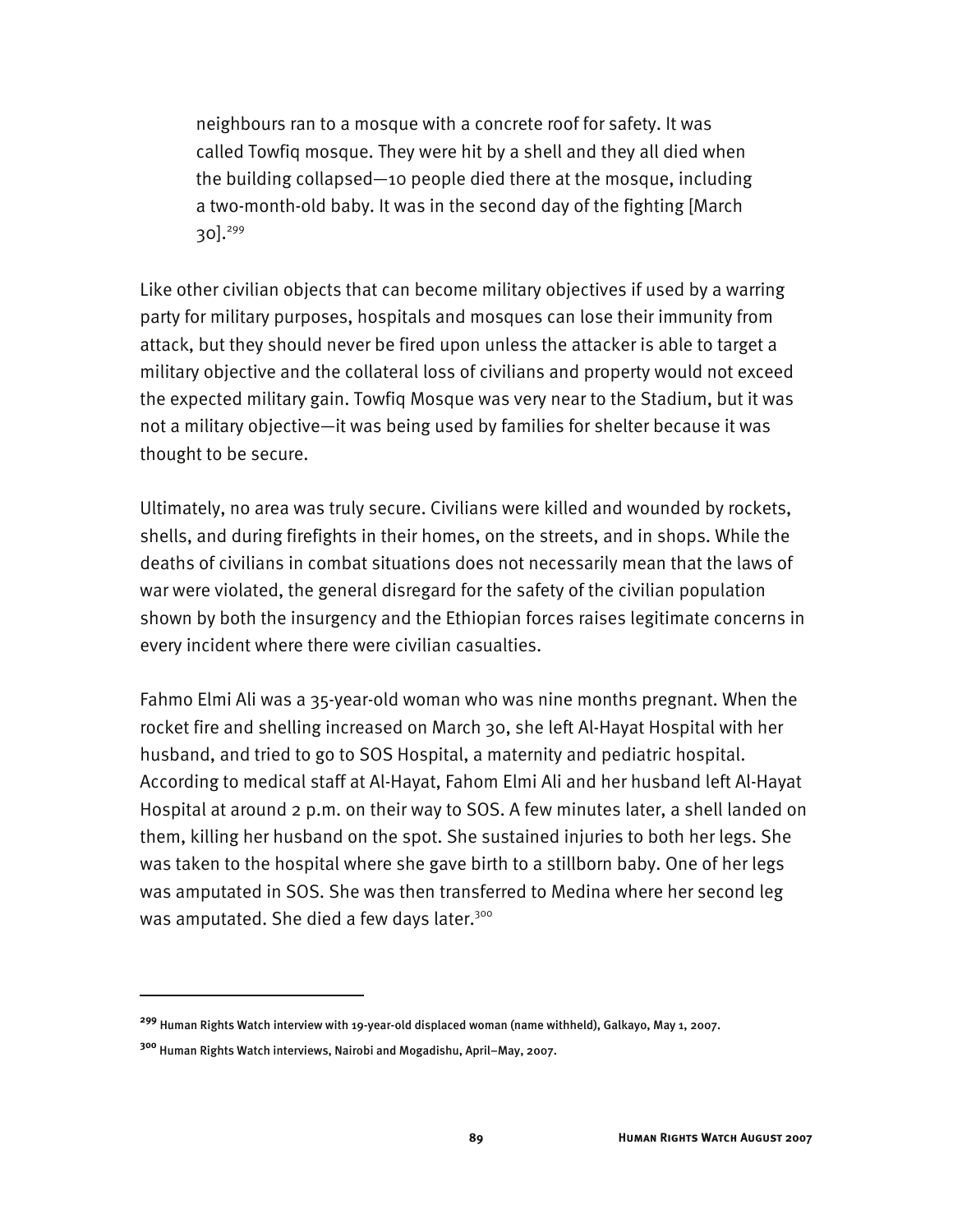A 42-year-old mother of seven from Towfiq said her uncle Gududow Abdullahi went to buy food and was hit by a shell on the way, near Al-Arafat Hospital.<sup>301</sup>

A resident of the Livestock Market neighborhood described the terror of people fleeing under bombardment: "I saw people fleeing in groups. I saw terrified relatives pulling their elderly relatives out of the houses. People were fleeing to the open areas near Mogadishu University."<sup>302</sup> People fled on foot and on vehicles. Some sought to leave Mogadishu, carrying their belongings such as mattresses and bags. Others were seen trying to move to safer places within the city. Often the fighting and bombardment was so intense that any movement was impossible.

Many civilians lost their lives when trying to flee the fighting. An eyewitness described an incident on April 22 in Hawlwadag:

I saw three buses with fleeing civilians caught in the fighting. A BM [rocket] hit the convoy, all three of the buses were hit. The rocket blew one bus into two pieces; only the driver survived. The other two vehicles were also hit—all three buses burned. I saw this with my own eyes. I don't know how many died, but all three buses had fleeing civilians. People carried bodies out of the vehicles: some bodies were burned beyond recognition. It was Sunday, one day before I left [April 22], around 10:30-11 p.m. Those vehicles carry between 15 and 30 people—it was one minibus and two bigger buses.<sup>303</sup>

Human Rights Watch research indicates that the first round of fighting in late-March resulted in most of the civilian casualties, since many civilians were unable to flee until the ceasefire came into effect. However some of the worst physical destruction to civilian areas appears to have occurred during the second period of fighting in late April, which mostly affected Towfiq, Suq Ba'ad, and northern areas of Mogadishu around the Pasta Factory and the Livestock Market. A resident of the area around the Livestock Market who witnessed most of the fighting explained:

-

**<sup>301</sup>** Human Rights Watch interview with 42-year-old mother of seven from Towfiq neighborhood, Galkayo, May 1, 2007.

**<sup>302</sup>** Human Rights Watch interview with a Livestock Market resident (name withheld), Mogadishu, May 24, 2007.

**<sup>303</sup>** Human Rights Watch interview with displaced man (name withheld), Galkayo, May 1, 2007.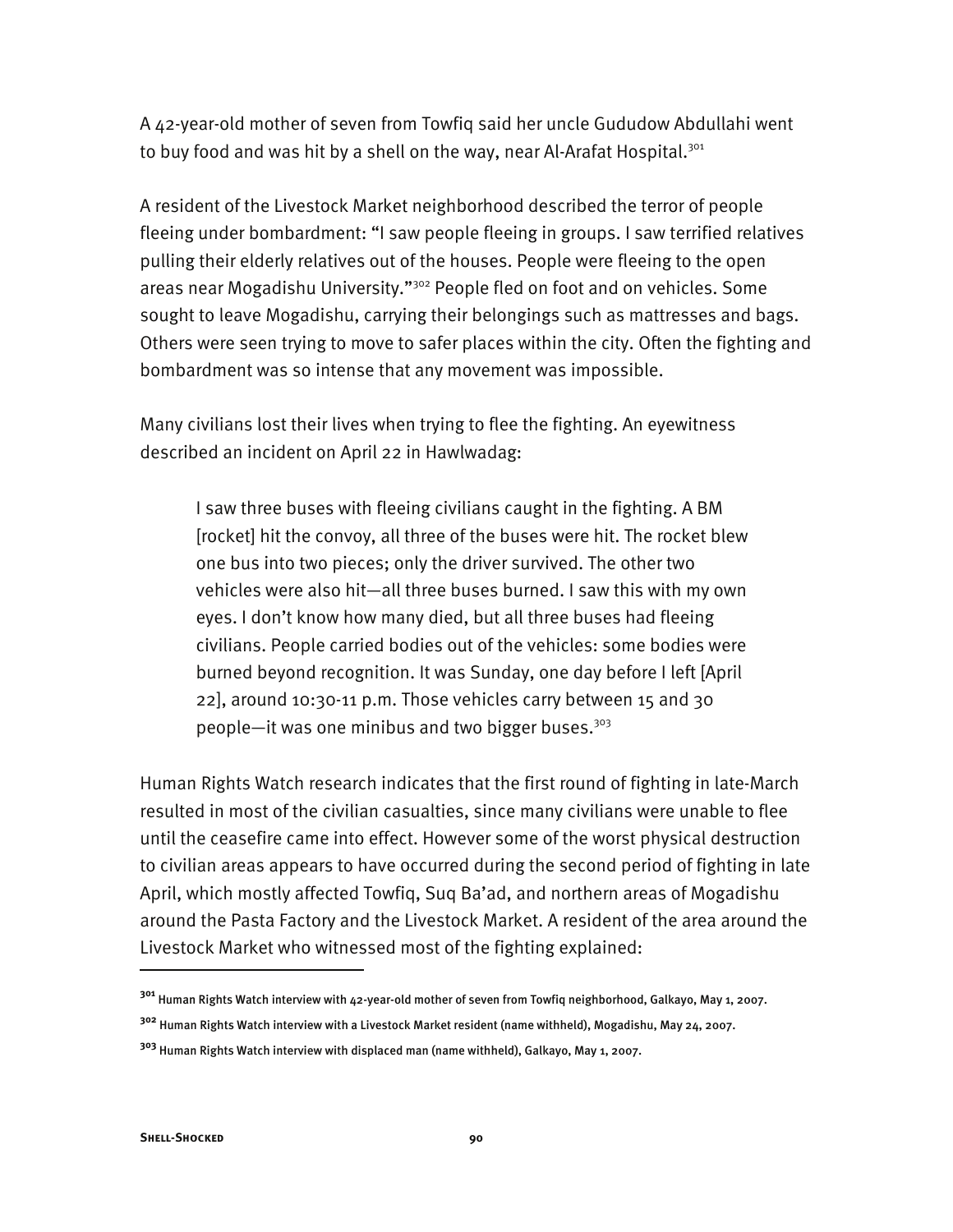There were no armed confrontations, just completely sustained shelling in our area. The heaviest shelling was a few days after the suicide bombing attack [April 18]. The [Livestock] Market received the heaviest shelling. It is difficult to describe the destruction, you have to see it with your own eyes. The shells were coming in a sustained format, each shell fell 40 meters from the other one. In some areas, you would find 10 houses next to each other destroyed. [The Livestock Market neighborhood] is huge—there are 14 main streets, and each block is eight houses by sixteen houses. Thirty to forty percent of the houses in my area of the Livestock Market were destroyed, but Ali Kamin is even more destroyed. Lots of people were killed; most of them were buried under the rubble of their homes. I don't know the names of the people who were killed, but the whole area was emptied because of the shelling. You could walk for blocks without seeing anyone. And you could smell the bodies under the rubble.<sup>304</sup>

Dozens of civilians died in the last days of the April fighting, in the Livestock Market area and other areas that were shelled. On April 23, Abdullahi (not his real name) was with one of his wives in the SOS Hospital area when he learned that his family's home in Towfiq had been hit by a rocket that killed his second wife and seven children:

I was phoned at the time [right after the attack], but there was no transport and it was too dangerous to go to Towfiq because of the fighting. It was the first time in my life that I cried, at the age of 65, and I am still crying all the time. The next morning, when I reached the house, there were no survivors. I tried to find survivors but I could only see blood and body parts. BM rockets, RT-5, and mortars were being fired into the neighborhood.305

**<sup>304</sup>** Human Rights Watch interview with displaced man (name withheld), Galkayo, May 1, 2007.

**<sup>305</sup>** Human Rights Watch interview with 65-year-old "Abdullahi," Galkayo, May 2, 2007.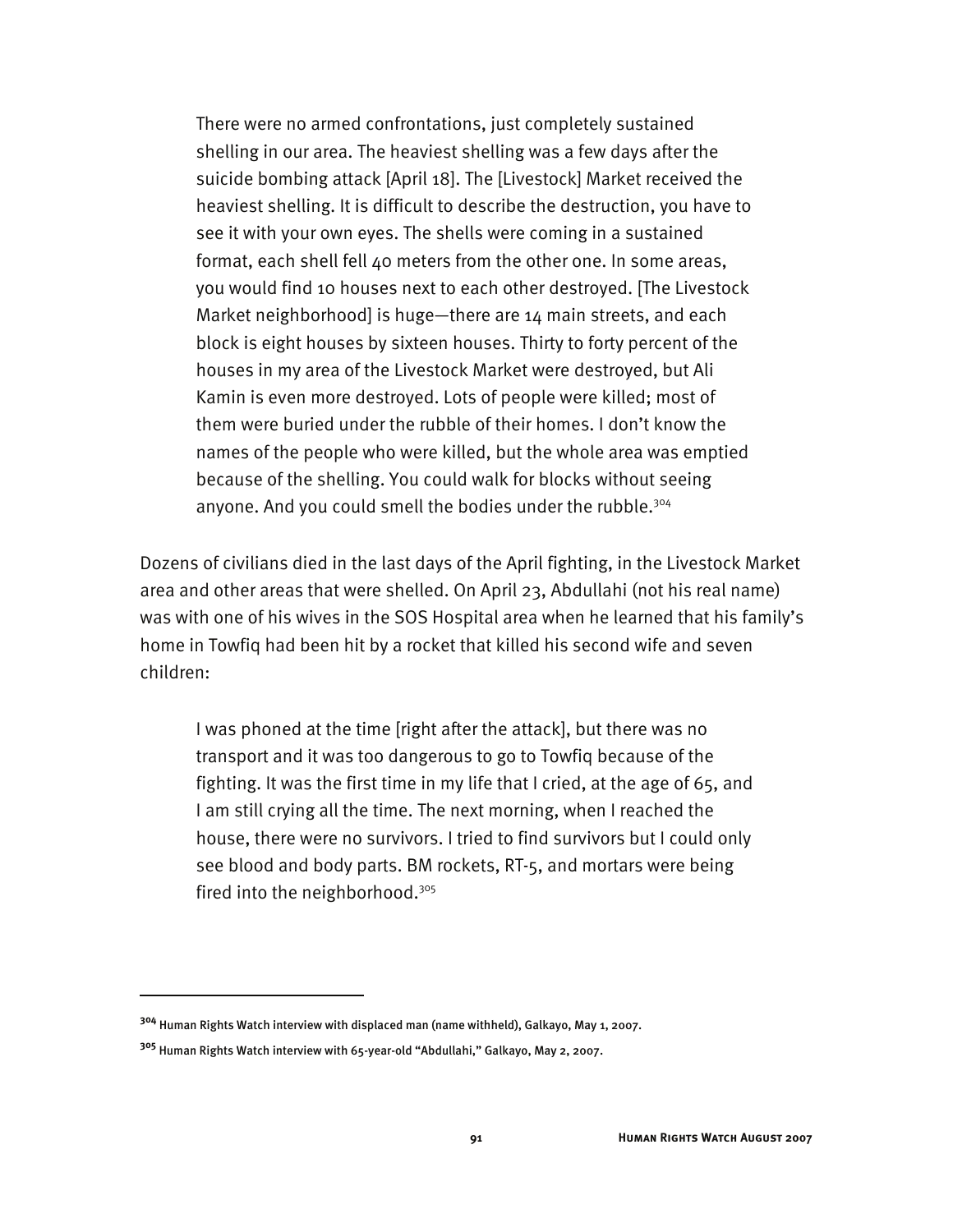A 44-year-old resident of the Livestock Market area visited his mortally wounded brother-in-law at the SOS Hospital on the day it was bombarded. He told Human Rights Watch that he saw three rockets strike in front and on either side of the hospital building around 12 noon. He said, "Some [patients] were being treated [on] the veranda; some were lying on a mat. I saw seven dead bodies—six men and a woman—and around 10 wounded persons. The ages of the dead ranged from 20 and above. But the majority of the wounded were women and children."306

Several residents of the Livestock Market area told Human Rights Watch the shelling and rocket barrages reached their peak in this area on April 25, a day before the offensive ended.

**<sup>306</sup>** Human Rights Watch interview (name withheld), Mogadishu, May 24, 2007.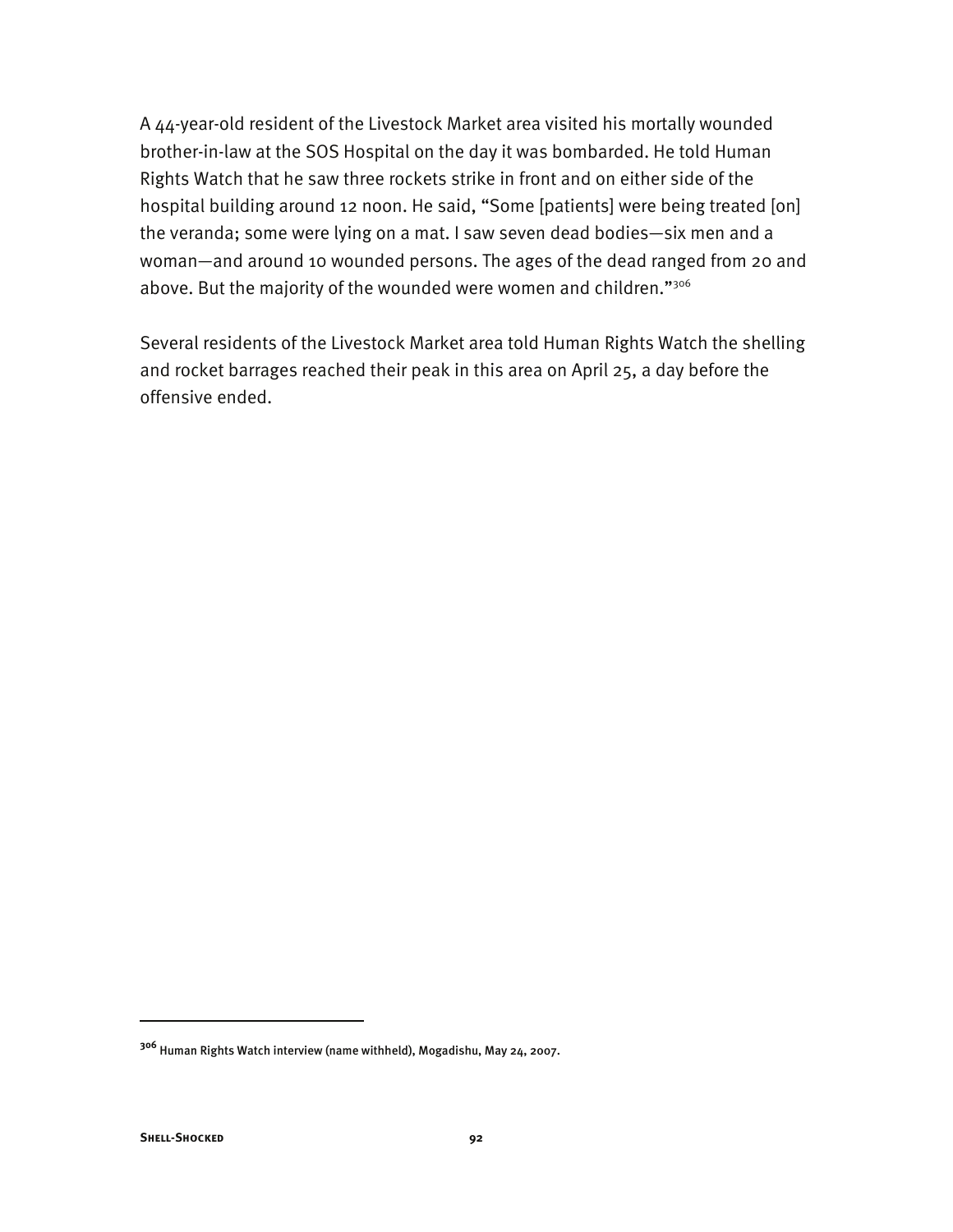# **VIII. Displacement by the Fighting**

### Displacement within Mogadishu

As the clashes intensified in February and March, some civilians moved to different areas of the city, trying to find a safe place to live. However, for poorer communities this was less of an option. Some people who had sufficient money moved their families to safer neighborhoods or even outside of Mogadishu as the attacks and reprisals increased, and sometimes moved several times as the fighting shifted or neighborhoods came under attack from either side.

The experience of 39-year-old "Khadija" (not her real name) and her family illustrates the challenges of finding security in Mogadishu in this period. The family lived in the Bulahubay neighborhood, close to Villa Baidoa, a large complex about two kilometers northwest of the airport, which was a base for Ethiopian troops and quickly became a target for insurgency mortar fire.

Fearing that the Ethiopian troops in the proximity could be targeted, Khadija moved her family from the Bulahubay area to KPP, in Hodan district, in early February. However, insurgents deployed in Hodan soon became a target for Ethiopian fire. She said, "The insurgents used the area as a platform to launch rocket attacks. I had to move again. I was accommodated by a friend at Bakara market area. My friend and her two children lived in a concrete house as this was the best place to take refuge."<sup>307</sup>

When the fighting intensified in late-March, two more families moved into the house. Khadija's family survived the fighting during the first Ethiopian offensive from March 29 through April 1, although they heard and witnessed explosions in their area, and some of their neighbors lost family members. As soon as the ceasefire came into effect on April 2, she decided to flee Mogadishu, fearing—as indeed was the case that the lull in the bombardment was temporary and the fighting would soon resume.

-

**<sup>307</sup>** Human Rights Watch interview (name withheld), Nairobi, April 25, 2007.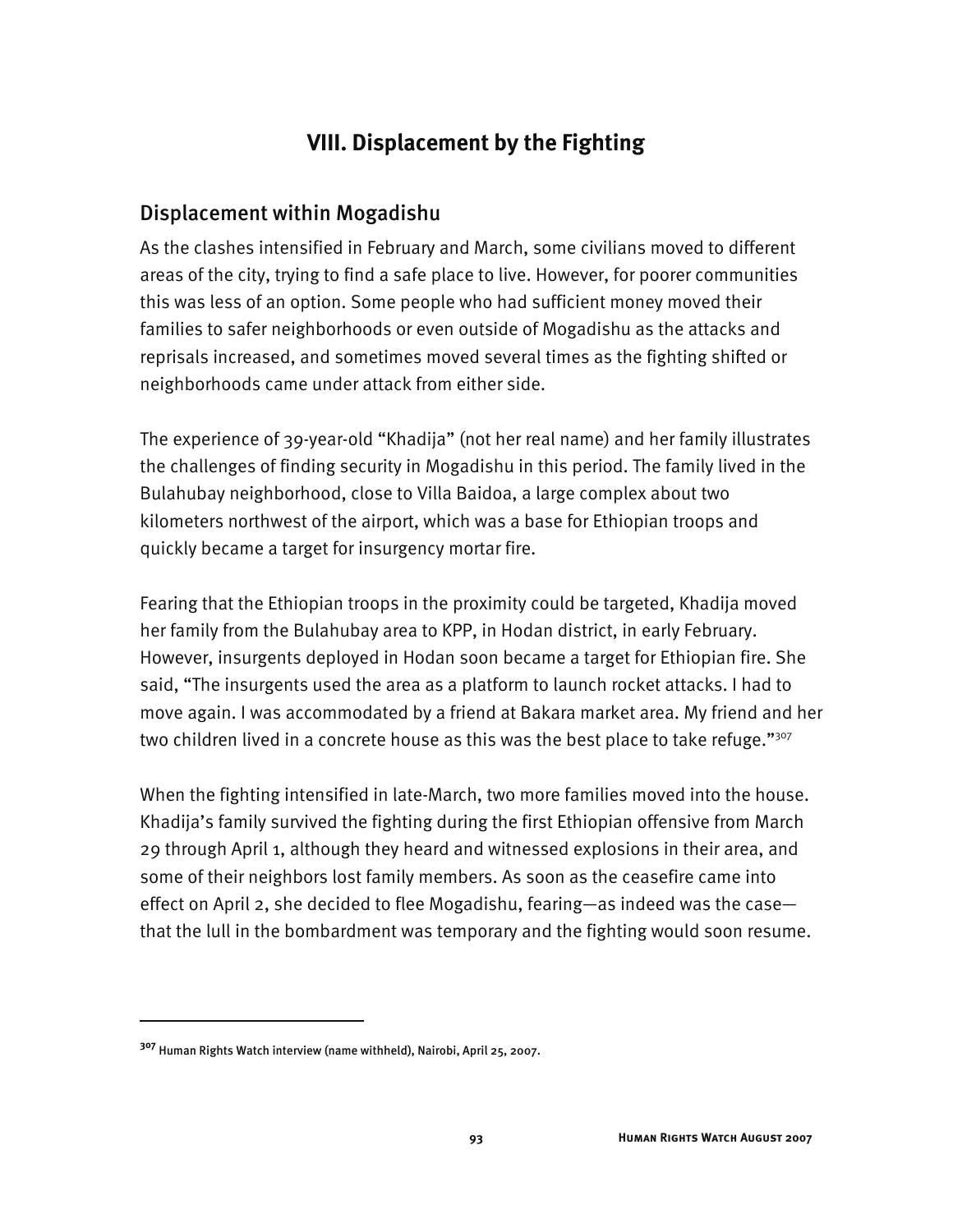For many of the poorer residents and displaced people living in Mogadishu, moving around the city and renting new accommodation was impossible, and even paying for transport to flee the city was beyond their means. As the fighting and bombardment continued, the roads filled with many of the city's poorest people fleeing on foot.<sup>308</sup>

### Treatment of Displaced People Fleeing Mogadishu

At least 365,000 people fled Mogadishu in the period from February to May 2007, according to UN estimates.<sup>309</sup> Many of those who fled the city escaped during the temporary ceasefire beginning April 2 and in the roughly two-week period that followed. Tens of thousands of people stayed within the vicinity of Mogadishu, relocating to neighboring towns such as Afgoi and Marka (respectively 30 and 100 kilometers from the city, but many others traveled as far as Hargeysa and Bosaso in the north or all the way to the Kenyan border in the south.

### *Bandit attacks on civilians fleeing Mogadishu*

After leaving their homes and surviving the intense fighting in the city, thousands of displaced people from Mogadishu suffered further attacks from criminal elements as they fled the city in March and April. Many of the fleeing civilians were attacked in an area between Marka and Jilib along the route to Kismayo. Others who took the road to Baidoa were attacked near Lego village. Those people who fled north used the main road that leaves Mogadishu towards the central regions, and Human Rights Watch heard many accounts of attacks on this group between Bulaburte and Beletweyne and between Beletweyne and Mataban.

The armed individuals and groups responsible for the attacks varied depending on the location, though the attacks often shared certain characteristics. The attackers appear to have been motivated by the opportunity to steal cash, goods, and other assets from unarmed civilians. In addition, in some areas there was a pattern of rape and sexual violence against women and girls.

**<sup>308</sup>** "Somalia: Displaced trickle back to war-ravaged Mogadishu," IRINnews, May 2, 2007, http://www.irinnews.org/Report.aspx?ReportId=71902 (accessed August 4, 2007).

**<sup>309</sup>** "UN receives Somalia aid promise," Al Jazeera.net, April 25, 2007, http://english.aljazeera.net/NR/exeres/0DE11281- 890F-40A8-B340-5F363C16BD9B.htm (accessed July 10, 2007).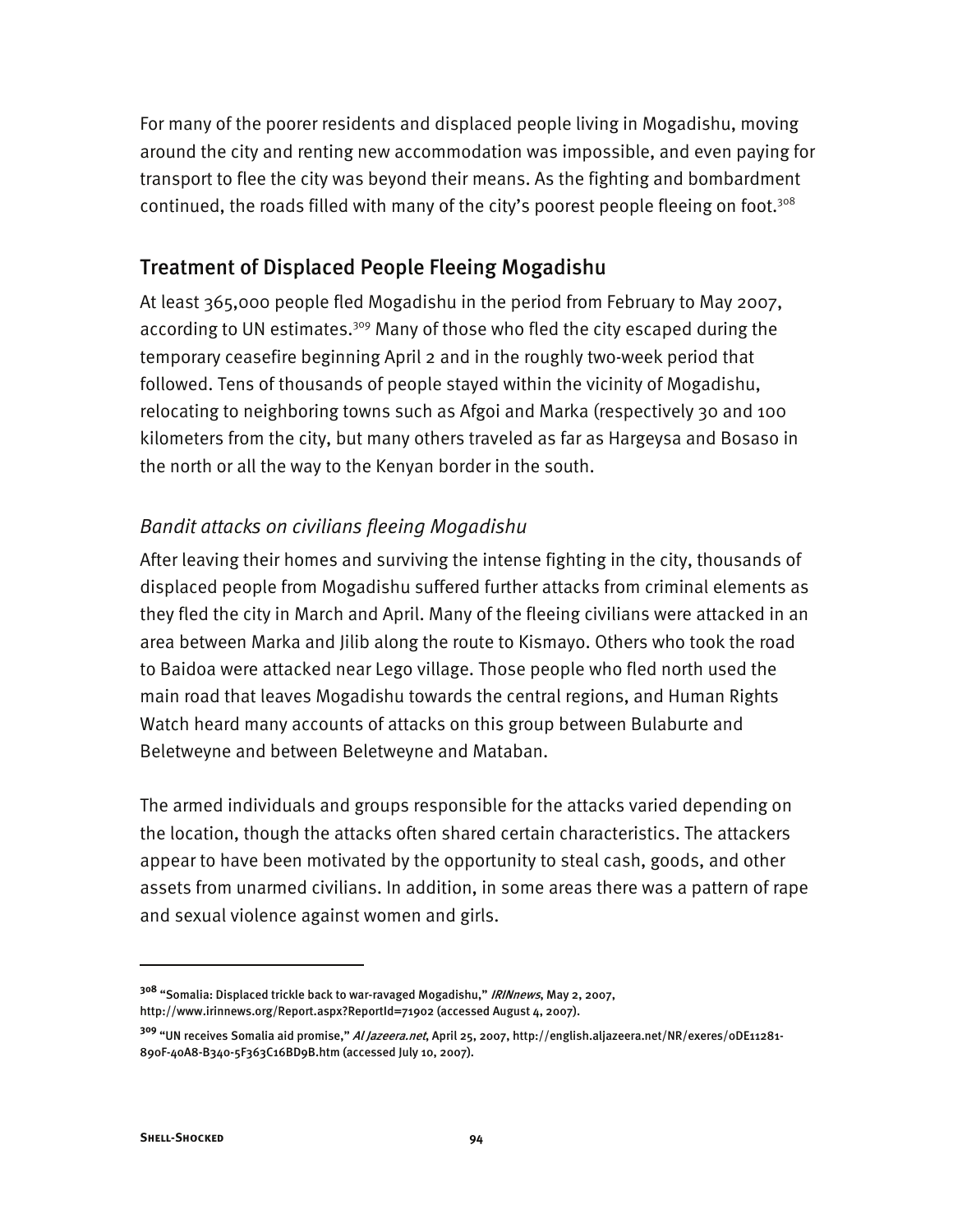Witnesses blamed bandits and other criminal elements for the attacks, not TFG or Ethiopian forces or the insurgency. However, even in locations like Marka and Afgoi that were under TFG control, the TFG failed to take steps to improve security for those in flight. Likewise, Ethiopian troops present in locations where attacks were occurring made no effort to intervene to stop or prevent attacks. For instance, many fleeing people were attacked near Lego village, which is close to Ballidogle airport, where the Ethiopian military has one of its biggest bases in Somalia.

Human Rights Watch interviewed dozens of individuals who told consistent accounts of armed men firing on them, stealing their possessions, and occasionally raping women and girls.<sup>310</sup> A few illustrative accounts are provided below:

- A 17-year-old girl who fled Mogadishu on March 23 said that she and her sister were in a minibus on the way to Dobley when it was attacked between Marka and Jilib. Armed men fired at the bus to stop it, then ordered everyone out and looted all possessions. The gunmen told everyone to lie down and those who refused were beaten. The men took the loot on a donkey cart, told men not to look at them, and then they left. She said, "They took away three women including my sister. They raped all three women, kept them for three to four hours and allowed them to rejoin us. My sister told me that she was raped by two men, alternating between them."<sup>311</sup>
- A 17-year-old girl who fled Mogadishu on April 21 was in a convoy that was ambushed just past Afgoi at 10 p.m. She said, "I witnessed one incident when a girl was taken out of a vehicle and raped in the bush nearby, she was about 25 years old. I saw the woman after she was released. She could not speak, she was crying."312 Later in the journey, as her convoy traveled between Bulohawo and Mandera, it was ambushed again. Up to six people were wounded, including a driver who later died.

**<sup>310</sup>** Human Rights Watch interviews, Nairobi, Galkayo, Hargeysa, and Bosaso, April-May 2007.

**<sup>311</sup>** Human Rights Watch interview (name withheld), Nairobi, April 28, 2007.

**<sup>312</sup>** Human Rights Watch interview (name withheld), Nairobi, April 28, 2007.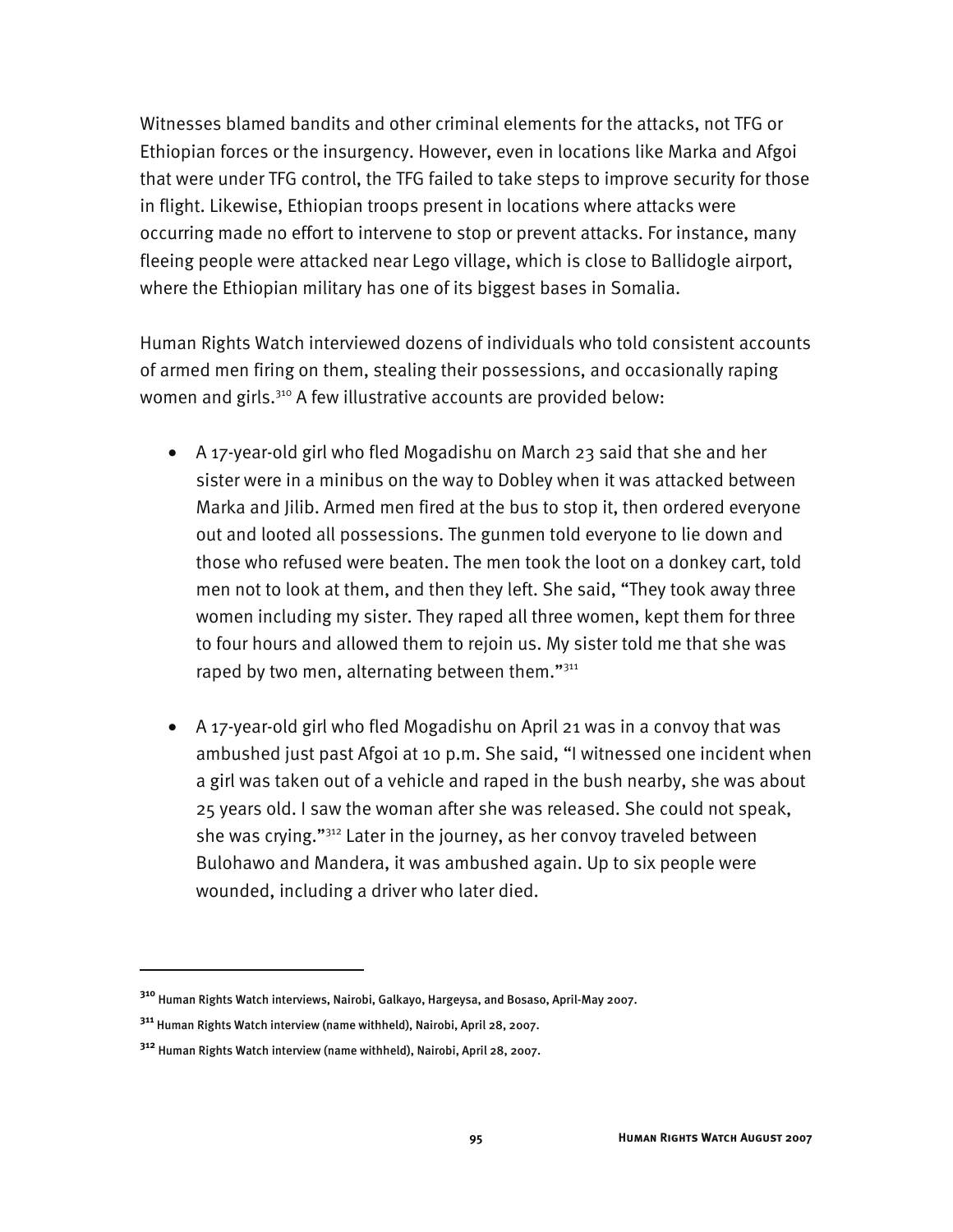- On April 2 a woman who traveled through Wanlaweyn witnessed the aftermath of an attack on a vehicle in Lego village. When armed men tried to stop a minibus, she said, "The driver of the minibus speeded up in order to escape, prompting the gunmen to fire. Two people were killed and five were injured. I saw two dead male bodies in the bus as we passed by. An Ethiopian checkpoint was not that far from where these incidents took place."<sup>313</sup>
- A 35-year-old woman who was nine months pregnant and fled Mogadishu in late-April was in a convoy that was ambushed at Bal'ad. After bandits fired on the vehicle, "The driver stopped the bus and bandits came and took household materials and clothes. They were three men armed with AK-47s. They kept on searching the bus for three hours. They took away a bag full of household materials from me. They did not take away any women from the bus."314
- A man who left Mogadishu on April 29 was in a convoy that was ambushed at Jimbiley village, near Buloburte. He said, "The vehicle in front of us was shot at first. The driver of our vehicle managed to drive back and escaped. Three women and the driver were wounded in the first vehicle. This happened around 10 p.m. We drove back to a small village. However, we heard they robbed the other vehicle and took bags, clothes and money.<sup>315</sup>

**<sup>313</sup>** Human Rights Watch interview (name withheld), Nairobi, April 25, 2007.

**<sup>314</sup>** Human Rights Watch interview with 35-year-old displaced man, Galkayo, May 1, 2007.

**<sup>315</sup>** Human Rights Watch interview (name withheld), Hargeysa, May 10, 2007.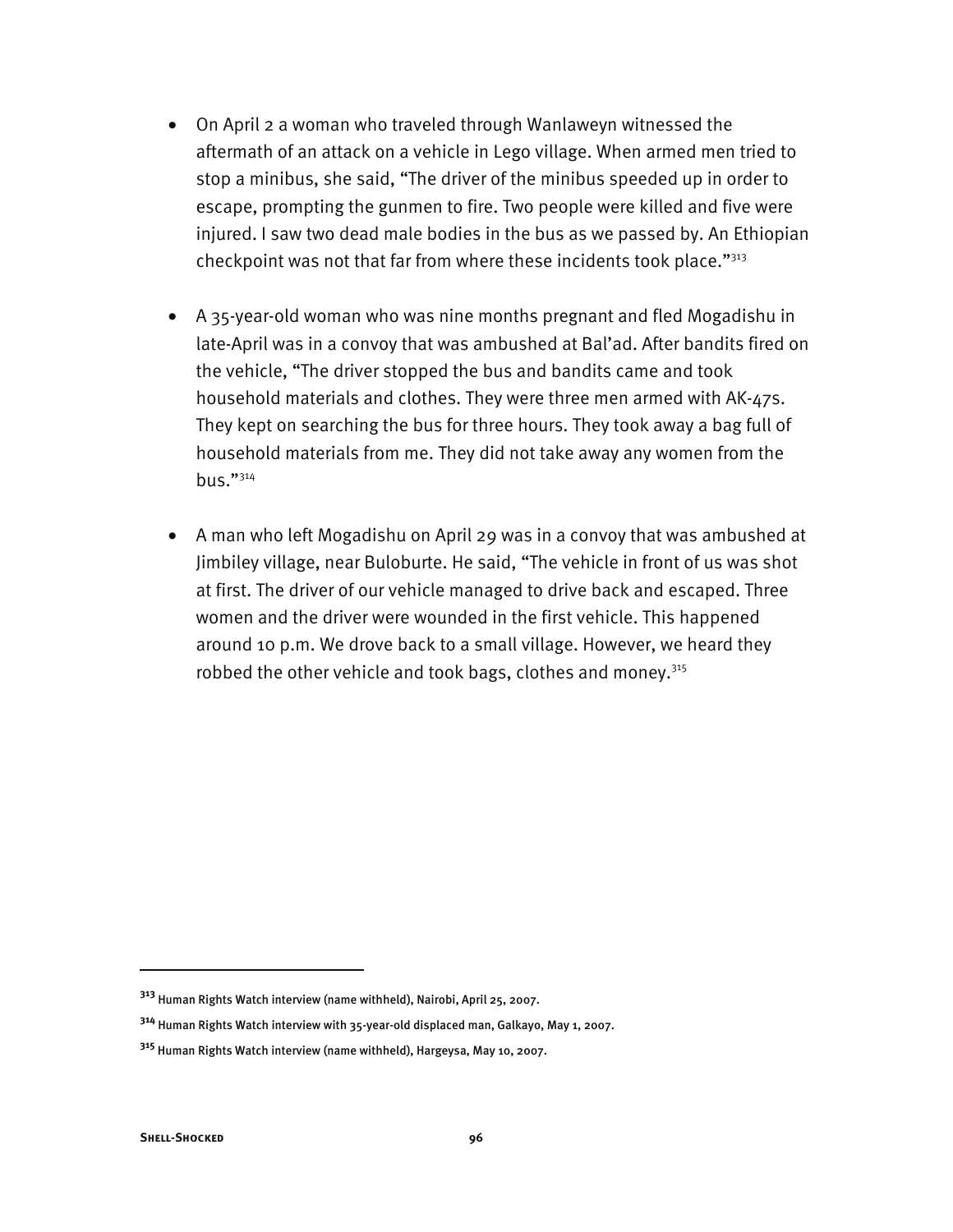### **IX. Applying International Humanitarian Law to the Conflict in Somalia**

### A. Applicable International Law

I

Under international humanitarian law, the conflict in Somalia is considered a noninternational armed conflict. (An international armed conflict is an armed conflict between two or more states.) Although Ethiopian forces (and initially some US forces) were involved in the conflict in Somalia, they were acting at the invitation of, and in coalition with, the Somali Transitional Federal Government.<sup>316</sup> All warring parties, including the armed groups that comprise the insurgency, are bound by international humanitarian law (the laws of war). $317$ 

Article 3 common to the four Geneva Conventions of 1949 (Common Article 3) expressly binds all parties to a non-international armed conflict, including non-state armed groups. Common Article 3 requires the humane treatment of civilians and captured combatants and prohibits violence to life and person, particularly murder, mutilation, cruel treatment, and torture; taking of hostages; outrages upon personal dignity; and the passing of sentences and the carrying out of executions without previous judgment pronounced by a regularly constituted court.<sup>318</sup>

International humanitarian law on the conduct of hostilities is set out in the Hague Regulations of 1907 $319$  and the First Additional Protocol of 1977 to the Geneva Conventions (Protocol I).320 Protocol I, which provides the most detailed and current

<sup>&</sup>lt;sup>316</sup> TFG officials have repeatedly called for the deployment of regional and international forces in Somalia to support the weak transitional government. On June 14, 2006, after long disagreement, the Somali parliament voted for the deployment of African Union troops "no matter what country they are from." "Somalia: Parliament votes in favor of foreign peacekeepers," IRINnews, June 15, 2007, http://www.reliefweb.int/rw/RWB.NSF/db900SID/LSGZ-6QSE39?OpenDocument (accessed July 18, 2007).

**<sup>317</sup>**See generally the discussion of the applicability of international humanitarian law to non-state armed groups in ICRC, Customary International Humanitarian Law, pp. 497-98.

**<sup>318</sup>** Article 3 of the First, Second, Third, and Fourth Geneva Conventions. Somalia became a party to the Geneva Conventions in 1962. Ethiopia became a party to the Geneva Conventions in 1969.

**<sup>319</sup>** Convention (IV) Respecting the Laws and Customs of War on Land and the Annexed Regulations Concerning the Laws and Customs of War on Land of 18 October 1907 (Hague Regulations), 3 Martens Nouveau Recueil (ser. 3) 461, 187 Consol. T.S. 227, entered into force January 26, 1910.

**<sup>320</sup>** Protocol Additional to the Geneva Conventions of 12 August 1949, and Relating to the Protection of Victims of International Armed Conflicts (Protocol I) of 8 June 1977, 1125 U.N.T.S. 3, entered into force December 7, 1978. Somalia is not party to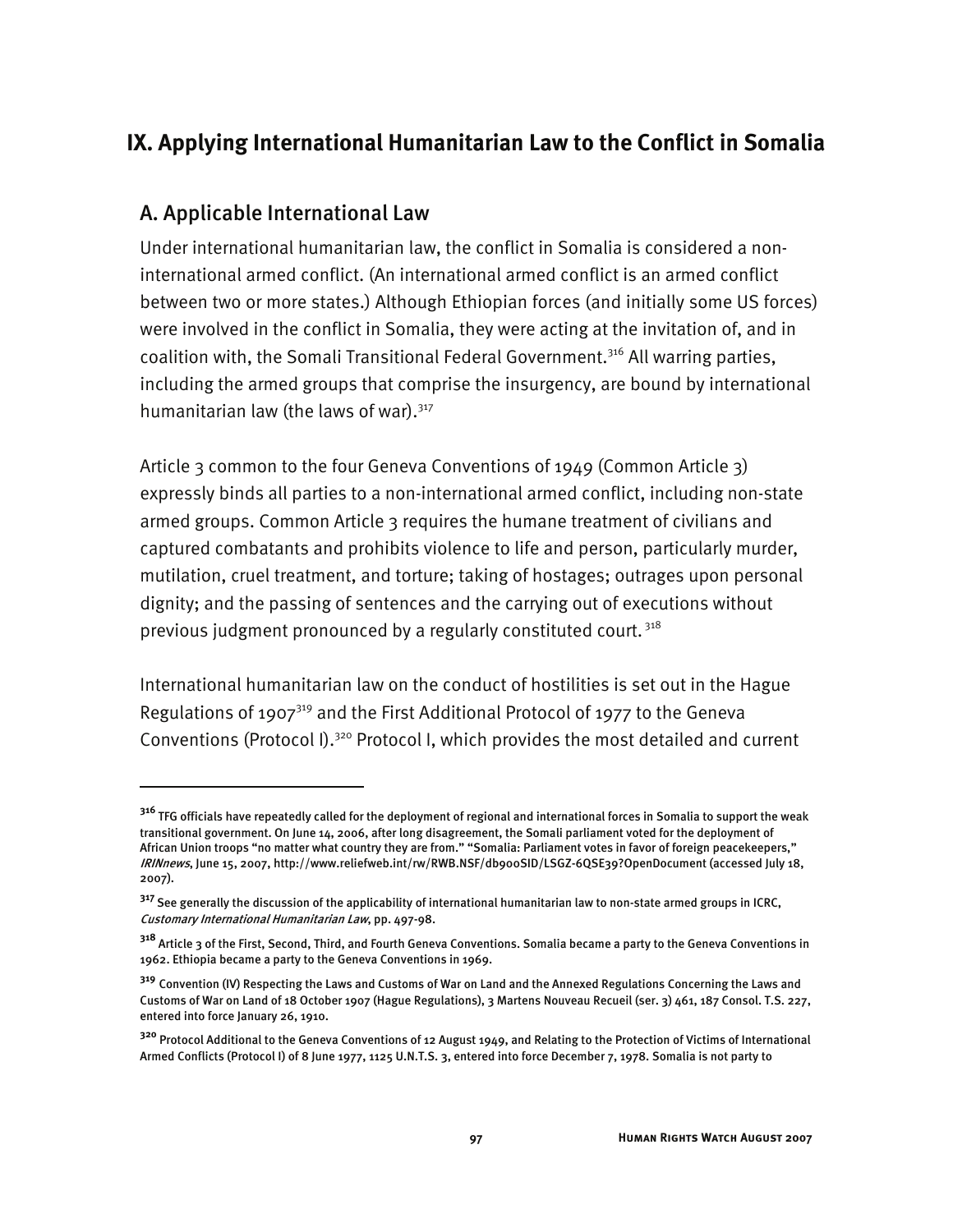codification of the conduct of hostilities during international armed conflicts, is not directly applicable to the conflict. The Second Additional Protocol of 1977 to the Geneva Conventions (Protocol II) on non-international armed conflicts is also not directly applicable because Somalia is not a party to the protocol (although Ethiopia is). Nevertheless, many if not most of the provisions of Protocols I and II have been recognized by states to be reflective of customary international law.<sup>321</sup>

The legal analysis applied in this report frequently references norms enshrined in Protocols I and II, but as an important codification of customary law rather than as a treaty obligation. Customary humanitarian law as it relates to the fundamental principles concerning conduct of hostilities is now recognized as largely the same whether it is applied to an international or a non-international armed conflict.<sup>322</sup>

### B. Protections for Civilians and Civilian Objects

International humanitarian law limits permissible means and methods of warfare by parties to an armed conflict and requires them to respect and protect civilians and captured combatants. "Means" of combat refers generally to the weapons used, while "methods" refers to the manner in which such weapons are used.

The two fundamental tenets of international humanitarian law are those of "civilian immunity" and "distinction."<sup>323</sup> They impose a duty, at all times during the conflict, to distinguish between combatants and civilians, and to target only the former. Article 48 of Protocol I states, "Parties to the conflict shall at all times distinguish between the civilian population and combatants and between civilian objects and military objectives and accordingly shall direct their operations only against military objectives."324 While Protocol I recognizes that some civilian casualties are inevitable,

Protocol I. Under article 96 of Protocol I, non-state actors may commit, under certain specific circumstances, to apply the Geneva Conventions and the protocols if they declare their willingness to do so to the Swiss government.

**<sup>321</sup>** See Yorem Dinstein, The Conduct of Hostilities under the Law of International Armed Conflict (Cambridge: Cambridge University Press, 2004), pp. 10-11 (the "Hague Convention (IV) of 1907 has acquired over the years the lineaments of customary international law" and "[m]uch of the Protocol may be regarded as declaratory of customary international law, or at least as non-controversial"). See generally ICRC, Customary International Humanitarian Law.

**<sup>322</sup>** One important difference relates to reprisals, which are permitted in very limited circumstances during international armed conflicts but not in non-international armed conflicts.

**<sup>323</sup>** See Protocol I, arts. 48, 51(2), 52(2).

**<sup>324</sup>** Ibid.I, art. 48.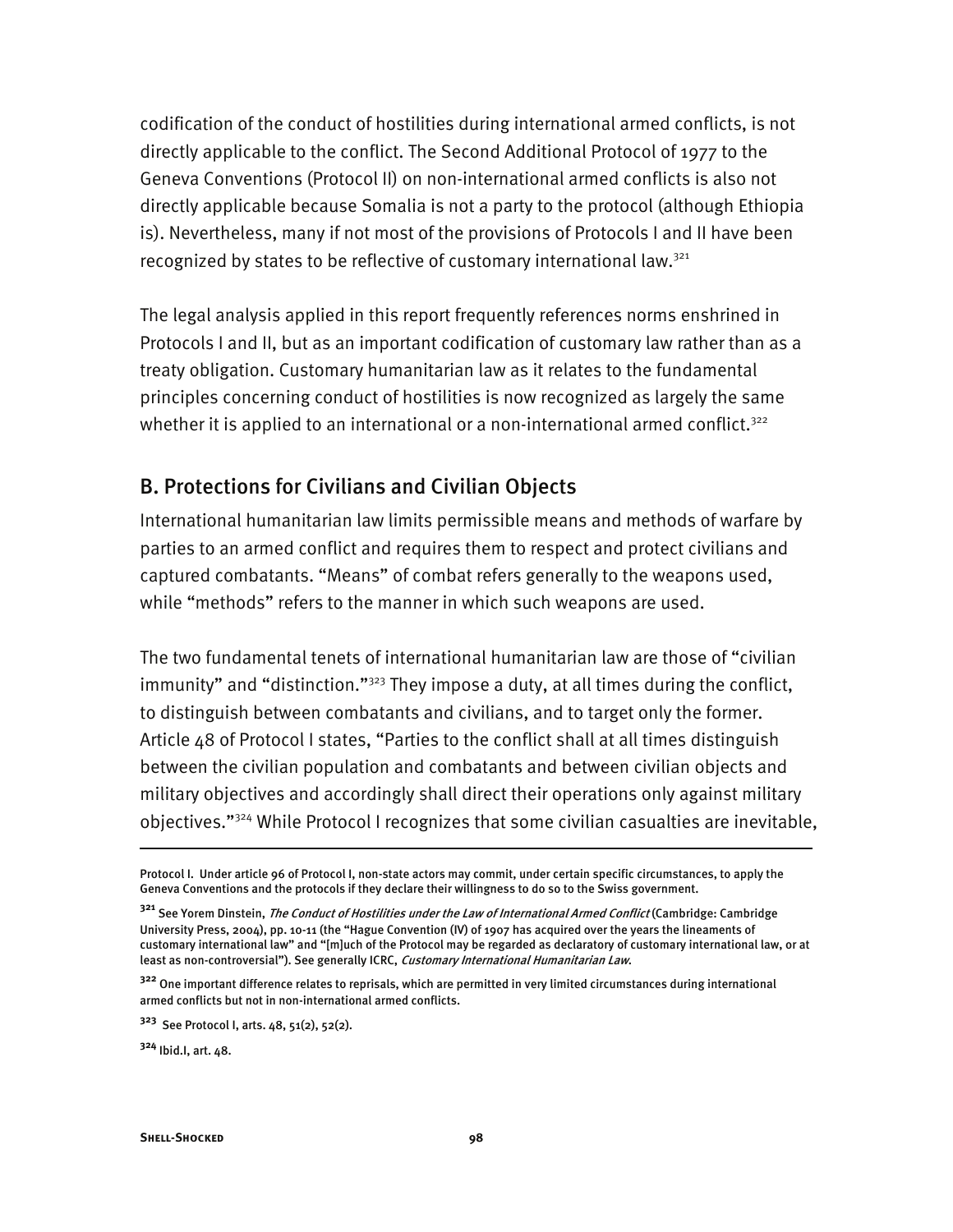parties to a conflict may not target civilians and civilian objects and may direct their operations against only military objectives.

Civilian objects are those that are not considered military objectives.<sup>325</sup> Military objectives are combatants and those objects that "by their nature, location, purpose or use make an effective contribution to military action and whose total or partial destruction, capture or neutralization, in the circumstances ruling at the time, offers a definite military advantage."<sup>326</sup> In general, the law prohibits direct attacks against what are by their nature civilian objects, such as homes and apartments, places of worship, hospitals, schools, or cultural monuments, unless they are being used for military purposes.327

International humanitarian law prohibits indiscriminate attacks. Indiscriminate attacks are "of a nature to strike military objectives and civilians or civilian objects without distinction." Examples of indiscriminate attacks are those that "are not directed at a specific military objective" or that use means that "cannot be directed at a specific military objective."328

One form of prohibited indiscriminate attack is area bombardment. Any attack, whether by artillery shelling or other means, that treats as a single military objective a number of clearly separated and distinct military objectives located in a city, town, or other area containing a concentration of civilians and civilian objects, is regarded as an indiscriminate attack and prohibited. Similarly, if a combatant launches an attack without attempting to aim properly at a military target, or in such a way as to hit civilians without regard to the likely extent of death or injury, it would amount to an indiscriminate attack.<sup>329</sup>

Also prohibited are attacks that violate the principle of proportionality. Disproportionate attacks are those that are expected to cause incidental loss of

**<sup>325</sup>** Ibid., art. 52(1).

**<sup>326</sup>** Ibid., art. 52.2.

**<sup>327</sup>** ICRC, Customary International Humanitarian Law, rule 8, citing military manuals and official statements.

**<sup>328</sup>** See Protocol I, art. 51(4).

**<sup>329</sup>** Ibid., art. 51(5)(a).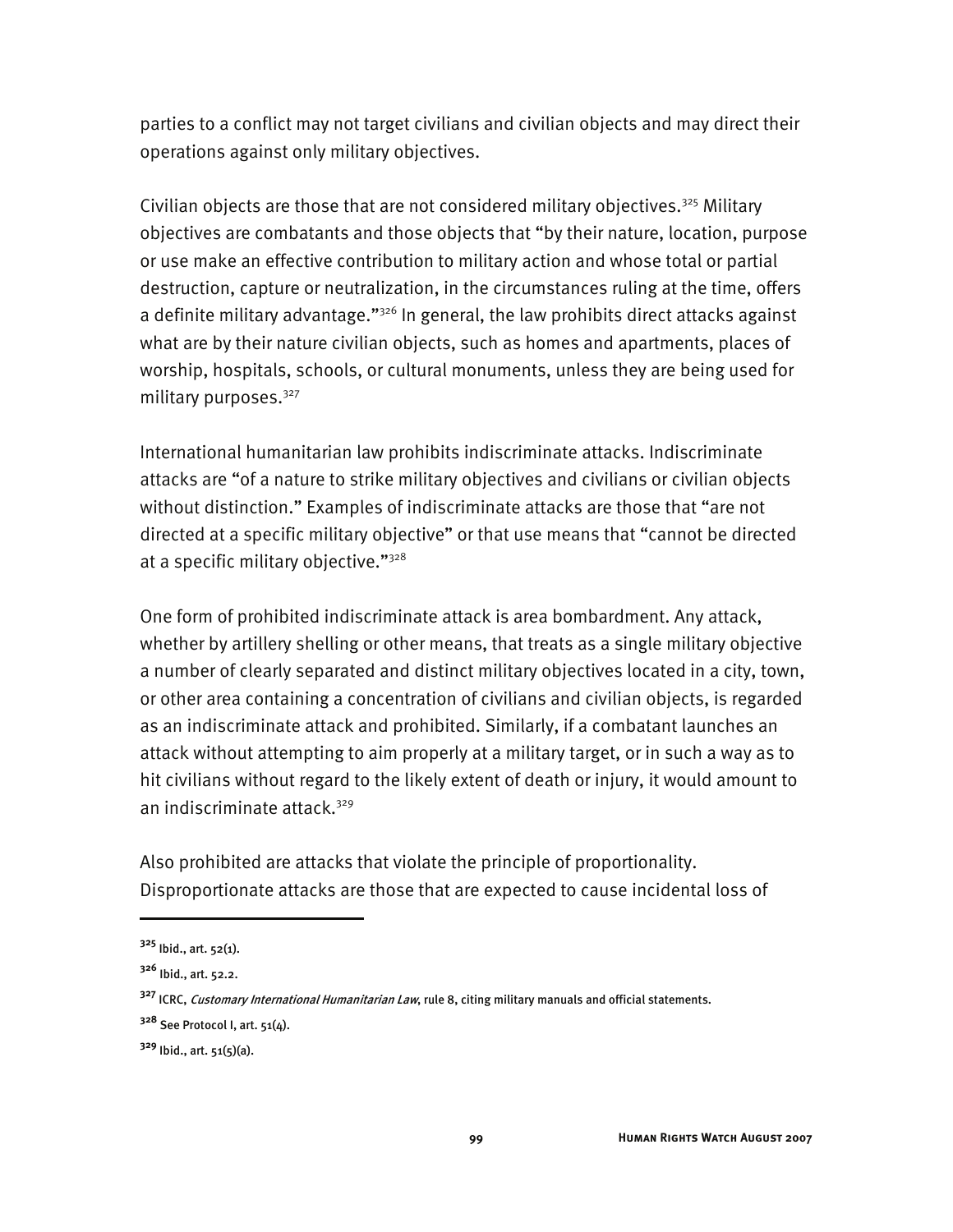civilian life, injury to civilians, or damage to civilian objectives that would be excessive in relation to the concrete and direct military advantage anticipated from the attack.<sup>330</sup> The expected danger to the civilian population and civilian objects depends on various factors, including their location (possibly within or near a military objective), the accuracy of the weapons used (depending on the trajectory, the range, environmental factors, the ammunition used, etc.), and the technical skill of the combatants (which can lead to random launching of weapons when combatants lack the ability to aim effectively at the intended target).  $331$ 

International humanitarian law requires that the parties to a conflict take constant care during military operations to spare the civilian population and to "take all feasible precautions" to avoid or minimize the incidental loss of civilian life, as well as injury to civilians and damage to civilian objects.<sup>332</sup> In its authoritative Commentary on Protocol I, the International Committee of the Red Cross explains that the requirement to take all "feasible" precautions means, among other things, that the person launching an attack is required to take the steps needed to identify the target as a legitimate military objective "in good time to spare the population as far as possible."

These precautions include:

• Doing "everything feasible to verify" that the objects to be attacked are military objectives and not civilians or civilian objects. If there are doubts about whether a potential target is of a civilian or military character, it "shall be presumed" to be civilian.<sup>333</sup> The warring parties must do everything feasible to cancel or suspend an attack if it becomes apparent that the target is not a military objective.  $334$ 

**<sup>330</sup>** Ibid., art. 51(5)(b).

**<sup>331</sup>** ICRC, Commentary on the Additional Protocols, p. 684.

**<sup>332</sup>** Protocol I, art. 57.

**<sup>333</sup>** Ibid., art. 52(3).

**<sup>334</sup>** Ibid., art. 57(2).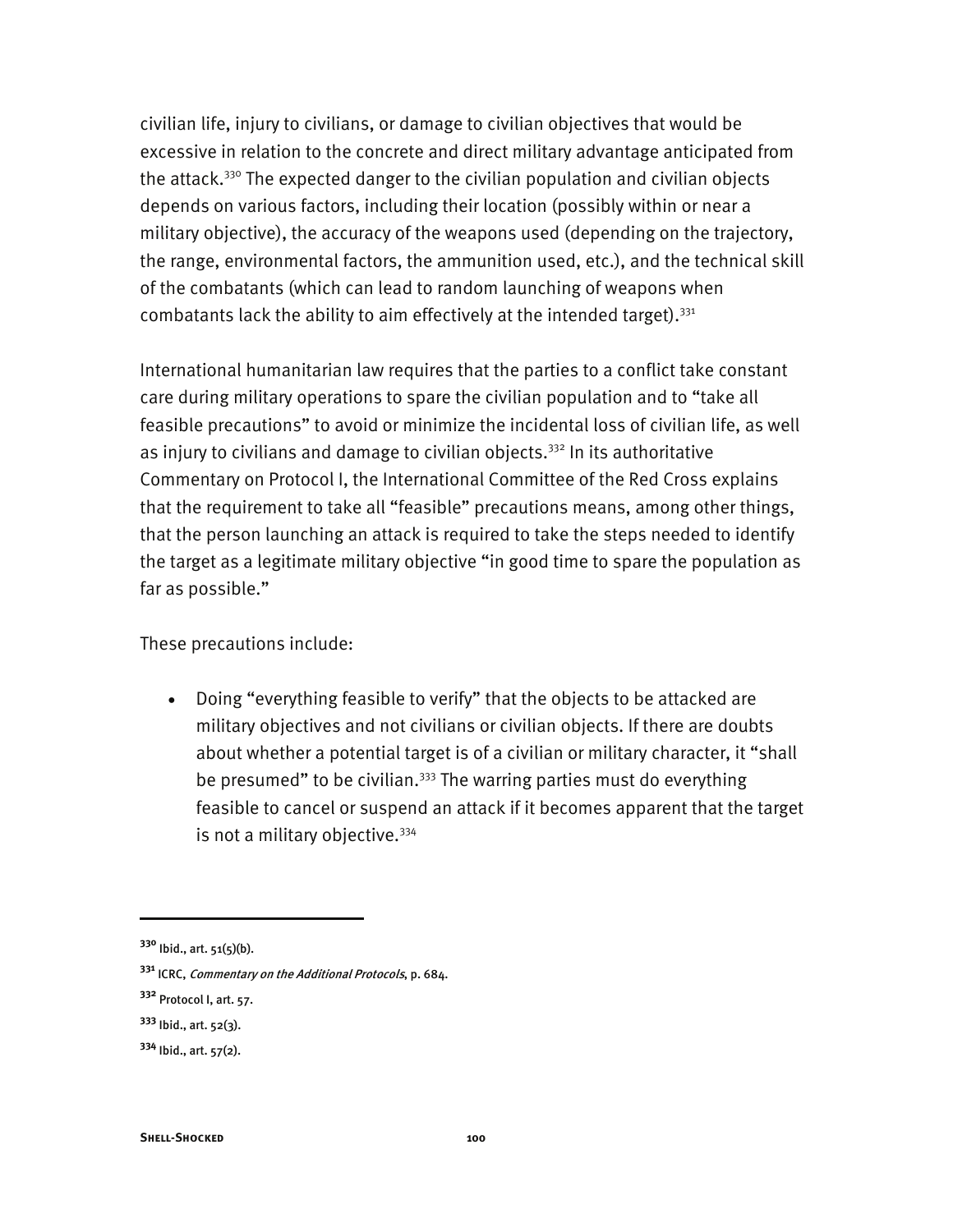- Taking "all feasible precautions in the choice of means and methods" of warfare so as to avoid and in any event minimize "incidental loss of civilian life, injury to civilians and damage to civilian objects."335
- When circumstances permit, giving "effective advance warning…of attacks which may affect the civilian population."336
- "When a choice is possible between several military objectives for obtaining the same military advantage," carrying out the attack that may be "expected to cause the least danger to civilian lives and civilian objects."337
- Avoiding "locating military objectives within or near densely populated areas."338
- Endeavoring "to remove the civilian population…from the vicinity of military objectives."339

International humanitarian law does not prohibit fighting in urban areas, although the presence of civilians places greater obligations on warring parties to take steps to minimize harm to civilians. Humanitarian law prohibits belligerents from using civilians to shield military objectives or military operations from attack. "Shielding" refers to purposefully using the presence of civilians to render certain points, areas, or military forces immune from military attack.<sup>340</sup> Taking over a family's home and not permitting the family to leave for safety so as to deter the enemy from attacking is a simple example of using "human shields."

The prohibition on shielding is distinct from the requirement that all warring parties take "constant care" to protect civilians during the conduct of military operations by,

I

**<sup>339</sup>** Ibid., art. 58(a).

**<sup>335</sup>** Ibid., art. 57(2).

**<sup>336</sup>** Ibid., art. 57(2).

**<sup>337</sup>** Ibid., art. 57(3).

**<sup>338</sup>** Ibid., art. 58(b).

**<sup>340</sup>** Ibid., art. 57(7).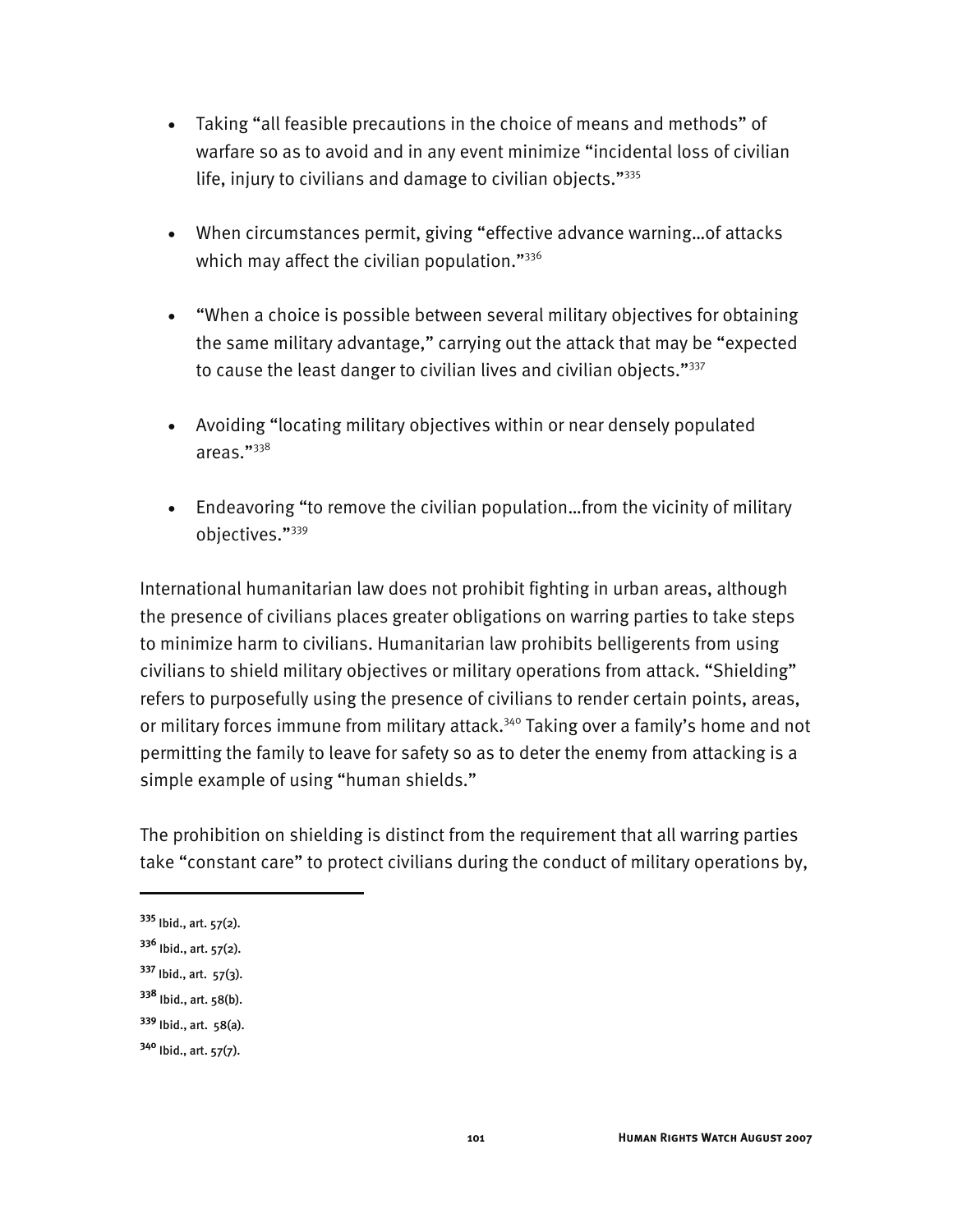among other things, taking all feasible precautions to avoid locating military objectives within or near densely populated areas.<sup>341</sup> Such a determination will depend on the situation.

With respect to individual responsibility, serious violations of international humanitarian law, including deliberate, indiscriminate and disproportionate attacks harming civilians, when committed with criminal intent, are considered war crimes. Individuals may also be held criminally liable for attempting to commit a war crime, as well as assisting in, facilitating, aiding or abetting a war crime. Responsibility may also fall on persons planning or instigating the commission of a war crime.<sup>342</sup> Commanders and civilian leaders may be prosecuted for war crimes as a matter of command responsibility when they knew or should have known about the commission of war crimes and took insufficient measures to prevent them or punish those responsible.<sup>343</sup>

# C. Violations of International Humanitarian Law by the Parties to the Conflict in Mogadishu

This report describes numerous violations of the laws of war by insurgent, Ethiopian, and TFG forces since January 2007. Violations by one party to a conflict do not justify violations by the opposing side: the unlawful deployment of insurgent forces in densely populated neighborhoods of Mogadishu did not justify indiscriminate and disproportionate bombardments of those areas by Ethiopian forces. Serious violations committed by individuals knowingly or recklessly are war crimes. States have an obligation to investigate and prosecute individuals implicated in war crimes committed on their territory.344

#### *Violations by the insurgency*

The insurgency:

• Deployed their forces in densely populated civilian areas and often launched mortar rounds in "hit-and-run" tactics that placed civilians at unnecessary

j

**<sup>341</sup>** Ibid., arts. 57, 58.

**<sup>342</sup>** See ICRC, Customary International Humanitarian Law, p. 554.

**<sup>343</sup>** Ibid., rule 153.

**<sup>344</sup>** Ibid., rule 158.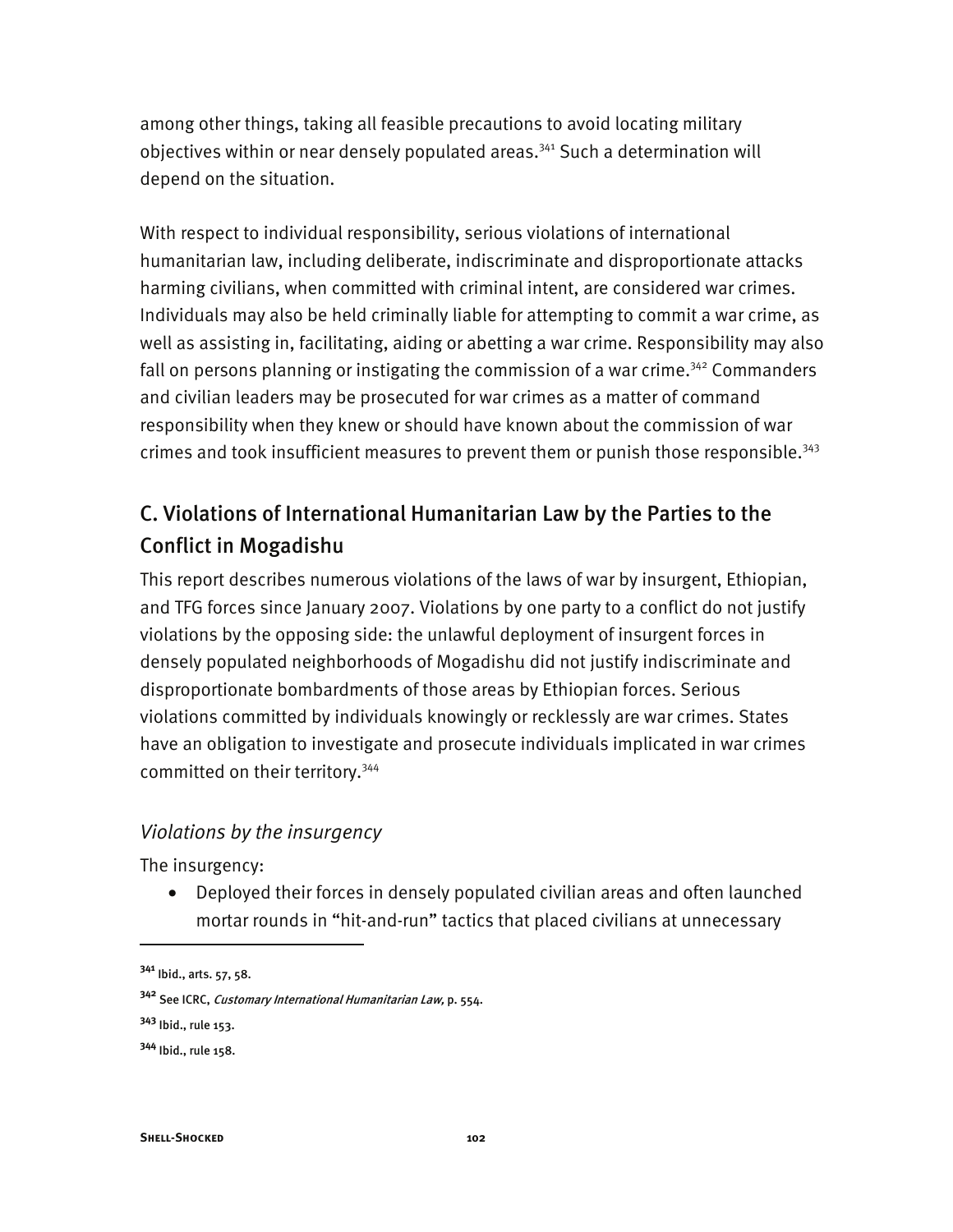risk. Further investigation is required to determine whether insurgents purposefully used civilians to shield themselves from attack, a war crime.

- Fired weapons, particularly mortars, in a manner that did not discriminate between civilians and military objectives.
- Targeted TFG civilian officials for attack.
- In at least one incident executed captured combatants in their custody, and subjected the bodies to degrading treatment.

### *Violations by Ethiopian forces*

Ethiopian forces:

- Failed to take all feasible precautions to avoid incidental loss of civilian life and property. They failed to verify that targets were military objectives.
- Failed to take all feasible precautions to avoid civilian casualties by their choice of means (firing inherently indiscriminate rockets in urban areas) and methods (using mortars and other indirect weapons without spotters) of warfare.
- Routinely and repeatedly fired rockets, mortars, and artillery in a manner that did not discriminate between civilian and military objectives or that caused civilian loss of life that exceeded the expected military gain. The use of area bombardments in populated areas and the failure to cancel attacks once the harm to civilians became known is evidence of criminal intent necessary to demonstrate the commission of war crimes.
- In specific instances—namely attacks on hospitals—appeared to deliberately target civilian objects known to contain civilians.
- Committed widespread pillaging and looting of civilian property, including of medical equipment at hospitals.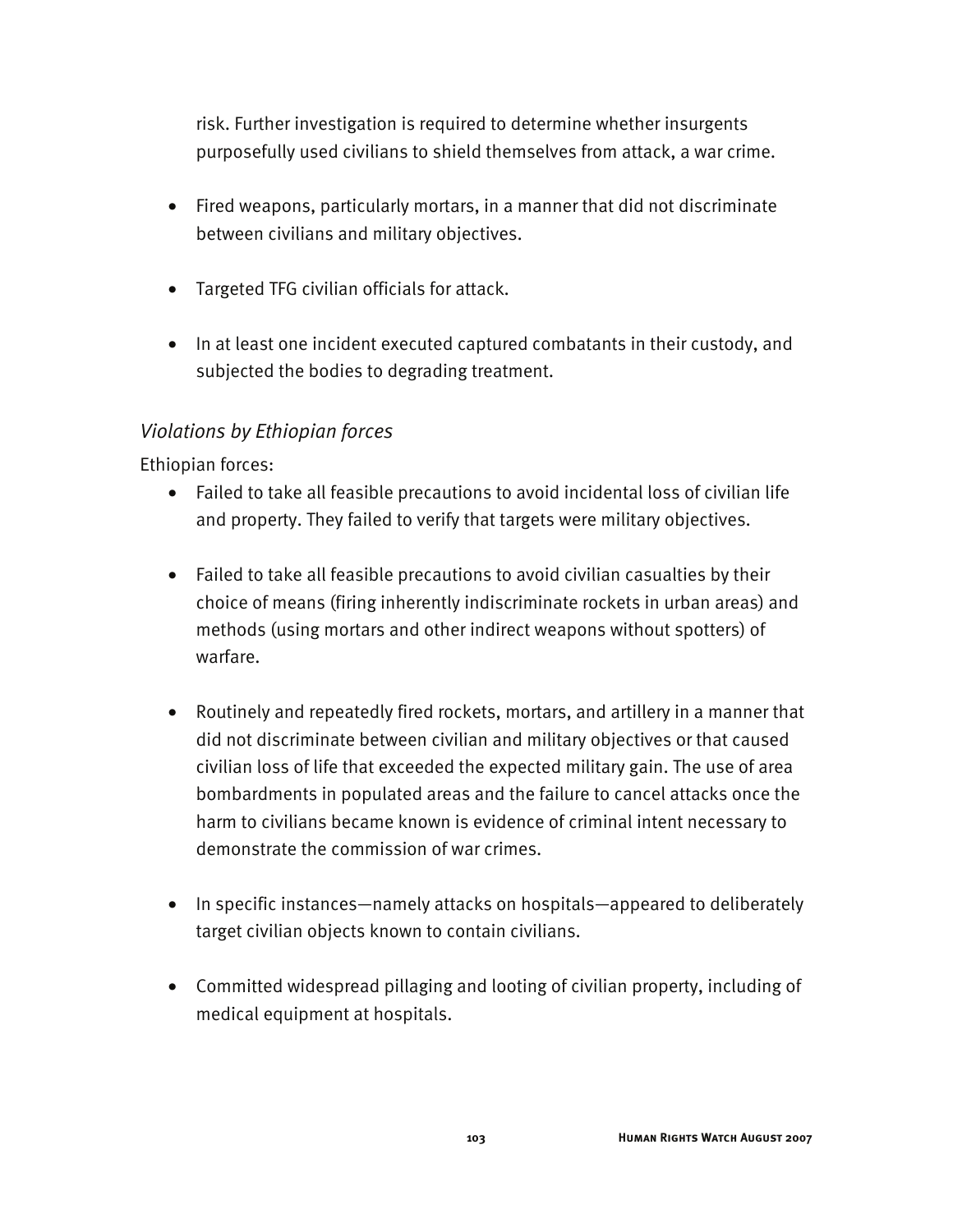### *Violations by the Transitional Federal Government forces*

TFG forces:

- Failed to provide effective warnings when alerting civilians of impending military operations.
- Committed widespread pillaging and looting of civilian property.
- Interfered with the delivery of humanitarian assistance and in some instances directly attacked humanitarian personnel.
- Committed mass arrests and mistreated persons in custody.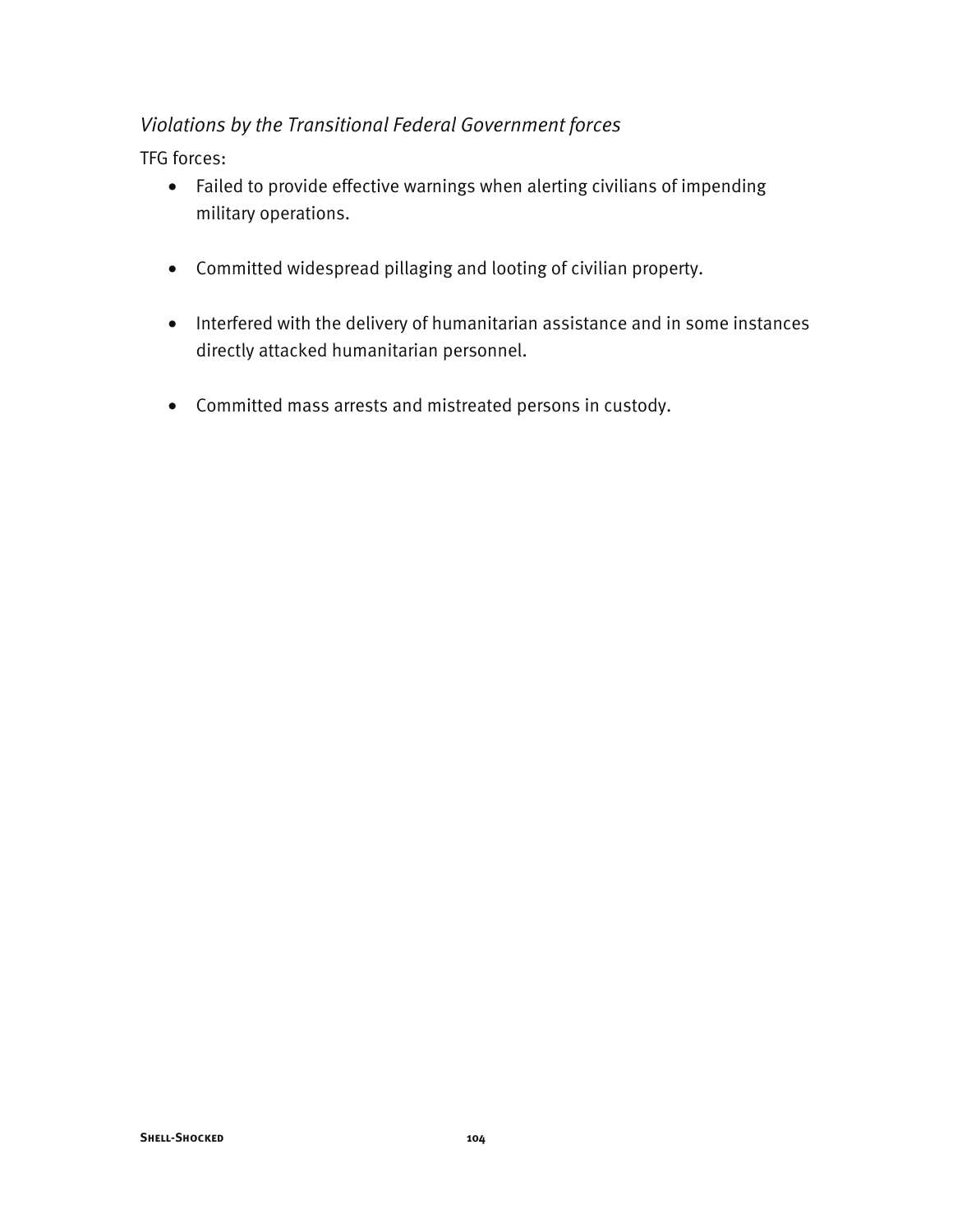# **X. Recommendations**

### To the Transitional Federal Government of Somalia (TFG)

- Immediately issue clear public orders to all TFG security forces to cease attacks on and mistreatment of civilians, and looting of civilian property.
- Ensure humanitarian assistance to all civilians in need, including by facilitating humanitarian agencies in their access to all displaced persons in and around Mogadishu.
- Publicly reassure all displaced residents of Mogadishu that they are welcome to return to Mogadishu and that the TFG is cognizant of its responsibility to provide security to all Somali civilians under its control, regardless of clan affiliation.
- Cease all mistreatment of detainees and ensure that they have access to family members, legal counsel, and adequate medical care while in detention. Immediately and publicly communicate these instructions to all police and other security forces in Mogadishu. Encourage independent monitoring of detention facilities.
- Investigate allegations of abuses by TFG forces and hold accountable members of the TFG forces, whatever their rank, implicated in abuses.
- Take all necessary steps to build a competent, independent, and impartial judiciary that can provide trials that meet international fair trial standards. Abolish the death penalty as an inherently cruel form of punishment.
- Support efforts to deter abuses in Somalia in the future, such as by inviting and facilitating UN and independent international human rights organizations to investigate allegations of abuses by all sides.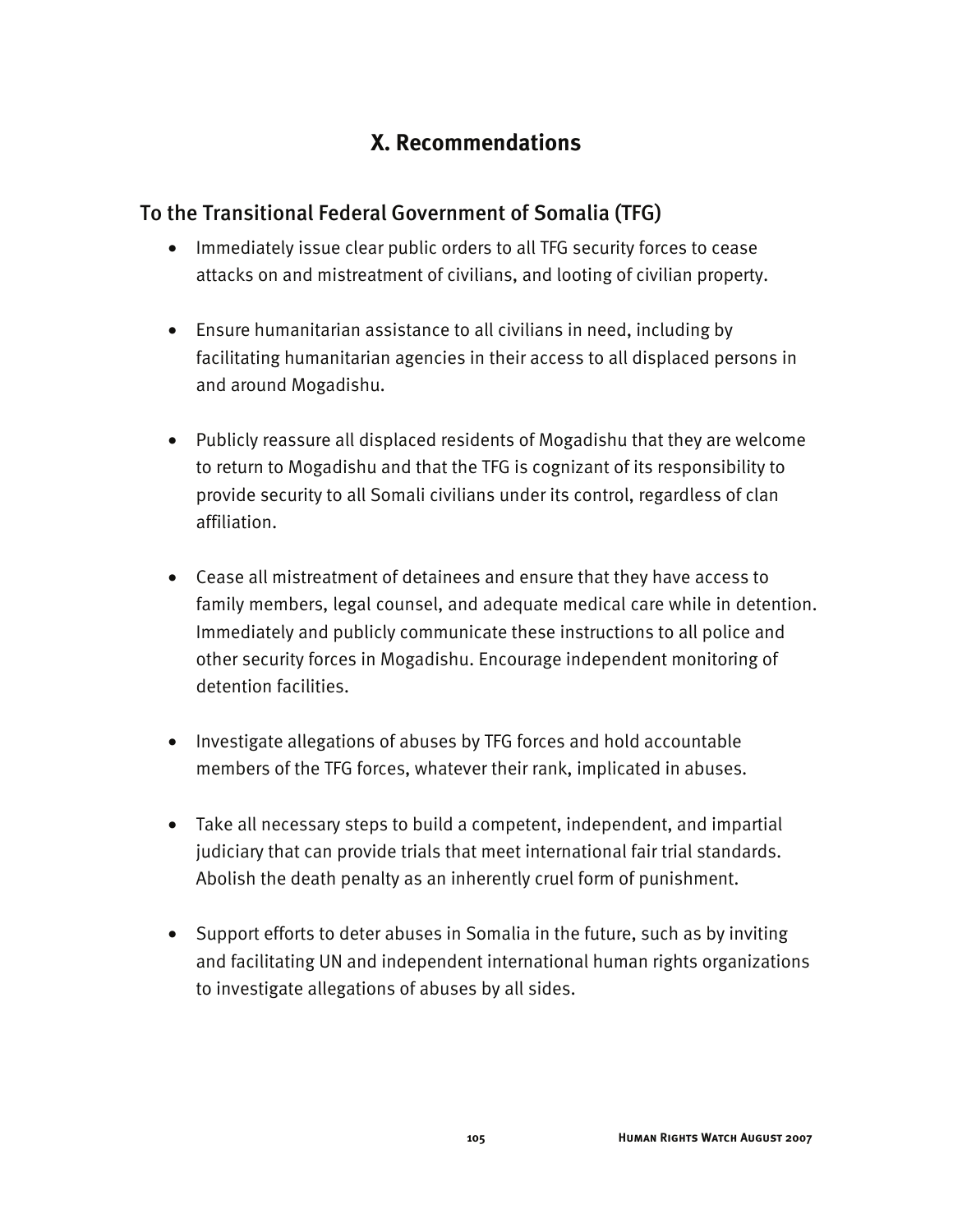• Invite the UN Office of the High Commissioner for Human Rights to increase the number of staff monitoring and reporting on human rights abuses in Somalia and request technical support for the judiciary and the establishment of an independent national human rights commission.

### To the groups comprising the insurgency

- Cease all attacks on civilians and civilian objects. Commanders and other leaders of the Al-Shabaab and other armed groups should ensure that civilians are never targeted for attack. International humanitarian law defines civilians to include government officials and employees not directly participating in the hostilities, school teachers and other non-combatant civil servants, humanitarian aid and development workers, journalists, and doctors.
- Cease all attacks that cause indiscriminate or disproportionate harm to civilians or civilian objects. Insurgent forces attacking military targets must take all feasible steps to minimize harm to civilians. No attack should be carried out that uses means and methods of war that do not distinguish between civilians and combatants or are expected to cause excessive civilian harm. The insurgency should avoid any attacks in crowded civilian areas, such as busy roads, village or city streets, markets, or other public gathering places.
- Avoid locating, to the extent feasible, insurgent forces within or near densely populated areas, and where possible remove civilians from the vicinity of such forces. Avoid using populated areas to launch attacks and cease threatening civilians who protest the use of their neighborhoods as launching sites. Never purposefully use civilians to shield insurgent forces from attack.
- Publicly commit to abide by international humanitarian law, including prohibitions against targeting civilians, using indiscriminate and disproportionate attacks, and using civilians as "human shields."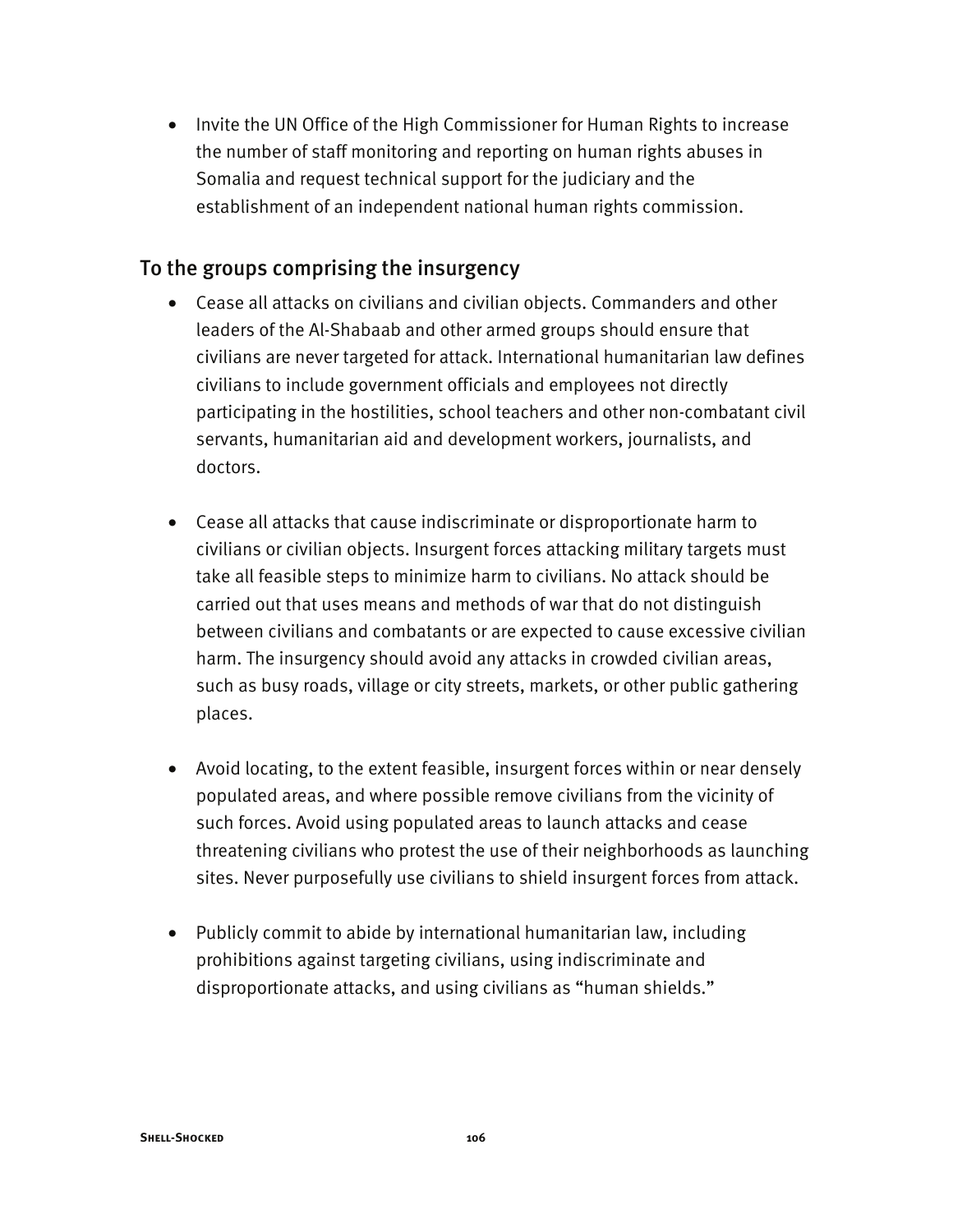## To the government of Ethiopia

- Cease all attacks that deliberately target civilians and cease using means and methods of combat that cannot discriminate between civilians and military objectives. Civilian objects such as schools, hospitals, and homes must not be attacked unless currently being used for military purposes.
- Cease all indiscriminate attacks and attacks in which the expected civilian harm is excessive compared to the concrete and direct military gain anticipated. In particular, cease the use of area bombardments of populated areas of Mogadishu.
- Avoid locating, to the extent feasible, military assets such as bases in or near densely populated areas.
- Protect medical facilities and other protected sites.
- Issue clear public orders to all forces that they must uphold fundamental principles of international humanitarian law and provide clear guidelines and training to all commanders and fighters to ensure compliance with international humanitarian law.
- Investigate and discipline or prosecute as appropriate military personnel, regardless of rank, who are responsible for serious violations of international humanitarian law including those who may be held accountable as a matter of command responsibility.

# To the participants in the National Reconciliation Conference and representatives of civil society

• Call for accountability and oppose amnesties for serious violations of international law committed by all parties to the conflict to help ensure the rights of individual victims to justice and an effective remedy, and to build a genuine and lasting peace.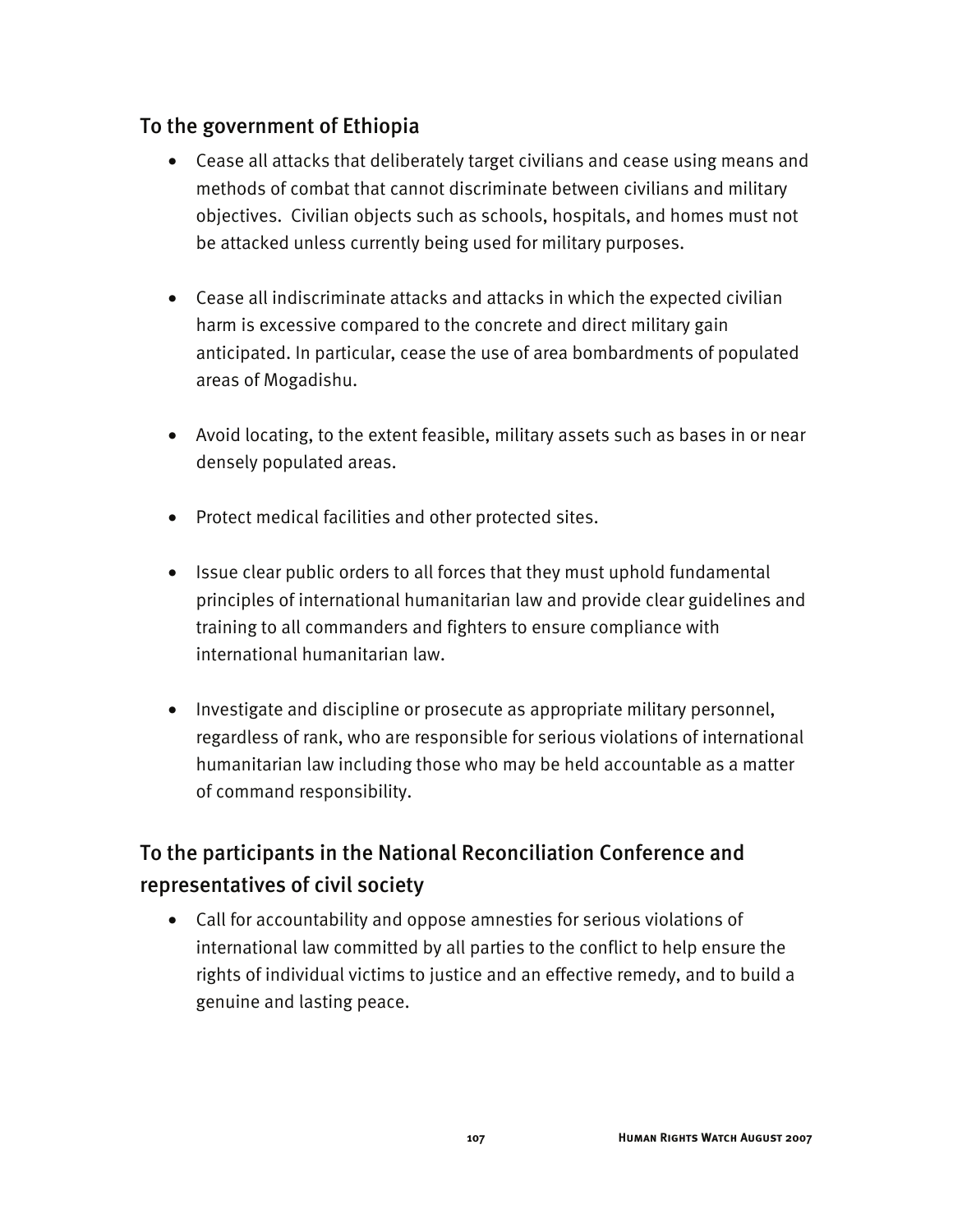• Acknowledge the plight of women, displaced persons and minorities and allow their representatives to participate meaningfully in the National Reconciliation Conference.

# To the European Union and its member states, the European Commission, the government of the United States, the African Union, and the Arab League

- Publicly condemn the serious abuses of international human rights and humanitarian law committed by all parties to the conflict in Mogadishu in 2007, and specifically call on the Ethiopian government and Transitional Federal Government to take all necessary steps, including public action, to ensure that their forces cease abuses against all persons in custody.
- Support measures to promote accountability and end impunity for serious crimes in Somalia, including through the establishment of an independent United Nations panel of experts to investigate and map serious crimes and recommend further measures to improve accountability.
- Remind the Ethiopian and Somali governments of their obligations under international law to investigate and discipline or prosecute as appropriate military personnel, regardless of rank, who are responsible for serious violations of international human rights or humanitarian law, including those who may be held accountable as a matter of command responsibility.
- Reiterate that amnesties at the national level are not applicable to international crimes.
- Publicly and privately demand that the Ethiopian government cease summary executions, deliberate attacks against civilians and civilian objects, and the use of area bombardment in populated areas, reminding the government that these are grave violations of international humanitarian law that can amount to war crimes.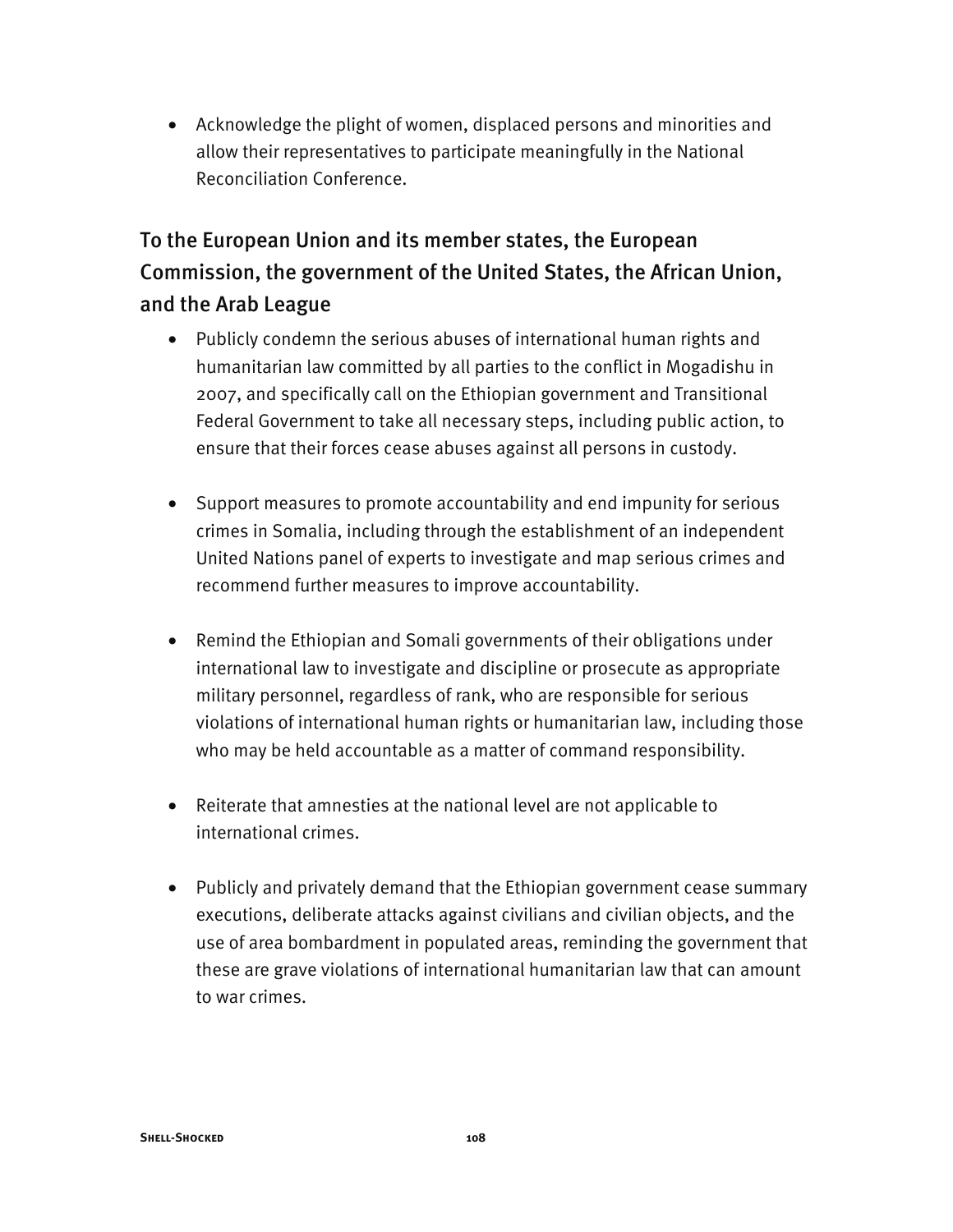• Publicly promote and financially support civil society efforts to provide humanitarian assistance, services such as education, monitoring of the human rights situation, and efforts to promote national solidarity, and also TFG efforts to improve the functioning of the judicial system and to establish a national human rights commission. Provide voluntary contributions to support an expanded OHCHR field operation in Somalia.

## To the government of the United States

• Investigate reports of abuses by Ethiopian forces, identify the specific units involved, and ensure that they receive no assistance or training from the United States until the Ethiopian government takes effective measures to bring those responsible to justice, as required under the "Leahy law," which prohibits US military assistance to foreign military units that violate human rights with impunity.

## To the African Union

- Ensure that the African Union Mission in Somalia (AMISOM) publicly raises concerns over violations of international human rights and humanitarian law with all parties to the conflict in Mogadishu.
- Establish dialogue mechanisms with TFG and Ethiopian commanders as well as the insurgency about rules of engagement, tactics and international humanitarian law.
- Provide adequate pre-deployment training and establish a human rights monitoring mechanism by AMISOM contingents regarding protection of civilians, especially women and children, and sexual violence.

## To the United Nations

#### *To the UN Security Council*

• Condemn serious violations of international humanitarian and human rights law that have been and continue to be perpetrated in Somalia by all parties to the conflict.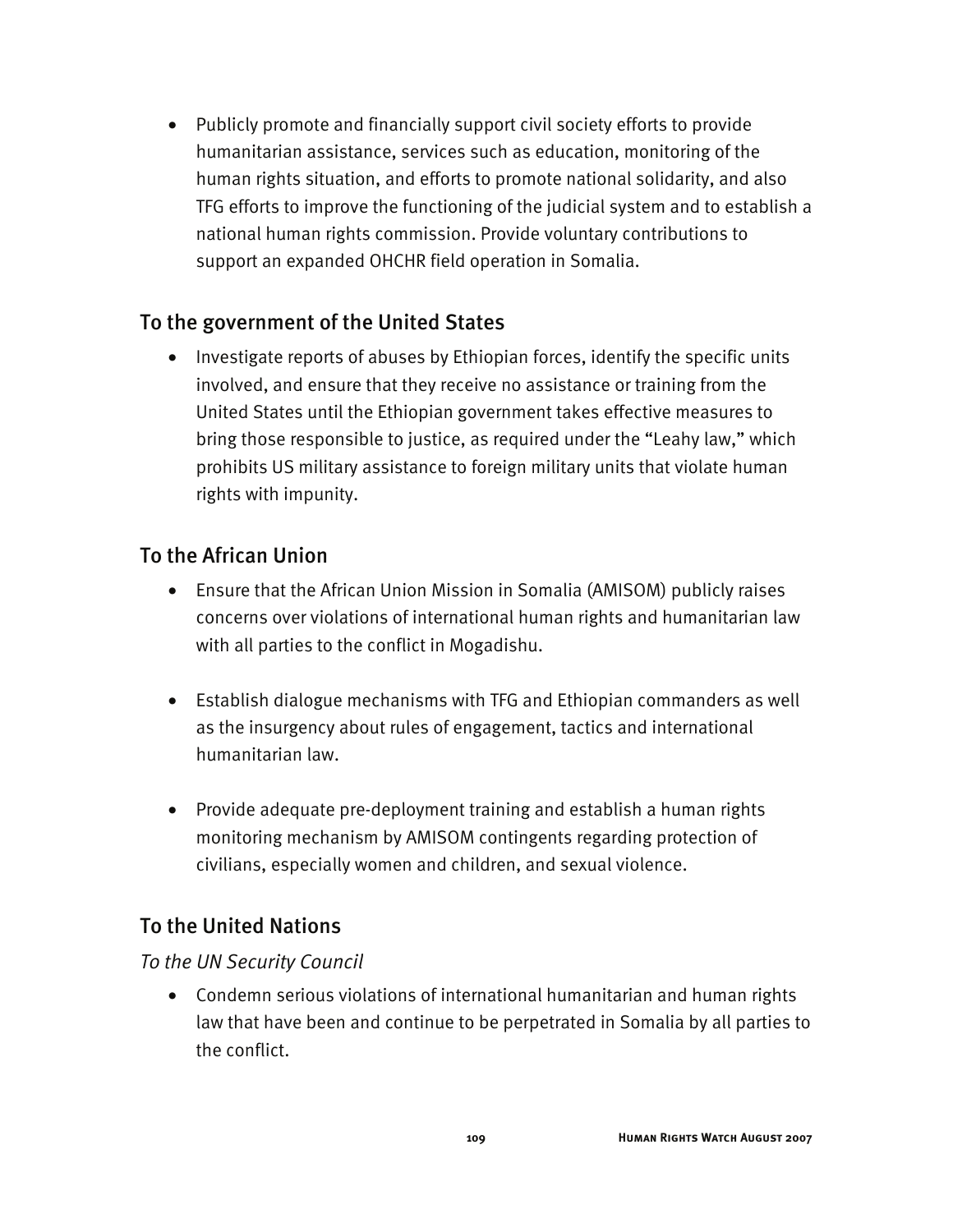- Support measures to promote accountability and end impunity for serious crimes in Somalia, including through the establishment of an independent panel of experts to investigate and map serious crimes and recommend further measures to improve accountability.
- Ensure that any peacekeeping operation authorized by the United Nations Security Council, whether a regional or UN operation, includes robust protection of civilians within its mandate, and gender and child specific components.
- Call on the UN secretary-general to take immediate action on the grave human rights situation in Somalia including by:
	- o Providing monthly progress reports on the human rights situation to the Security Council; and
	- o Establishing an independent panel of experts to investigate abuses associated with the recent conflict in Mogadishu, retrospectively map the most serious crimes in Somalia's recent history, and present recommendations for accountability.

#### *To the UN Secretary-General*

- Support an increase in the number of OHCHR staff monitoring and publicly reporting on human rights abuses in Somalia and urge donors to provide additional voluntary contributions for this operation.
- Establish an independent panel of experts to investigate abuses associated with the recent conflict in Mogadishu, retrospectively map the most serious crimes in Somalia's recent history, and present recommendations for accountability.

### *To the UN Office of the High Commissioner for Human Rights (OHCHR)*

• Increase the number of human rights officers monitoring and publicly reporting on human rights abuses in Somalia, and include staff with expertise on child and minority protection and sexual and gender-based violence.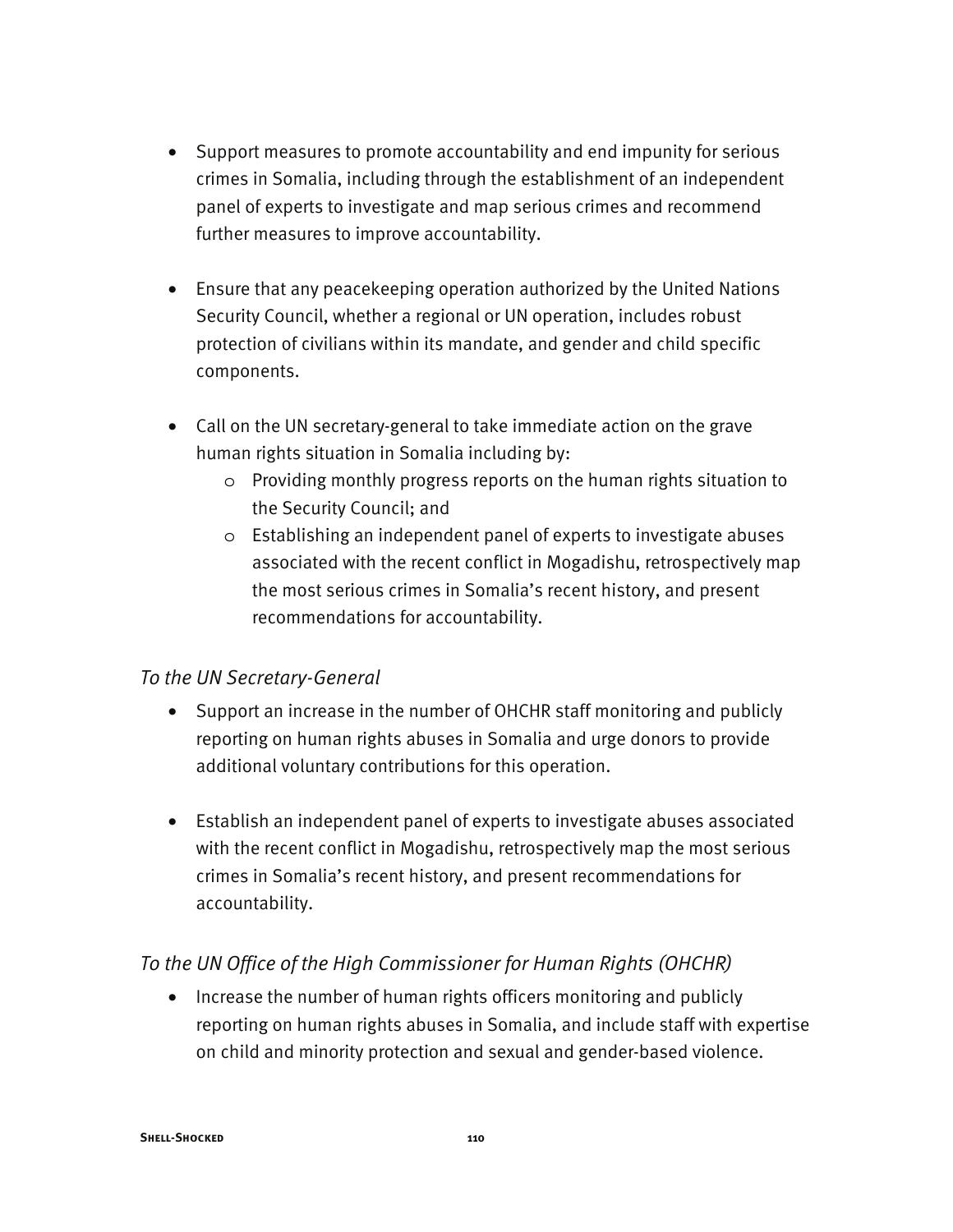• Explore the possibility of providing technical support to the Somali judiciary and to Somali government efforts to establish an independent national human rights commission.

#### *To the UNDP Resident Representative (and head of the UN Country Team)*

- Ensure that the program and advocacy work of the UN agencies operating in Somalia highlights the protection of displaced and conflict-affected populations and that it is based on international human rights and humanitarian law standards.
- Support an increase in the number of OHCHR staff monitoring and publicly reporting on human rights abuses in Somalia and urge donors to provide additional voluntary contributions for this operation.
- Ensure that all TFG forces participating in UNDP-funded training programs have been screened for human rights abuses.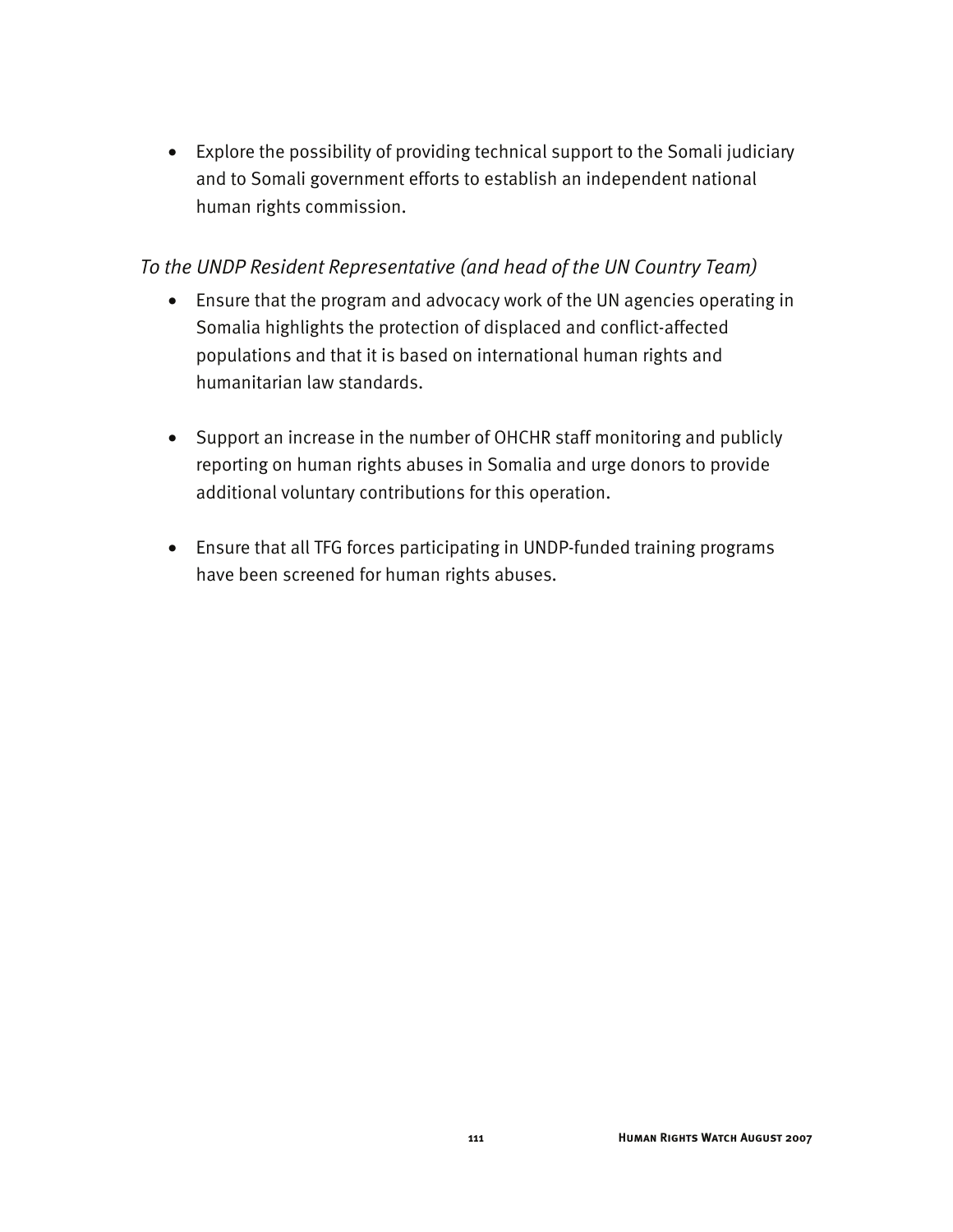## **XI. Methodology**

This report is based on a six-week fact-finding mission to Kenya and Somalia in April and May and subsequent telephone research in June and July 2007. Human Rights Watch researchers included staff with extensive experience investigating violations of international humanitarian law in armed conflicts.

In April and March Human Rights Watch researchers conducted in-depth interviews in Nairobi, Galkayo, Hargeysa, Bosaso, and Mogadishu with more than 70 victims, family members of victims and other eyewitnesses. Researchers also conducted more than 30 telephone interviews with victims and witnesses to events in Mogadishu in June and July. In addition, we interviewed dozens of medical staff, independent analysts, diplomatic officials, aid workers, and journalists, some of whom were eyewitnesses to events described in the report.

For security reasons, many people spoke to Human Rights Watch on the condition of confidentiality, requesting that the report not mention their names or other identifying information. We also omitted details about individuals and locations of interviews where we believed that information could place a person at risk.